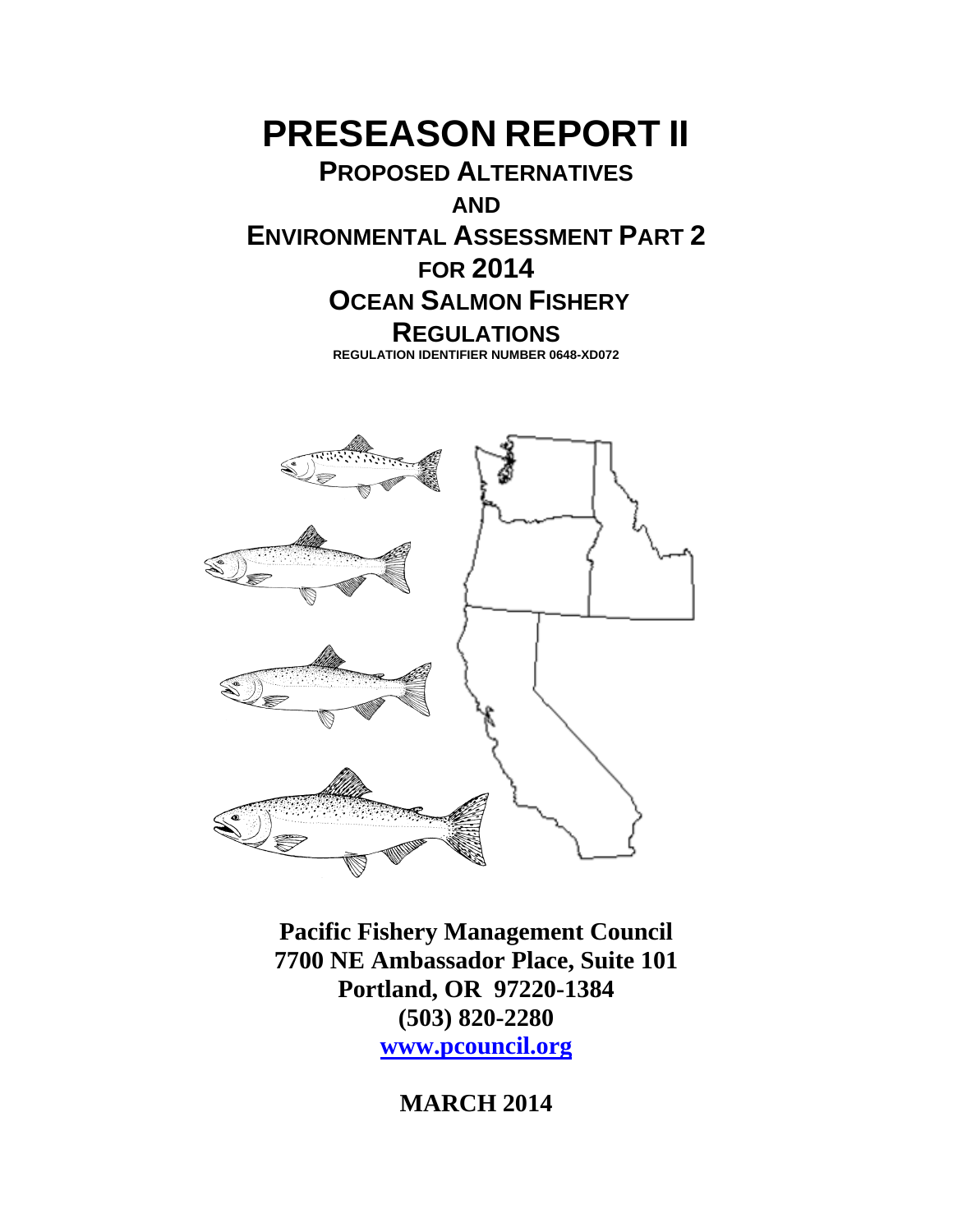# **PUBLIC HEARINGS ON SALMON ALTERNATIVES**

*All Hearings Begin at 7 p.m.* 

 *Monday, March 24* Chateau Westport Beach Room 710 W Hancock Westport, WA 98595 (360) 268-9101

*Monday, March 24*

Red Lion Hotel South Umpqua Room 1313 N Bayshore Drive Coos Bay, OR 97420 (541) 267-4141

*Tuesday, March 25* Hilton Sonoma Wine **Country** Golden Gate CD Room 3555 Round Barn Blvd. Santa Rosa, CA 95403 (707) 523-7555

Public comment on the Alternatives will also be accepted during the April Council *meeting on Saturday, April 5, during the public comment period for Agenda Item F.1 at the Hilton Vancouver Hotel, 301 West Sixth Street, Vancouver, Washington 98660, phone: 360-993-4500. Written comments received at the Council office by midnight, on Monday, March 30, 2014 will be distributed to all Council members.*

This document may be cited in the following manner:

Pacific Fishery Management Council. 2014. *Preseason Report II: Proposed Alternatives and Environmental Assessment - Part 2 for 2014 Ocean Salmon Fishery Regulations.* (Document prepared for the Council and its advisory entities.) Pacific Fishery Management Council, 7700 NE Ambassador Place, Suite 101, Portland, Oregon 97220-1384.



A report of the Pacific Fishery Management Council pursuant to National Oceanic and Atmospheric Administration Award Number FNA10NMF4410014.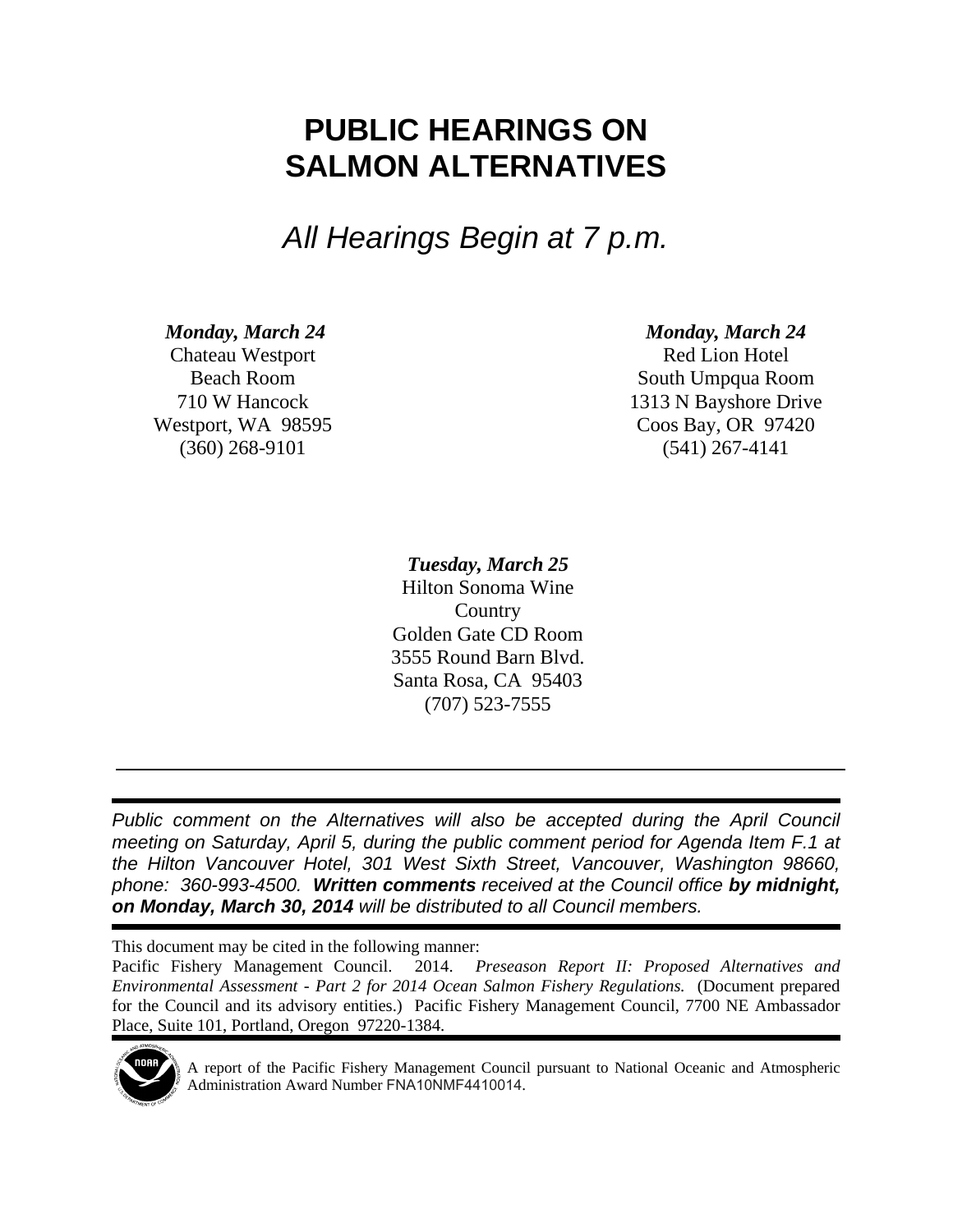| Page                                                            |
|-----------------------------------------------------------------|
|                                                                 |
|                                                                 |
|                                                                 |
| 1.1                                                             |
|                                                                 |
| 3.1                                                             |
|                                                                 |
|                                                                 |
| 6.1<br>6.2                                                      |
| 7.1<br>7.2<br>7.3                                               |
| 8.1<br>8.1.1<br>8.1.1.1<br>8.1.3<br>8.1.4<br>8.1.4.1<br>8.1.4.2 |
| 8.2<br>8.2.1<br>8.2.2<br>8.2.3<br>8.2.4                         |

# **TABLE OF CONTENTS**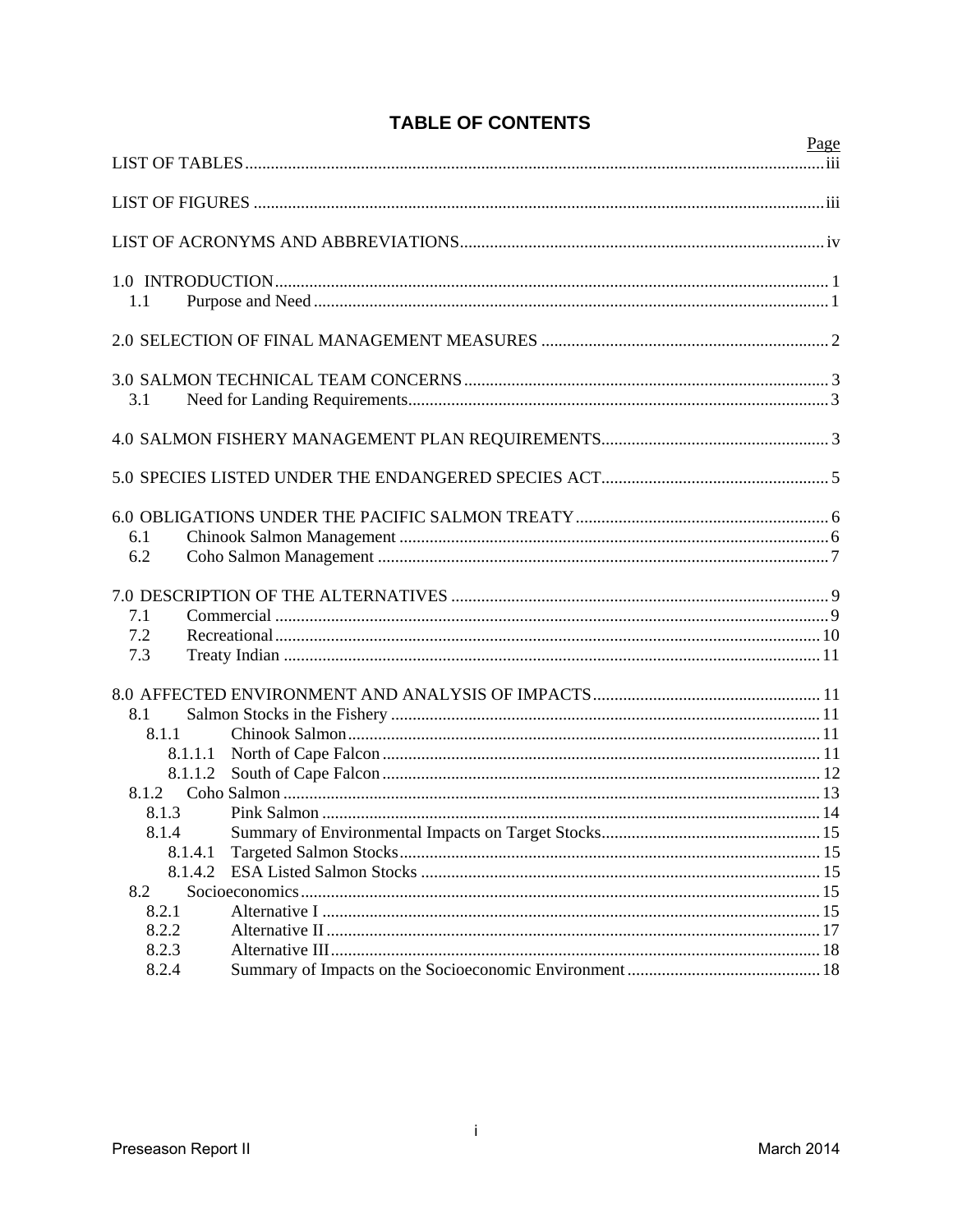# **TABLE OF CONTENTS (continued)**

| 8.3  |                                                                                                                                      |  |
|------|--------------------------------------------------------------------------------------------------------------------------------------|--|
| 8.4  |                                                                                                                                      |  |
| 8.5  |                                                                                                                                      |  |
| 8.6  |                                                                                                                                      |  |
| 8.7  |                                                                                                                                      |  |
| 8.8  |                                                                                                                                      |  |
| 8.9  |                                                                                                                                      |  |
| 8.10 |                                                                                                                                      |  |
| 10.0 |                                                                                                                                      |  |
|      |                                                                                                                                      |  |
| 11.0 |                                                                                                                                      |  |
|      | APPENDIX A: PROJECTED IMPACT RATES AND HARVEST FOR AGE-3 SACRAMENTO<br>RIVER WINTER CHINOOK AND AGE-4 KLAMATH RIVER FALL CHINOOK  59 |  |
|      | APPENDIX B: NEPA AND ESA ANALYSES INCORPORATED BY REFERENCE  61                                                                      |  |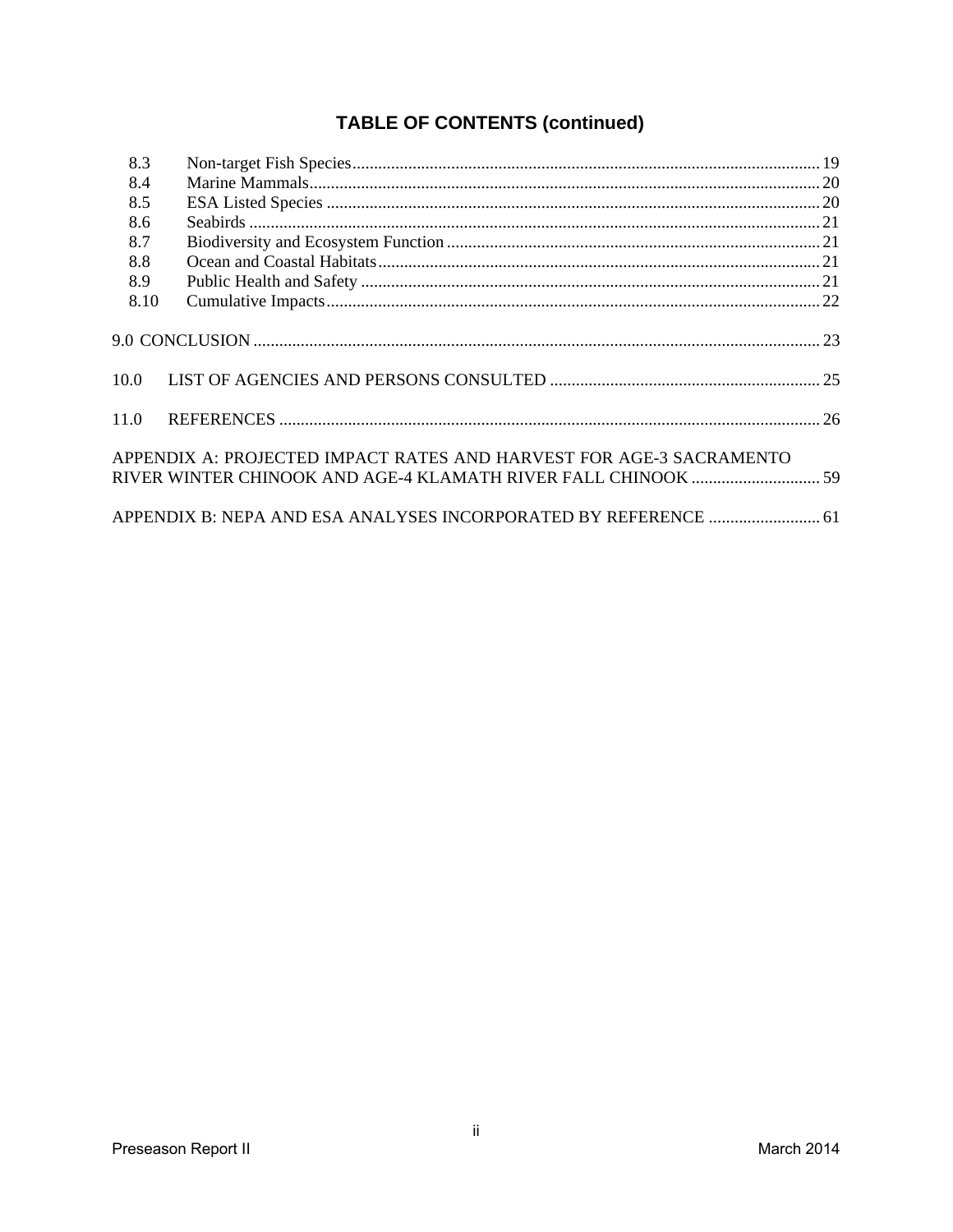## **LIST OF TABLES**

|          |                                                                                              | Page |
|----------|----------------------------------------------------------------------------------------------|------|
|          | TABLE 1. Commercial troll management Alternatives adopted by the Council for non-Indian      |      |
|          |                                                                                              | 27   |
|          | TABLE 2. Recreational management Alternatives adopted by the Council for non-Indian ocean    |      |
|          |                                                                                              |      |
| TABLE 3. | Treaty Indian troll management Alternatives adopted by the Council for ocean salmon          |      |
|          |                                                                                              |      |
|          | TABLE 4. Chinook and coho harvest quotas and guidelines for 2014 ocean salmon fishery        |      |
|          |                                                                                              |      |
| TABLE 5. | Projected key stock escapements (thousands of fish) or management criteria for 2014          |      |
|          |                                                                                              |      |
| TABLE 6. | Preliminary projections of Chinook and coho harvest impacts for 2014 ocean salmon            |      |
|          |                                                                                              |      |
|          | TABLE 7. Expected coastwide lower Columbia Natural (LCN), Oregon coastal natural (OCN),      |      |
|          | and Rogue/Klamath (RK) coho, and Lower Columbia River (LCR) natural tule                     |      |
|          | Chinook exploitation rates by fishery for 2014 ocean fisheries management                    |      |
|          |                                                                                              |      |
|          | TABLE 8. Projected coho mark rates for 2014 fisheries under base period fishing patterns  54 |      |
|          |                                                                                              |      |
|          | TABLE 9. Preliminary projected exvessel value under Council-adopted 2014 non-Indian          |      |
|          |                                                                                              |      |
|          | TABLE 10. Preliminary projected angler trips and coastal community income impacts generated  |      |
|          | under Council-adopted 2014 recreational ocean salmon fishery regulatory                      |      |
|          |                                                                                              |      |

## **LIST OF FIGURES**

|                                                                                       | Page |
|---------------------------------------------------------------------------------------|------|
| FIGURE 1. Projected community income impacts associated with the Council adopted 2014 |      |
|                                                                                       |      |
| FIGURE 2. Projected community income impacts associated with the Council adopted 2014 |      |
|                                                                                       |      |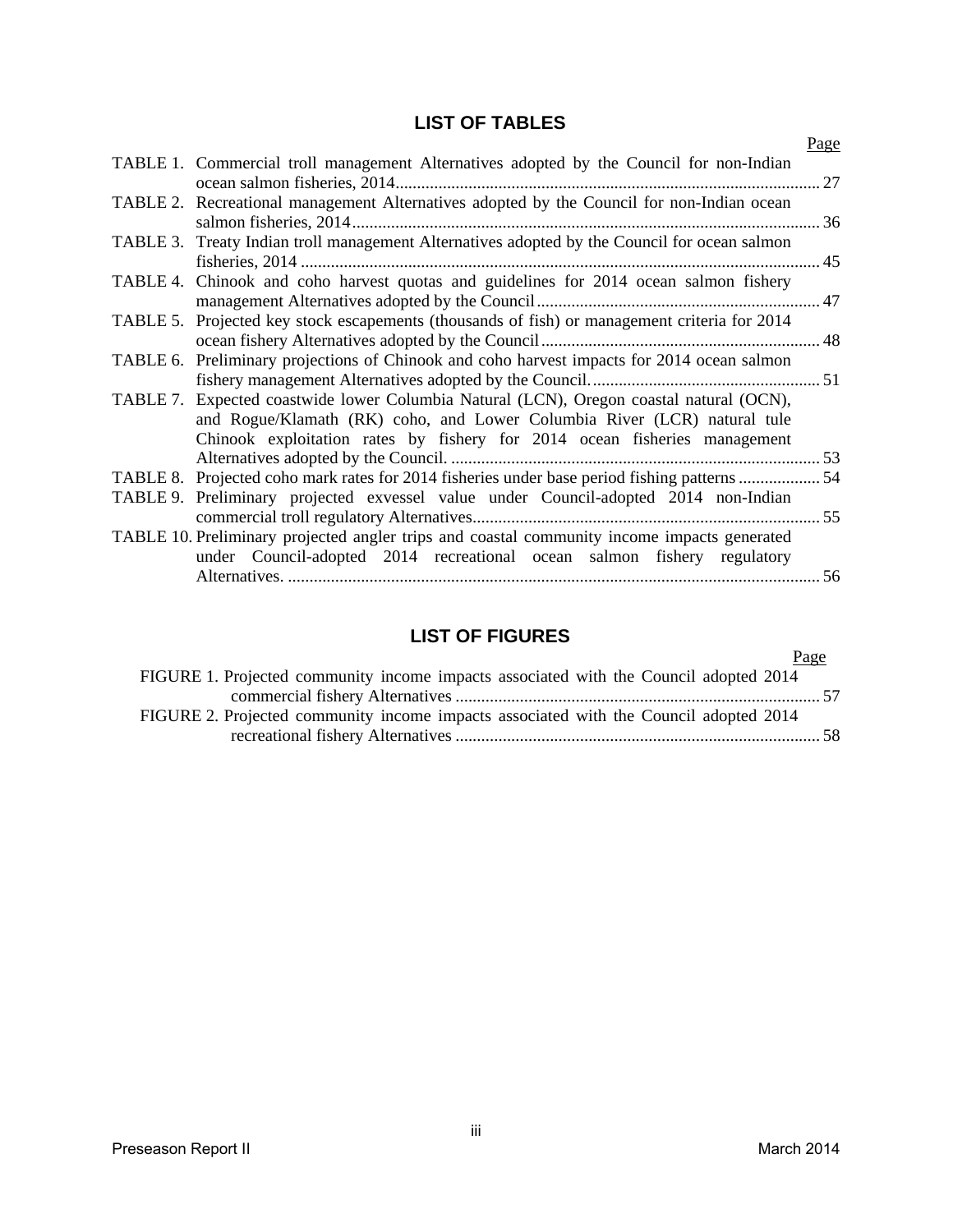#### **LIST OF ACRONYMS AND ABBREVIATIONS**

| <b>AABM</b>  | <b>Aggregate Abundance Based Management</b>                                             |
|--------------|-----------------------------------------------------------------------------------------|
| <b>ABC</b>   | acceptable biological catch                                                             |
| ACL          | annual catch limit                                                                      |
| <b>AEQ</b>   | adult equivalent                                                                        |
| <b>BO</b>    | biological opinion                                                                      |
| <b>CDFW</b>  | California Department of Fish and Wildlife                                              |
| <b>CFGC</b>  | California Fish and Game Commission                                                     |
| CO           | central Oregon (Florence south jetty to Humbug Mt.)                                     |
| Council      | Pacific Fishery Management Council                                                      |
| <b>CPUE</b>  | catch per unit effort                                                                   |
| <b>CWT</b>   | coded-wire tag                                                                          |
| <b>DPS</b>   | <b>Distinct Population Segment</b>                                                      |
| EA           | <b>Environmental Assessment</b>                                                         |
| <b>EFH</b>   | <b>Essential Fish Habitat</b>                                                           |
| EIS          | <b>Environmental Impact Statement</b>                                                   |
| <b>ESA</b>   | <b>Endangered Species Act</b>                                                           |
| <b>ESU</b>   | <b>Evolutionarily Significant Unit</b>                                                  |
| FB           | Fort Bragg (Horse Mt. to Point Arena)                                                   |
| <b>FRAM</b>  | <b>Fishery Regulation Assessment Model</b>                                              |
| <b>FMA</b>   | fishery management area                                                                 |
| <b>FMP</b>   | fishery management plan                                                                 |
| <b>FONSI</b> | finding of no significant impact                                                        |
| <b>GSI</b>   | genetic stock identification                                                            |
| <b>IPHC</b>  | <b>International Pacific Halibut Commission</b>                                         |
| <b>ISBM</b>  | <b>Individual Stock Based Management</b>                                                |
| KC           | California KMZ (OR/CA Border to Horse Mountain)                                         |
| KO           | Oregon KMZ (Humbug Mountain to the OR/CA Border                                         |
| <b>KMZ</b>   | Klamath Management Zone (the ocean zone between Humbug Mountain and Horse               |
|              | Mountain where management emphasis is on Klamath River fall Chinook)                    |
| <b>KRFC</b>  | Klamath River fall Chinook                                                              |
| <b>LCN</b>   | lower Columbia River natural (coho)                                                     |
| LCR          | lower Columbia River (natural tule Chinook)                                             |
| <b>LRH</b>   | lower river hatchery (tule fall Chinook returning to hatcheries below Bonneville Dam)   |
| <b>LRW</b>   | Lower Columbia River wild fall Chinook, (bright fall Chinook returning primarily to the |
|              | North Fork Lewis River).                                                                |
| MO.          | Monterey (Pigeon Point to the U.S./Mexico Border)                                       |
| <b>NEPA</b>  | National Environmental Policy Act                                                       |
| <b>MSA</b>   | Magnuson-Stevens Act                                                                    |
| <b>MSY</b>   | maximum sustainable yield                                                               |
| <b>NMFS</b>  | National Marine Fisheries Service                                                       |
| NO           | northern Oregon (Cape Falcon to Florence South Jetty)                                   |
| <b>NOAA</b>  | National Oceanic and Atmospheric Administration                                         |
| <b>ODFW</b>  | Oregon Department of Fish and Wildlife                                                  |
| <b>OCN</b>   | Oregon coastal natural (coho)                                                           |
| OFL          | overfishing limit                                                                       |
| OPI          | Oregon Production Index                                                                 |
| OY           | optimum yield                                                                           |
| <b>PSC</b>   | Pacific Salmon Commission                                                               |
| <b>PST</b>   | Pacific Salmon Treaty                                                                   |
| <b>RER</b>   | rebuilding exploitation rate                                                            |
| <b>RMP</b>   | <b>Resource Management Plan</b>                                                         |
|              |                                                                                         |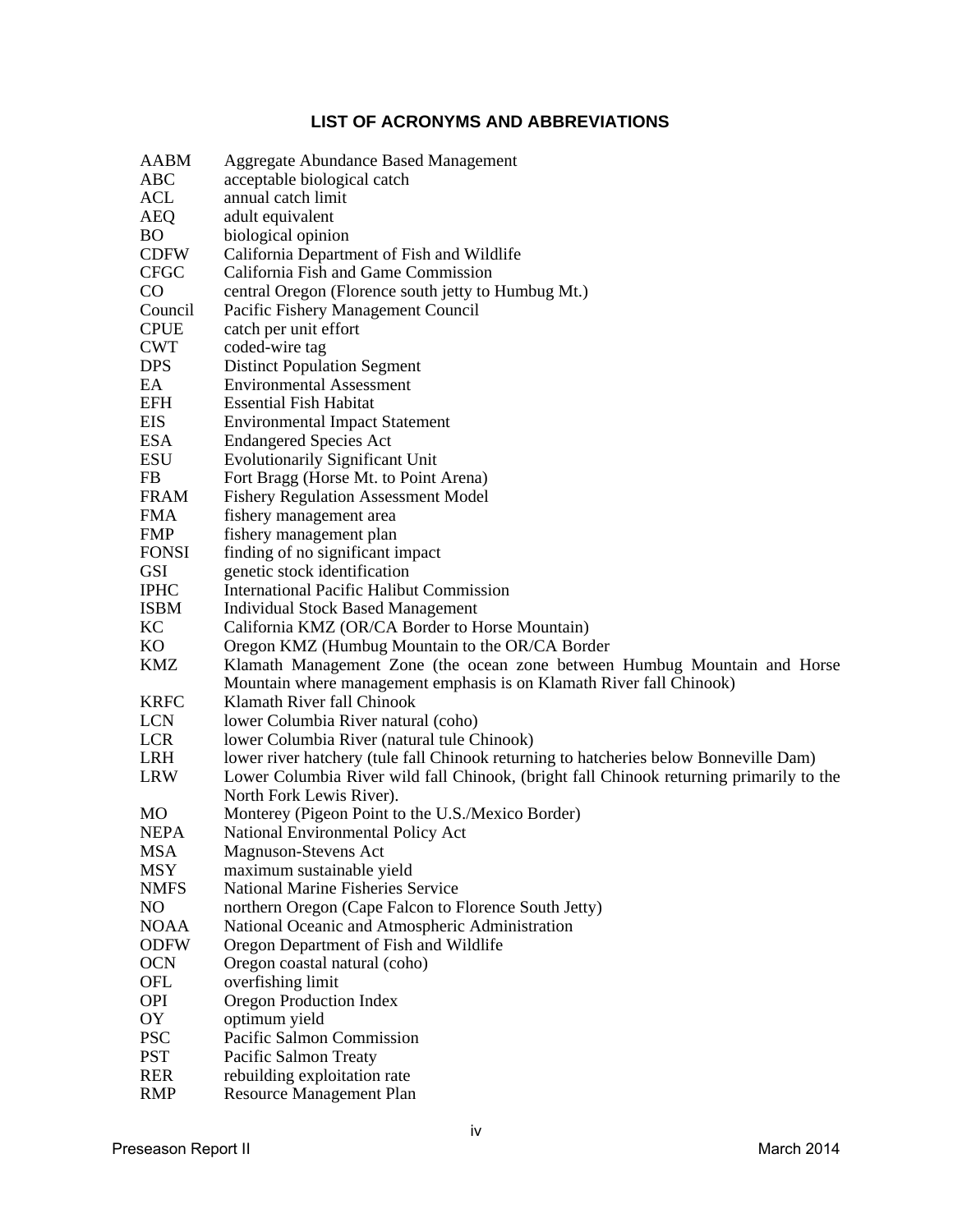# **LIST OF ACRONYMS AND ABBREVIATIONS (continued)**

| RK                          | Rogue/Klamath (hatchery coho)                                                |
|-----------------------------|------------------------------------------------------------------------------|
| $\rm S_{\rm ACL}$           | annual catch limit spawner abundance                                         |
| SCH                         | Spring Creek Hatchery (tule fall Chinook returning to Spring Creek Hatchery) |
| SEAK                        | Southeast Alaska                                                             |
| $\mathrm{S}_{\mathrm{MSY}}$ | MSY spawning escapement                                                      |
| SET                         | spawning escapement target                                                   |
| $\rm SF$                    | San Francisco (Point Arena to Pigeon Point)                                  |
| SI                          | Sacramento Index                                                             |
| SONCC                       | Southern Oregon/Northern California Coast (coho ESU)                         |
| SRFC                        | Sacramento River fall Chinook                                                |
| SRFI                        | Snake River fall (Chinook) Index                                             |
| SRW                         | Snake River wild fall Chinook                                                |
| SRWC                        | Sacramento River winter Chinook                                              |
| STT                         | Salmon Technical Team                                                        |
| WCVI                        | West Coast Vancouver Island                                                  |
| WDFW                        | Washington Department of Fish and Wildlife                                   |
|                             |                                                                              |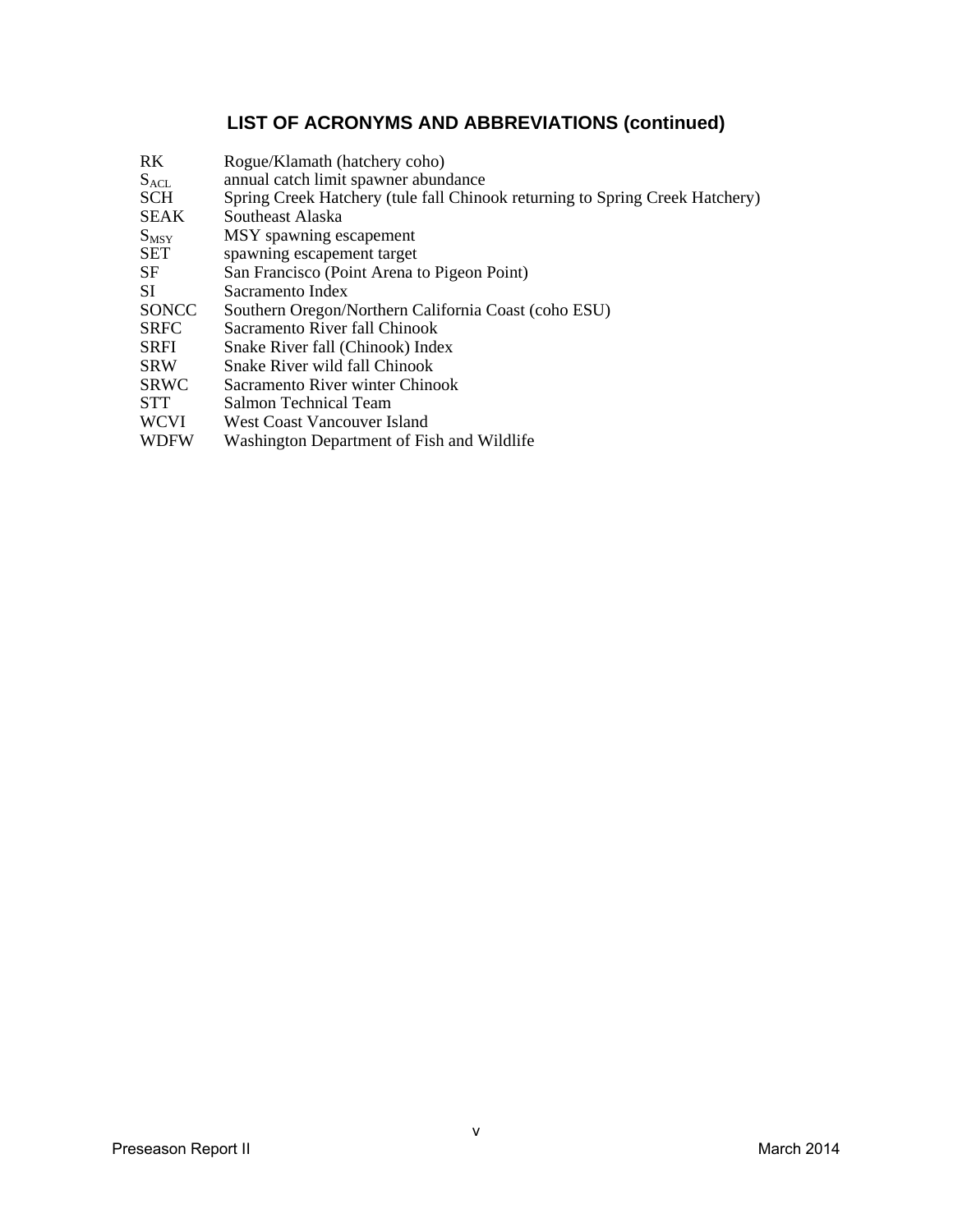Page Intentionally Left Blank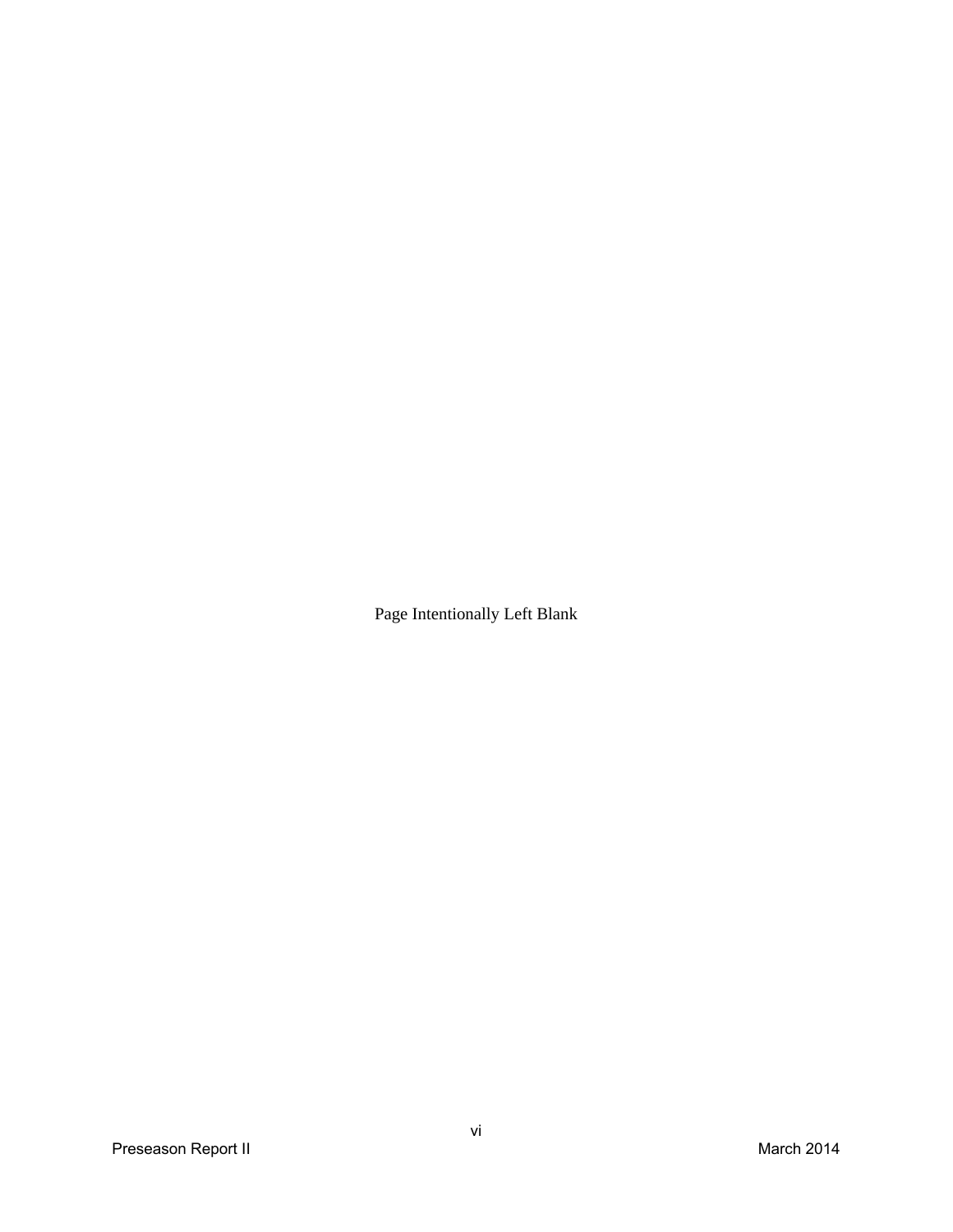#### **1.0 INTRODUCTION**

This document has been prepared by the staff of the Pacific Fishery Management Council (Council) and the Salmon Technical Team (STT) to describe the Council's proposed ocean salmon management Alternatives for 2014 and characterize their expected impacts on ocean salmon fisheries and the stocks which support them. The Council solicits public comments on the proposed management Alternatives in preparation for adopting final management recommendations at its April meeting. Oral and written comments may be presented at public hearings at the times and locations displayed on the inside front cover of this report. Additional comment will be accepted during the April Council meeting at the Hilton Vancouver Washington, 301 West 6<sup>th</sup> Street, Vancouver, Washington. Written comments received at the Council office by March 30, 2014 will be copied and distributed to all Council members (Council staff cannot assure distribution of comments received after March 30).

This report also constitutes the second part of an Environmental Assessment (EA) to comply with National Environmental Policy Act (NEPA) requirements for the 2014 ocean salmon regulations. An EA is used to determine whether an action being considered by a Federal agency has significant environmental impacts. This part of the EA includes a statement of the purpose and need, a description of the affected environment, a description of 2014 ocean salmon regulation Alternatives being considered, and an analysis of the effects of those Alternatives on the affected environment. The first part of the EA (Preseason Report I; PFMC 2014b) included a description of the No-Action Alternative and an analysis of the effects of the No-Action Alternative on salmon stocks managed under the Pacific Coast Salmon Fishery Management Plan (FMP), which is one component of the affected environment. Along with the description and analysis of the Proposed Action in Preseason Report III (developed after the Council makes a final recommendation in April 2014), these three parts of the EA will provide the necessary components to determine if a finding of no significant impact (FONSI) or Environmental Impact Statement (EIS) is warranted.

#### *1.1 Purpose and Need*

The purpose of this action, implementation of the 2014 ocean salmon fishery management measures, is to allow fisheries to harvest surplus production of healthy natural and hatchery salmon stocks within the constraints specified under the Salmon FMP, the Pacific Salmon Treaty (PST), and consultation standards established for salmon stocks listed under the Endangered Species Act (ESA). In achieving this purpose, management measures must take into account the allocation of harvest among different user groups and port areas. Without this action, 2013 management measures would be in effect, which do not consider changes in abundance of stocks in the mixed stock ocean salmon fisheries. Therefore, this action is needed to ensure constraining stocks are not overharvested and that harvest of abundant stocks can be optimized to achieve the most overall benefit to the nation.

The Salmon FMP establishes nine more general harvest-related objectives:

1. Establish ocean exploitation rates for commercial and recreational salmon fisheries that are consistent with requirements for stock conservation objectives and annual catch limits, specified ESA consultation or recovery standards, or Council adopted rebuilding plans.

2. Fulfill obligations to provide for Indian harvest opportunity as provided in treaties with the United States, as mandated by applicable decisions of the Federal courts, and as specified in the October 4, 1993, opinion of the Solicitor, Department of Interior, with regard to Federally-recognized Indian fishing rights of Klamath River Tribes.

3. Maintain ocean salmon fishing seasons that support established recreational and commercial fisheries, while meeting salmon harvest allocation objectives among ocean and inside recreational and commercial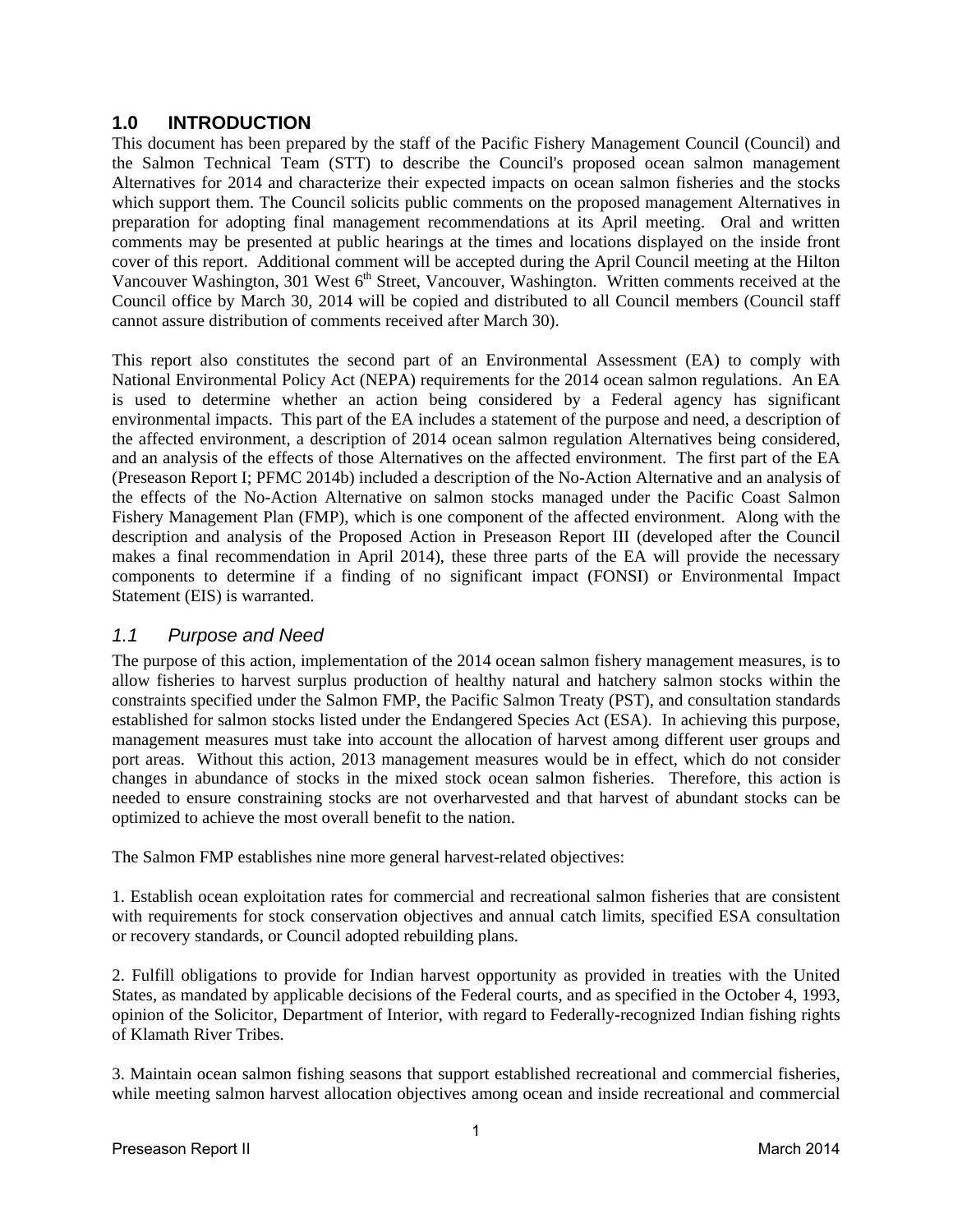fisheries that are fair and equitable, and in which fishing interests shall equitably share the obligations of fulfilling any treaty or other legal requirements for harvest opportunities.

4. Minimize fishery mortalities for those fish not landed from all ocean salmon fisheries as consistent with achieving optimum yield (OY) and bycatch management specifications.

5. Manage and regulate fisheries, so the OY encompasses the quantity and value of food produced, the recreational value, and the social and economic values of the fisheries.

6. Develop fair and creative approaches to managing fishing effort and evaluate and apply effort management systems as appropriate to achieve these management objectives.

7. Support the enhancement of salmon stock abundance in conjunction with fishing effort management programs to facilitate economically viable and socially acceptable commercial, recreational, and tribal seasons.

8. Achieve long-term coordination with the member states of the Council, Indian tribes with Federally recognized fishing rights, Canada, the North Pacific Fishery Management Council, Alaska, and other management entities which are responsible for salmon habitat or production. Manage consistent with the Pacific Salmon Treaty and other international treaty obligations.

9. In recommending seasons, to the extent practicable, promote the safety of human life at sea.

These objectives, along with the consultation standards established under the ESA, provide "sideboards" for setting management measures necessary to implement the Salmon FMP, which conforms to the terms and requirements of the Magnuson-Stevens Fishery Conservation and Management Act (MSA) and the National Standards Guidelines.

#### **2.0 SELECTION OF FINAL MANAGEMENT MEASURES**

The Council's final ocean salmon season recommendations will be based on the range of Alternatives presented in this report and guidance received from deliberations at management fora such as the north of Cape Falcon planning process (sponsored by the States of Washington and Oregon and the treaty Indian tribes in that area), Pacific Salmon Commission (PSC), and from public hearings sponsored by the Council and the States of Washington, Oregon, and California. Final recommendations concerning season dates, catch quotas, and exploitation rates may vary from the range of Alternatives presented in this report depending upon determination of allocations, allowable harvest levels, public comment, or the final impact analyses completed by the STT. Elements of the Alternatives may be recombined to alter season patterns and quotas, or measures such as bag limits, days of fishing per week, special landing restrictions, and other specific regulatory details may also change. In addition, inseason modification of management measures may be used to ensure achievement of the Council's management objectives.

Specific details pertaining to season structure and special management measures for the treaty Indian troll fishery north of Cape Falcon are established in tribal regulations. Chinook and coho quota levels for the treaty Indian troll fishery may be adjusted if significant changes in incidental fishing mortality result from tribal regulations, preseason or inseason.

The impact analyses presented in this document reflect uncertainties and limitations of information available at the time of the March 2014 Council meeting. At this point in the planning cycle, the STT's impact assessments reflect four key assumptions relative to stocks impacted by Canadian and Alaskan fisheries: (1) abundance levels for Canadian Chinook and coho stocks identical to 2013 forecasts; (2)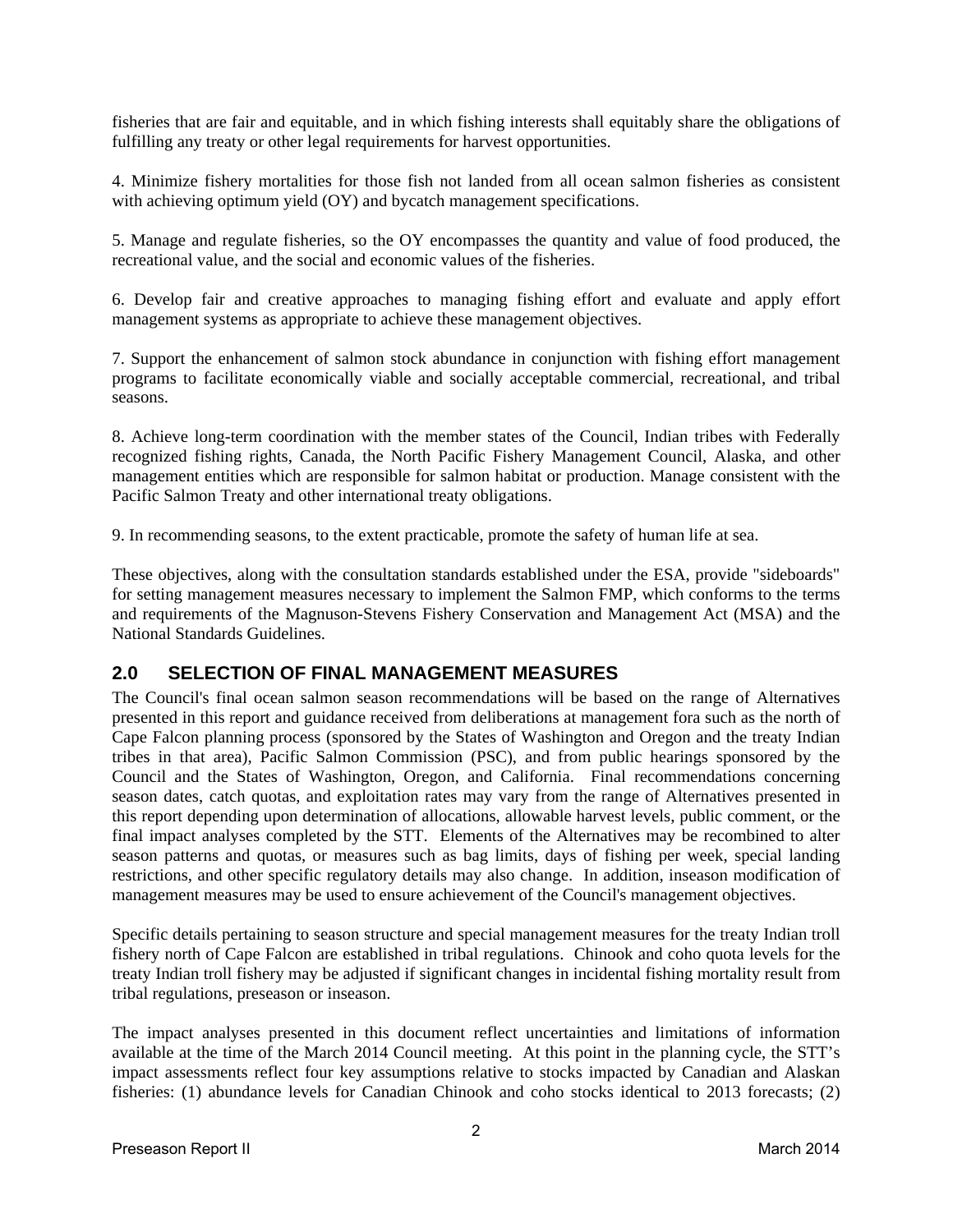fishing effort for southeast Alaskan (SEAK), north-central British Columbia, and West Coast Vancouver Island (WCVI) fisheries equal to the levels under the 2013 catch ceilings established under the aggregate abundance based management (AABM) provisions of the 2009 PST Agreement except modified upward for WCVI to account for an expected shift into the next higher harvest tier; (3) minimum size limits identical to those in place for 2013; (4) 2013 preseason catch levels and size limits for Canadian fisheries operating under individual stock based management (ISBM) regimes pursuant to the 2009 PST Agreement; and (5) base packages for management of Southern U.S. inside fisheries that contain some changes from 2013 fisheries. In mid-March, U.S. and Canadian fishery managers will exchange information regarding preseason expectations for fisheries and the status of Chinook and coho stocks. Following this exchange, the PSC's Chinook Model will be calibrated by the PSC Chinook Technical Committee to determine the allowable catch ceilings under the 2009 PST Agreement. Abundances and fishery expectations will be adjusted in the Council's fishery planning models prior to the April Council meeting, and inside fisheries will be shaped by state and tribal co-managers both prior to and during the April Council meeting.

Any Alternative considered for adoption that deviates from Salmon FMP objectives or other applicable laws will require implementation by emergency rule. If an emergency rule appears to be necessary, the Council must clearly identify and justify the need for such an action consistent with emergency criteria established by the Council and NMFS.

#### **3.0 SALMON TECHNICAL TEAM CONCERNS**

#### *3.1 Need for Landing Requirements*

The STT recommends that landing restrictions be employed to require landings within the area where the fish are caught. Unless such restrictions are adopted, fleet mobility increases the difficulty of inseason management by compromising catch accountability and interpretation of biological data such as genetic stock identification (GSI) samples or coded-wire tag (CWT) recoveries.

#### **4.0 SALMON FISHERY MANAGEMENT PLAN REQUIREMENTS**

The Council's Salmon FMP includes objectives for setting annual management measures to regulate ocean salmon fisheries between the U.S./Canada border and the U.S./Mexico border. The objectives include biological, administrative, and allocation requirements. In recommending final management measures, the Council attempts to meet all objectives in a fair and balanced manner, while maintaining established priorities.

Biological objectives for stocks originating in the Council area and impacted by Council area ocean fisheries are listed in Table 3-1 of the Salmon FMP. The objectives generally consist of meeting spawning escapement numbers associated with maximum sustainable yield  $(S_{MSY})$ , overfishing limits (OFL), acceptable biological catch (ABC), and annual catch limits (ACL), or exploitation rate limits designed to support recovery of depressed stocks or to rebuild overfished stocks, while encompassing a long term average harvest approximating MSY.

Administrative objectives are requirements for meeting other applicable law outside of the Salmon FMP. These requirements include ESA consultation standards, international treaties, and tribal trust responsibilities. The Salmon FMP defers to NMFS consultation standards for salmon stocks listed under the ESA in regard to biological conservation objectives. Section 5.0 of this document provides greater detail on ESA listed stocks, while impacts of the Council adopted salmon management measures on ESA listed stocks are included in Table 5.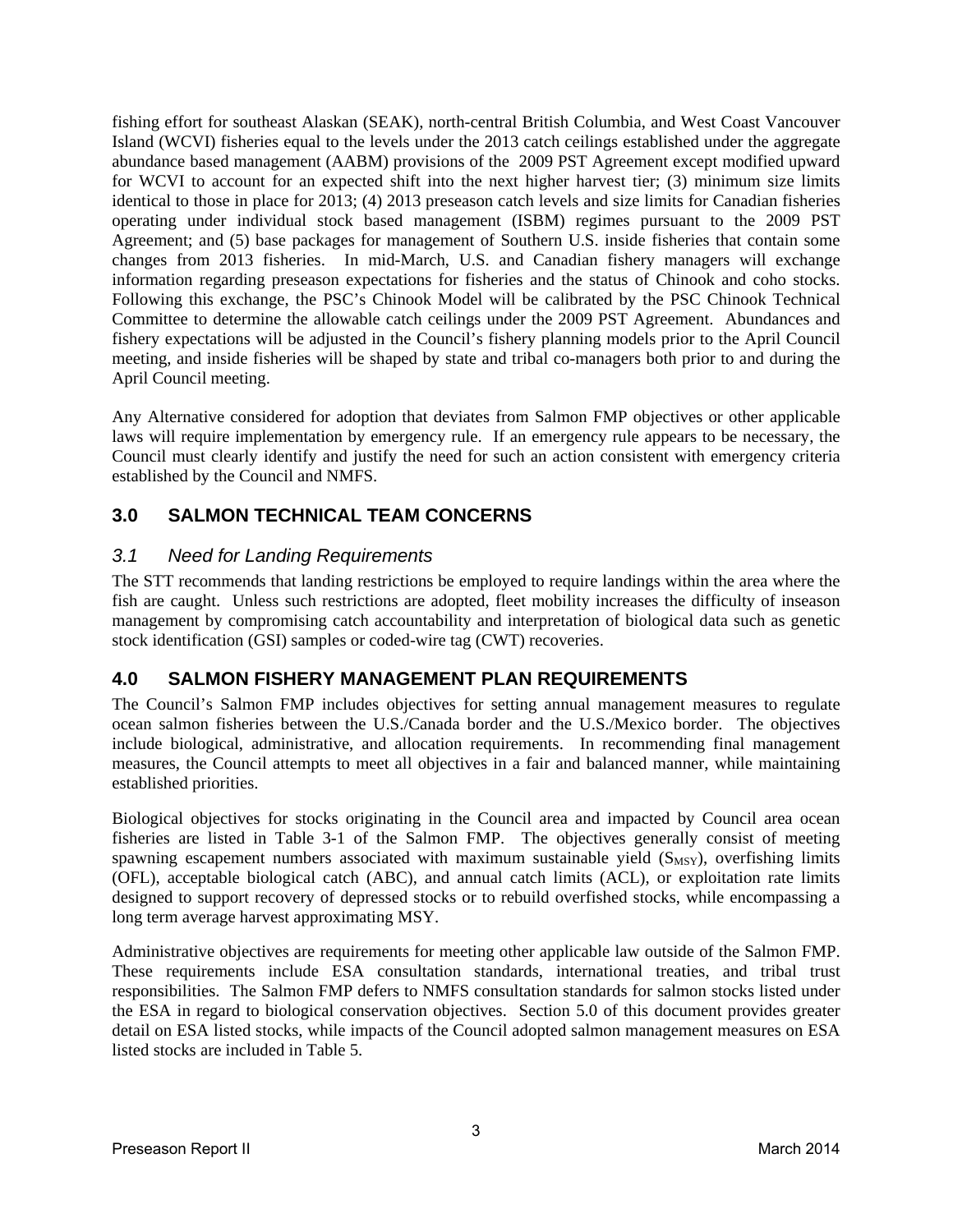The Salmon FMP requires compliance with relevant terms of the PST. Section 6.0 of this document provides greater detail on PST provisions and stocks, while impacts of the Council adopted salmon management measures on those stocks are included in Table 5.

Treaty trust responsibilities of the Salmon FMP require the Council to abide by Court orders in the *U.S. v. Washington* (Puget Sound), *Hoh v. Baldrige* (Washington coast), and *U.S. v. Oregon* (Columbia River) cases, and the Solicitor General opinion (Klamath River) governing allocation and management of shared salmon resources. Much of the North of Falcon forum is dedicated to annual negotiations establishing allocation among the tribes, non-Indian fishing sectors, and ocean and inside interests. The results of these negotiations allow the Council to complete final management measure recommendations while meeting its biological, administrative, and allocation objectives.

The Columbia River treaty tribes establish periodic management agreements with the state co-managers and Federal agencies. These agreements are approved pursuant to provisions of *U.S. v. Oregon* procedures. Recent agreements have included an entitlement for the treaty tribes of 50 percent of the coho return destined for areas upstream from Bonneville Dam. Council area fisheries are shaped in order to meet this requirement in some years.

The Yurok and Hoopa Valley tribes are entitled to 50 percent of the total Klamath River fall Chinook (KRFC) harvest, which is calculated as a harvest of KRFC equal to that taken in all non-Indian fisheries. The Council must account for all harvest impacts when assessing the achievement of KRFC conservation objectives.

In addition to the allocation objectives associated with sharing between treaty Indian and non-Indian sectors, the Salmon FMP includes formulas for sharing Chinook and coho quotas north of Cape Falcon between commercial and recreational sectors, and among recreational port subareas, and for coho south of Cape Falcon between commercial and recreational sectors. Alternatives for the 2014 salmon management measures adopted by the Council meet the allocation requirements for fisheries north of Cape Falcon in the Salmon FMP. There are insufficient coho available for directed commercial harvest south of Cape Falcon; therefore, the FMP allocation schedule guidance is to determine allocation during the preseason process.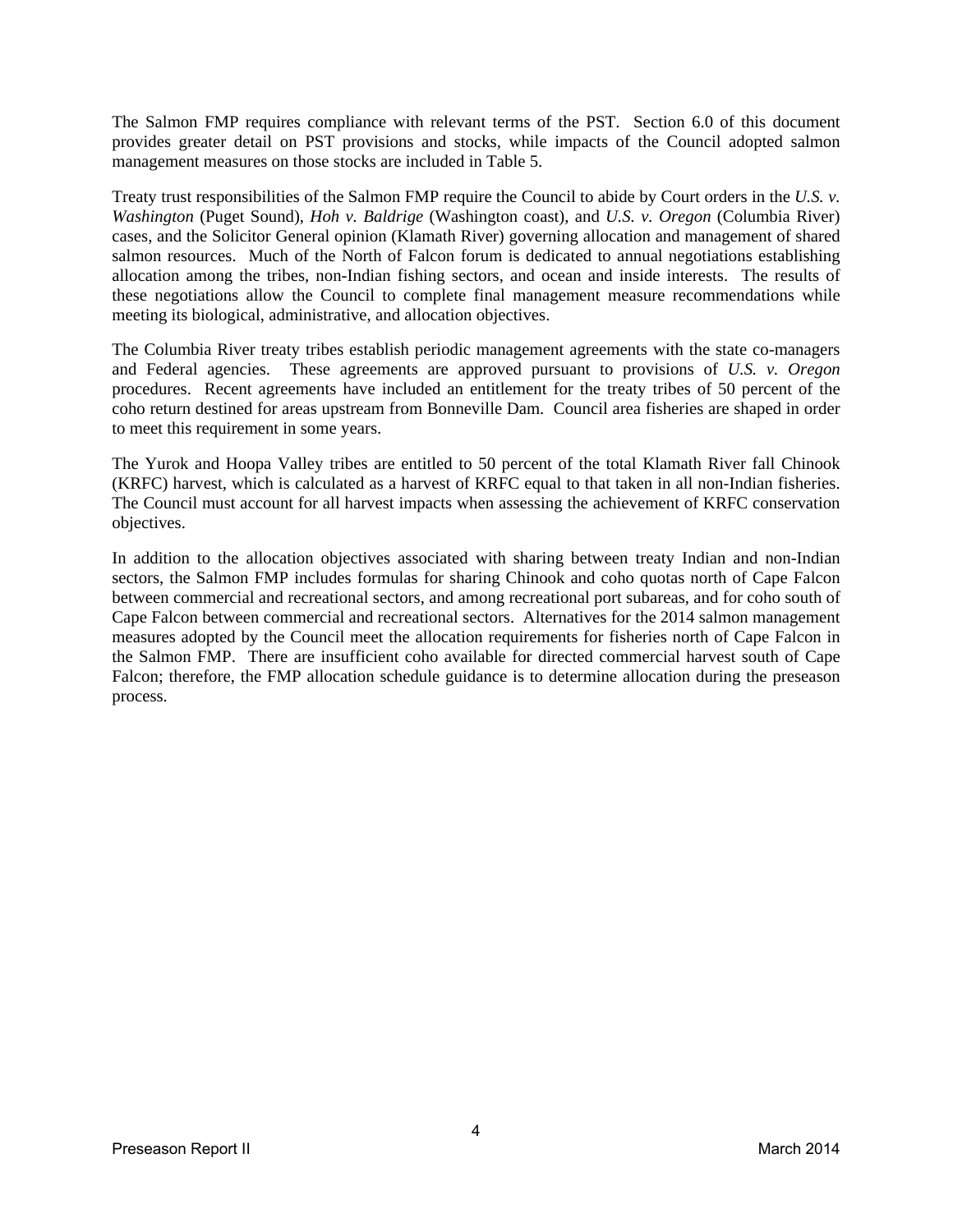## **5.0 SPECIES LISTED UNDER THE ENDANGERED SPECIES ACT**

Since 1989, NMFS listed the following 17 Evolutionarily Significant Units (ESUs) of salmon under the ESA:

|                                  |               | <b>Federal Register Notice</b> |           |                  |            |
|----------------------------------|---------------|--------------------------------|-----------|------------------|------------|
| <b>ESU</b>                       | <b>Status</b> | <b>Most Recent</b>             |           | Original Listing |            |
| <b>Chinook</b>                   |               |                                |           |                  |            |
| Sacramento River Winter          | Endangered    | 76 FR 50447                    | 8/15/2011 | 54 FR 32085      | 8/1/1989   |
| Snake River Fall                 | Threatened    | 76 FR 50448                    | 8/15/2011 | 57 FR 14653      | 4/22/1992  |
| Snake River Spring/Summer        | Threatened    | 76 FR 50448                    | 8/15/2011 | 57 FR 14653      | 4/22/1992  |
| <b>Puget Sound</b>               | Threatened    | 76 FR 50448                    | 8/15/2011 | 64 FR 14308      | 3/24/1999  |
| Low er Columbia River            | Threatened    | 76 FR 50448                    | 8/15/2011 | 64 FR 14308      | 3/24/1999  |
| Upper Willamette River           | Threatened    | 76 FR 50448                    | 8/15/2011 | 64 FR 14308      | 3/24/1999  |
| Upper Columbia River Spring      | Endangered    | 76 FR 50448                    | 8/15/2011 | 64 FR 14308      | 3/24/1999  |
| Central Valley Spring            | Threatened    | 76 FR 50447                    | 8/15/2011 | 64 FR 50394      | 9/16/1999  |
| California Coastal               | Threatened    | 76 FR 50447                    | 8/15/2011 | 64 FR 50394      | 9/16/1999  |
| Chum                             |               |                                |           |                  |            |
| Hood Canal Summer-Run            | Threatened    | 76 FR 50448                    | 8/15/2011 | 64 FR 14508      | 3/25/1999  |
| Columbia River                   | Threatened    | 76 FR 50448                    | 8/15/2011 | 64 FR 14508      | 3/25/1999  |
| Coho                             |               |                                |           |                  |            |
| Central California Coastal       | Endangered    | 76 FR 50447                    | 8/15/2011 | 61 FR 56138      | 10/31/1996 |
| S. Oregon/ N. California Coastal | Threatened    | 76 FR 50447                    | 8/15/2011 | 62 FR 24588      | 5/6/1997   |
| Oregon Coastal                   | Threatened    | 76 FR 50448                    | 8/15/2011 | 63 FR 42587      | 8/10/1998  |
| Low er Columbia River            | Threatened    | 76 FR 50448                    | 8/15/2011 |                  |            |
| Sockeye                          |               |                                |           |                  |            |
| Snake River                      | Endangered    | 76 FR 50448                    | 8/15/2011 | 56 FR 58619      | 11/20/1991 |
| Ozette Lake                      | Threatened    | 76 FR 50448                    | 8/15/2011 | 64 FR 14528      | 3/25/1999  |

As the listings have occurred, NMFS has initiated formal consultations and issued biological opinions (BOs) that consider the impacts resulting from implementation of the Salmon FMP, or from annual management measures, to listed salmonid species. NMFS has also reinitiated consultation on certain ESUs when new information has become available on the status of the stocks or on the impacts of the Salmon FMP on the stocks. The consultation standards referred to in this document include (1) reasonable and prudent alternatives, (2) conservation objectives for which NMFS conducted Section 7 consultations and arrived at a no-jeopardy conclusion, and (3) NMFS requirements under Section 4(d) determinations.

A list of current BOs in effect, the species they apply to, and their duration follows:

| Date      | Evolutionarily Significant Unit covered and effective period                                                                                    |
|-----------|-------------------------------------------------------------------------------------------------------------------------------------------------|
| 3/8/1996  | Snake River spring/summer and fall Chinook and sockeye (until reinitiated)                                                                      |
| 4/28/1999 | Oregon Coastal natural coho, Southern Oregon/Northern California coastal coho, Central California coastal coho (until<br>reinitiated)           |
| 4/28/2000 | Central Valley spring Chinook (until reinitiated)                                                                                               |
| 4/27/2001 | Hood Canal summer chum 4(d) limit (until reinitiated)                                                                                           |
| 4/30/2001 | Upper Willamette Chinook, Upper Columbia spring Chinook, Lake Ozette sockeye, Columbia River chum, and 10<br>steelhead ESUs (until reinitiated) |
| 4/30/2010 | Sacramento River winter Chinook (until reinitiated)                                                                                             |
| 4/30/2004 | Puget Sound Chinook (until reinitiated)                                                                                                         |
| 6/13/2005 | California coastal Chinook (until reinitiated)                                                                                                  |
| 4/28/2008 | Lower Columbia River natural coho (until reinitiated)                                                                                           |
| 4/26/2012 | Lower Columbia River Chinook (until reinitiated)                                                                                                |
|           |                                                                                                                                                 |

Amendment 12 to the Salmon FMP added the generic category "species listed under the ESA" to the list of stocks in the salmon management unit and modified respective escapement goals to include "manage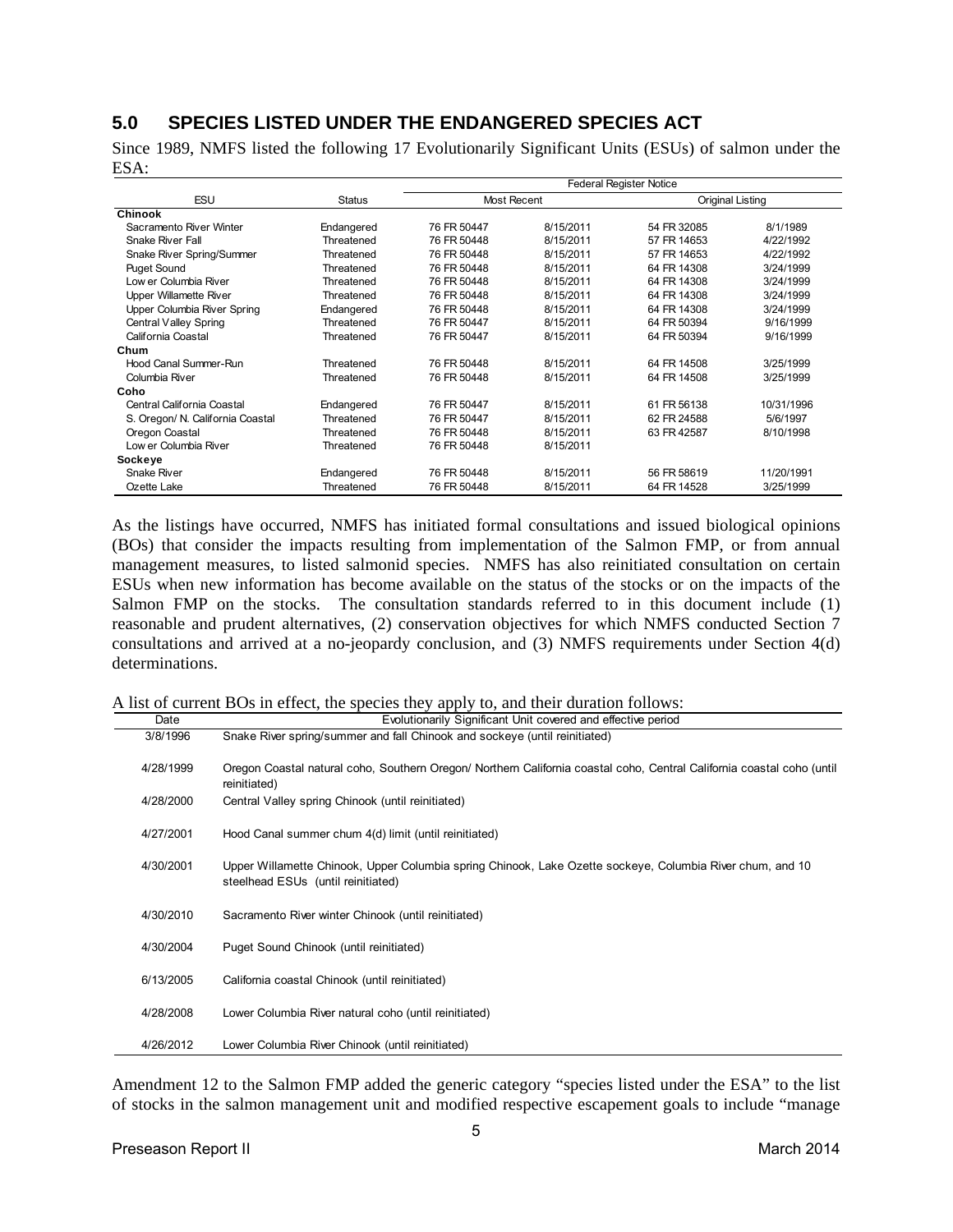consistent with NMFS jeopardy standards or recovery plans to meet immediate conservation needs and long-term recovery of the species." Amendment 14 specified those listed ESUs and clarified which stocks in the FMP management unit were representative of the ESUs.

In a letter received by the Council on March 4, 2014, NMFS provided guidance on protective measures for species listed under the ESA during the 2014 fishing season. The letter summarized the requirements of NMFS' BOs on the effects of potential actions under the salmon FMP on listed salmon and provided the anticipated consultation standards of the BOs in preparation for the 2014 management season, as well as further guidance and recommendations for the 2014 management season.

The ESA consultation standards, exploitation rates, and other criteria in place for the 2014 management season are presented in Table 5. Some listed stocks are either rarely caught in Council fisheries (e.g., spring Chinook from the upper Columbia River) or already receive sufficient protection from other salmon FMP and ESA standards (e.g., Central Valley spring Chinook). NMFS has determined that management actions designed to limit catch from these ESUs, beyond what will be provided by harvest constraints for other stocks, are not necessary.

Of the listed Chinook and coho, Council-managed fisheries have a substantive impacts on Sacramento River winter Chinook (SRWC), Central Valley spring Chinook, California coastal Chinook, Snake River wild (SRW) fall Chinook, lower Columbia River (LCR) fall Chinook, and all of the coho stocks. Additional listed salmonid ESUs found within the Council area, but not substantively impacted by Council managed fisheries, include:

| Puget Sound (threatened)                    |                                          |
|---------------------------------------------|------------------------------------------|
| Snake River Basin (threatened)              | Northern California (threatened)         |
| Middle Columbia River (threatened)          | Lower Columbia River (threatened)        |
| Upper Columbia River (endangered)           | Upper Willamette River (threatened)      |
| South-central California coast (threatened) | Central California coast (threatened)    |
| Southern California (endangered)            | Central Valley, California (threatened)  |
| Steelhead                                   |                                          |
| Columbia River (threatened)                 | Hood Canal summer (threatened)           |
| Chum                                        |                                          |
| Snake River (endangered)                    | Ozette Lake Sockeye (threatened)         |
| Sockeye                                     |                                          |
| Upper Willamette (threatened)               | Upper Columbia River spring (endangered) |
| Snake River spring/summer (threatened)      | Puget Sound (threatened)                 |
| Chinook                                     |                                          |

# **6.0 OBLIGATIONS UNDER THE PACIFIC SALMON TREATY**

In 1985 the PST was signed, setting long-term goals for the benefit of the shared salmon resources of the United States and Canada. The PSC is the body formed by the governments of Canada and the United States to implement the Pacific Salmon Treaty.

#### *6.1 Chinook Salmon Management*

A new agreement under the PST was negotiated in 2008 and formally accepted by both the U.S. and Canada in December of 2008. This new agreement took effect on January 1, 2009, and includes a 30 percent reduction in the catch ceilings for AABM fisheries off the West Coast Vancouver Island and a 15 percent reduction in the catch ceilings for AABM fisheries in Southeast Alaska Chinook relative to the catch ceilings in effect for these fisheries since 1999. Under the terms of the 2009 PST Agreement, Council fisheries for Chinook salmon continue to be subject to the ISBM provisions of Annex 4, Chapter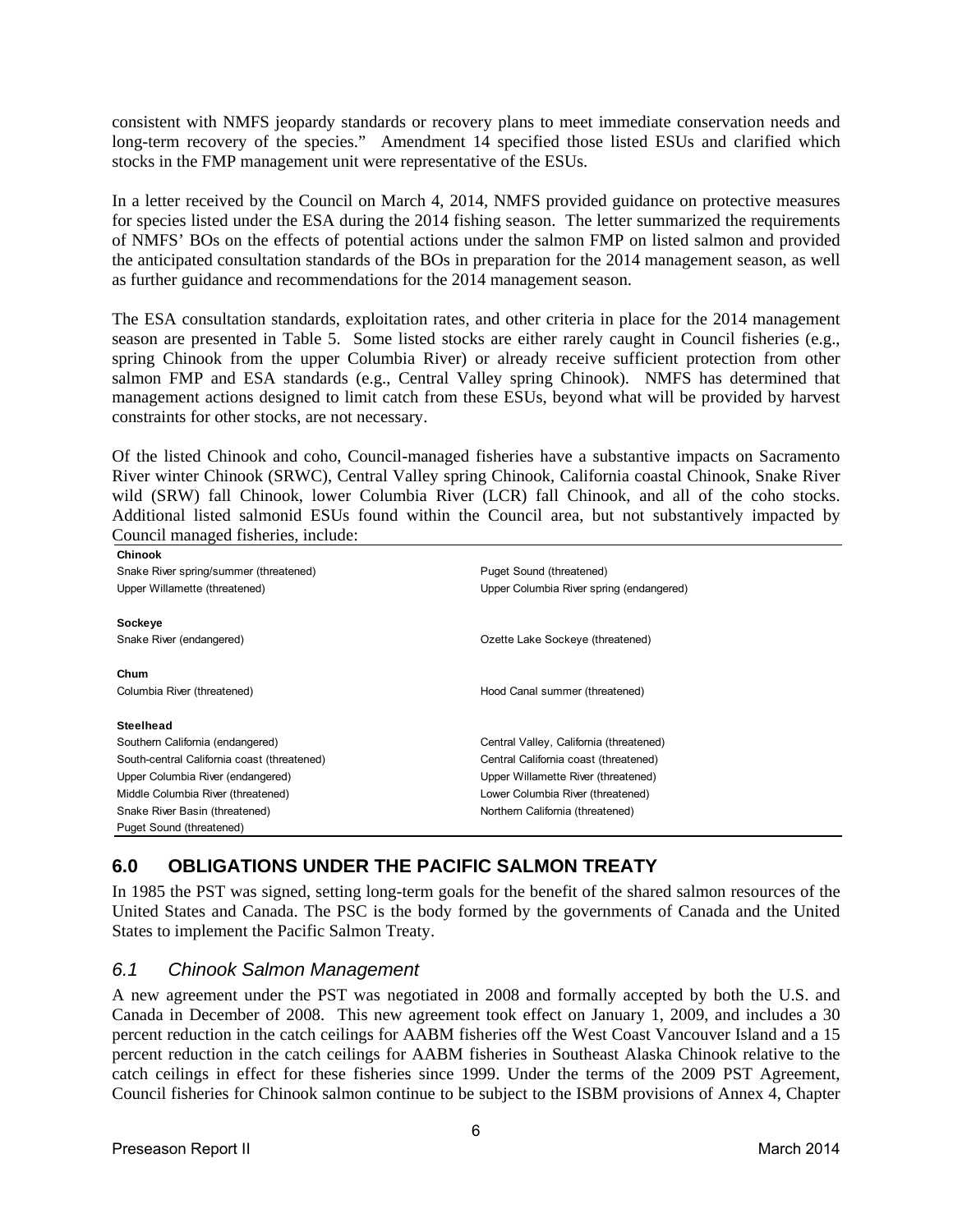3, adopted in 1999. These provisions require the combined adult equivalent (AEQ) exploitation rate by all U.S. fisheries south of the U.S./Canada border be reduced by 40 percent from the 1979-1982 base period for a specified set of Chinook indicator stocks, substantively impacted in U.S. ISBM fisheries, if they do not achieve their management objectives.

Many Chinook stocks of concern to the Council are affected by fisheries off Canada and Alaska. Maximum allowable catches by AABM fishery complexes off the WCVI, Northern British Columbia, and Southeast Alaska are determined through the annual calibration of the PSC Chinook Model. Canadian fisheries that are not included in AABM complexes are managed under ISBM constraints, which require a 36.5 percent reduction in AEQ exploitation rates relative to the 1979-1982 base period on specified Chinook indicator stocks that do not achieve their management objectives. Expectations for Canadian and Alaskan fisheries harvest and stock abundance forecasts are incorporated into the Chinook Fishery Regulation Assessment Model (FRAM) to estimate total exploitation rate impacts from all marine fisheries (Table 5).

Key considerations for Canadian domestic fishery management for Chinook in 2014 include, (1) meeting domestic conservation obligations for WCVI, Strait of Georgia, and Fraser River spring stocks; (2) Chinook harvests by native fisheries; and (3) incidental impacts during commercial and native fisheries directed at sockeye, and chum salmon. It is anticipated that the details of the fishery regulatory package off WCVI will be driven by levels of allowable impact on WCVI and Lower Strait of Georgia Chinook and Interior Fraser (Thompson River) coho.

#### *6.2 Coho Salmon Management*

In 2002, the PSC adopted a management plan for coho salmon originating in Washington and Southern British Columbia river systems. The plan is directed at the conservation of key management units, four from Southern British Columbia (Interior Fraser, Lower Fraser, Strait of Georgia Mainland, and Strait of Georgia Vancouver Island) and nine from Washington (Skagit, Stillaguamish, Snohomish, Hood Canal, Strait of Juan de Fuca, Quillayute, Hoh, Queets, and Grays Harbor). Exploitation rate limits for intercepting fisheries are established for individual management units through formulas specified in the 2002 PST Southern Coho Management Plan, and are based on total allowable fishery exploitation rates.

The categorical status of U.S. coho management units is reported to comply with obligations pursuant to the 2002 PST Southern Coho Management Plan. Categorical status is employed by the PSC under the 2002 PST Southern Coho Management Plan to indicate general ranges of allowable total exploitation rates for U.S. and Canadian coho management units. Three categories are employed: low (total exploitation rate less than 20 percent), moderate (total exploitation rate 20 percent to 40 percent), and abundant (total exploitation rate greater than 40 percent). For the Puget Sound management units, the 2002 PST Southern Coho Management Plan uses the thresholds and stepped harvest rate goals from the Comprehensive Coho Agreement, developed by Washington and the Puget Sound tribes, and adopted by the Council as FMP conservation objectives in November 2009. Actual exploitation rate constraints for Canadian fisheries on U.S. coho management units are determined by formulas that specify sharing of allowable exploitation rates and a "composite rule." The composite rule adjusts constraints for Canadian fishery exploitation rates based on the number of U.S. management units which fall in a given category. For example, if only one Washington coastal coho management unit is in low status, Canadian fisheries are constrained to a total exploitation rate on that unit of 12 percent; if two or more Washington coastal management units are in low status, the constraint becomes 10 percent. The most restrictive exploitation rate limit for Canadian fishery impacts on U.S. coho management units is 10 percent.

For Washington coastal coho management units, a range is reported for the allowable exploitation rates based on the relationship between the pre-season abundance forecast and the upper and lower values of

7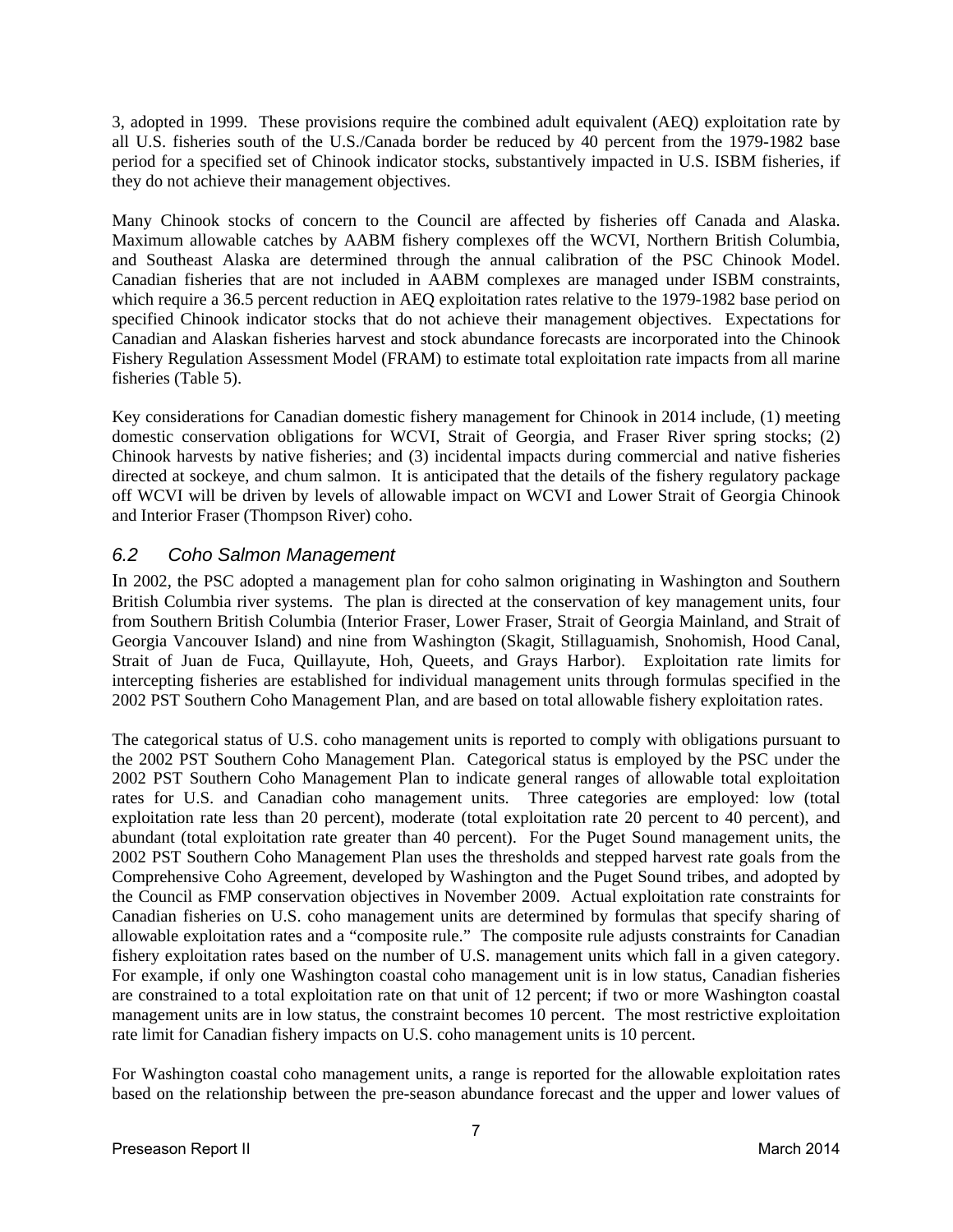the spawning escapement ranges corresponding to MSY production. Maximum exploitation rates are computed using the lower end of the escapement range and minimum exploitation rates are computed using the upper end of the escapement range. For purposes of reporting the categorical status, an allowable exploitation rate is computed using the mid-point of the MSY escapement range. However, the maximum allowable exploitation rate allowed under the PST is 65 percent.

| PST Southern Coho Management Plan |                                                  |                                  |  |
|-----------------------------------|--------------------------------------------------|----------------------------------|--|
| U.S. Management Unit              | Total Exploitation Rate Constraint <sup>b/</sup> | Categorical Status <sup>c/</sup> |  |
| Skagit                            | 60%                                              | Abundant                         |  |
| Stillaguamish                     | 50%                                              | Abundant                         |  |
| Snohomish                         | 60%                                              | Abundant                         |  |
| Hood Canal                        | 65%                                              | Abundant                         |  |
| Strait of Juan de Fuca            | 40%                                              | Moderate                         |  |
| Quillayute Fall <sup>c/</sup>     |                                                  | Moderate                         |  |
| Hoh <sup>c/</sup>                 |                                                  | Abundant                         |  |
| Queets $c$                        |                                                  | Low                              |  |
| Grays Harbor                      |                                                  | Abundant                         |  |

For 2014, Puget Sound and Washington coast coho constraints are as follows:

a/ Preliminary. For Puget Sound stocks, the exploitation rate constraints and categorical status (normal, low, critical) reflect application of Comprehensive Coho Agreement rules, as adopted in the FMP. For Washington Coast stocks, exploitation rate constraints represent MFMT. Note that under *U.S. v. Washington* and *Hoh v. Baldrige* case law, the management objectives can differ from FMP objectives provided there is an annual agreement among the state and tribal comanagers; therefore, the exploitation rates used to report categorical status do not necessarily represent maximum allowable rates for these stocks. b/ Preliminary. For Puget Sound and Washington Coast management units, the exploitation rate constraints reflect

application of the PST Southern Coho Management Plan.

c/ Categories (abundant, moderate, low) correspond to the general exploitation rate ranges depicted in paragraph 3(a) of the PST Southern Coho Management Plan. For Washington Coast stocks, categorical status is determined by taking the midpoint of the range of exploitation rates associated with achieving the escapement goal ranges. The exploitation rate ranges are based on preseason abundance forecasts and the upper and lower ends of the escapement goal ranges. Maximum exploitation rates are computed using the lower end of the escapement range; minimum exploitation rates are computed using the upper end of the escapement range.

Key considerations for Canadian fishery management for coho in 2014 are expected to include, (1) meeting domestic conservation obligations for Interior Fraser (including Thompson River) coho; (2) coho harvests by First Nations fisheries; (3) incidental impacts during commercial and First Nations fisheries directed at pink, Chinook, sockeye, and chum salmon; and (4) the desire to provide increased opportunity for sport fisheries through mark-selective retention regulations. The Canadian fishery regimes affecting coho will be driven by Canadian domestic allowable impacts on the Thompson River component of the Interior Fraser management unit (in previous years, Canadian fisheries were managed so as not to exceed a three percent maximum exploitation rate).

The projected status of Canadian coho management units in 2014 indicates continuing concerns for the condition of Interior Fraser coho. The Interior Fraser coho management unit is anticipated to remain in low status, resulting in a requirement to constrain the total mortality fishery exploitation rate for 2014 Southern U.S. fisheries to a maximum of 10.0 percent.

٦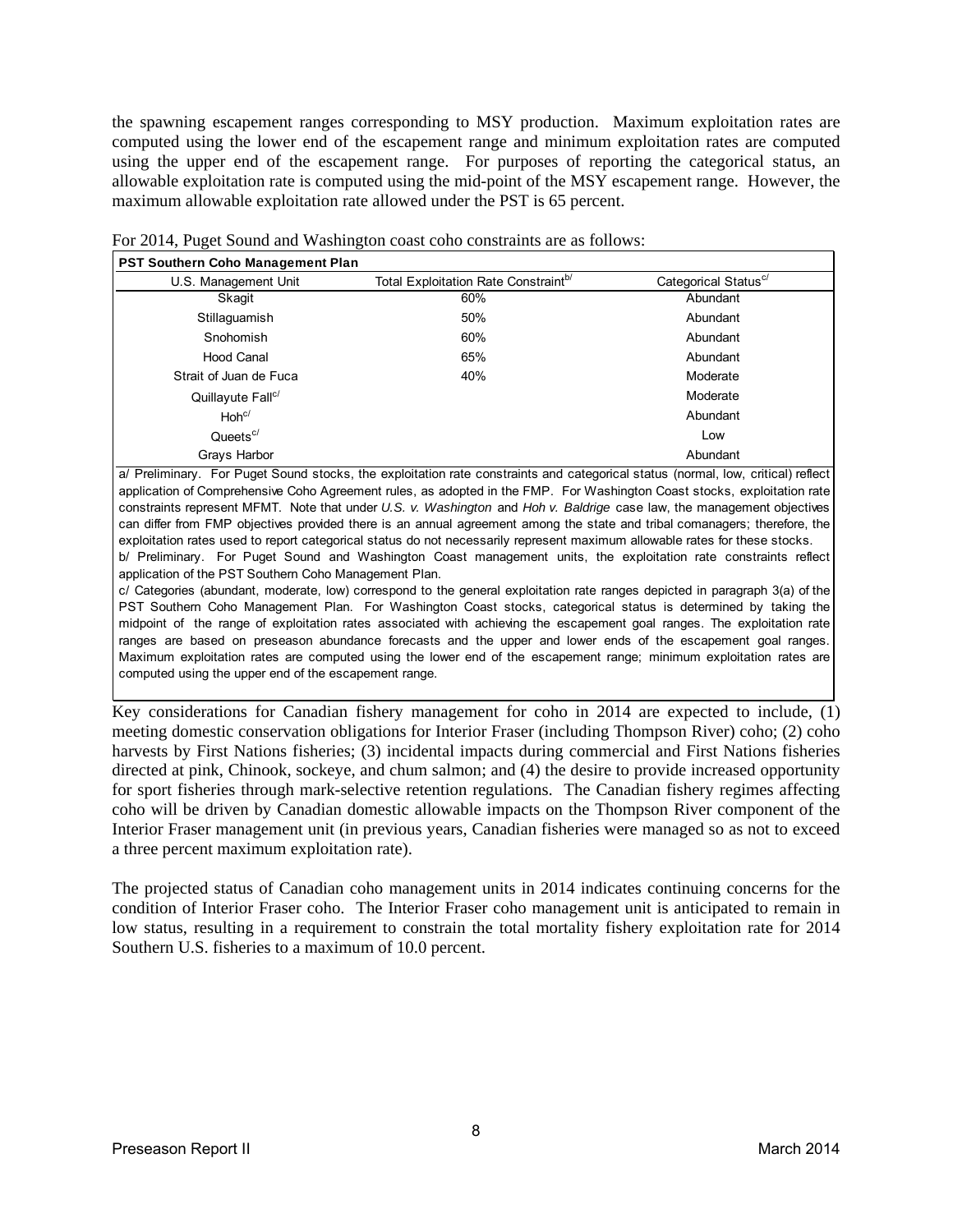#### **7.0 DESCRIPTION OF THE ALTERNATIVES**

Detailed information on the proposed ocean salmon regulation Alternatives are presented in Tables 1 (non-Indian commercial), 2 (recreational), and 3 (treaty Indian). Significant changes from recent seasons are highlighted below.

#### *7.1 Commercial*

Alternatives for the area north of Cape Falcon reflect a modestly higher relative abundance of Chinook and a substantially higher relative abundance of coho compared to 2013, with most of the increase in coho abundance attributable to Lower Columbia River hatchery coho. In 2014, allowable catch of Chinook will likely be similar to 2013 due to a higher relative abundance of LCR natural tule Chinook, but increased impacts in northern fisheries, and a total exploitation rate limit identical to 2013. Coho catch quotas will be higher than in 2013 due to abundant lower Columbia hatchery coho.

All Alternatives north of Cape Falcon assign two-thirds of the troll Chinook quota to the May-June Chinook directed fishery. In all Alternatives, the May-June fishery opens initially seven days per week with no landing and possession limit. The summer all-salmon fisheries for all Alternatives include Chinook and coho landing and possession limits. Coho retention regulations are similar to recent years, except that Alternative I includes a possible non-mark-selective period after September 1 if sufficient quota remains.

Commercial fisheries south of Cape Falcon will be constrained by the California coastal Chinook consultation standard under the ESA that limits the KRFC age-4 ocean harvest rate to a maximum of 16 percent, the 40,700 natural area adult spawner objective for KRFC, and the exploitation rate limit on ESA listed LCR tule Chinook. Fisheries south of Point Arena, California, will also be constrained by the maximum allowable age-3 impact rate of 15.4 percent on ESA listed SRWC. The 2014 forecast of the Sacramento Index (SI) is lower than 2013, but high enough that Sacramento River fall Chinook (SRFC) will not constrain fisheries this year.

For the North and Central Oregon coast south of Cape Falcon, all Alternatives for Chinook fisheries open on April 1. For the North Oregon coast, the season end date is October 31 for each of the Alternatives. The Central Oregon coast features different season end dates among the Alternatives in an attempt to avoid fall harvest of KRFC. These include an end date of September 3 between Florence South Jetty and Humbug Mountain under Alternative I and an end date of September 3 between Cape Arago and Humbug Mountain in Alternative II. Short closures exist in August and in the transition between August and September for all Alternatives. Alternatives II and III also include a short closure at the beginning of July. Non-mark-selective incidental coho retention may be allowed in September under Alternative I if sufficient quota is available for transfer from the Cape Falcon to Humbug Mountain non-mark-selective recreational fishery.

In the Klamath Management Zone (KMZ), the Oregon portion has April and May open, and monthly quota fisheries with daily landing and possession limits for June, July, and August. Transfer of unused or exceeded quota to subsequent quota periods through August is allowed on an impact neutral basis. Alternatives I and II also allow quota fisheries in September with daily landing and possession limits. The California KMZ is closed in each Alternative, with the exception of September quota fisheries with landing and possession limits.

All Alternatives in the Fort Bragg area include open fisheries for portions of June through September with differences in fishing opportunity among the Alternatives for the month of June.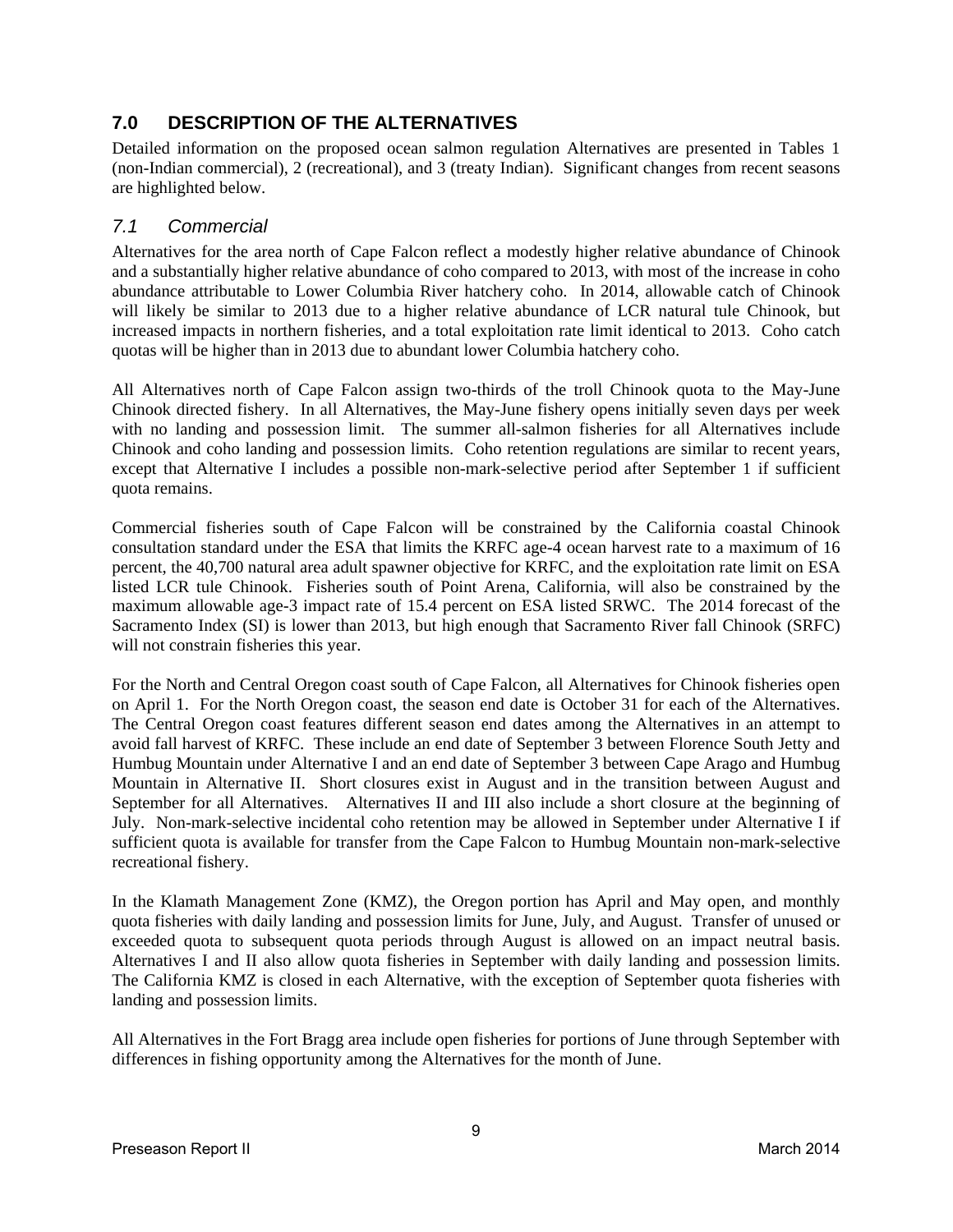In the San Francisco area, the fishery will open in May and generally run through September, with closures in June and July that vary in timing and duration among the Alternatives. The October fall area target zone fishery from Point Reyes to Point San Pedro is included in all Alternatives.

The Monterey area features the same fishing opportunity as the San Francisco area from May through September, with one exception. For Alternative II, the fishery would close for the year on August 13.

#### *7.2 Recreational*

In the area between the U.S./Canada Border and the Queets River, Alternatives I and II include Chinook directed recreational fisheries in May and June. Alternative I includes a Chinook directed recreational fishery beginning May 31 in the area between the Queets River and Cape Falcon, while the fishery in that area is limited to June in Alternative II. Both Alternatives have an area-wide mark-selective Chinook quota.

In all Alternatives, all subareas between the U.S./Canada border and Cape Falcon are open seven days per week. For the Westport subarea, the Grays Harbor Control Zone is closed beginning August 11 in all Alternatives.

For the North and Central Oregon coast south of Cape Falcon, Chinook fisheries open March 15 and run through October. All Alternatives feature a mark-selective coho quota fishery in the summer, including the Oregon KMZ, with quota sizes and opening/closing dates that vary among the Alternatives. A nonmark-selective coho fishery also exists for the Cape Falcon to Humbug Mountain area beginning on August 30 under Alternative I and September 1 under Alternatives II and III. Non-mark-selective coho quotas are being considered because of the relatively high Oregon Coast natural (OCN) coho and moderate Oregon Production Index (OPI) hatchery coho forecasts, which tend to reduce expected mark rates and increase the number of release mortalities on natural stocks. A modeling run was performed for Alternative I to assess fishery impacts from a potential rollover of coho from the Cape Falcon to Oregon/California Border hatchery mark-selective recreational fishery to the Cape Falcon to Humbug Mountain non-mark-selective recreational fishery. Alternative I was modeled with 35,000 marked coho quota rolled into the 20,000 non-mark-selective coho quota. The resulting 40,300 non-mark-selective coho quota in this simulation did not result in an increase to the projected impacts for LCN coho, but impacts for OCN coho increased by 2.5 percent for a total of 25.3 percent. The primary purpose of this preseason modeling exercise was to quantify the impact of a potential future inseason rollover action to ensure that Alternative I would remain impact neutral on the most limiting stock (LCN coho). The resulting preseason expected exploitation rate for OCN coho of 25.3 percent meets the OCN coho ESA consultation standard of no more than 30 percent should any or all of the 35,000 be rolled into the nonmark-selective fishery.

Chinook fishing in both the Oregon and California KMZ will run at least from Memorial Day weekend through Labor Day. Alternatives I and II allow for longer seasons, beginning earlier in May and lasting until September 7. Minimum size limits are 24 inches in under Alternatives I and II, and 20 inches under Alternative III.

South of the KMZ, the season will begin on April 5. In the Fort Bragg area, closing dates in November and minimum size limits vary among the Alternatives. For the San Francisco area, seasons run through November 9 with a minimum size limit of 24 inches early in the season that transitions to a 20 inch minimum size limit later in the season. The date when this change in minimum size limit occurs varies among the Alternatives. For the Monterey area, each Alternative specifies a season from April 5 through October 5 with a 24 inch minimum size limit.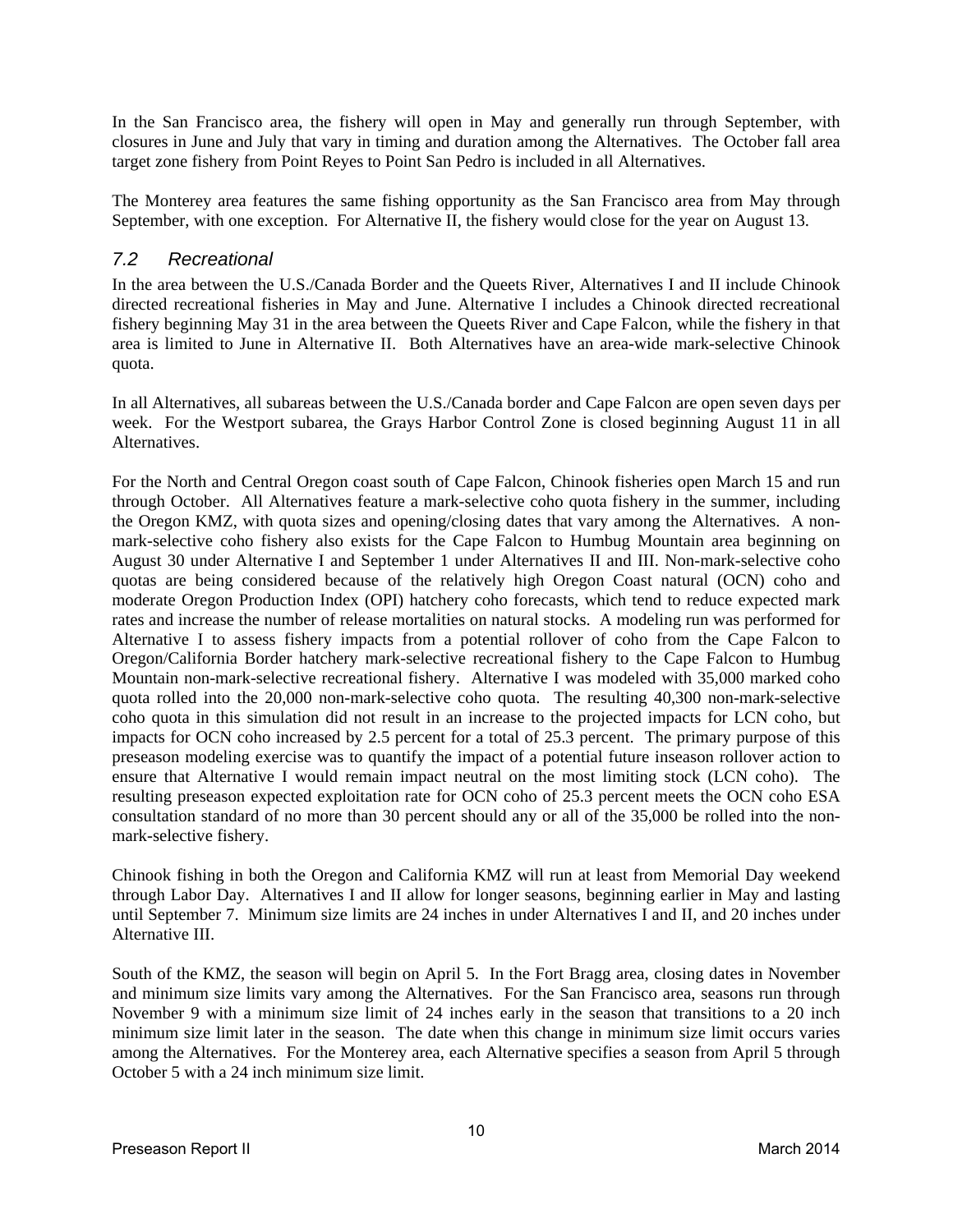#### *7.3 Treaty Indian*

Alternatives are generally similar in structure to 2013, with quotas that are similar or modestly increased. All Alternatives have the provision that if the Chinook quota for the May-June fishery is exceeded, the excess will be deducted from the later all-salmon season.

#### **8.0 AFFECTED ENVIRONMENT AND ANALYSIS OF IMPACTS**

Based on National Oceanic and Atmospheric Administration (NOAA) Administrative Order (NAO) 216- 6 Section 6.02, the affected environment may consist of the following components:

- Target (FMP) species
- Social or economic environments
- Non-target species
- **•** Essential Fish Habitat
- Public health or safety
- ESA listed (non-salmon) species or critical habitat
- Marine mammals
- Biodiversity or ecosystem function

#### *8.1 Salmon Stocks in the Fishery*

Target stocks include Chinook, coho, and pink salmon stocks identified in Appendix A, Table A-1 of Preseason Report I (Part 1 of this EA; PFMC 2014b), which includes several ESA listed Chinook and coho stocks. These ESA listed stocks are not targeted in Council area salmon fisheries, but will be included in the analysis of effects on target species because they are impacted coincidentally with targeted salmon stocks and frequently constrain access to targeted stocks. Environmental impacts to other ESA listed species (e.g., marine mammals) from the Alternatives will be analyzed in a later section of this EA.

A description of the historical baseline for this component of the affected environment is presented in the Review of 2013 Ocean Salmon Fisheries (PFMC 2014a). A more general description of salmon life history and population characteristics is presented in PFMC 2006. The current status (2014 ocean abundance forecasts) of the environmental components expected to be affected by the 2014 ocean salmon fisheries regulation Alternatives (FMP salmon stocks) are described in PFMC 2014b. The criteria used to evaluate whether there are significant effects from the Alternatives on target stocks are achievement of conservation objectives, ACLs, and rebuilding criteria. For ESA listed stocks impacted by the fishery, ESA consultation standards are applied to determine whether there are significant effects. The Salmon FMP conservation objectives are based on the best available science and are intended to prevent overfishing while achieving optimum yield from West Coast salmon fisheries as required by the MSA. The ESA consultation standards are likewise based on the best available science and are intended to ensure that fishery impacts do not appreciably reduce the likelihood of survival and recovery of listed species in the wild. FMP conservation objectives also include criteria for rebuilding overfished stocks. Therefore conservation objectives and consultation standards are appropriate indicators for determining the significance of fishery management actions referred to in NAO 216-6, Section 6.02.

#### **8.1.1 Chinook Salmon**

#### *8.1.1.1 North of Cape Falcon*

Abundance projections important to Chinook harvest management north of Cape Falcon in 2014 are:

 *Columbia River hatchery tules*. Combined production of Lower River Hatchery (LRH) and Spring Creek Hatchery (SCH) stocks returning to the Columbia River is predicted to be 225,000, which is substantially higher than the 2013 preseason expectation of 126,000. The 2014 LRH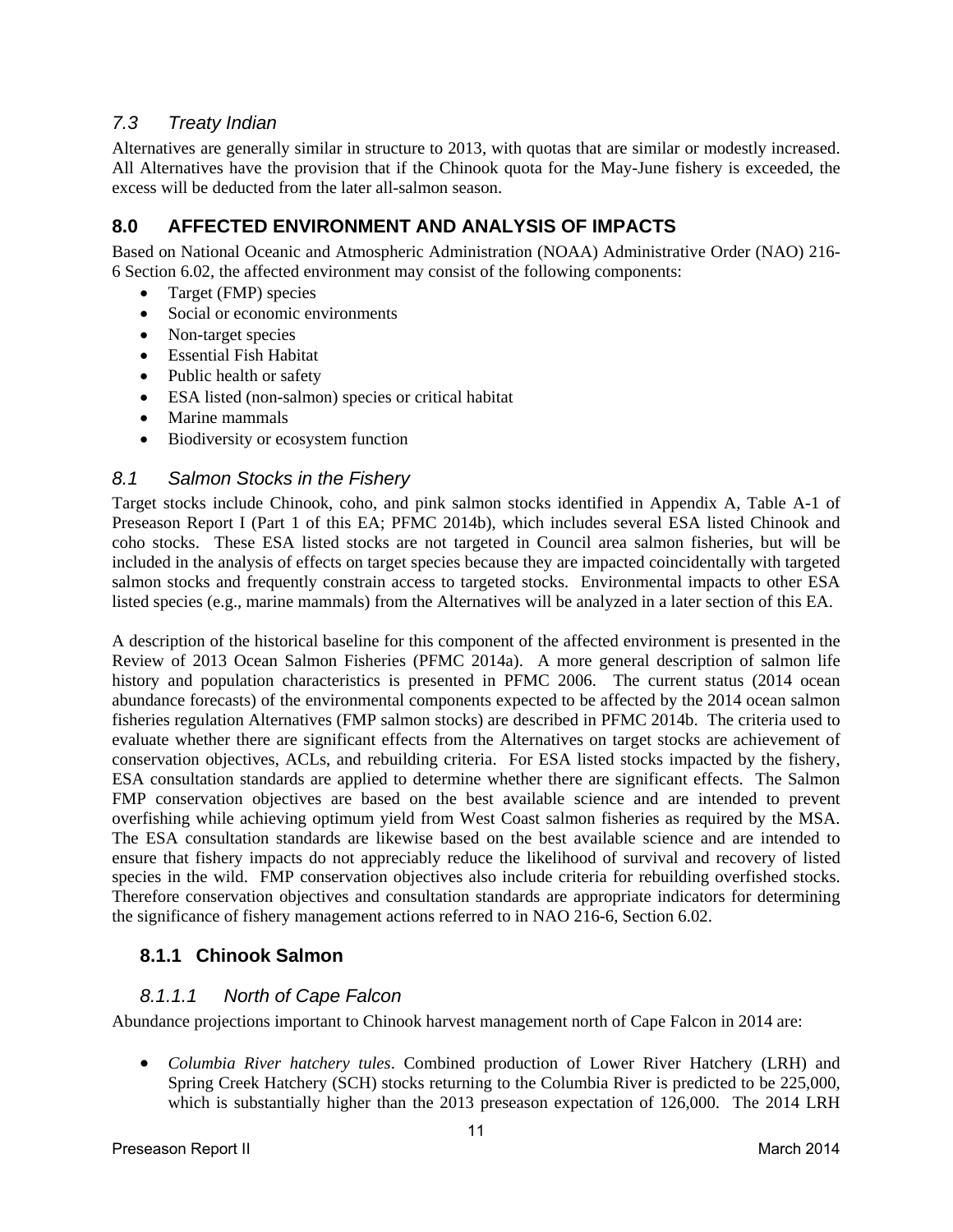forecast abundance is 110,000, higher than the forecast of 88,000 in 2013. The 2014 SCH forecast abundance is 115,000, which is much higher than last year's forecast of 38,000.

The primary Chinook salmon management objective shaping the Alternatives north of Cape Falcon is:

 NMFS consultation standards and annual guidance for ESA listed stocks as provided in Section 5.0 above. Relevant stocks for the area north of Cape Falcon include LCR natural tule Chinook and Columbia Lower River Wild (LRW) fall Chinook.

Fishery quotas under the Alternatives are presented in Table 4. Stock-specific management criteria and their forecast values under the Alternatives are provided in Table 5. Projected fishery landings, bycatch, and bycatch mortality under the Alternatives are summarized in Table 6. Table 7 provides a breakdown of impacts by fishery and area for LCR natural tule Chinook. Descriptions pertaining to the achievement of key objectives for Chinook salmon management north of Cape Falcon are found below.

- *LCR natural tule fall Chinook*. The Alternative 1 exploitation rate of 42.0 percent, and Alternative II exploitation rate of 41.5 percent exceed the 41.0 percent NMFS consultation standard maximum for all fisheries. The exploitation rate in Alternative III is less than the maximum, assuming river fisheries are structured similarly to last year. Additional shaping of PSC fisheries prior to the April Council meeting may result in Alternatives I and II reaching compliance with the ESA consultation standard. LCR tules are the constraining Chinook stock for fisheries north of Cape Falcon in 2014.
- *SRW fall Chinook*. Alternatives have ocean exploitation rates of 48.5 percent or less of the base period exploitation rates, which is less than the ESA consultation standard of no more than 70 percent of the 1988-1993 base period exploitation rate for all ocean fisheries. SRW Chinook will not constrain ocean fisheries north of Cape Falcon in 2014.

All of the Alternatives for Chinook fisheries north of Cape Falcon satisfy NMFS ESA consultation standards and guidance, FMP conservation objectives, and all other objectives for relevant Chinook stocks except those listed above for LCR natural tule fall Chinook (Table 5).

#### *8.1.1.2 South of Cape Falcon*

Status of Chinook stocks important to 2014 Chinook harvest management south of Cape Falcon are:

- *SRFC*. The SI forecast is 634,700, which is lower than the 2013 preseason forecast of 834,200.
- *KRFC*. The age-3 forecast is 219,800 KRFC. The age-4 forecast is 67,400 fish, and the age-5 forecast is 12,100. Last year's preseason forecast was 390,700 age-3, 331,200 age-4, and 5,700 age-5 fish.
- *SRWC*. No abundance forecast is made for this stock. The geometric mean of the most recent three years of escapement is 2,380 fish which represents an increase in this quantity relative to last year.

Key Chinook salmon management objectives shaping the Alternatives south of Cape Falcon are:

 NMFS consultation standards and annual guidance for ESA listed stocks as provided in Section 5.0 above. Relevant stocks for the area south of Cape Falcon include SRWC, California coastal Chinook, SRW fall Chinook, and LCR natural tule Chinook.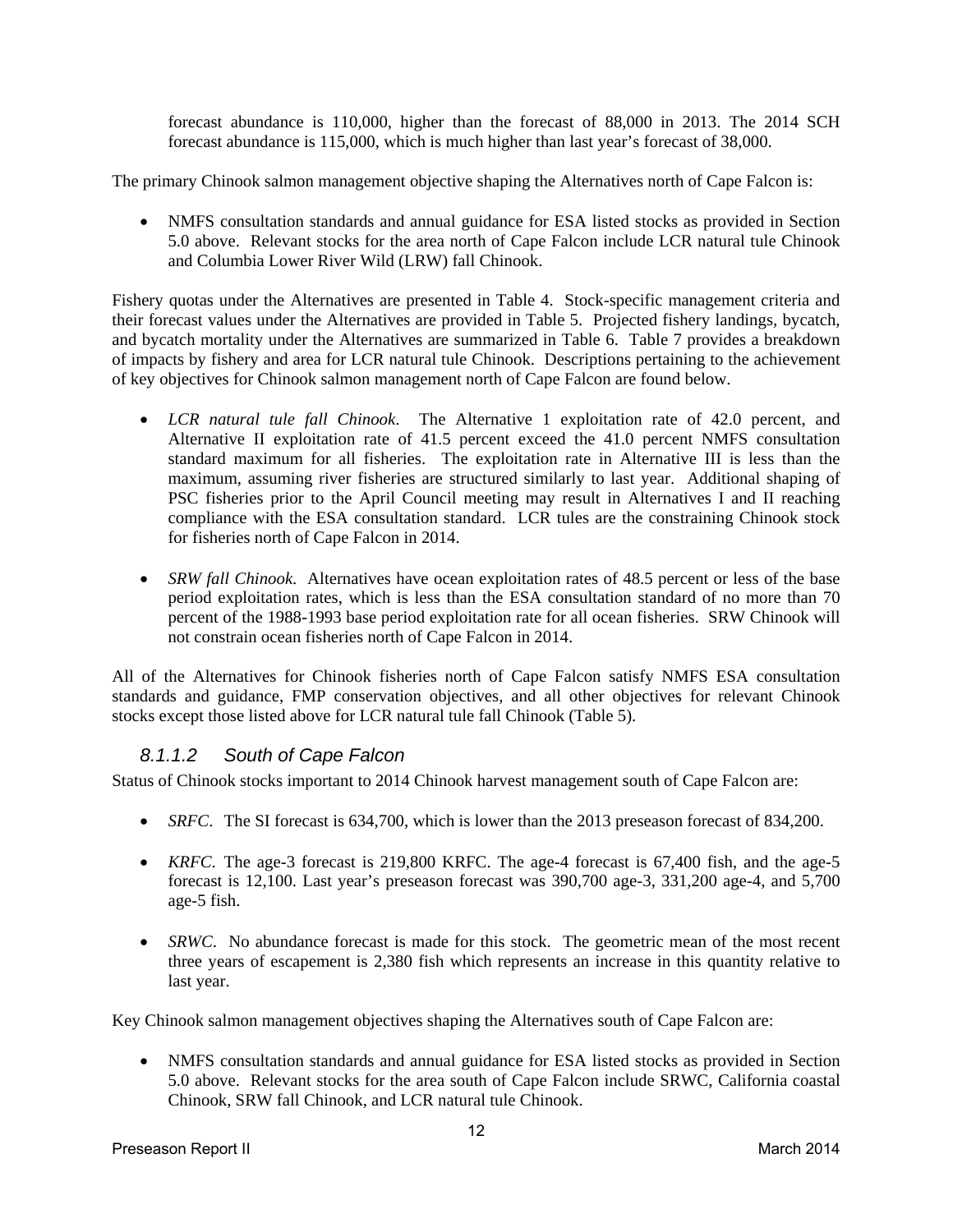KRFC natural area spawning escapement of at least 40,700 adults, a spawner reduction rate not to exceed 68 percent (FMP conservation objective), and 50:50 tribal-non-tribal sharing of adult harvest (Department of Interior Solicitor Opinion).

Fishery quotas under the Alternatives are presented in Table 4. Stock-specific management criteria and their forecast values under the Alternatives are provided in Table 5. Projected fishery landings, bycatch, and bycatch mortality under the Alternatives are summarized in Table 6. Table 7 provides a breakdown of impacts by fishery and area for LCR tule Chinook. Appendix A presents tables of SRWC impacts and age-4 KRFC harvest, by fishery/month/management area under the three Alternatives. Descriptions pertaining to the achievement of key objectives for Chinook salmon management south of Cape Falcon are found below.

- *California coastal Chinook*. The ESA consultation standard that limits the forecast KRFC age-4 ocean harvest rate to a maximum of 16.0 percent is met by each of the Alternatives.
- *SRWC*. The ESA consultation standard that (1) limits the forecast age-3 impact rate in 2014 fisheries south of Point Arena to a maximum of 15.4 percent and (2) specifies time/area closures and minimum size limit constraints south of Point Arena, is met by each of the Alternatives.
- *KRFC*. The control rule-defined minimum of 40,700 natural area adult spawners is met by each of the Alternatives.
- *SRFC*. The control rule-defined minimum of 190,395 hatchery and natural area adult spawners is met by each of the Alternatives.
- *SRW fall Chinook*. SRW Chinook will not constrain ocean fisheries south of Cape Falcon in 2014.

All of the Alternatives for Chinook fisheries south of Cape Falcon satisfy NMFS ESA consultation standards and guidance, FMP conservation objectives, and all other objectives for relevant Chinook stocks (Table 5).

#### *8.1.2 Coho Salmon*

Abundance projections important to coho harvest management in Council area fisheries are:

- *OPI Hatchery coho.* The 2014 forecast for hatchery coho from the Columbia River and the coast south of Cape Falcon of 983,100 is higher than the 2013 forecast of 525,400. The Columbia River early coho forecast is 526,600 compared to the 2013 forecast of 331,600 and the Columbia River late coho forecast is 437,500, compared to the 2013 forecast of 169,500.
- *OCN coho.* The 2014 OCN forecast is 230,600 compared to the 2013 forecast of 191,000.
- *LCN coho.* The 2014 LCN forecast is 33,100 compared to the 2013 forecast of 46,500.
- *Puget Sound coho.* Among Puget Sound natural stocks, Skagit, Snohomish, Stillaguamish, and Hood Canal are in the normal category in 2014, and Strait of Juan de Fuca is in the low category*.*
- *Interior Fraser (Thompson River) coho.* This Canadian stock continues to be depressed, and will continue to constrain ocean coho fisheries north of Cape Falcon in 2014.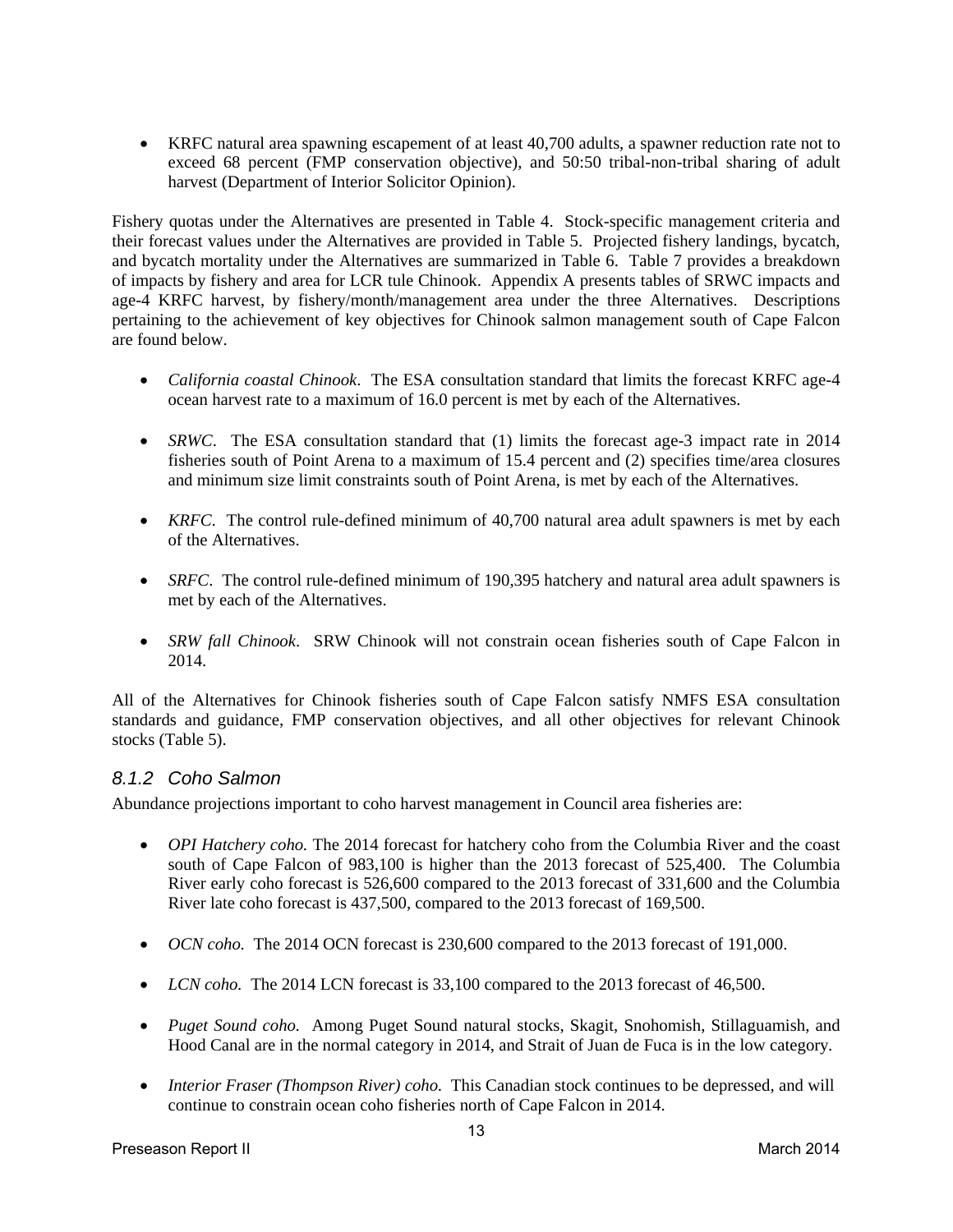Key coho salmon management objectives shaping the Alternatives are:

- NMFS consultation standards and annual guidance for ESA listed stocks as provided in Section 5.0 above. Relevant stocks include Central California Coast coho (south of the Oregon/California border), Southern Oregon/Northern California Coastal (SONCC) coho, OCN coho, and LCN coho. Based on this guidance, the maximum allowable exploitation rates for 2014 are: a combined marine/freshwater exploitation rate not to exceed 30.0 percent for OCN coho, a combined exploitation rate in marine-area and mainstem Columbia River fisheries not to exceed 22.5 percent for LCN coho, and a marine exploitation rate not to exceed 13.0 percent for Rogue/Klamath hatchery coho, used as a surrogate for the SONCC coho ESU. Furthermore, coho retention is prohibited in all California ocean fisheries.
- Salmon FMP conservation objectives and obligations under the PST Southern Coho Management Plan for stocks originating along the Washington coast, Puget Sound, and British Columbia as provided in Section 6.2 above. Because of the generally favorable forecasts for coho stocks in 2014, Interior Fraser is the key management stock for ocean fisheries north of Cape Falcon. The majority of the exploitation on this stock occur in Puget Sound and will be addressed in development of fishing seasons for inside waters during the North of Falcon co-management process by the State and Tribes prior to the April Council meeting. Because of their abundance status, Interior Fraser coho are subject to an exploitation rate ceiling of 10.0 percent in southern U.S. fisheries under the PST Southern Coho Management Plan.

Fishery quotas under the Alternatives are presented in Table 4. Stock-specific management criteria and their forecast values under the Alternatives are provided in Table 5. Projected fishery landings, bycatch, and bycatch mortality under the Alternatives are summarized in Table 6. Table 7 provides a breakdown of impacts by fishery and area for LCN, OCN, and RK coho. Table 8 provides expected coho mark rates for west coast fisheries by month.

- *LCN coho.* All three Alternatives satisfy the maximum 22.5 percent exploitation rate when 2014 projected marine impacts are combined with the 2013 preseason modeled impacts for mainstem Columbia River fisheries. Marine exploitation rates projected for 2014 Alternatives range from 14.9 percent in Alternative I to 11.9 percent in Alternative III.
- *Queets wild coho.* The FMP MSY adult spawner objective for Queets wild coho is 5,800; projected ocean escapement values for the 2014 Alternatives range from 7,800 in Alternative I to 8,100 in Alternative III.
- *Interior Fraser coho*. Southern U.S. exploitation rates in all Alternatives exceed the 10.0 percent maximum required by the PST Southern Coho Management Plan. Shaping of the State and Tribal inside fisheries will occur during the North of Falcon process, and ocean fisheries may require further shaping before final management measures are adopted in order to comply with the PST limit.

All of the Alternatives for coho fisheries satisfy NMFS ESA consultation standards and guidance, FMP conservation objectives, and all other objectives for relevant coho stocks other than those listed above (Table 5).

## **8.1.3 Pink Salmon**

Pink salmon are not sufficiently abundant to merit management consideration in 2014.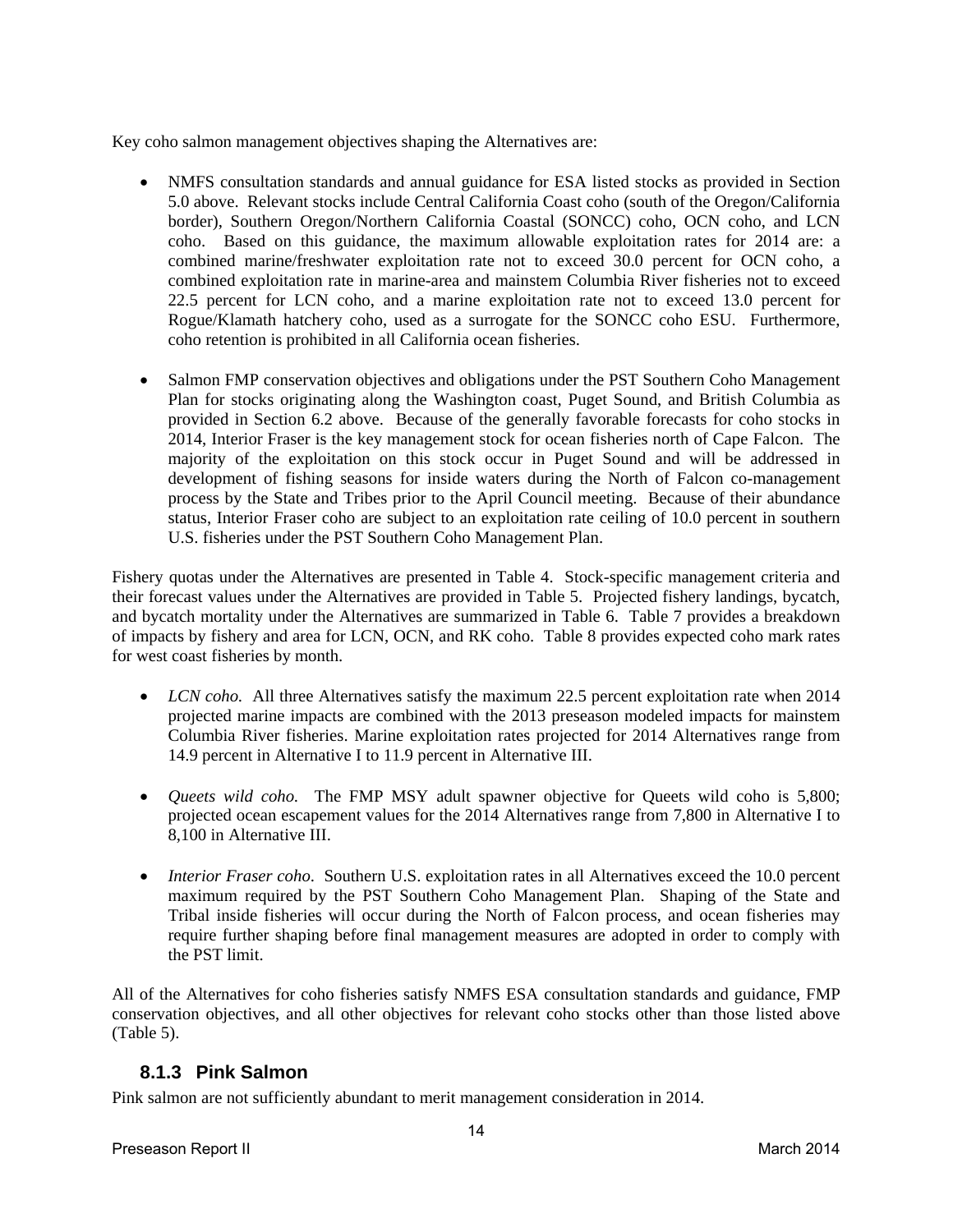#### **8.1.4 Summary of Environmental Impacts on Target Stocks**

Stock forecasts for some Canadian stocks and the actual PST limits on AABM fisheries are not known at this time, and preliminary values have been used in the analyses presented in this report. These forecasts and limits will be available prior to the April Council meeting. Negotiations in the North of Falcon process will not be completed until the April Council meeting. These negotiations affect allocation of stock impacts primarily among inside fisheries (State, Tribal, recreational, various commercial sectors, etc.) but also between inside and ocean fisheries.

Environmental impacts on salmon stocks are assessed based on compliance with conservation objectives, ACLs, rebuilding plans, and ESA consultation standards. As noted in the description of the Alternatives (Tables 1, 2, and 3), if analyses using the updated values and the results of these negotiations do not result in compliance with FMP conservation objectives or ESA consultation standards, some Alternatives will not be viable and impacts in Council-area fisheries will need to be reduced to comply with all applicable objectives and standards. If updated values and negotiations result in compliance with applicable objectives and standards, Council area fishery impacts would not increase; therefore, the analysis of effects would include the upper bound of a reasonable range of effects under the Alternatives considered for 2014 Council area salmon fisheries.

#### *8.1.4.1 Targeted Salmon Stocks*

Based on current assumptions regarding Canadian, Alaskan, and inside fishery impacts, all target salmon stocks (non-ESA listed) meet their FMP conservation objectives under Alternatives I, II, and III except Interior Fraser (Thompson River) coho (Table 5). Impacts in Council area fisheries alone are well below maximum allowed exploitation rates for Interior Fraser coho, and further shaping of inside fisheries will be required to comply with the PST Southern Coho Management Plan.

#### *8.1.4.2 ESA Listed Salmon Stocks*

Based on current assumptions regarding Canadian, Alaskan, and inside fishery impacts, all ESA listed salmon stocks meet their ESA consultation standards under all Alternatives except LCR natural tule Chinook in Alternative I and Alternative II (Table 5). Further shaping of Canadian, Alaskan, and inside fisheries may result in compliance with the ESA consultation standard; however, additional restrictions to Council area fisheries may be necessary to meet both consultation standards and inside fishery needs.

ESA consultation standards are met for all stocks under Alternative III (Table 5).

Council-area fisheries have a minor impact on ESA-listed Puget Sound Chinook and on most Chinook stocks subject to the 2009 PST Agreement. At this point there appears to be sufficient flexibility within Council and inside area fisheries as a whole to achieve protection for the Puget Sound Chinook ESU.

#### *8.2 Socioeconomics*

In general the Council manages the salmon fishery to meet escapement objectives for stocks that are expected to achieve optimum yields while rebuilding depressed stocks. While analysis of biological impacts is organized around salmon stocks that spawn in particular rivers, socioeconomic impacts under the regulatory Alternatives are analyzed by ocean fishery management areas as described in the Salmon FMP. These areas correlate to some extent with the ocean distribution of salmon stocks, although the various stocks are mixed in offshore waters. From north to south, the fishery management areas are (1) from the U.S./Canada border to Cape Falcon (45°46' N. lat.), which is on the Oregon coast south of the Columbia River mouth; (2) between Cape Falcon and Humbug Mountain (42°40'30" N. lat.) on Oregon's southern coast; (3) the Klamath Management Zone, which covers ocean waters from Humbug Mountain in southern Oregon to Horse Mountain (40°05' N. lat.) in northern California; (4) from Horse Mountain to Point Arena; and (5) from Point Arena to the U.S./Mexico border. There are also numerous subdivisions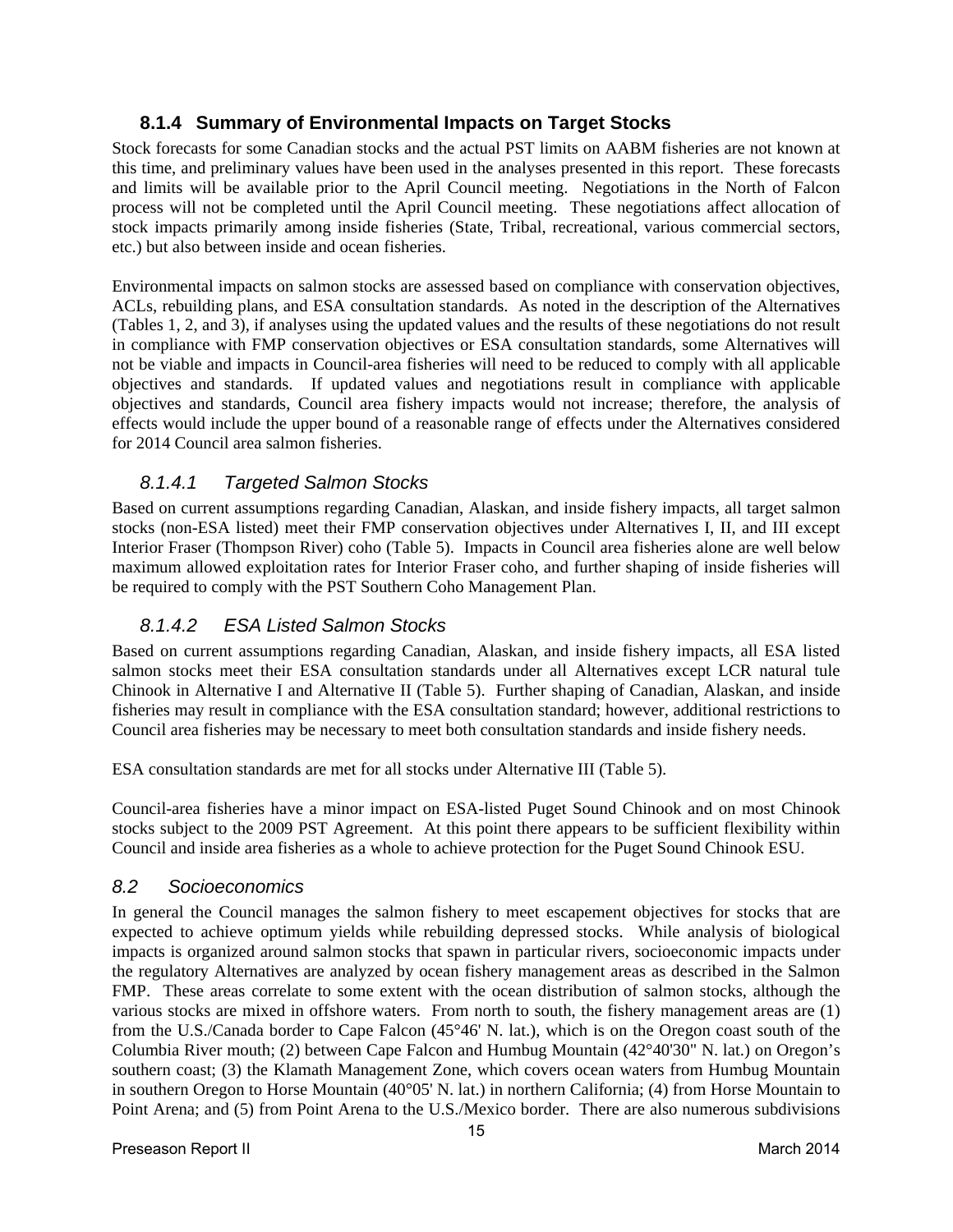within these areas that are used to further balance stock conservation and harvest allocation needs. A map of the boundaries of these areas, also showing the main salmon ports, appears on the inside back cover of this report. The following analysis of impacts on fishing communities is organized around these broad management areas.

The Review of 2013 Ocean Salmon Fisheries (PFMC 2014a) provides a historical description of the salmon fishery affected environment. In addition to stock status assessments, the document reports socioeconomic impacts of historical fisheries and analyzes the current socioeconomic status of West Coast salmon fisheries. For the purpose of characterizing the economic impact of Council-area ocean salmon fisheries, commercial exvessel value and community level personal income impacts resulting from both commercial and recreational fishing activities are used.

The short-term economic effects of the proposed Alternatives for non-Indian fisheries are shown in Tables 9 and 10. Table 9 shows projected commercial troll impacts expressed in terms of estimated potential exvessel value. Table 10 shows projected recreational fisheries impacts in terms of the number of projected angler-trips and community personal income impacts associated with those activities. Note that exvessel values shown under the Alternatives for the commercial troll fishery in Table 9 and income impact values shown for the recreational fishery in Table 10 are not directly comparable. More directly comparable measures of short-term economic impacts from commercial and recreational salmon fisheries appear in Figures 1 and 2, which show estimated community income impacts under the commercial troll and recreational fishery Alternatives, respectively, compared to historical impacts in real (inflationadjusted) dollars. In general, income impacts are estimates of the amount of income generated by the economic linkages associated with a particular activity. While reductions in income impacts may not necessarily reflect net losses, they are likely to indicate losses to businesses and individuals in a community that depends on that activity for livelihood.

Total economic effects under the Alternatives may vary more or less than is indicated by the short-term impacts on ocean fisheries reported below. Salmon that are not harvested in the ocean do not necessarily represent an economic loss, as they may become available for additional inside harvest or may provide additional spawning escapement. Alternatives that restrict ocean harvests may increase opportunities for inside harvesters (e.g., higher commercial revenue or more angler trips) or contribute to higher inside catch per unit effort (CPUE) (i.e., lower costs for commercial harvesters and/or higher success rates for recreational fishers). Harvest forgone by both ocean fisheries and inside fisheries may impact future production, although the magnitude of that effect is uncertain depending on the resulting escapement level compared to MSY escapement and the nature of the spawner-recruit relationship.

Fishing effort estimates for the recreational fishery south of Cape Falcon are based on measures developed by the STT for modeling biological impacts. STT estimates for south of Cape Falcon use multi-year averages to predict effort for the coming year. Consequently, if the multi-year average for a particular time period and area happens to be higher than last year's effort level, then the model may forecast an increase in effort for the coming year even though management measures may actually be relatively more constraining or *vice-versa*. Recreational fishery effort north of Cape Falcon was estimated using historical CPUE estimates applied to salmon quotas under the Alternatives. For the summer markselective coho fishery, since north of Cape Falcon coho quotas are significantly higher than in the recent past and the highest since 2009, the average 2009 Washington coho CPUE was applied to the coho quota under each Alternative. For the June Chinook fisheries in Alternatives I and II, average 2011-2013 Washington Chinook CPUE was applied.

Exvessel revenues in Table 9 are based on estimated harvest by catch area while commercial income impacts in Figure 1 are based on projected deliveries by landing area. Historically there has been a divergence between these two measures. The difference is due to deliveries of salmon caught in certain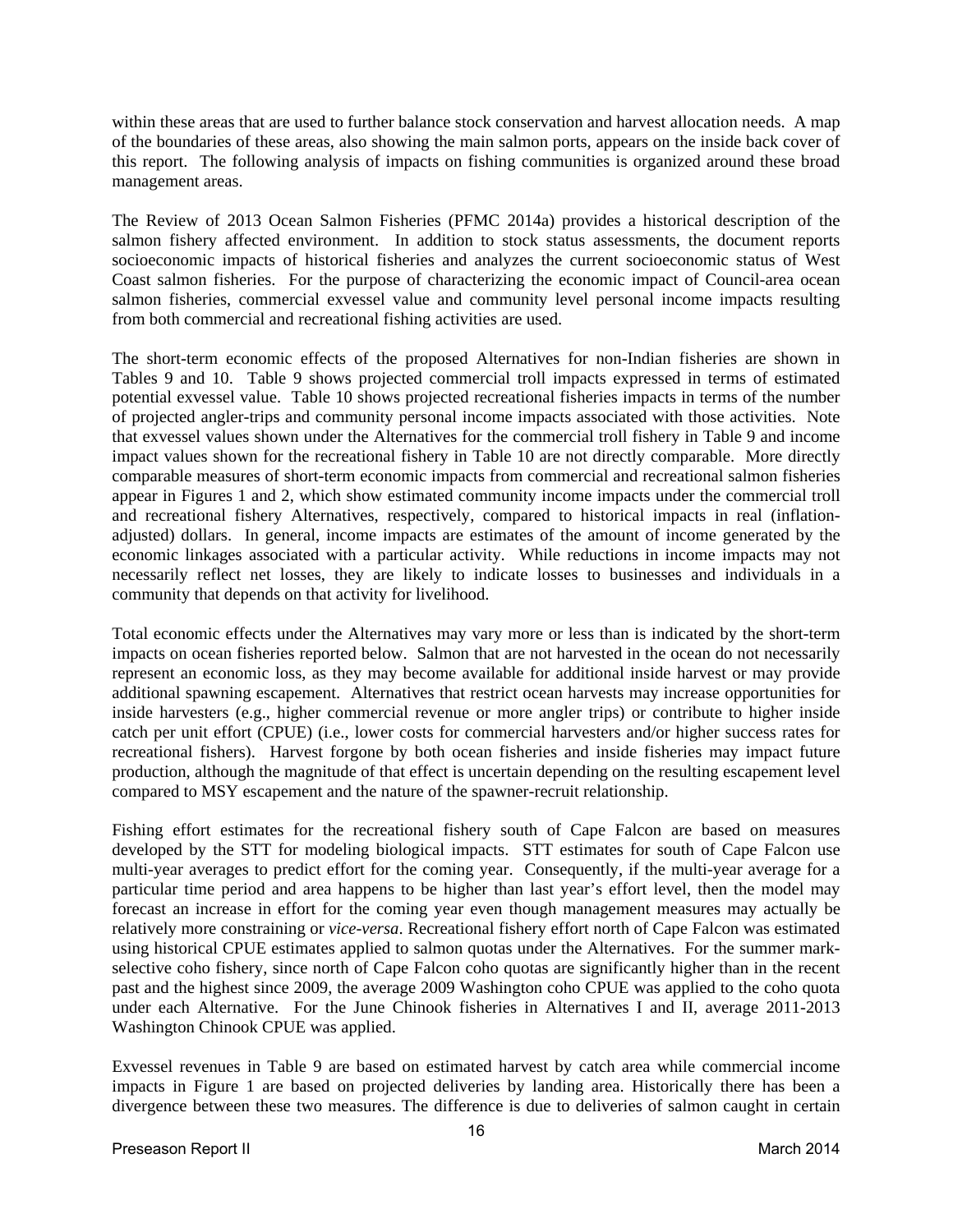catch areas to ports adjacent to neighboring catch areas. This pattern is particularly true for areas between Humbug Mountain and Point Arena. In an attempt to account for this effect by assigning income impacts to the "correct" landing area, adjustments are made based on historical transfer patterns. The patterns are typically inferred from the most recent year's catch and landings data. For example in 2013 there were substantial deliveries of salmon caught between Cape Falcon and Humbug Mountain to landing ports in the Oregon KMZ, and of salmon caught between Horse Mountain and Point Arena to landing ports in the California KMZ region. There were also transfers of harvest between other catch areas and adjacent landings ports but these were much smaller by comparison.

The expected harvests used to model commercial fishery impacts are taken from Table 6. The prior year's exvessel prices were assumed to be the best indicator of prices expected in the coming season. Coastwide average exvessel Chinook prices in 2013 were at their highest level in inflation-adjusted terms since 2008, reversing a declining annual trend from that time. However if lower coastwide commercial Chinook harvests projected under the Alternatives (especially due to lower forecasts for areas south of Horse Mountain) contribute to somewhat higher average exvessel prices than were observed in 2013, then salmon exvessel revenue and resulting commercial fisheries income impacts projected in this document may be understated.

#### **8.2.1 Alternative I**

Under Alternative I, coastwide community personal income impacts from commercial salmon fisheries are projected to fall below last year's (2013) level by 26 percent but to exceed the recent (2009-2013) inflation-adjusted average by 72 percent. Coastwide recreational income impacts are projected to exceed last year's level by 35 percent and the inflation-adjusted 2009-2013 average by 73 percent.

Commercial fisheries income impacts are projected to exceed last year's level in management areas north of Cape Falcon and between Humbug Mountain and Horse Mountain, but to fall below last year's performance in all remaining areas. Commercial fisheries income impacts under Alternative I are projected to exceed the inflation-adjusted 2009-2013 average in all management areas. 2014 commercial fisheries income impacts north of Cape Falcon are projected to be 48 percent higher than in 2013 and 72 percent higher than the 2009-2013 inflation-adjusted average.

Areas between Cape Falcon and Humbug Mountain and areas south of Horse Mountain would see commercial fisheries income impacts that are at least 18 percent below their 2013 level but still no less than nine percent above the 2009-2013 inflation-adjusted average. The area between Humbug Mountain and Horse Mountain is projected to see commercial fisheries income impacts 33 percent above the 2013 level and 260 percent above the 2009-2013 inflation-adjusted average (chiefly due to assumed landings from adjacent catch areas).

Projected income impacts from recreational fisheries north of Cape Falcon are 88 percent higher than in 2013 and 79 percent higher than the 2009-2013 inflation-adjusted average.

Recreational fisheries income impacts south of Cape Falcon are projected to be nine percent higher overall than in 2013 and 68 percent higher than the 2009-2013 inflation-adjusted average. Impacts are projected to be positive in all management areas except KMZ, where a decline of 12 percent from 2013 is projected, but still 58 percent above the 2009-2013 inflation-adjusted average. The greatest percentage increase for management areas south of Cape Falcon is for the Horse Mountain to Point Arena region where an increase of 22 percent is projected, 102 percent above the 2009-2013 inflation-adjusted average.

Income impacts under Alternative I are not projected to be significant. Combined commercial and recreational community income impacts in affected management areas are either positive compared with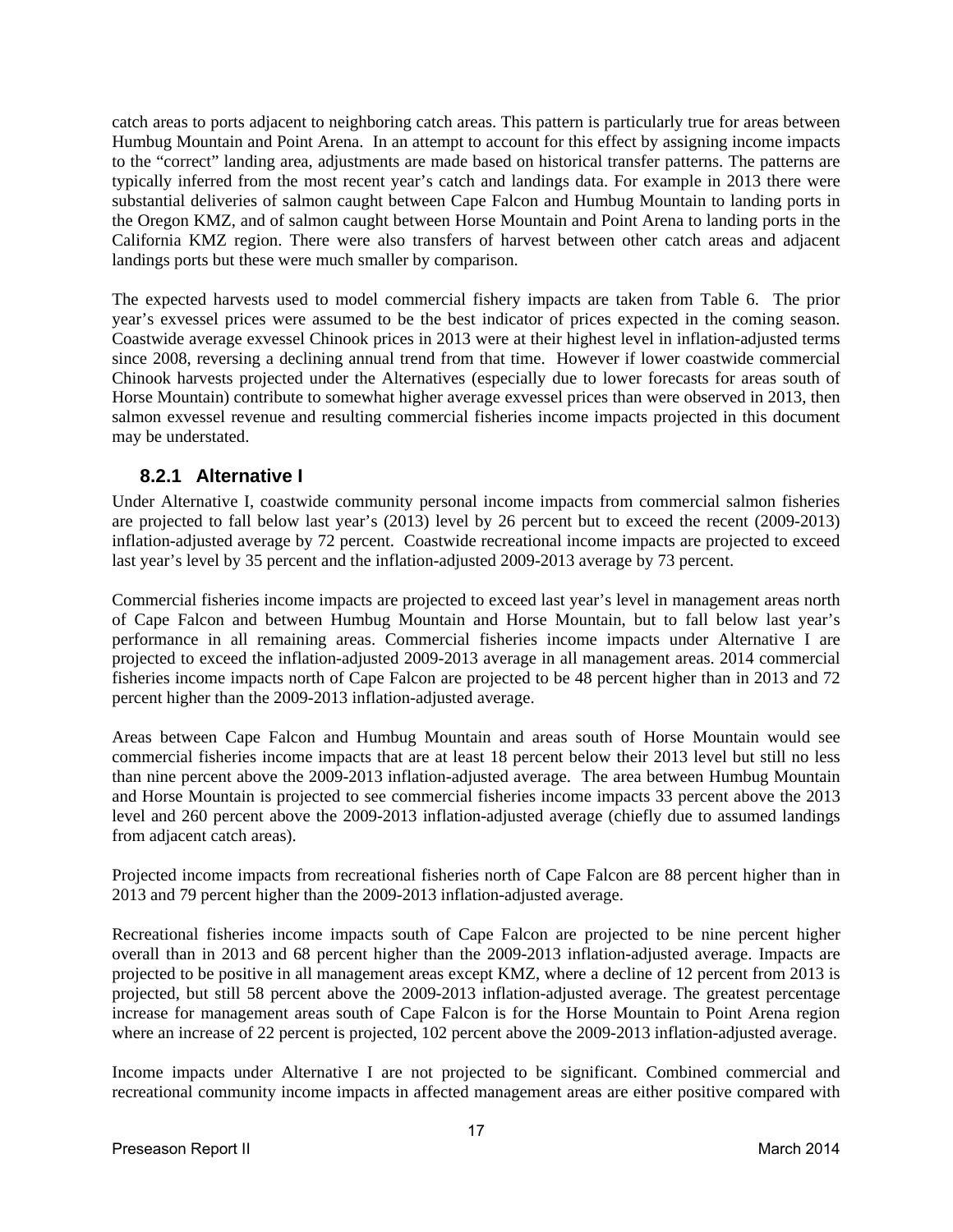last year or substantially above recent year averages and within the observed historical range of impact levels.

#### **8.2.2 Alternative II**

Under Alternative II, coastwide community personal income impacts from commercial salmon fisheries are projected to fall below last year's (2013) level by 19 percent but to exceed the recent (2009-2013) inflation-adjusted average by 91 percent. Coastwide recreational income impacts are projected to exceed last year's level by 26 percent and the inflation-adjusted 2009-2013 average by 61 percent.

Commercial fisheries income impacts are projected to exceed last year's level in all management areas north of Horse Mountain, but to fall below last year's performance in all areas south of Horse Mountain. Commercial fisheries income impacts under Alternative II are projected to exceed the inflation-adjusted 2009-2013 average in all management areas.

2014 commercial fisheries income impacts in the area north of Cape Falcon are projected to be 44 percent higher than in 2013 and 67 percent higher than the 2009-2013 inflation-adjusted average. The area between Cape Falcon and Humbug Mountain is projected to see commercial fisheries income impacts six percent above the 2013 level and 145 percent above the 2009-2013 inflation-adjusted average.

The area between Humbug Mountain and Horse Mountain is projected to see commercial fisheries income impacts 44 percent above the 2013 level and 289 percent above the 2009-2013 inflation-adjusted average (chiefly due to assumed landings from adjacent catch areas). Areas south of Horse Mountain would see projected commercial fisheries income impacts at least 28 percent below their 2013 level, but still no less than 10 percent above the 2009-2013 inflation-adjusted average.

Projected income impacts from recreational fisheries north of Cape Falcon are 69 percent higher than in 2013 and 61 percent above the 2009-2013 inflation-adjusted average.

Recreational fisheries income impacts south of Cape Falcon are projected to be four percent higher overall than in 2013 and 61 percent higher than the 2009-2013 inflation-adjusted average. Impacts are projected to be positive in all management areas except Cape Falcon to Humbug Mountain and KMZ, where declines of five percent and 18 percent from 2013 are projected, respectively. But these values are still 11 percent and 47 percent, respectively, above the 2009-2013 inflation-adjusted average. The greatest percentage increase for management areas south of Cape Falcon is for the Horse Mountain to Point Arena region where an increase of 22 percent is projected, 102 percent above the 2009-2013 inflation-adjusted average.

Income impacts under Alternative II are not projected to be significant. Combined commercial and recreational community income impacts in affected management areas are either positive compared with last year or substantially above recent year averages and within the observed historical range of impact levels.

#### **8.2.3 Alternative III**

Under Alternative III, coastwide community personal income impacts from commercial salmon fisheries are projected to fall below last year's (2013) level by 23 percent but to exceed the recent (2009-2013) inflation-adjusted average by 80 percent. Coastwide recreational income impacts are projected to exceed last year's level by 14 percent and the inflation-adjusted 2009-2013 average by 45 percent.

Commercial fisheries income impacts are projected to exceed last year's level in all management areas north of Horse Mountain, but to fall below last year's performance in all areas south of Horse Mountain.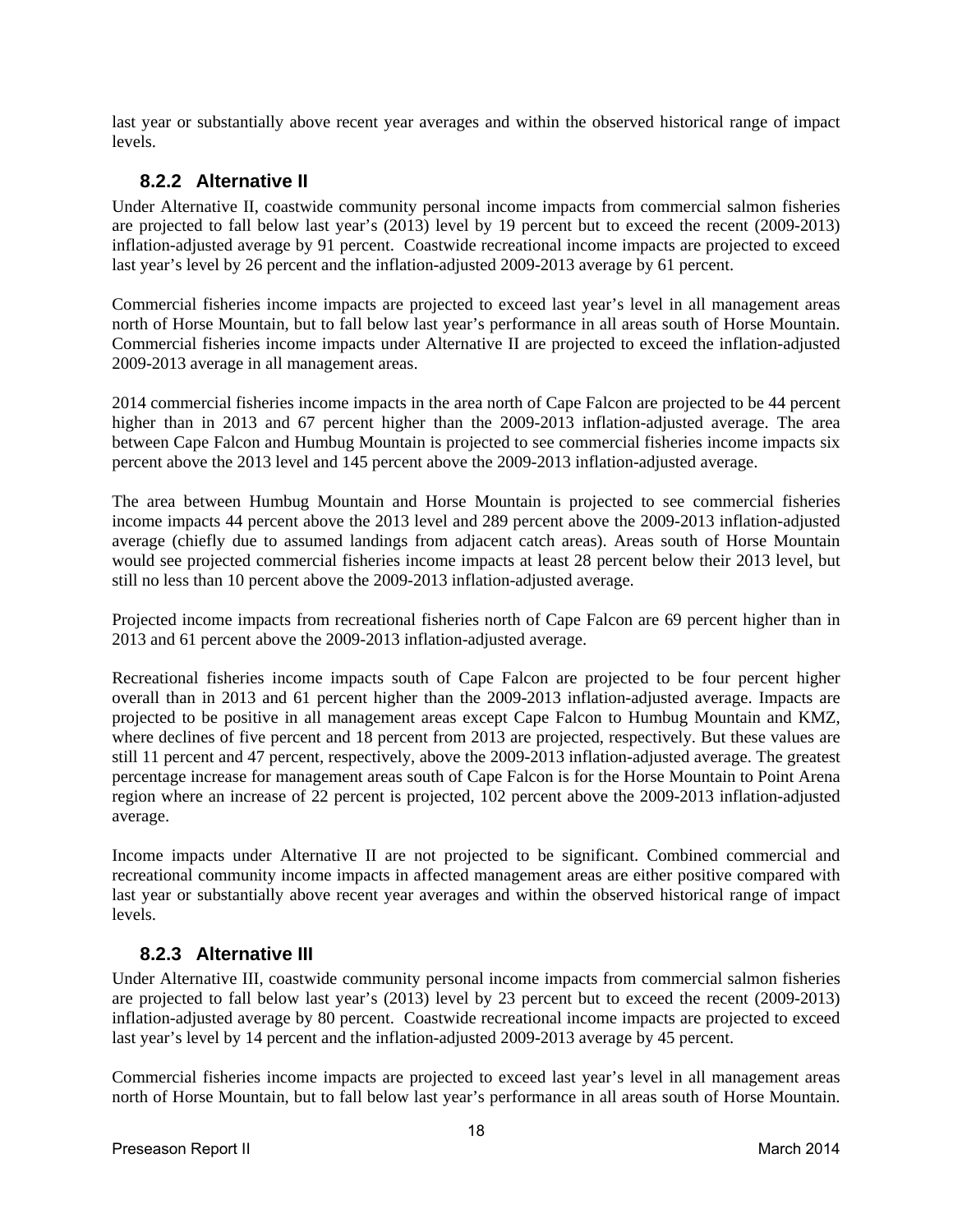Projected commercial fisheries income impacts under Alternative III are projected to exceed the inflationadjusted 2009-2013 average in all management areas.

2014 commercial fisheries income impacts in the area north of Cape Falcon are projected to be 24 percent higher than in 2013 and 44 percent above the 2009-2013 inflation-adjusted average. The area between Cape Falcon and Humbug Mountain is projected to see commercial fisheries income impacts six percent above the 2013 level and 145 percent above the 2009-2013 inflation-adjusted average.

The area between Humbug Mountain and Horse Mountain is projected to see commercial fisheries income impacts 32 percent above the 2013 level and 260 percent above the 2009-2013 inflation-adjusted average (chiefly due to assumed landings from adjacent catch areas). Areas south of Horse Mountain would see projected commercial fisheries income impacts at least 32 percent below their 2013 level, but still at least 10 percent above the 2009-2013 inflation-adjusted average.

Projected income impacts from recreational fisheries north of Cape Falcon are 38 percent higher than in 2013 and 31 percent higher than the 2009-2013 inflation-adjusted average.

Recreational fisheries income impacts south of Cape Falcon are projected to be one percent higher overall than in 2013 and 57 percent higher than the 2009-2013 inflation-adjusted average. Impacts are projected to be positive in all management areas except Cape Falcon to Humbug Mountain and KMZ, where declines of 11 percent and 28 percent from 2013 are projected, respectively. But these values are still five percent and 30 percent, respectively, above the 2009-2013 inflation-adjusted average. The greatest percentage increase for management areas south of Cape Falcon is for the Horse Mountain to Point Arena region where an increase of 22 percent is projected, 102 percent above the 2009-2013 inflation-adjusted average.

Income impacts under Alternative III are not projected to be significant. Combined commercial and recreational community income impacts in affected management areas are either positive compared with last year or substantially above recent year averages and within the observed historical range of impact levels.

#### **8.2.4 Summary of Impacts on the Socioeconomic Environment**

The commercial fishery Alternatives are expected to generate coastwide revenue impacts that are at least 27 percent and income impacts at least 19 percent below 2013 levels, although these levels are still well above the 2009-2013 inflation-adjusted average. However these results mask regional differences along the coast. While revenues and income impacts from commercial fisheries in catch areas and ports north of Humbug Mountain are projected generally to be higher under the Alternatives than last year and the average of the recent past, catch areas south of Humbug Mountain are projected to see reductions in exvessel revenue compared with 2013 although generally not so compared with the 2009-2013 inflationadjusted average. The assumed shifting of a portion of landings (based on 2013 patterns) from areas immediately north and south of the KMZ to landings ports in the KMZ may offset some of the effect of reduced KMZ area harvest on regional ports. However areas south of the KMZ are projected to see substantial reductions in harvest and income impacts compared with 2013 (although generally not compared with the 2009-2013 inflation-adjusted average).

Total coastwide income impacts from recreational fisheries are projected to be higher than in 2013 and the 2009-2013 inflation-adjusted average. However areas between Cape Falcon and Humbug Mountain and the KMZ are projected to see reductions under most or all the Alternatives. Overall, the region south of Cape Falcon is projected to see relatively small increases compared with 2013 under all three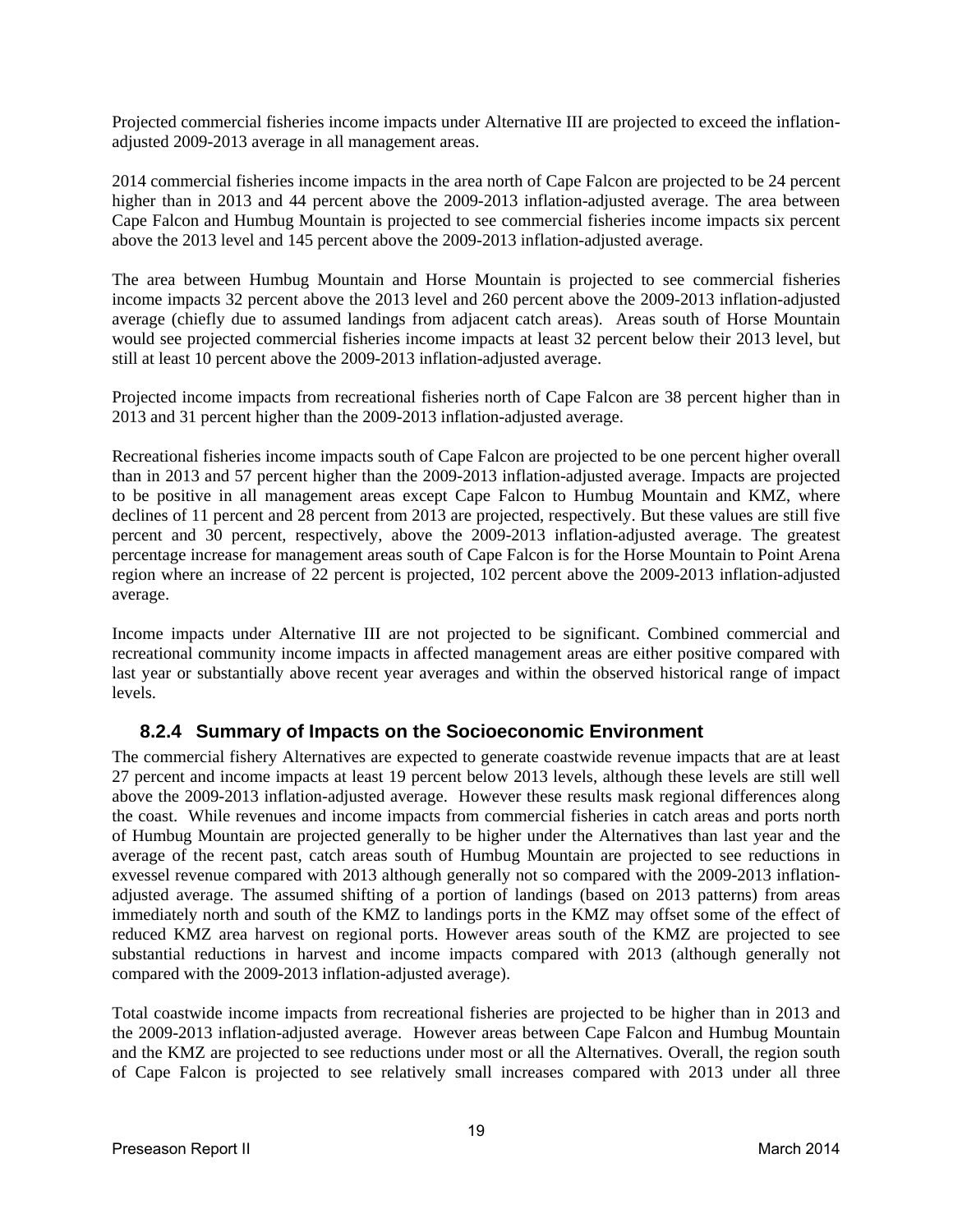Alternatives, although still well above the 2009-2013 averages. Areas north of Cape Falcon are projected to see the highest numbers of recreational angler trips and resulting income impacts since 2009.

#### *8.3 Non-target Fish Species*

Prior NEPA analyses have considered the effects of the ocean salmon fisheries on non-target fish species. Since then, ocean salmon fisheries have not changed substantially in terms of season length, areas, depth, bag limits, etc. Nor is there any new information to suggest that the incidental nature of encounters of non-target species in ocean salmon fisheries has changed. Therefore, conclusions from previous environmental analyses indicating that effects on non-target fish species are low and not significant are still applicable, as discussed below. The differences between the Alternatives for the 2014 salmon fishery are not discernible with respect to their effect on non-target fish species.

Impacts to groundfish stocks from salmon troll fisheries continue to be managed as part of the open access groundfish fishery sector, and are at similar levels compared to recent years. Previous environmental analysis concluded that the amount of groundfish taken incidentally in the salmon fishery is very low and is not substantially altered by changes in the salmon fishery. (NMFS 2003; Appendix B). The 2014 ocean salmon regulation Alternatives are not expected to differ substantially from fisheries analyzed previously with respect to groundfish impacts; therefore, effects from the Alternatives to groundfish stocks are not significant.

Impacts to Pacific halibut from salmon troll fisheries continue to be managed under limits established through the International Pacific Halibut Commission (IPHC) process and under the Area 2A (Council area) catch sharing plan. Previous environmental analysis stated that data on the commercial segment of salmon fisheries show the co-occurrence rates for salmon and halibut, coastal pelagic species, highly migratory species, and non-Council managed fish species are low (NMFS 2003; Appendix B). The 2014 ocean salmon regulation Alternatives include Pacific halibut landing restrictions within the range enacted in the past, and are not expected to differ substantially from earlier analyses with respect to Pacific halibut impacts; therefore, effects from the Alternatives to Pacific halibut are not significant. Likewise, there are no changes to the salmon fishery for 2014 that would change impacts to other non-salmon fish species compared to previous analyses, therefore, effects from the Alternatives to these species are not expected to be significant.

#### *8.4 Marine Mammals*

The commercial salmon troll fisheries off the coasts of Washington, Oregon, and California are classified as Category III fisheries, indicating a remote or no likelihood of causing incidental mortality or serious injury to marine mammals (79 FR 14418). Recreational salmon fisheries use similar gear and techniques as the commercial fisheries and are assumed to have similar encounter rates and impacts. The non-ESA listed marine mammal species that are known to interact with ocean salmon fisheries are California sea lion and harbor seals. Populations of both these species are at stable and historically high levels. There is no new information to suggest that the nature of interactions between California sea lions or harbor seals in ocean salmon fisheries has changed since the Category III determination. Therefore, the impacts from the 2014 salmon regulation Alternatives to non-ESA listed marine mammals are not expected to be significant, and there is no discernible difference between the effects of the Alternatives on these resources.

#### *8.5 ESA Listed Species*

Steller sea lion interaction with the Pacific Coast salmon fisheries is rare and NMFS has determined mortality and serious injury incidental to commercial salmon troll fishing operations have a negligible effect on this species (NMFS 2003; Appendix B). Available information indicates that Pacific Coast salmon fisheries are not likely to jeopardize the existence of the Guadalupe fur seal (NMFS 2003;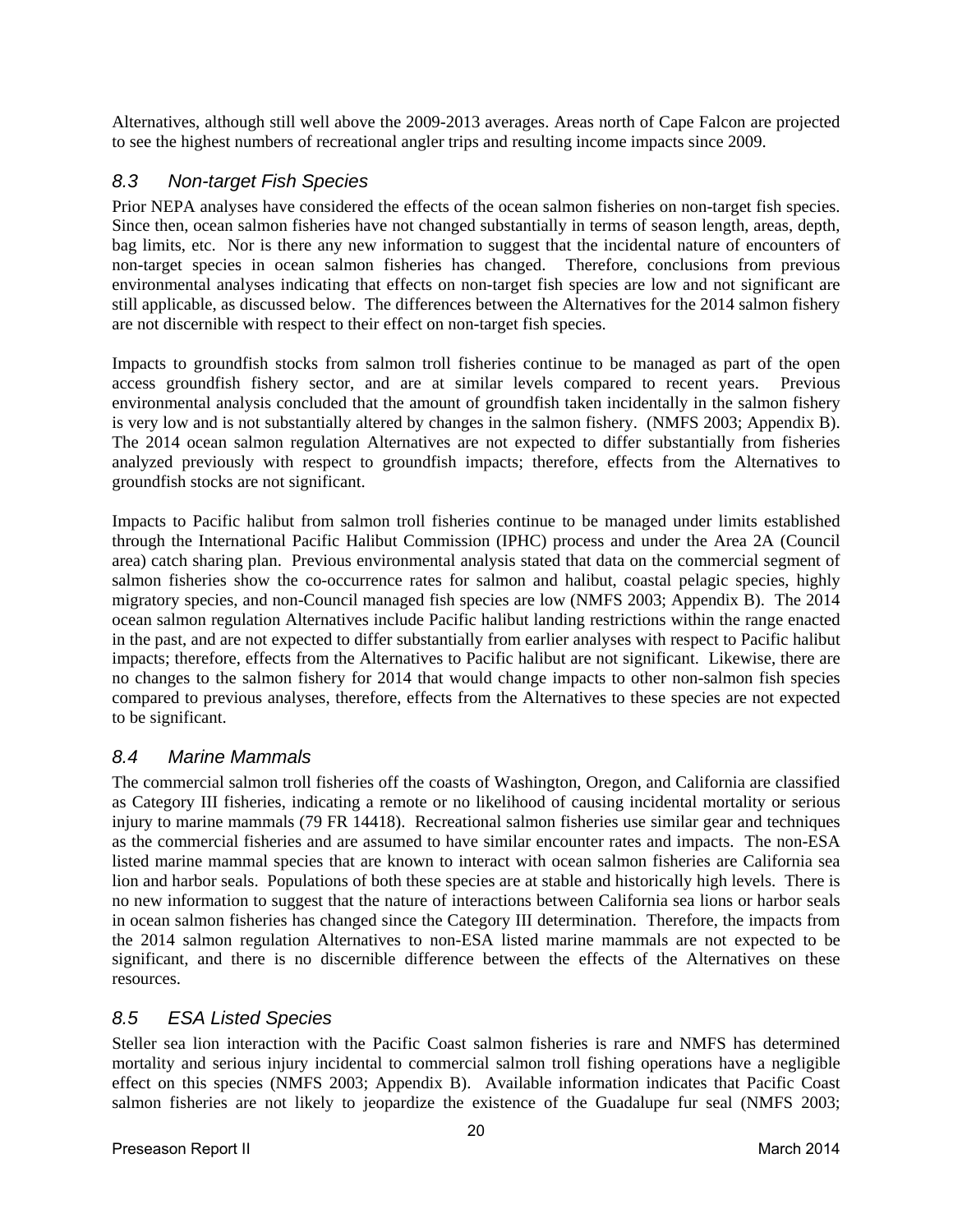Appendix B). No sea turtles have been reported taken by the ocean salmon fisheries off Washington, Oregon, or California, and NMFS has determined that commercial fishing by Pacific Coast salmon fisheries would pose a negligible threat to Pacific turtle species (NMFS 2003; Appendix B). There is no discernible difference between the effects of the Alternatives on these resources.

The NMFS BO on Southern Resident killer whale distinct population segment (NMFS 2008; Appendix B) concluded that ocean salmon fisheries were not likely to jeopardize the continued existence of the Southern Resident killer whales or adversely modify their critical habitat. NMFS has initiated a five year review of the Southern Resident killer whale ESA listing. There is new information that indicates Chinook salmon abundance may correlate with killer whale population growth rate, and while this information is under review, it is possible that future consultation standards for Puget Sound and possibly Council area fisheries will change as a result of this new information. However, the 2014 ocean salmon regulations are covered by the NMFS 2008 BO, and on that basis it is expected that the 2014 regulations would not have significant impacts to Southern Resident killer whales. There is no discernible difference between the effects of the Alternatives on killer whales.

Other ESA listed salmonid species present in Council area waters include sockeye and chum salmon, and steelhead trout. These species are rarely encountered in ocean salmon fisheries, and Alternatives for 2014 Council area ocean salmon fisheries are in compliance with applicable BOs for listed ESUs of these species as listed in Chapter 5 of this document. Because anticipated impacts are negligible, there are no significant impacts expected on listed sockeye or chum salmon or steelhead trout from the Alternatives analyzed in this EA, and there is no discernible difference between the effects of the Alternatives on these resources.

#### *8.6 Seabirds*

The types of vessels used in ocean salmon fisheries and the conduct of the vessels are not conducive to collisions or the introduction of rats other non-indigenous species to seabird breeding colonies. Other types of accidental bird encounters are a rare event for commercial and recreational ocean salmon fisheries (NMFS 2003; Appendix B). Therefore, there are no significant impacts expected on seabirds from the Alternatives analyzed in this EA, and there is no discernible difference between the effects of the Alternatives on seabirds.

## *8.7 Biodiversity and Ecosystem Function*

The removal of adult salmon by the ocean fisheries is not considered to significantly affect the lower trophic levels or the overall marine ecosystem because salmon are not the only or primary predator in the marine environment (NMFS 2003; Appendix B). Therefore, no significant impacts are expected on biodiversity or ecosystem function from the Alternatives analyzed in this EA, and there is no discernible difference between the effects of the Alternatives on these resources.

#### *8.8 Ocean and Coastal Habitats*

Council Area salmon fisheries do not employ bottom contact gear, and there is no evidence of direct gear effects on fish habitat from Council-managed salmon fisheries on EFH for salmon or other managed species (PFMC 2006; Appendix B). Critical habitat for ESA listed salmon does not include Council area ocean water. Because Council area salmon fisheries are conducted at sea and without bottom contact gear, there is no interaction with unique geographic characteristics or other cultural, scientific, or historical resources such as those that might be listed on the National Register of Historical Places.

## *8.9 Public Health and Safety*

Fisheries management can affect safety if, for example, season openings make it more likely that fishermen will have to go out in bad weather because fishing opportunities are limited. The Salmon FMP,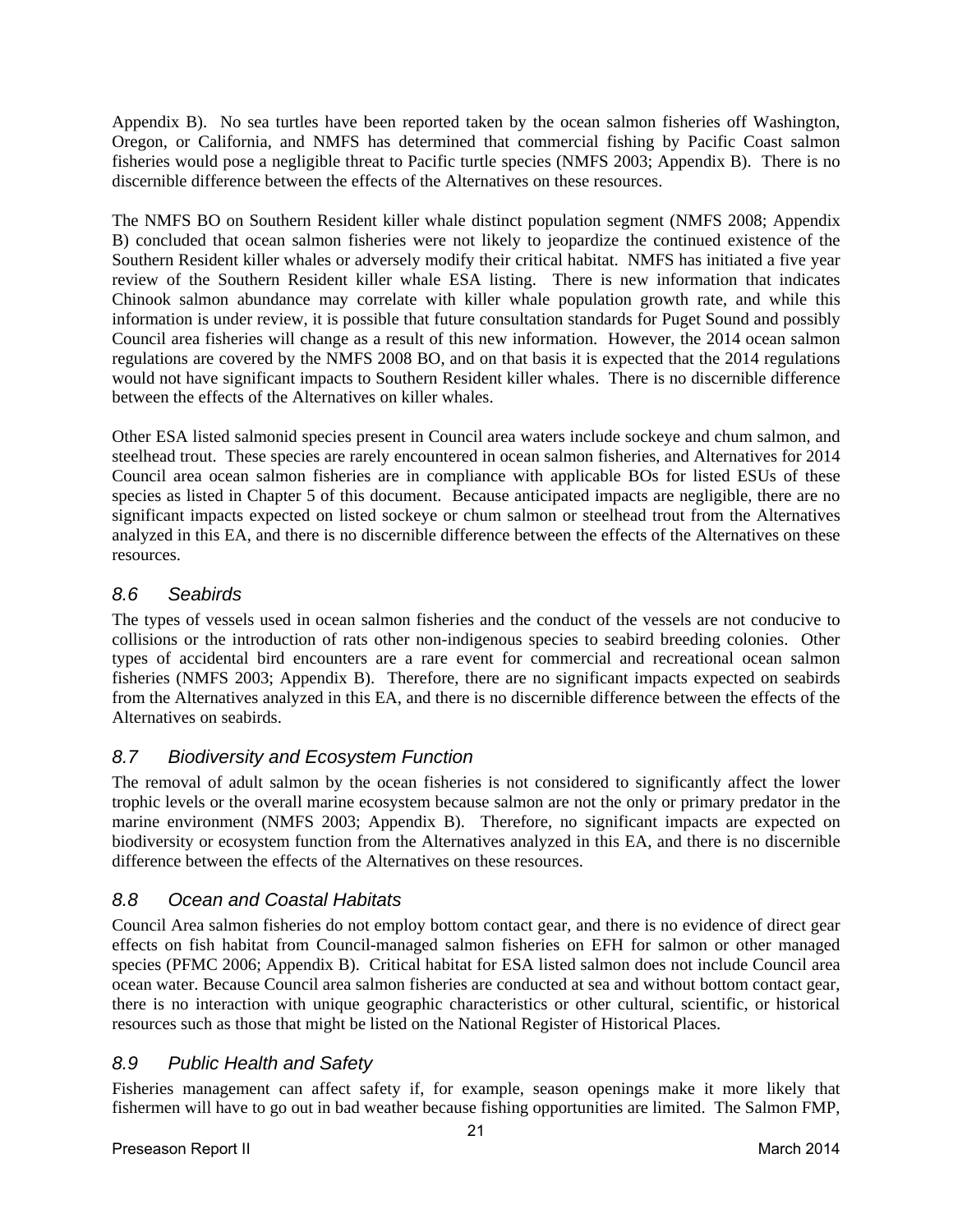however, has provisions to adjust management measures if unsafe weather affected fishery access. The Alternatives for 2014 ocean salmon regulations have season structures similar to those employed in previous salmon seasons and are not expected to result in any significant increase in the risk to human health or safety at sea (PFMC 2006; Appendix B). There are also no discernible differences between the effects of the Alternatives on the risk to human health or safety at sea.

#### *8.10 Cumulative Impacts*

Cumulative effects are caused by the aggregate of past, present, and reasonably foreseeable actions, including impacts outside the scope of the proposed action (in this case annual management measures). Two broad categories of cumulative impacts can be identified for salmon species affected by Council managed ocean commercial and recreational fisheries. The first category includes other ocean fisheries, some of which are managed by the Council, and inside fisheries prosecuted in internal waters (like Puget Sound) and in rivers as salmon migrate towards their spawning grounds. Fishing mortality also has some broader ecological effects, since it removes salmon that might otherwise be consumed by other ecosystem components. The second category comprises human activities that affect the sustainability of salmon populations. Because salmon spend part of their life cycle in fresh water, they are more vulnerable to a broad range of human activities (since humans spend most of their time on land) that affect the quantity and quality of these freshwater environments. These effects are generally well known and diverse. They include physical barriers to migration (dams), changes in water flow and temperature (often a secondary effect of dams or water diversion projects), and degradation of spawning environments (such as increased silt in the water from adjacent land use). A very large proportion of the long-term, and often permanent, declines in salmon stocks is attributable to this class of impacts. (For a detailed summary of non-fishing impacts to salmon habitat see Section 3.2.5 of the EFH Appendix A to Amendment 14.)

Consideration of cumulative effects is intrinsic to fishery management. When developing management measures, fishery managers try to account for all sources of mortality in a given population and the productivity of that population. This accounting does not have to be explicit, in that total mortality is exactly partitioned among each cause, except that natural and fishing mortality are distinguished. The aggregation accounts for a wide variety of effects, including past fishing mortality. Fishing mortality beyond the upcoming season is not accounted for in population models, but it can be broadly anticipated based on limits set by the management regime. Other actions (e.g., habitat degradation) are accounted for in estimates of natural mortality and population productivity. In the case of salmon, fishing mortality is reasonably accounted for because historical harvest is used to forecast expected harvest impacts based on proposed management Alternatives and quotas or allocations to other fisheries are known or foreseeable. Natural mortality is estimated and accounts for non-fishing impacts to a given population. By the same token, productivity estimates include reproductive success and recruitment to the adult, fishable population. This accounts for short- and long-term changes to spawning habitat, among other things. Although salmon's anadromous life cycle exposes key life stages to human-induced impacts, it makes the task of stock assessment much easier because spawning escapement can be estimated with a fair degree of certainty. Marine survival is harder to measure. But taken together, as part of the stock assessment, these measures effectively account for cumulative effects to salmon targeted by the proposed action. However, the effect of fishing on the ecosystem, due to the shift in balance between fishing and natural mortality, is much harder to predict. Fish removed by fishermen are unavailable to other trophic levels, to be eaten by predators or recycled by decomposers for example. These effects cannot be readily assessed, but there is no indication fishing mortality substantially contributes to ecosystem-wide effects.

Despite the effectiveness of these management models in accounting for cumulative impacts, uncertainty by itself can be considered an additional source of cumulative impacts. Although easier for salmon than other marine species, it is inherently difficult to precisely measure many population parameters. These multiple uncertainties have a compound effect, and in this sense, uncertainty produces cumulative effects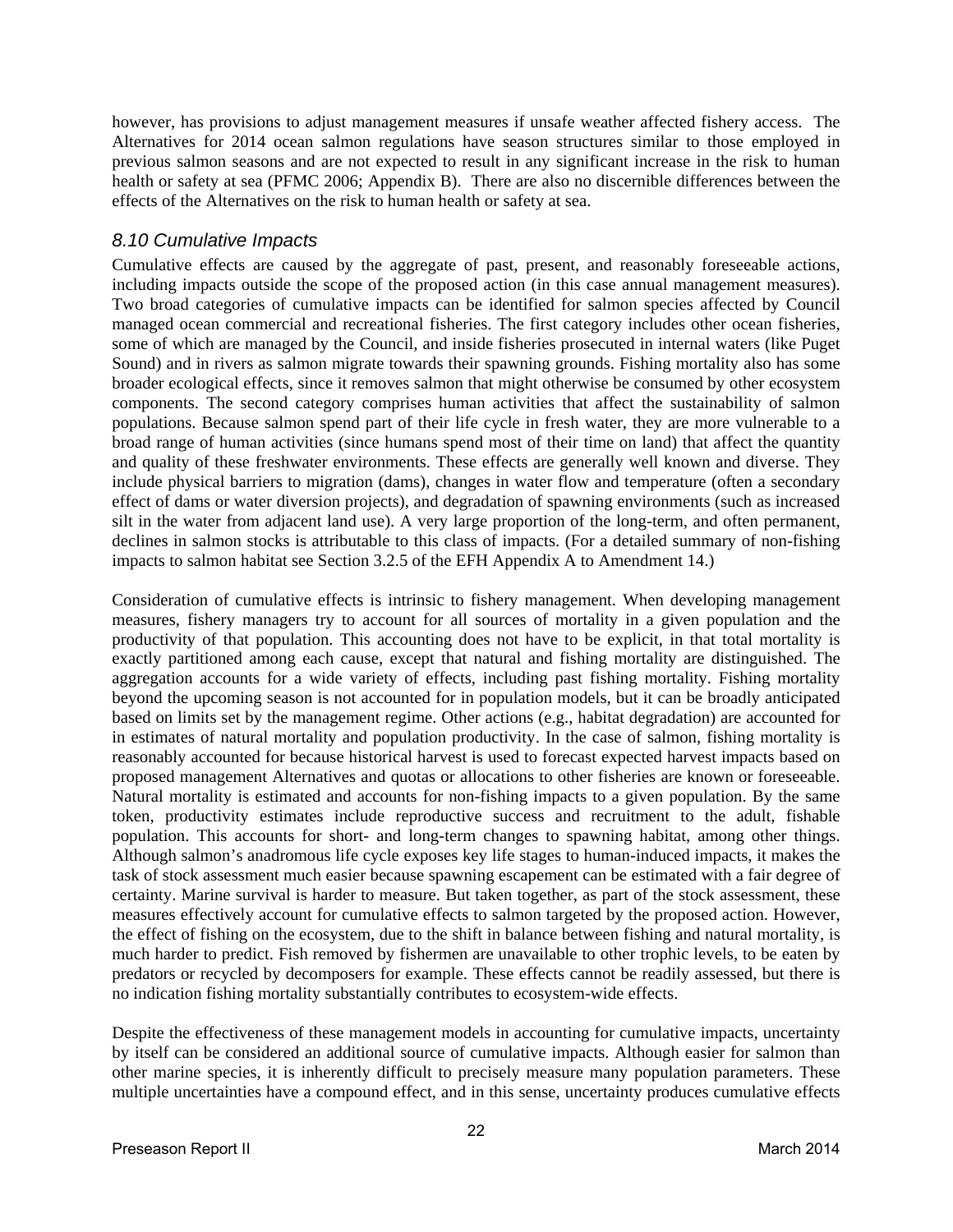that must be accounted for in decision making. For example, drop-off mortality cannot be measured directly and must be estimated. Similarly, estimating mortality from recreational fishing may be less precise than from commercial fishing because it is logistically more difficult to monitor fisheries with many thousands of participants fishing in the ocean, rivers, and streams. The cumulative effect of error in parameter estimates ultimately determines managers' success in setting management targets that ensure sustained exploitation across all users. The discussion of abundance predictors and comparison of preseason predictions with postseason estimates, found in the Preseason Report I, shows predictions are generally accurate. In comparison to other fisheries, these cumulative errors have not detracted from management performance.

The Alternatives do not differ greatly in the context of cumulative impacts, since all other impacts besides those resulting from the proposed action, discussed here, apply equally to each of the Alternatives. For this reason, the direct impacts of the Alternatives, in this case the level of fishing mortality that would result, correlates directly with cumulative impacts. As a result, Alternatives that allow greater harvest produce a greater cumulative impact.

Cumulative impacts on salmon stocks and their habitat could be significant if conservation objectives are not met, which could result in adversely affecting the productivity of those stocks and associated economic benefits of fisheries, and could diminish the quality of habitat used by juvenile salmon and other terrestrial organisms. The final action, which will be analyzed in Preseason Report III, is expected to meet conservation objectives for all Salmon stocks in the FMP.

#### **9.0 CONCLUSION**

This analysis has identified no significant environmental impacts that would result from the 2014 ocean salmon regulation Alternatives, from final regulations selected from within the range presented in these Alternatives.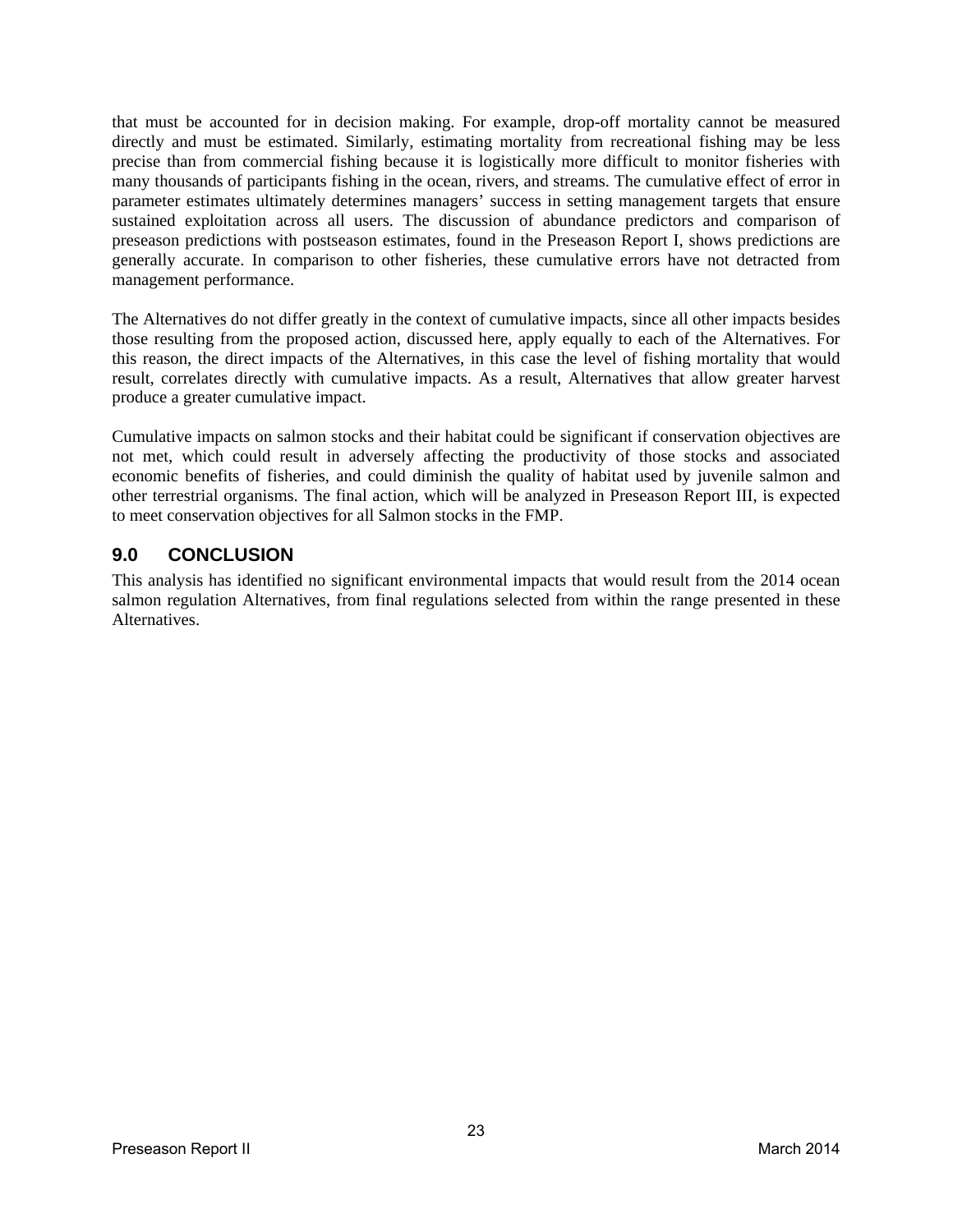Page Intentionally Left Blank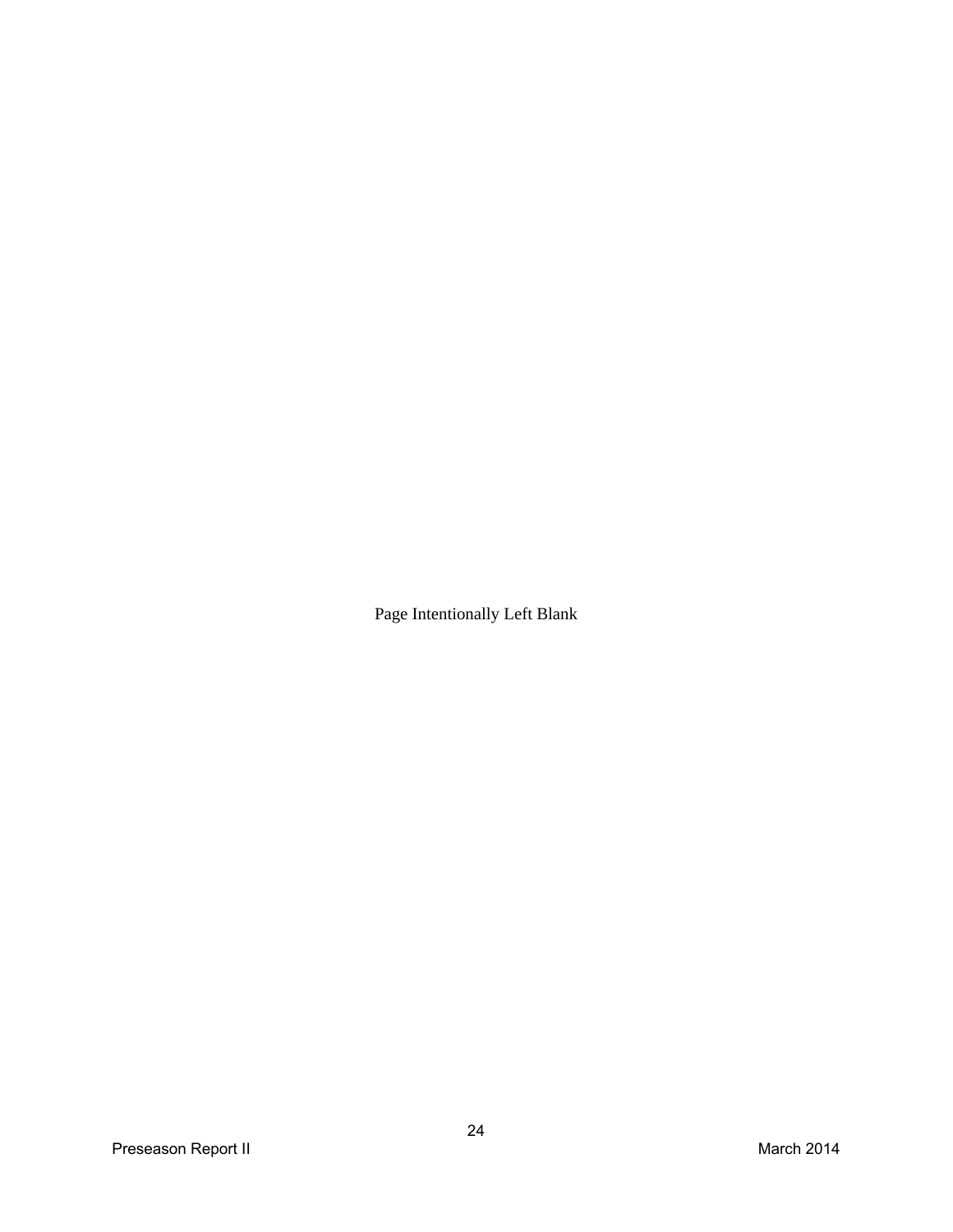# **10.0 LIST OF AGENCIES AND PERSONS CONSULTED**

The following public meetings were held as part of the salmon management process (Council-sponsored meetings in bold):

| October 1-2, 2013:   | Salmon Technical Team/Scientific and Statistical Committee Salmon<br>Subcommittee joint meeting, Portland, Oregon.     |  |  |
|----------------------|------------------------------------------------------------------------------------------------------------------------|--|--|
| November 6-10:       | Pacific Fishery Management Council meeting, Costa Mesa, California.                                                    |  |  |
| January 21-24, 2014: | Salmon Technical Team (Review preparation), Portland, Oregon.                                                          |  |  |
| February 7:          | California Fish and Game Commission meeting, Sacramento, California.                                                   |  |  |
| February 18-21:      | Salmon Technical Team (Preseason Report I preparation), Portland, Oregon.                                              |  |  |
| February 26:         | California Department of Fish and Wildlife public meeting, Santa Rosa,<br>California.                                  |  |  |
| February 27:         | Oregon Salmon Industry Group meeting, Newport, Oregon.                                                                 |  |  |
| March 3:             | Washington Department of Fish and Wildlife public meeting, Olympia,<br>Washington.                                     |  |  |
| <b>March 8-13:</b>   | Pacific Fishery Management Council meeting, Sacramento, California.                                                    |  |  |
| March 7:             | Oregon Fish and Wildlife Commission meeting, Salem, Oregon.                                                            |  |  |
| March 17:            | North of Falcon and U.S. v. Oregon Forums, Vancouver, Washington.                                                      |  |  |
| March 19:            | California Fish and Game Commission meeting, Sacramento, California.                                                   |  |  |
|                      | North of Falcon, Ocean fisheries, Puget Sound, and U.S. v. Oregon Forums,<br>Olympia, Washington.                      |  |  |
| March 24-25:         | <b>Public hearings on management options</b> in Westport, Washington; Coos Bay,<br>Oregon; and Santa Rosa, California. |  |  |
| April 1:             | North of Falcon, Ocean fisheries and Puget Sound Forums, Lynnwood,<br>Washington.                                      |  |  |
| April 3:             | North of Falcon, Ocean fisheries, and U.S. v. Oregon Forums, Olympia,<br>Washington.                                   |  |  |
| April 3-10:          | Pacific Fishery Management Council meeting, Vancouver, Washington.                                                     |  |  |
| April 11-12:         | Washington Fish and Wildlife Commission meeting, Olympia, WA.                                                          |  |  |
| April 16:            | California Fish and Game Commission meeting, Ventura, California.                                                      |  |  |
| May 16:              | Oregon Fish and Wildlife Commission meeting, Salem, Oregon.                                                            |  |  |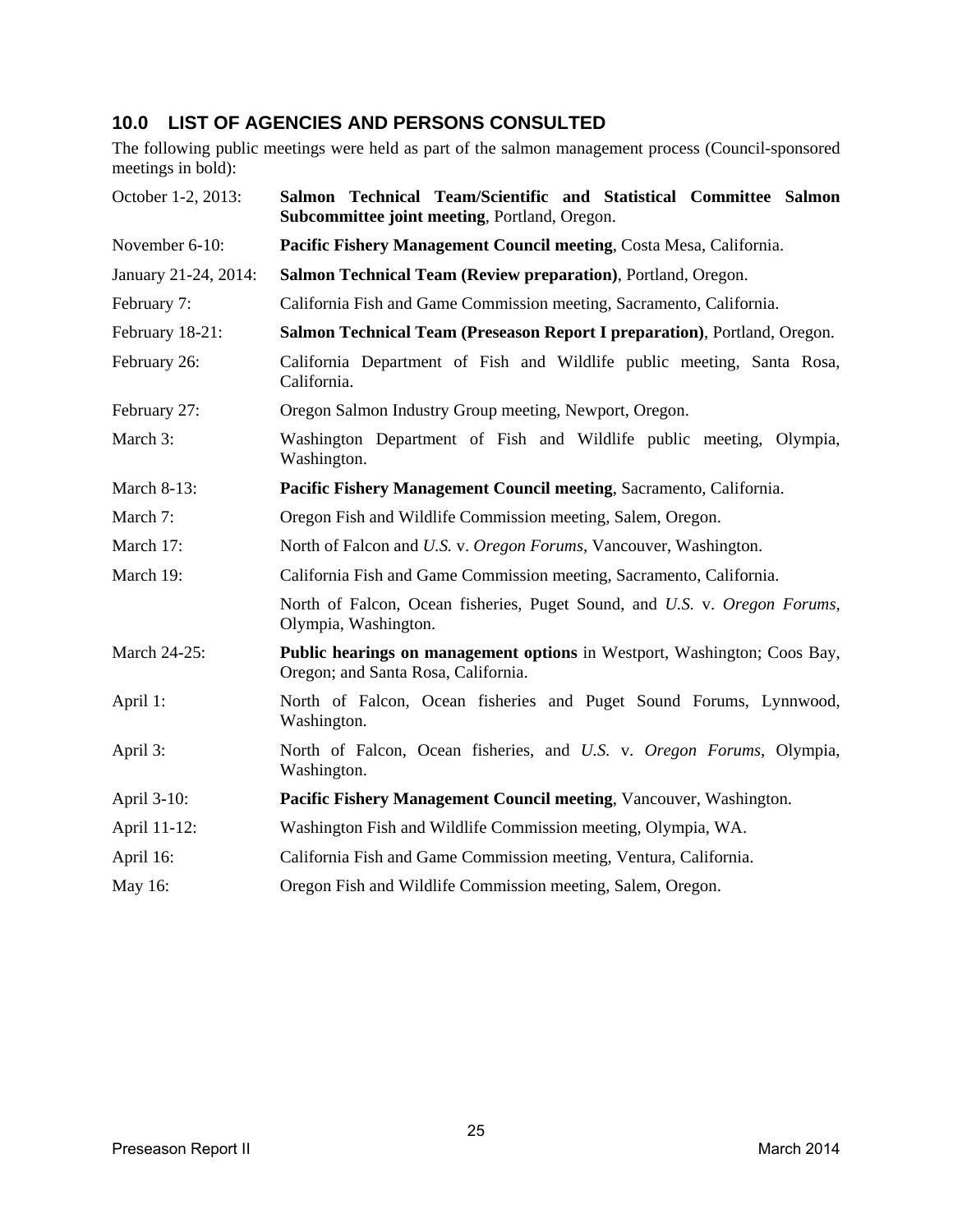The following organizations were consulted and/or participated in preparation of supporting documents:

California Department of Fish and Wildlife Oregon Department of Fish and Wildlife Washington Department of Fish and Wildlife

National Marine Fisheries Service, Sustainable Fisheries Division, West Coast Region National Marine Fisheries Service, Northwest Fisheries Science Center National Marine Fisheries Service, Southwest Fisheries Science Center U.S. Fish and Wildlife Service, Columbia River Fisheries Program Office United States Coast Guard

Northwest Indian Fish Commission Columbia River Intertribal Fish Commission West Coast Indian Tribes

#### **11.0 REFERENCES**

- National Marine Fisheries Service (NMFS). 2003. Final Programmatic environmental impact statement for Pacific salmon fisheries management off the coasts of Southeast Alaska, Washington, Oregon, and California, and in the Columbia River basin. National Marine Fisheries Service Northwest Region, Seattle.
- NMFS. 2008. Endangered Species Act-section 7 formal consultation biological opinion: Effects of the 2008 Pacific Coast salmon plan fisheries on the southern resident killer whale distinct population segment (*Orcinus orca*) and their critical habitat. National Marine Fisheries Service Northwest Region, Seattle.
- Pacific Fishery Management Council (PFMC). 2006. Environmental assessment for the proposed 2006 management measures for the ocean salmon fishery managed under the Pacific Coast salmon plan. Pacific Fishery Management Council, Portland, Oregon.
- PFMC. 2014a. Review of 2013 ocean salmon fisheries. Pacific Fishery Management Council, Portland, Oregon.
- PFMC. 2014b. Preseason Report I: Stock abundance analysis and environmental assessment part 1 for 2014 ocean salmon fishery management measures. Pacific Fishery Management Council, Portland, Oregon.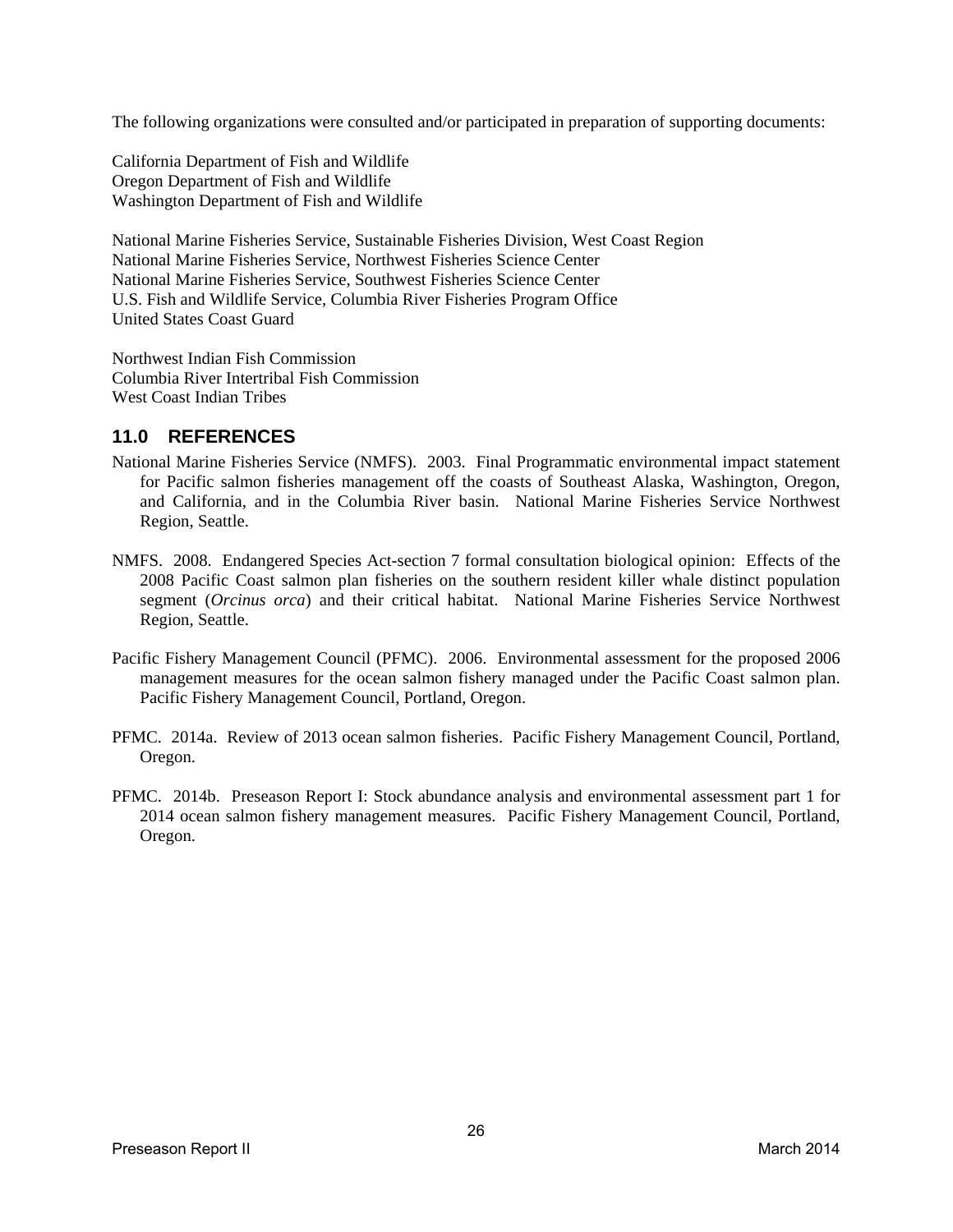| TABLE 1. Commercial troll management Alternatives adopted by the Council for non-Indian ocean salmon fisheries, 2014 (Page 1 of 9)                                                                                                                                                                                                                                                                                                                                                                                                                                                                                                                                                                                                                                                                                                                                                                                                                                                                                                                                                                                                                                                                                                                                                                                                                                                                                                                                                                                                                                                                                                                                                                                                                                                                                                                                                                                                                                                                                                                                                                                                                                                                                                                                                                                                                                                                                                                                                                                                                                                                                                                                                                                                                                                                                                                                                                                                                                                                                        |                                                                                                                                                                                                                                                                                                                                                                                                                                                                                                                                                                                                                            |                                                                                                                                                                                                                                                                                                                                                                                                                                                                                                                                                                             |  |
|---------------------------------------------------------------------------------------------------------------------------------------------------------------------------------------------------------------------------------------------------------------------------------------------------------------------------------------------------------------------------------------------------------------------------------------------------------------------------------------------------------------------------------------------------------------------------------------------------------------------------------------------------------------------------------------------------------------------------------------------------------------------------------------------------------------------------------------------------------------------------------------------------------------------------------------------------------------------------------------------------------------------------------------------------------------------------------------------------------------------------------------------------------------------------------------------------------------------------------------------------------------------------------------------------------------------------------------------------------------------------------------------------------------------------------------------------------------------------------------------------------------------------------------------------------------------------------------------------------------------------------------------------------------------------------------------------------------------------------------------------------------------------------------------------------------------------------------------------------------------------------------------------------------------------------------------------------------------------------------------------------------------------------------------------------------------------------------------------------------------------------------------------------------------------------------------------------------------------------------------------------------------------------------------------------------------------------------------------------------------------------------------------------------------------------------------------------------------------------------------------------------------------------------------------------------------------------------------------------------------------------------------------------------------------------------------------------------------------------------------------------------------------------------------------------------------------------------------------------------------------------------------------------------------------------------------------------------------------------------------------------------------------|----------------------------------------------------------------------------------------------------------------------------------------------------------------------------------------------------------------------------------------------------------------------------------------------------------------------------------------------------------------------------------------------------------------------------------------------------------------------------------------------------------------------------------------------------------------------------------------------------------------------------|-----------------------------------------------------------------------------------------------------------------------------------------------------------------------------------------------------------------------------------------------------------------------------------------------------------------------------------------------------------------------------------------------------------------------------------------------------------------------------------------------------------------------------------------------------------------------------|--|
| A. SEASON ALTERNATIVE DESCRIPTIONS                                                                                                                                                                                                                                                                                                                                                                                                                                                                                                                                                                                                                                                                                                                                                                                                                                                                                                                                                                                                                                                                                                                                                                                                                                                                                                                                                                                                                                                                                                                                                                                                                                                                                                                                                                                                                                                                                                                                                                                                                                                                                                                                                                                                                                                                                                                                                                                                                                                                                                                                                                                                                                                                                                                                                                                                                                                                                                                                                                                        |                                                                                                                                                                                                                                                                                                                                                                                                                                                                                                                                                                                                                            |                                                                                                                                                                                                                                                                                                                                                                                                                                                                                                                                                                             |  |
| <b>ALTERNATIVE I</b>                                                                                                                                                                                                                                                                                                                                                                                                                                                                                                                                                                                                                                                                                                                                                                                                                                                                                                                                                                                                                                                                                                                                                                                                                                                                                                                                                                                                                                                                                                                                                                                                                                                                                                                                                                                                                                                                                                                                                                                                                                                                                                                                                                                                                                                                                                                                                                                                                                                                                                                                                                                                                                                                                                                                                                                                                                                                                                                                                                                                      | <b>ALTERNATIVE II</b>                                                                                                                                                                                                                                                                                                                                                                                                                                                                                                                                                                                                      | <b>ALTERNATIVE III</b>                                                                                                                                                                                                                                                                                                                                                                                                                                                                                                                                                      |  |
| <b>North of Cape Falcon</b>                                                                                                                                                                                                                                                                                                                                                                                                                                                                                                                                                                                                                                                                                                                                                                                                                                                                                                                                                                                                                                                                                                                                                                                                                                                                                                                                                                                                                                                                                                                                                                                                                                                                                                                                                                                                                                                                                                                                                                                                                                                                                                                                                                                                                                                                                                                                                                                                                                                                                                                                                                                                                                                                                                                                                                                                                                                                                                                                                                                               | <b>North of Cape Falcon</b>                                                                                                                                                                                                                                                                                                                                                                                                                                                                                                                                                                                                | <b>North of Cape Falcon</b>                                                                                                                                                                                                                                                                                                                                                                                                                                                                                                                                                 |  |
| <b>Supplemental Management Information</b>                                                                                                                                                                                                                                                                                                                                                                                                                                                                                                                                                                                                                                                                                                                                                                                                                                                                                                                                                                                                                                                                                                                                                                                                                                                                                                                                                                                                                                                                                                                                                                                                                                                                                                                                                                                                                                                                                                                                                                                                                                                                                                                                                                                                                                                                                                                                                                                                                                                                                                                                                                                                                                                                                                                                                                                                                                                                                                                                                                                | <b>Supplemental Management Information</b>                                                                                                                                                                                                                                                                                                                                                                                                                                                                                                                                                                                 | <b>Supplemental Management Information</b>                                                                                                                                                                                                                                                                                                                                                                                                                                                                                                                                  |  |
| 1. Overall non-Indian TAC: 117,500 (non-mark-selective<br>equivalent of 112,500) Chinook and 230,000 coho<br>marked with a healed adipose fin clip (marked).<br>2. Non-Indian commercial troll TAC: 57,500 Chinook and<br>36,800 marked coho.<br>3. Trade: May be considered at the April Council meeting.<br>4. Overall Chinook and/or coho TACs may need to be<br>reduced or fisheries adjusted to meet NMFS ESA<br>guidance, FMP requirements, upon conclusion of<br>negotiations in the North of Falcon forum, or upon<br>receipt of preseason catch and abundance expectations<br>for Canadian and Alaskan fisheries.                                                                                                                                                                                                                                                                                                                                                                                                                                                                                                                                                                                                                                                                                                                                                                                                                                                                                                                                                                                                                                                                                                                                                                                                                                                                                                                                                                                                                                                                                                                                                                                                                                                                                                                                                                                                                                                                                                                                                                                                                                                                                                                                                                                                                                                                                                                                                                                                | 1. Overall non-Indian TAC: 114,000 (non-mark-selective<br>equivalent of 110,000) Chinook and 210,000 coho<br>marked with a healed adipose fin clip (marked).<br>2. Non-Indian commercial troll TAC: 56,000 Chinook and<br>33,600 marked coho.<br>3. Trade: May be considered at the April Council meeting.<br>4. Overall Chinook and/or coho TACs may need to be<br>reduced or fisheries adjusted to meet NMFS ESA<br>guidance, FMP requirements, upon conclusion of<br>negotiations in the North of Falcon forum, or upon<br>receipt of preseason catch and abundance expectations<br>for Canadian and Alaskan fisheries. | 1. Overall non-Indian TAC: 95,000 Chinook and 190,000<br>coho marked with a healed adipose fin clip (marked).<br>2. Non-Indian commercial troll TAC: 47,500 Chinook and<br>30,400 marked coho.<br>3. Trade: May be considered at the April Council meeting.<br>4. Overall Chinook and/or coho TACs may need to be<br>reduced or fisheries adjusted to meet NMFS ESA<br>guidance, FMP requirements, upon conclusion of<br>negotiations in the North of Falcon forum, or upon<br>receipt of preseason catch and abundance expectations<br>for Canadian and Alaskan fisheries. |  |
| <b>U.S./Canada Border to Cape Falcon</b>                                                                                                                                                                                                                                                                                                                                                                                                                                                                                                                                                                                                                                                                                                                                                                                                                                                                                                                                                                                                                                                                                                                                                                                                                                                                                                                                                                                                                                                                                                                                                                                                                                                                                                                                                                                                                                                                                                                                                                                                                                                                                                                                                                                                                                                                                                                                                                                                                                                                                                                                                                                                                                                                                                                                                                                                                                                                                                                                                                                  | U.S./Canada Border to Cape Falcon                                                                                                                                                                                                                                                                                                                                                                                                                                                                                                                                                                                          | U.S./Canada Border to Cape Falcon                                                                                                                                                                                                                                                                                                                                                                                                                                                                                                                                           |  |
| • May 1 through earlier of June 30 or 31,700 Chinook.<br>• May 1 through earlier of June 30 or 38,300 Chinook, no<br>• May 1 through earlier of June 30 or 37,300 Chinook, no<br>more than 12,300 of which may be caught in the area<br>more than 12,000 of which may be caught in the area<br>between the U.S./Canada border and the Queets River.<br>between the U.S./Canada border and the Queets River.<br>Seven days per week (C.1). All salmon except coho (C.4,<br>Seven days per week (C.1). All salmon except coho (C.4,<br>Seven days per week (C.1). All salmon except coho (C.4,<br>C.7). Chinook minimum size limit of 28 inches total length<br>C.7). Chinook minimum size limit of 28 inches total length<br>C.7). Chinook minimum size limit of 28 inches total length<br>(B, C.1). Vessels in possession of salmon north of the<br>(B, C.1). Vessels in possession of salmon north of the<br>(B, C.1). See compliance requirements (C.1) and gear<br>Queets River may not cross the Queets River line without<br>Queets River may not cross the Queets River line without<br>restrictions and definitions (C.2, C.3). When it is projected<br>first notifying WDFW at 360-902-2739 with area fished,<br>that 23,775 Chinook have been landed inseason action<br>first notifying WDFW at 360-902-2739 with area fished,<br>total Chinook and halibut catch aboard, and destination.<br>total Chinook and halibut catch aboard, and destination.<br>modifying the open period to five days per week and<br>Vessels in possession of salmon south of the Queets River<br>Vessels in possession of salmon south of the Queets River<br>adding landing and possession limits will be considered to<br>ensure the guideline is not exceeded.<br>may not cross the Queets River line without first notifying<br>may not cross the Queets River line without first notifying<br>WDFW at 360-902-2739 with area fished, total Chinook<br>WDFW at 360-902-2739 with area fished, total Chinook<br>and halibut catch aboard, and destination (C.6). See<br>and halibut catch aboard, and destination (C.6). See<br>compliance requirements (C.1) and gear restrictions and<br>compliance requirements (C.1) and gear restrictions and<br>definitions (C.2, C.3). When it is projected that 28,725<br>definitions (C.2, C.3). When it is projected that 27,975<br>Chinook have been landed overall, or 9,675 Chinook have<br>Chinook have been landed overall, or 9,000 Chinook have<br>been landed in the area between the U.S/Canada border<br>been landed in the area between the U.S/Canada border<br>and the Queets River, inseason action modifying the open<br>and the Queets River, inseason action modifying the open<br>period to five days per week and adding landing and<br>period to five days per week and adding landing and<br>possession limits will be considered to ensure the<br>possession limits will be considered to ensure the<br>guideline is not exceeded.<br>guideline is not exceeded. |                                                                                                                                                                                                                                                                                                                                                                                                                                                                                                                                                                                                                            |                                                                                                                                                                                                                                                                                                                                                                                                                                                                                                                                                                             |  |
| Cape Flattery, Mandatory Yelloweye Rockfish Conservation Area, and Columbia Control Zones closed (C.5). Vessels must land and deliver their fish within 24 hours of any closure of<br>this fishery. Under state law, vessels must report their catch on a state fish receiving ticket. Vessels fishing or in possession of salmon while fishing north of Leadbetter Point must<br>land and deliver their fish within the area and north of Leadbetter Point. Vessels fishing or in possession of salmon while fishing south of Leadbetter Point must land and deliver their<br>fish within the area and south of Leadbetter Point, except that Oregon permitted vessels may also land their fish in Garibaldi, Oregon. Oregon State regulations require all fishers<br>landing salmon into Oregon from any fishery between Leadbetter Point, Washington and Cape Falcon, Oregon must notify ODFW within one hour of delivery or prior to transport away<br>from the port of landing by either calling 541-867-0300 Ext. 271 or sending notification via e-mail to nfalcon.trollreport@state.or.us. Notification shall include vessel name and number,<br>number of salmon by species, port of landing and location of delivery, and estimated time of delivery. Inseason actions may modify harvest guidelines in later fisheries to achieve or<br>prevent exceeding the overall allowable troll harvest impacts (C.8).                                                                                                                                                                                                                                                                                                                                                                                                                                                                                                                                                                                                                                                                                                                                                                                                                                                                                                                                                                                                                                                                                                                                                                                                                                                                                                                                                                                                                                                                                                                                                                                                   |                                                                                                                                                                                                                                                                                                                                                                                                                                                                                                                                                                                                                            |                                                                                                                                                                                                                                                                                                                                                                                                                                                                                                                                                                             |  |

27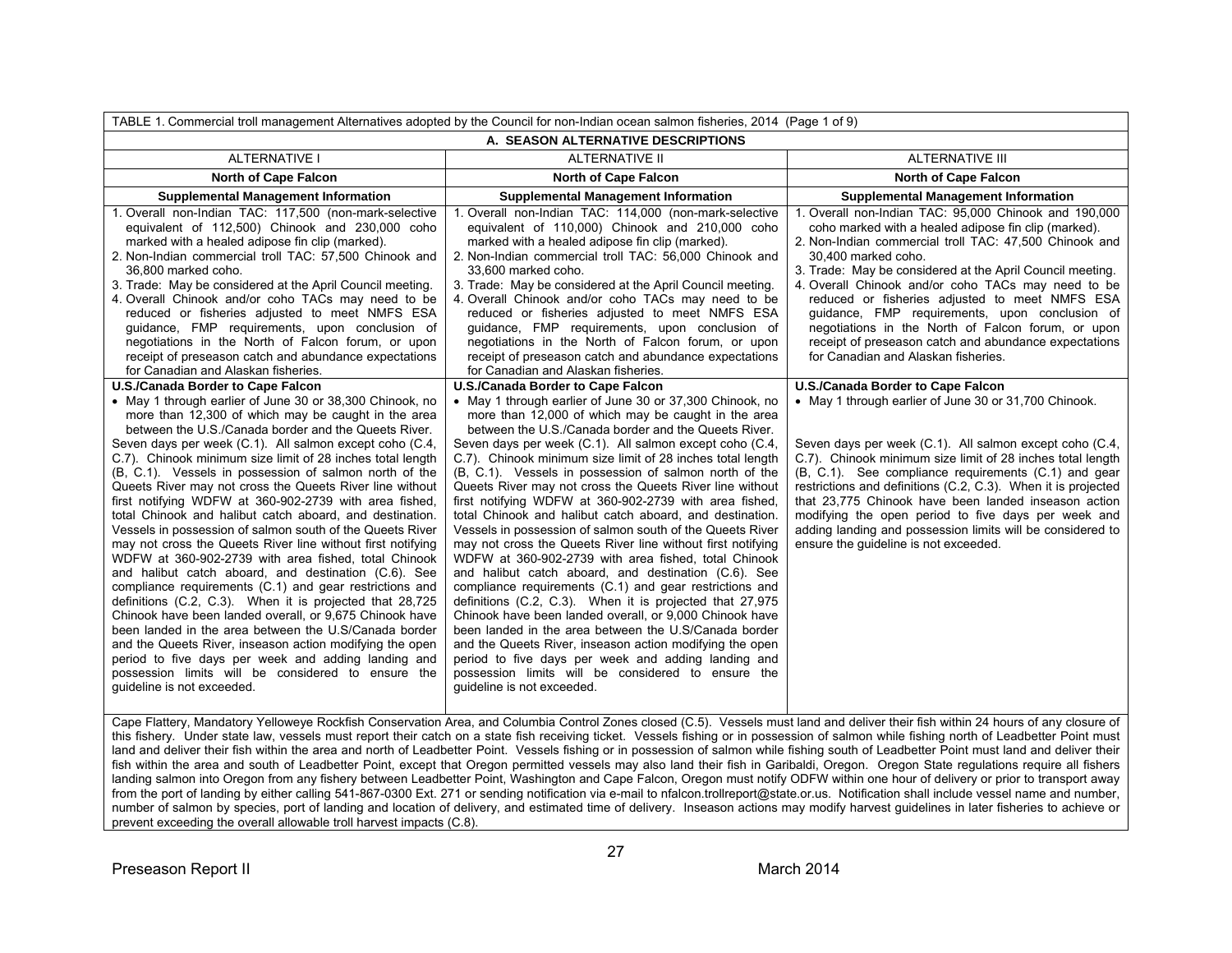| TABLE 1. Commercial troll management Alternatives adopted by the Council for non-Indian ocean salmon fisheries, 2014. (Page 2 of 9)                                                                                                                                                                                                                                                                                                                                                                                                                                                                                                                                                                                                                                                                                                                                                                                                                                                                                                                                                                                                                                                                                                                                                                                                                                                                                                                                                                                                                                                                                                                                                                                                                                                                                                                                                                                                                             |                                                                                                                                                                                                                                                                                                                                                                                                                                                                                                                                                                                                                                                                                                                                                                                                                                                                                                                                                                                                                                                                                                                                                                                                                                                                                                                                                                                                                                                |                                                                                                                                                                                                                                                                                                                                                                                                                                                                                                                                                                                                                                                                                                                                                                                                         |
|-----------------------------------------------------------------------------------------------------------------------------------------------------------------------------------------------------------------------------------------------------------------------------------------------------------------------------------------------------------------------------------------------------------------------------------------------------------------------------------------------------------------------------------------------------------------------------------------------------------------------------------------------------------------------------------------------------------------------------------------------------------------------------------------------------------------------------------------------------------------------------------------------------------------------------------------------------------------------------------------------------------------------------------------------------------------------------------------------------------------------------------------------------------------------------------------------------------------------------------------------------------------------------------------------------------------------------------------------------------------------------------------------------------------------------------------------------------------------------------------------------------------------------------------------------------------------------------------------------------------------------------------------------------------------------------------------------------------------------------------------------------------------------------------------------------------------------------------------------------------------------------------------------------------------------------------------------------------|------------------------------------------------------------------------------------------------------------------------------------------------------------------------------------------------------------------------------------------------------------------------------------------------------------------------------------------------------------------------------------------------------------------------------------------------------------------------------------------------------------------------------------------------------------------------------------------------------------------------------------------------------------------------------------------------------------------------------------------------------------------------------------------------------------------------------------------------------------------------------------------------------------------------------------------------------------------------------------------------------------------------------------------------------------------------------------------------------------------------------------------------------------------------------------------------------------------------------------------------------------------------------------------------------------------------------------------------------------------------------------------------------------------------------------------------|---------------------------------------------------------------------------------------------------------------------------------------------------------------------------------------------------------------------------------------------------------------------------------------------------------------------------------------------------------------------------------------------------------------------------------------------------------------------------------------------------------------------------------------------------------------------------------------------------------------------------------------------------------------------------------------------------------------------------------------------------------------------------------------------------------|
| A. SEASON ALTERNATIVE DESCRIPTIONS                                                                                                                                                                                                                                                                                                                                                                                                                                                                                                                                                                                                                                                                                                                                                                                                                                                                                                                                                                                                                                                                                                                                                                                                                                                                                                                                                                                                                                                                                                                                                                                                                                                                                                                                                                                                                                                                                                                              |                                                                                                                                                                                                                                                                                                                                                                                                                                                                                                                                                                                                                                                                                                                                                                                                                                                                                                                                                                                                                                                                                                                                                                                                                                                                                                                                                                                                                                                |                                                                                                                                                                                                                                                                                                                                                                                                                                                                                                                                                                                                                                                                                                                                                                                                         |
| <b>ALTERNATIVE I</b>                                                                                                                                                                                                                                                                                                                                                                                                                                                                                                                                                                                                                                                                                                                                                                                                                                                                                                                                                                                                                                                                                                                                                                                                                                                                                                                                                                                                                                                                                                                                                                                                                                                                                                                                                                                                                                                                                                                                            | <b>ALTERNATIVE II</b>                                                                                                                                                                                                                                                                                                                                                                                                                                                                                                                                                                                                                                                                                                                                                                                                                                                                                                                                                                                                                                                                                                                                                                                                                                                                                                                                                                                                                          | <b>ALTERNATIVE III</b>                                                                                                                                                                                                                                                                                                                                                                                                                                                                                                                                                                                                                                                                                                                                                                                  |
| U.S./Canada Border to Cape Falcon<br>• July 1 through earlier of September 16 or attainment of<br>the quota of 19,200 Chinook (C.8), no more than 8,800<br>of which may be caught in the area between the<br>U.S./Canada border and the Queets River, or 36,800<br>marked coho (C.8.d).<br>July 1-8 then Friday through Tuesday July 11-August 19<br>with a landing and possession limit of 75 Chinook and 60<br>coho per vessel per open period; Friday through Tuesday<br>August 22-September 16 with a landing and possession<br>limit of 20 Chinook and 50 coho per vessel per open<br>period (C.1). Vessels in possession of salmon north of the<br>Queets River may not cross the Queets River line without<br>first notifying WDFW at 360-902-2739 with area fished,<br>total Chinook, coho, and halibut catch aboard, and<br>destination. Vessels in possession of salmon south of the<br>Queets River may not cross the Queets River line without<br>first notifying WDFW at 360-902-2739 with area fished,<br>total Chinook, coho, and halibut catch aboard, and<br>destination (C.6). When it is projected that 14,400 Chinook<br>have been landed overall, or 6,975 Chinook have been<br>landed in the area between the U.S/Canada border and<br>the Queets River, inseason action modifying the open<br>period to five days per week and adding landing and<br>possession limits will be considered to ensure the<br>quideline is not exceeded No earlier than September 1, if<br>at least 5,000 marked coho remain on the quota, inseason<br>action may be considered to allow non-selective coho<br>retention (C.8). All salmon except no chum retention north<br>of Cape Alava, Washington in August and September<br>(C.7). Chinook minimum size limit of 28 inches total length<br>(B, C.1). All coho must be marked except as noted above<br>(C.8.d). See compliance requirements (C.1) and gear<br>restrictions and definitions (C.2, C.3). | <b>U.S./Canada Border to Cape Falcon</b><br>• July 1 through earlier of September 16 or attainment of<br>the quota of 18,700 Chinook (C.8), no more than 8,600<br>of which may be caught in the area between the<br>U.S./Canada border and the Queets River, or 33,600<br>marked coho (C.8.d)<br>July 1-2, July 4-8, then Friday through Tuesday July 11-<br>August 19 with a landing and possession limit of 65<br>Chinook and 45 coho per vessel per open period; Friday<br>through Tuesday August 22-September 16 with a landing<br>and possession limit of 15 Chinook and 50 coho per vessel<br>per open period (C.1). Vessels in possession of salmon<br>north of the Queets River may not cross the Queets River<br>line without first notifying WDFW at 360-902-2739 with<br>area fished, total Chinook, coho, and halibut catch aboard,<br>and destination. Vessels in possession of salmon south of<br>the Queets River may not cross the Queets River line<br>without first notifying WDFW at 360-902-2739 with area<br>fished, total Chinook, coho, and halibut catch aboard, and<br>destination (C.6). All salmon except no chum retention<br>north of Cape Alava, Washington in August and<br>September (C.7). Chinook minimum size limit of 28 inches<br>total length (B, C.1). All coho must be marked except as<br>noted above (C.8.d). See compliance requirements (C.1)<br>and gear restrictions and definitions (C.2, C.3). | U.S./Canada Border to Cape Falcon<br>• July 1 through earlier of September 16 or 15,800<br>Chinook (C.8) or a 30,400 marked coho quota (C.8.d)<br>July 1-4, July 6-8, then Friday through Tuesday July 11-<br>August 26 with a landing and possession limit of 50<br>Chinook and 45 coho per vessel per open period; Friday<br>through Tuesday August 29-September 16 with a landing<br>and possession limit of 15 Chinook and 50 coho per vessel<br>per open period (C.1). All salmon except no chum<br>retention north of Cape Alava, Washington in August and<br>September (C.7). Chinook minimum size limit of 28 inches<br>total length (B, C.1). All coho must be marked except as<br>noted above (C.8.d). See compliance requirements (C.1)<br>and gear restrictions and definitions (C.2, C.3). |
| Mandatory Yelloweye Rockfish Conservation Area, Cape Flattery and Columbia Control Zones, and beginning August 9, Grays Harbor Control Zone closed (C.5). Vessels must land<br>and deliver their fish within 24 hours of any closure of this fishery. Vessels fishing or in possession of salmon while fishing north of Leadbetter Point must land and deliver their fish                                                                                                                                                                                                                                                                                                                                                                                                                                                                                                                                                                                                                                                                                                                                                                                                                                                                                                                                                                                                                                                                                                                                                                                                                                                                                                                                                                                                                                                                                                                                                                                       |                                                                                                                                                                                                                                                                                                                                                                                                                                                                                                                                                                                                                                                                                                                                                                                                                                                                                                                                                                                                                                                                                                                                                                                                                                                                                                                                                                                                                                                |                                                                                                                                                                                                                                                                                                                                                                                                                                                                                                                                                                                                                                                                                                                                                                                                         |

and deliver their fish within 24 hours of any closure of this fishery. Vessels fishing or in possession of salmon while fishing north of Leadbetter Point must land and deliver their fish within the area and north of Leadbetter Point. Vessels fishing or in possession of salmon while fishing south of Leadbetter Point must land and deliver their fish within the area and south of Leadbetter Point, except that Oregon permitted vessels may also land their fish in Garibaldi, Oregon. Under state law, vessels must report their catch on a state fish receiving ticket. Oregon State regulations require all fishers landing salmon into Oregon from any fishery between Leadbetter Point, Washington and Cape Falcon, Oregon must notify ODFW within one hour of delivery or prior to transport away from the port of landing by either calling 541-867-0300 Ext. 271 or sending notification via e-mail to nfalcon.trollreport@state.or.us. Notification shall include vessel name and number, number of salmon by species, port of landing and location of delivery, and estimated time of delivery. Inseason actions may modify harvest guidelines in later fisheries to achieve or prevent exceeding the overall allowable troll harvest impacts.

28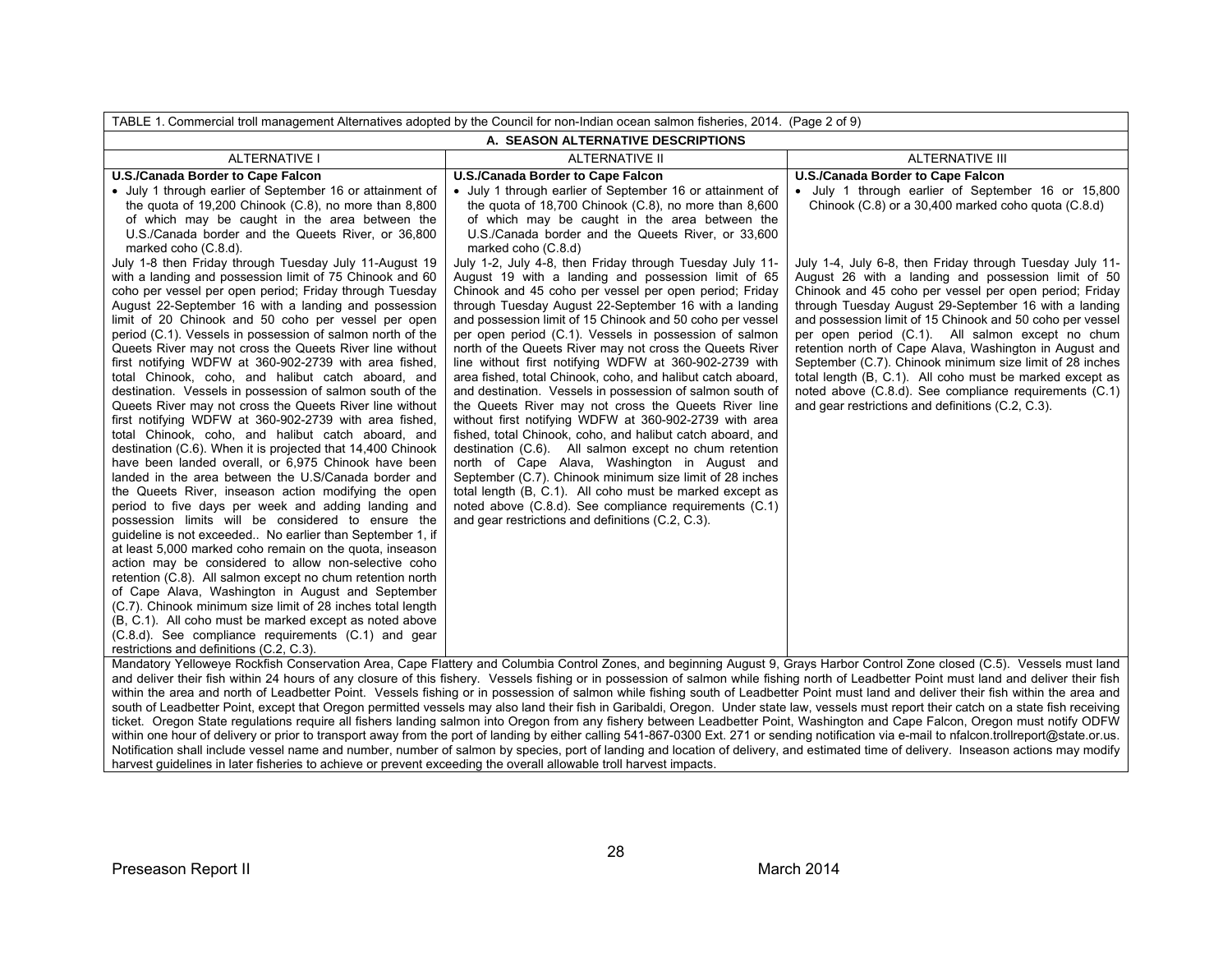| TABLE 1. Commercial troll management Alternatives adopted by the Council for non-Indian ocean salmon fisheries, 2014. (Page 3 of 9)                                                                                                                                                                                                                                                                                                                                                                                                                                                                                                                                                                                                                                                                                                                                                                                                                                                                                                                                                                                                                                                                                                                                                                                                                                                                                                                                                                                                                                                                                                                                                                                                                                                                                                              |                                                                                                                                                                                                                                                                                                                                                                                                                                                                                                                                                                                                                                                                                                                                                                |                                                                                                                                                                                                                                                                                                                                                                                                                                                                                                                                                                                                                                                                            |  |  |
|--------------------------------------------------------------------------------------------------------------------------------------------------------------------------------------------------------------------------------------------------------------------------------------------------------------------------------------------------------------------------------------------------------------------------------------------------------------------------------------------------------------------------------------------------------------------------------------------------------------------------------------------------------------------------------------------------------------------------------------------------------------------------------------------------------------------------------------------------------------------------------------------------------------------------------------------------------------------------------------------------------------------------------------------------------------------------------------------------------------------------------------------------------------------------------------------------------------------------------------------------------------------------------------------------------------------------------------------------------------------------------------------------------------------------------------------------------------------------------------------------------------------------------------------------------------------------------------------------------------------------------------------------------------------------------------------------------------------------------------------------------------------------------------------------------------------------------------------------|----------------------------------------------------------------------------------------------------------------------------------------------------------------------------------------------------------------------------------------------------------------------------------------------------------------------------------------------------------------------------------------------------------------------------------------------------------------------------------------------------------------------------------------------------------------------------------------------------------------------------------------------------------------------------------------------------------------------------------------------------------------|----------------------------------------------------------------------------------------------------------------------------------------------------------------------------------------------------------------------------------------------------------------------------------------------------------------------------------------------------------------------------------------------------------------------------------------------------------------------------------------------------------------------------------------------------------------------------------------------------------------------------------------------------------------------------|--|--|
| A. SEASON ALTERNATIVE DESCRIPTIONS                                                                                                                                                                                                                                                                                                                                                                                                                                                                                                                                                                                                                                                                                                                                                                                                                                                                                                                                                                                                                                                                                                                                                                                                                                                                                                                                                                                                                                                                                                                                                                                                                                                                                                                                                                                                               |                                                                                                                                                                                                                                                                                                                                                                                                                                                                                                                                                                                                                                                                                                                                                                |                                                                                                                                                                                                                                                                                                                                                                                                                                                                                                                                                                                                                                                                            |  |  |
| <b>ALTERNATIVE I</b>                                                                                                                                                                                                                                                                                                                                                                                                                                                                                                                                                                                                                                                                                                                                                                                                                                                                                                                                                                                                                                                                                                                                                                                                                                                                                                                                                                                                                                                                                                                                                                                                                                                                                                                                                                                                                             | <b>ALTERNATIVE II</b>                                                                                                                                                                                                                                                                                                                                                                                                                                                                                                                                                                                                                                                                                                                                          | <b>ALTERNATIVE III</b>                                                                                                                                                                                                                                                                                                                                                                                                                                                                                                                                                                                                                                                     |  |  |
| South of Cape Falcon                                                                                                                                                                                                                                                                                                                                                                                                                                                                                                                                                                                                                                                                                                                                                                                                                                                                                                                                                                                                                                                                                                                                                                                                                                                                                                                                                                                                                                                                                                                                                                                                                                                                                                                                                                                                                             | South of Cape Falcon                                                                                                                                                                                                                                                                                                                                                                                                                                                                                                                                                                                                                                                                                                                                           | <b>South of Cape Falcon</b>                                                                                                                                                                                                                                                                                                                                                                                                                                                                                                                                                                                                                                                |  |  |
| <b>Supplemental Management Information</b>                                                                                                                                                                                                                                                                                                                                                                                                                                                                                                                                                                                                                                                                                                                                                                                                                                                                                                                                                                                                                                                                                                                                                                                                                                                                                                                                                                                                                                                                                                                                                                                                                                                                                                                                                                                                       | <b>Supplemental Management Information</b>                                                                                                                                                                                                                                                                                                                                                                                                                                                                                                                                                                                                                                                                                                                     | <b>Supplemental Management Information</b>                                                                                                                                                                                                                                                                                                                                                                                                                                                                                                                                                                                                                                 |  |  |
| 1. Sacramento River Basin recreational fishery catch<br>assumption: 52,866 adult Sacramento River fall<br>Chinook.<br>2. Sacramento River fall Chinook spawning escapement of<br>324,748 adults.<br>3. Klamath River recreational fishery allocation: 4,145<br>adult Klamath River fall Chinook.<br>4. Klamath tribal allocation: 27,288 adult Klamath River fall<br>Chinook.                                                                                                                                                                                                                                                                                                                                                                                                                                                                                                                                                                                                                                                                                                                                                                                                                                                                                                                                                                                                                                                                                                                                                                                                                                                                                                                                                                                                                                                                    | 1. Sacramento River Basin recreational fishery catch<br>assumption: 51,348 adult Sacramento River fall<br>Chinook.<br>2. Sacramento River fall Chinook spawning escapement of<br>315,423 adults.<br>3. Klamath River recreational fishery allocation: 4,109<br>adult Klamath River fall Chinook.<br>4. Klamath tribal allocation: 27,296 adult Klamath River fall<br>Chinook.<br>Fisheries may need to be adjusted to meet NMFS ESA consultation standards, FMP requirements, other management objectives, or upon receipt of new allocation recommendations                                                                                                                                                                                                   | 1. Sacramento River Basin recreational fishery catch<br>assumption: 52,520 adult Sacramento River fall<br>Chinook.<br>2. Sacramento River fall Chinook spawning escapement of<br>322,620 adults.<br>3. Klamath River recreational fishery allocation: 4,204<br>adult Klamath River fall Chinook.<br>4. Klamath tribal allocation: 27,274 adult Klamath River fall<br>Chinook.                                                                                                                                                                                                                                                                                              |  |  |
| from the California Fish and Game Commission.                                                                                                                                                                                                                                                                                                                                                                                                                                                                                                                                                                                                                                                                                                                                                                                                                                                                                                                                                                                                                                                                                                                                                                                                                                                                                                                                                                                                                                                                                                                                                                                                                                                                                                                                                                                                    |                                                                                                                                                                                                                                                                                                                                                                                                                                                                                                                                                                                                                                                                                                                                                                |                                                                                                                                                                                                                                                                                                                                                                                                                                                                                                                                                                                                                                                                            |  |  |
| Cape Falcon to Humbug Mt.<br>• April 1-July 31, August 6-29;<br>• September 3-October 31 (C.9.a).<br>Seven days per week. All salmon except coho except as listed<br>below for September non-selective coho incidental retention<br>(C.4, C.7). Chinook minimum size limit of 28 inches total<br>length (B, C.1). All vessels fishing in the area must land their<br>fish in the State of Oregon (C.6). See gear restrictions and<br>definitions (C.2, C.3) and Oregon State regulations for a<br>description of special regulations at the mouth of Tillamook<br>Bay.<br>Beginning September 3, closed between Florence South Jetty<br>and Humbug Mt. Open Cape Falcon to Florence South Jetty<br>with no more than 100 Chinook per vessel per landing week<br>(Wed.-Tues.).<br>Non-selective incidental coho retention:<br>• September 3 through the earlier of the quota or September<br>30, retention of coho will be limited to no more than one coho<br>for each landed Chinook with a landing week limit of no more<br>than 20 coho per vessel if sufficient quota is available for<br>transfer from the Cape Falcon to Humbug Mt. non-selective<br>recreational fishery (C.8.b).<br>Oregon State regulations require all fishers landing coho<br>salmon from this season to notify ODFW within one hour of<br>delivery or prior to transport away from the port of landing by<br>calling 541-867-0300 Ext. 252. Notification shall include<br>vessel name and number, number of salmon by species, port<br>of landing and location of delivery, and estimated time of<br>delivery.<br>In 2015, the season will open March 15, all salmon except<br>coho. Chinook minimum size limit of 28 inches total length.<br>Gear restrictions same as in 2014. This opening may be<br>modified following Council review at its March 2015 meeting. | <b>Cape Falcon to Humbug Mt.</b><br>$\bullet$ April 1-June 30;<br>$\bullet$ July 6-31;<br>$\bullet$ August 6-29;<br>• September 3-October 31 (C.9.a).<br>Seven day per week. All salmon except coho (C.4, C.7).<br>Chinook minimum size limit of 28 inches total length (B,<br>C.1). All vessels fishing in the area must land their fish in<br>the State of Oregon (C.6). See gear restrictions and<br>definitions (C.2, C.3) and Oregon State regulations for a<br>description of special regulations at the mouth of Tillamook<br>Bay.<br>Beginning September 3, closed between Cape Arago and<br>Humbug Mt. Open Cape Falcon to Cape Arago with no<br>more than 75 Chinook per vessel per landing week (Wed.-<br>Tues.).<br>In 2015, same as Alternative I | <b>Cape Falcon to Humbug Mt.</b><br>$\bullet$ April 1-June 30;<br>$\bullet$ July 6-31;<br>$\bullet$ August 6-29;<br>• September 3-October 31 (C.9.a).<br>Seven day per week. All salmon except coho (C.4, C.7).<br>Chinook minimum size limit of 28 inches total length (B,<br>C.1). All vessels fishing in the area must land their fish in<br>the State of Oregon (C.6). See gear restrictions and<br>definitions (C.2, C.3) and Oregon State regulations for a<br>description of special regulations at the mouth of Tillamook<br>Bay.<br>Beginning September 3, no more than 50 Chinook per<br>vessel per landing week (Wed.-Tues.).<br>In 2015, same as Alternative I |  |  |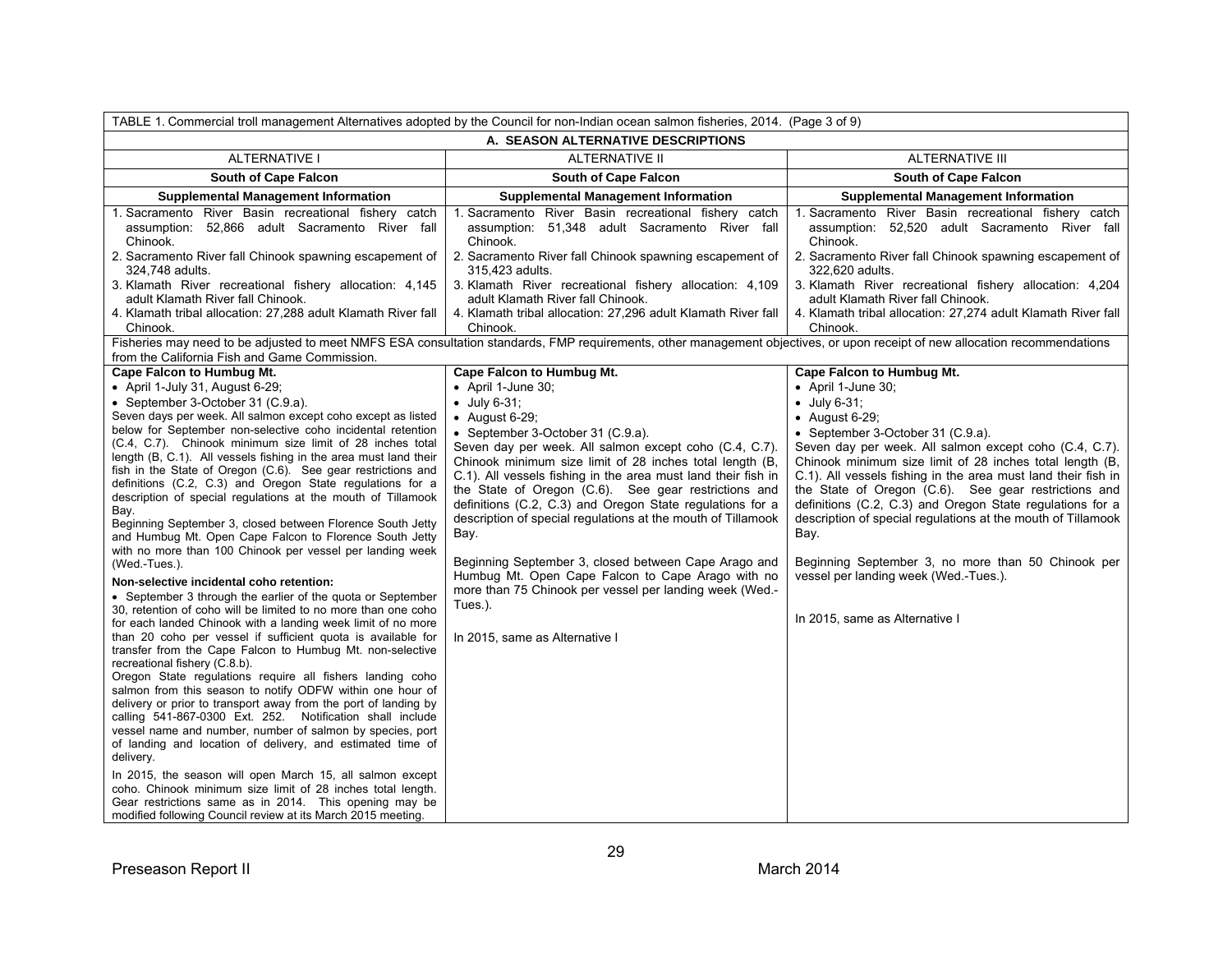| A. SEASON ALTERNATIVE DESCRIPTIONS                                                                                                                                                                                                                                                                                                                                                                                                                                                                                                                                                                                                                                                                                                                                                                                                                                                                                                                                                                                                                                                                                                                                                                                                                                                                                                                                                                                                                                                                                                                                                                                                                                                                                                                                                                                                                                                                                                                                                                                                                                                                                                                                                                                                                                                                                                                                                                                                                                                                                                                                                                                                                                                                                                                                                                                                                                                                                                                                                                                                                                                                                                                                                                                                                                                                                                                                                                                                                                                                                                                                                                                                                                                                                                          | TABLE 1. Commercial troll management Alternatives adopted by the Council for non-Indian ocean salmon fisheries, 2014. (Page 4 of 9) |                       |                                                                                                                                                                                                                                                                                                                                                                                                                                                                                                                                                                                                                                                                                                                                                                                                                                                                                                                                                                                                                                                                                                                                                                                                                                                                                                            |  |  |  |
|---------------------------------------------------------------------------------------------------------------------------------------------------------------------------------------------------------------------------------------------------------------------------------------------------------------------------------------------------------------------------------------------------------------------------------------------------------------------------------------------------------------------------------------------------------------------------------------------------------------------------------------------------------------------------------------------------------------------------------------------------------------------------------------------------------------------------------------------------------------------------------------------------------------------------------------------------------------------------------------------------------------------------------------------------------------------------------------------------------------------------------------------------------------------------------------------------------------------------------------------------------------------------------------------------------------------------------------------------------------------------------------------------------------------------------------------------------------------------------------------------------------------------------------------------------------------------------------------------------------------------------------------------------------------------------------------------------------------------------------------------------------------------------------------------------------------------------------------------------------------------------------------------------------------------------------------------------------------------------------------------------------------------------------------------------------------------------------------------------------------------------------------------------------------------------------------------------------------------------------------------------------------------------------------------------------------------------------------------------------------------------------------------------------------------------------------------------------------------------------------------------------------------------------------------------------------------------------------------------------------------------------------------------------------------------------------------------------------------------------------------------------------------------------------------------------------------------------------------------------------------------------------------------------------------------------------------------------------------------------------------------------------------------------------------------------------------------------------------------------------------------------------------------------------------------------------------------------------------------------------------------------------------------------------------------------------------------------------------------------------------------------------------------------------------------------------------------------------------------------------------------------------------------------------------------------------------------------------------------------------------------------------------------------------------------------------------------------------------------------------|-------------------------------------------------------------------------------------------------------------------------------------|-----------------------|------------------------------------------------------------------------------------------------------------------------------------------------------------------------------------------------------------------------------------------------------------------------------------------------------------------------------------------------------------------------------------------------------------------------------------------------------------------------------------------------------------------------------------------------------------------------------------------------------------------------------------------------------------------------------------------------------------------------------------------------------------------------------------------------------------------------------------------------------------------------------------------------------------------------------------------------------------------------------------------------------------------------------------------------------------------------------------------------------------------------------------------------------------------------------------------------------------------------------------------------------------------------------------------------------------|--|--|--|
|                                                                                                                                                                                                                                                                                                                                                                                                                                                                                                                                                                                                                                                                                                                                                                                                                                                                                                                                                                                                                                                                                                                                                                                                                                                                                                                                                                                                                                                                                                                                                                                                                                                                                                                                                                                                                                                                                                                                                                                                                                                                                                                                                                                                                                                                                                                                                                                                                                                                                                                                                                                                                                                                                                                                                                                                                                                                                                                                                                                                                                                                                                                                                                                                                                                                                                                                                                                                                                                                                                                                                                                                                                                                                                                                             |                                                                                                                                     |                       |                                                                                                                                                                                                                                                                                                                                                                                                                                                                                                                                                                                                                                                                                                                                                                                                                                                                                                                                                                                                                                                                                                                                                                                                                                                                                                            |  |  |  |
|                                                                                                                                                                                                                                                                                                                                                                                                                                                                                                                                                                                                                                                                                                                                                                                                                                                                                                                                                                                                                                                                                                                                                                                                                                                                                                                                                                                                                                                                                                                                                                                                                                                                                                                                                                                                                                                                                                                                                                                                                                                                                                                                                                                                                                                                                                                                                                                                                                                                                                                                                                                                                                                                                                                                                                                                                                                                                                                                                                                                                                                                                                                                                                                                                                                                                                                                                                                                                                                                                                                                                                                                                                                                                                                                             | <b>ALTERNATIVE I</b>                                                                                                                | <b>ALTERNATIVE II</b> | <b>ALTERNATIVE III</b>                                                                                                                                                                                                                                                                                                                                                                                                                                                                                                                                                                                                                                                                                                                                                                                                                                                                                                                                                                                                                                                                                                                                                                                                                                                                                     |  |  |  |
| Humbug Mt. to OR/CA Border (Oregon KMZ)<br>Humbug Mt. to OR/CA Border (Oregon KMZ)<br>Humbug Mt. to OR/CA Border (Oregon KMZ)<br>• April 1-May 31;<br>• April 1-May 31;<br>• April 1-May 31:<br>• June 1 through earlier of June 30, or a 1,500 Chinook<br>• June 1 through earlier of June 30, or a 1,500 Chinook<br>quota;<br>quota;<br>quota:<br>• July 1 through earlier of July 31, or a 1,000 Chinook<br>• July 6 through earlier of July 31, or a 500 Chinook<br>quota:<br>quota;<br>quota:<br>• August 6 through earlier of August 29, or a 500 Chinook<br>• August 6 through earlier of August 29, or a 500 Chinook<br>quota $(C.9.a)$ .<br>quota:<br>quota:<br>• September 15 through earlier of September 27 or a 500<br>• September 15 through earlier of September 27 or a 500<br>Chinook quota (C.9.a).<br>Chinook quota (C.9.a).<br>Seven days per week. All salmon except coho (C.4, C.7).<br>Seven days per week. All salmon except coho (C.4, C.7).<br>Chinook minimum size limit of 28 inches total length (B,<br>Chinook minimum size limit of 28 inches total length (B,<br>C.1). Prior to June 1, all fish caught in this area must be<br>C.1). Prior to June 1, all fish caught in this area must be<br>landed and delivered in the State of Oregon. June 1 -<br>landed and delivered in the State of Oregon. June 1 -<br>August 29 landing and possession limit of 25 Chinook per<br>August 29 landing and possession limit of 30 Chinook per<br>vessel per day. September 15-27 landing and possession<br>vessel per day. September 15-27 landing and possession<br>limit of 20 Chinook per vessel per day. Any remaining<br>limit of 20 Chinook per vessel per day. Any remaining<br>portion of the June and/or July Chinook quotas may be<br>portion of the June and/or July Chinook quotas may be<br>transferred inseason on an impact neutral basis to the next<br>transferred inseason on an impact neutral basis to the next<br>open quota period (C.8). All vessels fishing in this area<br>open quota period (C.8). All vessels fishing in this area<br>must land and deliver all fish within this area or Port<br>must land and deliver all fish within this area or Port<br>Orford, within 24 hours of any closure of this fishery, and<br>Orford, within 24 hours of any closure of this fishery, and<br>area.<br>prior to fishing outside of this area. State regulations<br>prior to fishing outside of this area. State regulations<br>require fishers intending to transport and deliver their catch<br>require fishers intending to transport and deliver their catch<br>to other locations after first landing in one of these ports<br>to other locations after first landing in one of these ports<br>notify ODFW prior to transport away from the port of<br>notify ODFW prior to transport away from the port of<br>landing by calling 541-867-0300 Ext. 252, with vessel<br>landing by calling 541-867-0300 Ext. 252, with vessel<br>name and number, number of salmon by species, location<br>name and number, number of salmon by species, location<br>gear restrictions and definitions (C.2, C.3).<br>of delivery, and estimated time of delivery (C.6). See<br>of delivery, and estimated time of delivery (C.6). See<br>compliance requirements (C.1) and gear restrictions and<br>compliance requirements (C.1) and gear restrictions and<br>definitions (C.2, C.3).<br>definitions $(C.2, C.3)$ .<br>In 2015, same as Alternative I.<br>In 2015, the season will open March 15 for all salmon<br>In 2015, same as Alternative I.<br>except coho, with a 28 inch Chinook minimum size limit.<br>This opening could be modified following Council review at<br>its March 2015 meeting. |                                                                                                                                     |                       | • June 1 through earlier of June 30, or a 1,000 Chinook<br>• July 6 through earlier of July 31, or a 500 Chinook<br>• August 6 through earlier of August 29, or a 500 Chinook<br>Seven days per week. All salmon except coho (C.4, C.7).<br>Chinook minimum size limit of 28 inches total length (B,<br>C.1). Prior to June 1, all fish caught in this area must be<br>landed and delivered in the State of Oregon. June $1 -$<br>August 29 landing and possession limit of 20 Chinook per<br>vessel per day. Any remaining portion of the June and/or<br>July Chinook quotas may be transferred inseason on an<br>impact neutral basis to the next open quota period (C.8).<br>All vessels fishing in this area must land and deliver all fish<br>within this area or Port Orford, within 24 hours of any<br>closure of this fishery, and prior to fishing outside of this<br>State regulations reguire fishers intending to<br>transport and deliver their catch to other locations after first<br>landing in one of these ports notify ODFW prior to<br>transport away from the port of landing by calling 541-867-<br>0300 Ext. 252, with vessel name and number, number of<br>salmon by species, location of delivery, and estimated time<br>of delivery (C.6). See compliance requirements (C.1) and |  |  |  |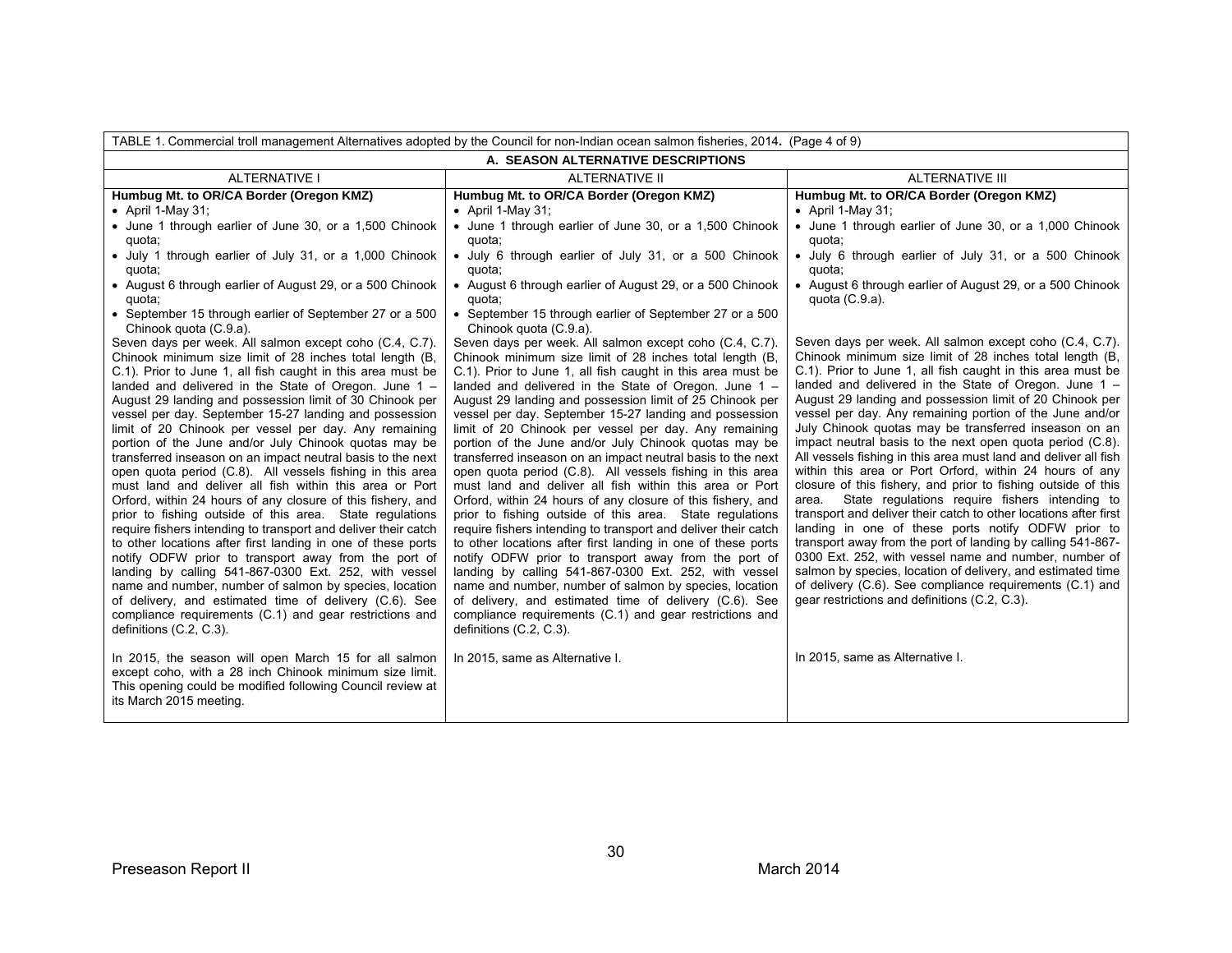| TABLE 1. Commercial troll management Alternatives adopted by the Council for non-Indian ocean salmon fisheries, 2014. (Page 5 of 9) |                                                                                                                                                                                                                                                                                                                                                                                                                                                                                                                                                                                                                                                                                                                                                                  |                                                                                                                    |  |  |
|-------------------------------------------------------------------------------------------------------------------------------------|------------------------------------------------------------------------------------------------------------------------------------------------------------------------------------------------------------------------------------------------------------------------------------------------------------------------------------------------------------------------------------------------------------------------------------------------------------------------------------------------------------------------------------------------------------------------------------------------------------------------------------------------------------------------------------------------------------------------------------------------------------------|--------------------------------------------------------------------------------------------------------------------|--|--|
| A. SEASON ALTERNATIVE DESCRIPTIONS                                                                                                  |                                                                                                                                                                                                                                                                                                                                                                                                                                                                                                                                                                                                                                                                                                                                                                  |                                                                                                                    |  |  |
| <b>ALTERNATIVE I</b>                                                                                                                | <b>ALTERNATIVE II</b>                                                                                                                                                                                                                                                                                                                                                                                                                                                                                                                                                                                                                                                                                                                                            | <b>ALTERNATIVE III</b>                                                                                             |  |  |
| OR/CA Border to Humboldt South Jetty (California<br>KMZ)                                                                            | OR/CA Border to Humboldt South Jetty (California<br>KMZ)                                                                                                                                                                                                                                                                                                                                                                                                                                                                                                                                                                                                                                                                                                         | OR/CA Border to Humboldt South Jetty (California<br>KMZ)                                                           |  |  |
| • September 5 through earlier of September 30, or 10,000<br>Chinook quota (C.9.b).                                                  | • September 12 through earlier of September 30, or 6,000<br>Chinook quota (C.9.b).                                                                                                                                                                                                                                                                                                                                                                                                                                                                                                                                                                                                                                                                               | • September 12 through earlier of September 30, or 3,000<br>Chinook quota (C.9.b).                                 |  |  |
| Five days per week, Friday through Tuesday. All salmon<br>except coho (C.4, C.7). Chinook minimum size limit of 27                  | Five days per week, Friday through Tuesday. All salmon<br>except coho (C.4, C.7). Chinook minimum size limit of 27                                                                                                                                                                                                                                                                                                                                                                                                                                                                                                                                                                                                                                               | Five days per week, Friday through Tuesday. All salmon<br>except coho (C.4, C.7). Chinook minimum size limit of 27 |  |  |
| inches total length (B, C.1). Landing and possession limit<br>of 30 Chinook per vessel per day (C.8.g).                             | inches total length (B, C.1). Landing and possession limit<br>of 20 Chinook per vessel per day (C.8.g).                                                                                                                                                                                                                                                                                                                                                                                                                                                                                                                                                                                                                                                          | inches total length (B, C.1). Landing and possession limit<br>of 20 Chinook per vessel per day (C.8.g).            |  |  |
| 0500 and 2200 and provide the vessel name, number of fish on board, and estimated time of arrival (C.6.).                           | All fish caught in this area must be landed within the area and within 24 hours of any closure of the fishery and prior to fishing outside the area (C.10). See compliance requirements<br>(C.1) and gear restrictions and definitions (C.2, C.3). Klamath Control Zone closed (C.5.e). See California State regulations for additional closures adjacent to the Smith and Klamath<br>rivers. When the fishery is closed between the OR/CA border and Humbug Mountain and open to the south, vessels with fish on board caught in the open area off California may seek<br>temporary mooring in Brookings, Oregon prior to landing in California only if such vessels first notify the Chetco River Coast Guard Station via VHF channel 22A between the hours of |                                                                                                                    |  |  |
| Humboldt South Jetty to Horse Mt.<br>Closed.                                                                                        | Humboldt South Jetty to Horse Mt.<br>Closed.                                                                                                                                                                                                                                                                                                                                                                                                                                                                                                                                                                                                                                                                                                                     | Humboldt South Jetty to Horse Mt.<br>Closed.                                                                       |  |  |
| Horse Mt. to Point Arena (Fort Bragg)                                                                                               | Horse Mt. to Point Arena (Fort Bragg)                                                                                                                                                                                                                                                                                                                                                                                                                                                                                                                                                                                                                                                                                                                            | Horse Mt. to Point Arena (Fort Bragg)                                                                              |  |  |
| • June 16-30;                                                                                                                       | • June 18-30;                                                                                                                                                                                                                                                                                                                                                                                                                                                                                                                                                                                                                                                                                                                                                    | • June 15-30;                                                                                                      |  |  |
| $\bullet$ July 15-31;                                                                                                               | $\bullet$ July 15-31;                                                                                                                                                                                                                                                                                                                                                                                                                                                                                                                                                                                                                                                                                                                                            | $\bullet$ July 15-31;                                                                                              |  |  |
| $\bullet$ August 1-29;                                                                                                              | $\bullet$ August 1-29;                                                                                                                                                                                                                                                                                                                                                                                                                                                                                                                                                                                                                                                                                                                                           | $\bullet$ August 1-29;                                                                                             |  |  |
| • September 1-30 $(C.9.b)$ .                                                                                                        | • September $1-30$ (C.9.b).                                                                                                                                                                                                                                                                                                                                                                                                                                                                                                                                                                                                                                                                                                                                      | • September $1-30$ (C.9.b).                                                                                        |  |  |
| Seven days per week. All salmon except coho (C.4, C.7).                                                                             | Seven days per week. All salmon except coho (C.4, C.7).                                                                                                                                                                                                                                                                                                                                                                                                                                                                                                                                                                                                                                                                                                          | Seven days per week. All salmon except coho (C.4, C.7).                                                            |  |  |
| Chinook minimum size limit of 27 inches total length (B,                                                                            | Chinook minimum size limit of 27 inches total length (B,                                                                                                                                                                                                                                                                                                                                                                                                                                                                                                                                                                                                                                                                                                         | Chinook minimum size limit of 27 inches total length (B,                                                           |  |  |
| C.1). All fish must be landed in California and offloaded                                                                           | C.1). All fish must be landed in California and offloaded                                                                                                                                                                                                                                                                                                                                                                                                                                                                                                                                                                                                                                                                                                        | C.1). All fish must be landed in California and offloaded                                                          |  |  |
| within 24 hours of the August 29 closure (C.6). When the                                                                            | within 24 hours of the August 29 closure (C.6). When the                                                                                                                                                                                                                                                                                                                                                                                                                                                                                                                                                                                                                                                                                                         | within 24 hours of the August 29 closure (C.6). When the                                                           |  |  |
| CA KMZ fishery is open, all fish caught in the area must be                                                                         | CA KMZ fishery is open, all fish caught in the area must be                                                                                                                                                                                                                                                                                                                                                                                                                                                                                                                                                                                                                                                                                                      | CA KMZ fishery is open, all fish caught in the area must be                                                        |  |  |
| landed south of Horse Mountain (C.6). During September,                                                                             | landed south of Horse Mountain (C.6). During September,                                                                                                                                                                                                                                                                                                                                                                                                                                                                                                                                                                                                                                                                                                          | landed south of Horse Mountain (C.6). During September,                                                            |  |  |
| all fish must be landed north of Point Arena (C.6). See<br>compliance requirements (C.1) and gear restrictions and                  | all fish must be landed north of Point Arena (C.6). See<br>compliance requirements (C.1) and gear restrictions and                                                                                                                                                                                                                                                                                                                                                                                                                                                                                                                                                                                                                                               | all fish must be landed north of Point Arena (C.6). See<br>compliance requirements (C.1) and gear restrictions and |  |  |
| definitions $(C.2, C.3)$ .                                                                                                          | definitions $(C.2, C.3)$ .                                                                                                                                                                                                                                                                                                                                                                                                                                                                                                                                                                                                                                                                                                                                       | definitions (C.2, C.3).                                                                                            |  |  |
|                                                                                                                                     |                                                                                                                                                                                                                                                                                                                                                                                                                                                                                                                                                                                                                                                                                                                                                                  |                                                                                                                    |  |  |
| In 2015, the season will open April 16-30 for all salmon<br>except coho, with a 27 inch Chinook minimum size limit                  | In 2015, same as Alternative I.                                                                                                                                                                                                                                                                                                                                                                                                                                                                                                                                                                                                                                                                                                                                  | In 2015, same as Alternative I.                                                                                    |  |  |
| and the same gear restrictions as in 2014. All fish caught                                                                          |                                                                                                                                                                                                                                                                                                                                                                                                                                                                                                                                                                                                                                                                                                                                                                  |                                                                                                                    |  |  |
| in the area must be landed in the area. This opening could                                                                          |                                                                                                                                                                                                                                                                                                                                                                                                                                                                                                                                                                                                                                                                                                                                                                  |                                                                                                                    |  |  |
| be modified following Council review at its March 2015                                                                              |                                                                                                                                                                                                                                                                                                                                                                                                                                                                                                                                                                                                                                                                                                                                                                  |                                                                                                                    |  |  |
| meeting.                                                                                                                            |                                                                                                                                                                                                                                                                                                                                                                                                                                                                                                                                                                                                                                                                                                                                                                  |                                                                                                                    |  |  |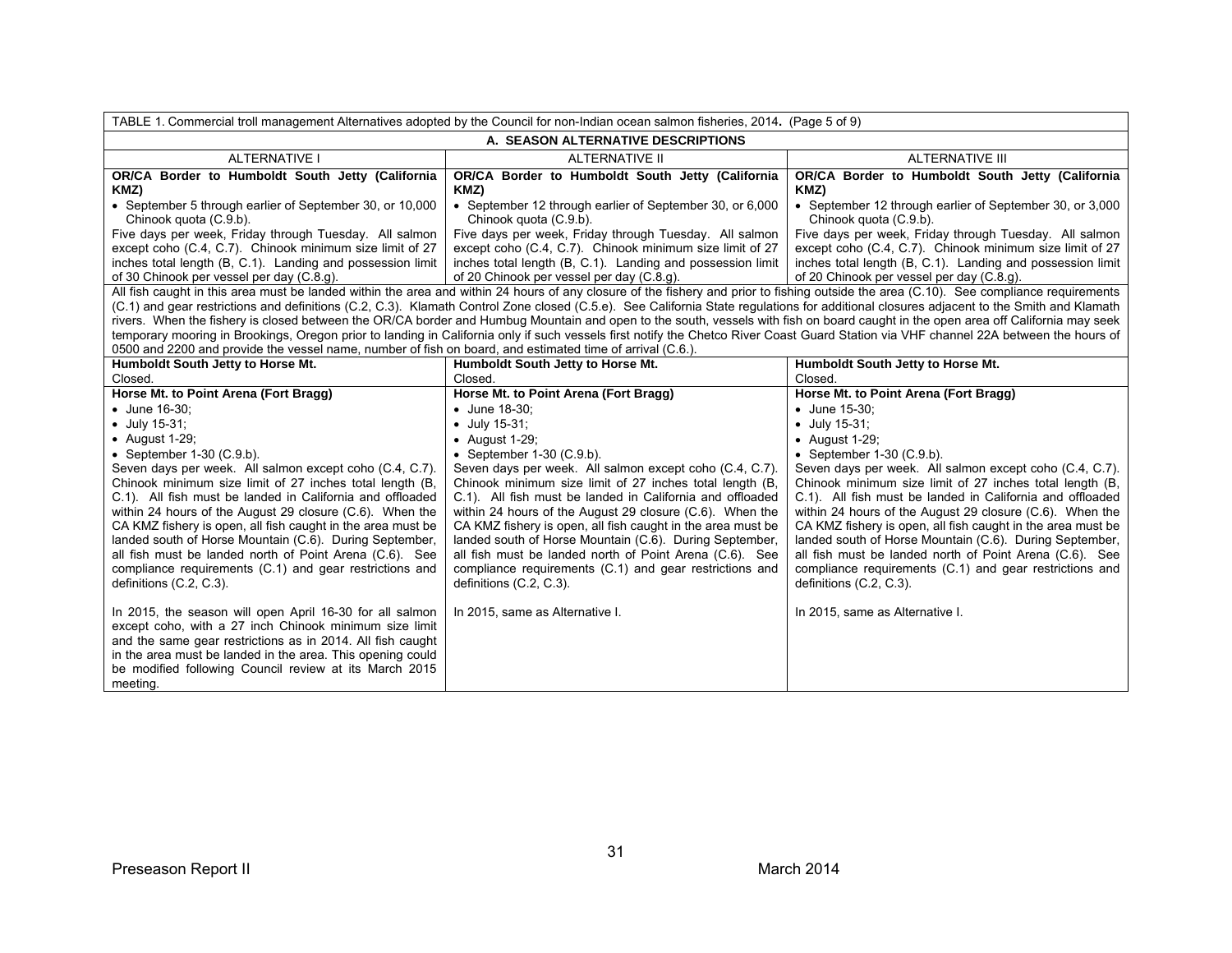| TABLE 1. Commercial troll management Alternatives adopted by the Council for non-Indian ocean salmon fisheries, 2014. (Page 6 of 9)                                                                                                                                                                                                                                                                                                                                                                                                                                                                                                                                                                                                                                                                                                                                                                                                                                                                               |                                                                                                                                                                                                                                                                                                                                                                                                                                                                                                                                                                                                                                                                                                                                                                                                                                                                                                                                                                                                               |                                                                                                                                                                                                                                                                                                                                                                                                                                                                                                                                                                                                                                                                                                                                                                                                                                                                                                                                                                                                                  |  |  |
|-------------------------------------------------------------------------------------------------------------------------------------------------------------------------------------------------------------------------------------------------------------------------------------------------------------------------------------------------------------------------------------------------------------------------------------------------------------------------------------------------------------------------------------------------------------------------------------------------------------------------------------------------------------------------------------------------------------------------------------------------------------------------------------------------------------------------------------------------------------------------------------------------------------------------------------------------------------------------------------------------------------------|---------------------------------------------------------------------------------------------------------------------------------------------------------------------------------------------------------------------------------------------------------------------------------------------------------------------------------------------------------------------------------------------------------------------------------------------------------------------------------------------------------------------------------------------------------------------------------------------------------------------------------------------------------------------------------------------------------------------------------------------------------------------------------------------------------------------------------------------------------------------------------------------------------------------------------------------------------------------------------------------------------------|------------------------------------------------------------------------------------------------------------------------------------------------------------------------------------------------------------------------------------------------------------------------------------------------------------------------------------------------------------------------------------------------------------------------------------------------------------------------------------------------------------------------------------------------------------------------------------------------------------------------------------------------------------------------------------------------------------------------------------------------------------------------------------------------------------------------------------------------------------------------------------------------------------------------------------------------------------------------------------------------------------------|--|--|
| A. SEASON ALTERNATIVE DESCRIPTIONS                                                                                                                                                                                                                                                                                                                                                                                                                                                                                                                                                                                                                                                                                                                                                                                                                                                                                                                                                                                |                                                                                                                                                                                                                                                                                                                                                                                                                                                                                                                                                                                                                                                                                                                                                                                                                                                                                                                                                                                                               |                                                                                                                                                                                                                                                                                                                                                                                                                                                                                                                                                                                                                                                                                                                                                                                                                                                                                                                                                                                                                  |  |  |
| <b>ALTERNATIVE I</b>                                                                                                                                                                                                                                                                                                                                                                                                                                                                                                                                                                                                                                                                                                                                                                                                                                                                                                                                                                                              | <b>ALTERNATIVE II</b>                                                                                                                                                                                                                                                                                                                                                                                                                                                                                                                                                                                                                                                                                                                                                                                                                                                                                                                                                                                         | <b>ALTERNATIVE III</b>                                                                                                                                                                                                                                                                                                                                                                                                                                                                                                                                                                                                                                                                                                                                                                                                                                                                                                                                                                                           |  |  |
| Pt. Arena to Pigeon Pt. (San Francisco)<br>• May 1-31;<br>• June 11-30;<br>$\bullet$ July 15-31;<br>$\bullet$ August 1-29;<br>• September $1-30$ (C.9.b).<br>Seven days per week. All salmon except coho (C.4, C.7).<br>Chinook minimum size limit of 27 inches total length prior<br>to September 1, 26 inches thereafter (B, C.1). All fish<br>must be landed in California and offloaded within 24 hours<br>of the August 29 closure (C.6). During September, all fish<br>must be landed south of Point Arena (C.6).<br>See<br>compliance requirements (C.1) and gear restrictions and<br>definitions (C.2, C.3).<br>Point Reyes to Point San Pedro (Fall Area Target<br>Zone)<br>• October 1-3, 6-10, and 13-15.<br>All salmon except coho (C.4, C.7). Chinook minimum size<br>limit of 26 inches total length (B, C.1). All fish caught in this<br>area must be landed between Point Arena and Pigeon<br>Point (C.6). See compliance requirements (C.1) and gear<br>restrictions and definitions (C.2, C.3). | Pt. Arena to Pigeon Pt. (San Francisco)<br>• May 1-31;<br>• June 1-30;<br>$\bullet$ July 15-31;<br>$\bullet$ August 1-29;<br>• September $1-30$ (C.9.b).<br>Seven days per week. All salmon except coho (C.4, C.7).<br>Chinook minimum size limit of 27 inches total length prior<br>to September 1, 26 inches thereafter (B, C.1). All fish<br>must be landed in California and offloaded within 24 hours<br>of the August 29 closure (C.6). During September, all fish<br>must be landed south of Point Arena (C.6). See<br>compliance requirements (C.1) and gear restrictions and<br>definitions (C.2, C.3).<br>Point Reyes to Point San Pedro (Fall Area Target<br>Zone)<br>• October 1-3, 6-10, and 13-15.<br>All salmon except coho (C.4, C.7). Chinook minimum size<br>limit of 26 inches total length (B, C.1). All fish caught in<br>this area must be landed between Point Arena and Pigeon<br>Point (C.6). See compliance requirements (C.1) and gear<br>restrictions and definitions (C.2, C.3). | Pt. Arena to Pigeon Pt. (San Francisco)<br>• May 1-31;<br>• June 7-30;<br>$\bullet$ July 15-31;<br>$\bullet$ August 1-29;<br>• September $1-30$ (C.9.b).<br>Seven days per week. All salmon except coho (C.4, C.7).<br>Chinook minimum size limit of 27 inches total length prior<br>to September 1, 26 inches thereafter (B, C.1). All fish must<br>be landed in California and offloaded within 24 hours of the<br>August 29 closure (C.6). During September, all fish must<br>be landed south of Point Arena (C.6). See compliance<br>requirements (C.1) and gear restrictions and definitions<br>$(C.2, C.3)$ .<br>Point Reyes to Point San Pedro (Fall Area Target<br>Zone)<br>• October 1-3, 6-10, and 13-15.<br>All salmon except coho (C.4, C.7). Chinook minimum size<br>limit of 26 inches total length (B, C.1). All fish caught in this<br>area must be landed between Point Arena and Pigeon<br>Point (C.6). See compliance requirements (C.1) and gear<br>restrictions and definitions (C.2, C.3). |  |  |
| Pigeon Point to U.S./Mexico Border (Monterey)<br>• May 1-31;<br>• June 11-30;<br>$\bullet$ July 15-31;<br>$\bullet$ August 1-29;<br>• September 1-30 $(C.9.b)$ .<br>Seven days per week. All salmon except coho (C.4, C.7).<br>Chinook minimum size limit of 27 inches total length prior<br>to September 1, 26 inches thereafter (B, C.1). All fish<br>must be landed in California and offloaded within 24 hours<br>of the August 29 closure (C.6). During September, all fish<br>must be landed south of Point Arena (C.6).<br>See<br>compliance requirements (C.1) and gear restrictions and<br>definitions (C.2, C.3).                                                                                                                                                                                                                                                                                                                                                                                       | Pigeon Point to U.S./Mexico Border (Monterey)<br>• May 1-31;<br>• June 1-30;<br>$\bullet$ July 15-31;<br>• August 1-13 (C.9.b).<br>Seven days per week. All salmon except coho (C.4, C.7).<br>Chinook minimum size limit of 27 inches total length (B,<br>C.1). All fish must be landed in California and offloaded<br>within 24 hours of August 29 (C.6). See compliance<br>requirements (C.1) and gear restrictions and definitions<br>$(C.2, C.3)$ .<br>California State regulations require all salmon be made available to a California Department of Fish and Wildlife (CDFW) representative for sampling immediately at port of landing.                                                                                                                                                                                                                                                                                                                                                               | Pigeon Point to U.S./Mexico Border (Monterey)<br>• May 1-31;<br>• June 7-30;<br>$\bullet$ July 15-31;<br>$\bullet$ August 1-29;<br>• September 1-30 $(C.9.b)$ .<br>Seven days per week. All salmon except coho (C.4, C.7).<br>Chinook minimum size limit of 27 inches total length prior<br>to September 1, 26 inches thereafter (B, C.1). All fish must<br>be landed in California and offloaded within 24 hours of the<br>August 29 closure (C.6). During September, all fish must<br>be landed south of Point Arena (C.6). See compliance<br>requirements (C.1) and gear restrictions and definitions<br>$(C.2, C.3)$ .                                                                                                                                                                                                                                                                                                                                                                                       |  |  |
| to the state. (California Fish and Game Code §8226)                                                                                                                                                                                                                                                                                                                                                                                                                                                                                                                                                                                                                                                                                                                                                                                                                                                                                                                                                               | Any person in possession of a salmon with a missing adipose fin, upon request by an authorized agent or employee of the CDFW, shall immediately relinquish the head of the salmon                                                                                                                                                                                                                                                                                                                                                                                                                                                                                                                                                                                                                                                                                                                                                                                                                             |                                                                                                                                                                                                                                                                                                                                                                                                                                                                                                                                                                                                                                                                                                                                                                                                                                                                                                                                                                                                                  |  |  |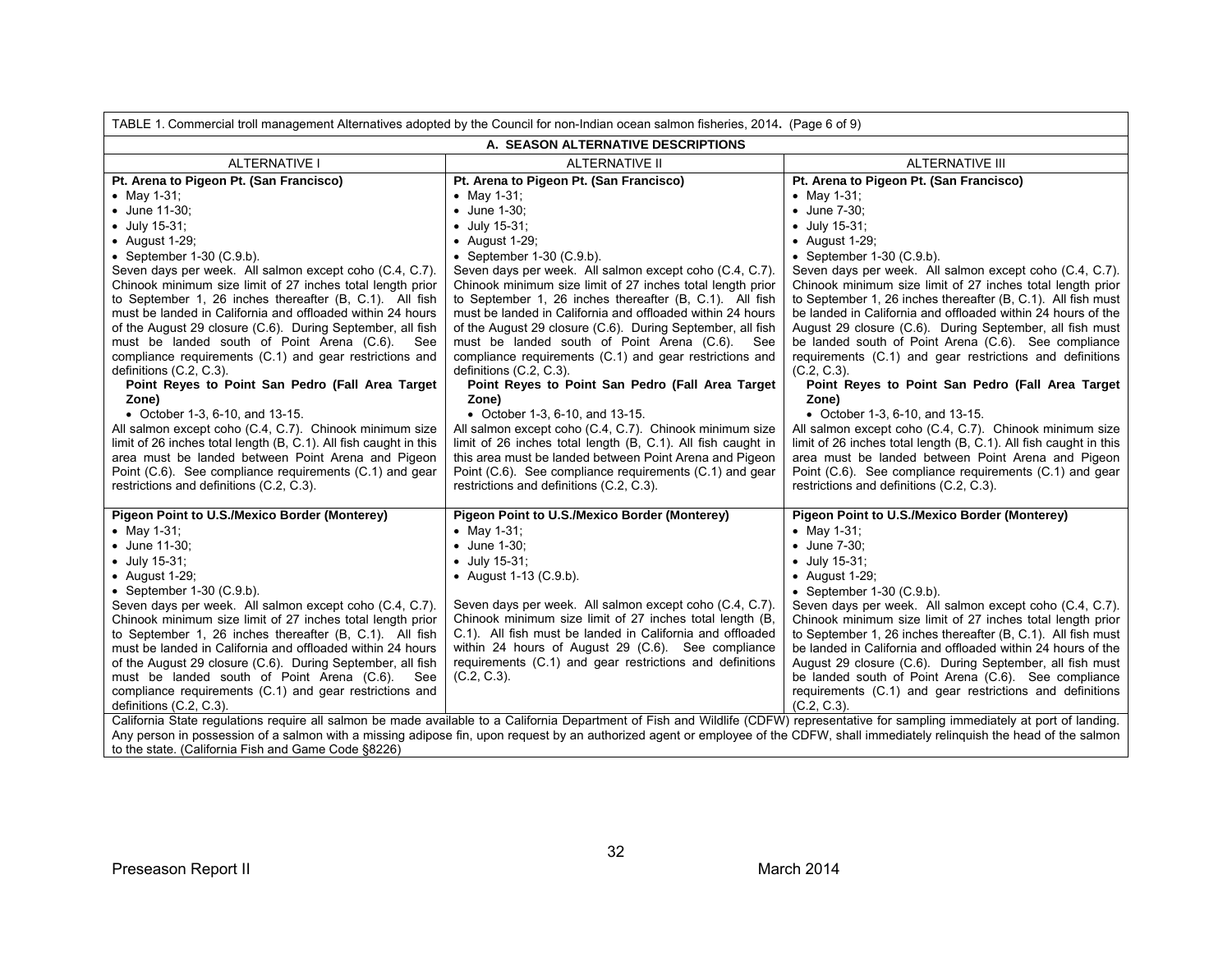TABLE 1. Commercial troll management Alternatives adopted by the Council for non-Indian ocean salmon fisheries, 2014**.** (Page 7 of 9)

|                                      |                | B. MINIMUM SIZE (Inches) (See C.1) |          |                     |                          |      |
|--------------------------------------|----------------|------------------------------------|----------|---------------------|--------------------------|------|
|                                      |                |                                    | Chinook  |                     | Coho                     |      |
| Area (when open)                     |                | Total<br>Length                    | Head-off | <b>Total Length</b> | Head-off                 | Pink |
| North of Cape Falcon                 |                | 28.0                               | 21.5     | 16.0                | 12.0                     | None |
| Cape Falcon to OR/CA Border          |                | 28.0                               | 21.5     | <b>1</b>            | $\overline{\phantom{0}}$ | None |
| OR/CA Border to Humboldt South Jetty |                | 27.0                               | 20.5     |                     | $\overline{\phantom{0}}$ | None |
| Horse Mt. to Pt. Arena               |                | 27.0                               | 20.5     |                     | $\overline{\phantom{0}}$ | None |
| Pt. Arena to U.S./Mexico Border      | $\leq$ Aug. 29 | 27.0                               | 20.5     |                     |                          | None |
|                                      | $\ge$ Sept. 1  | 26.0                               | 19.5     |                     | $\overline{\phantom{a}}$ | None |

### **C. REQUIREMENTS, DEFINITIONS, RESTRICTIONS, OR EXCEPTIONS**

C.1. Compliance with Minimum Size or Other Special Restrictions: All salmon on board a vessel must meet the minimum size, landing/possession limit, or other special requirements for the area being fished and the area in which they are landed if the area is open or has been closed less than 96 hours for that species of salmon. Salmon may be landed in an area that has been closed for a species of salmon more than 96 hours only if they meet the minimum size, landing/possession limit, or other special requirements for the area in which they were caught. **Alternative I:** Salmon may not be filleted prior to landing.

Alternative I: Any person who is required to report a salmon landing by applicable state law must include on the state landing receipt for that landing both the number and weight of salmon landed by species. States may require fish landing/receiving tickets be kept on board the vessel for 90 days after landing to account for all previous salmon landings.

#### C.2. Gear Restrictions:

- a. Salmon may be taken only by hook and line using single point, single shank, barbless hooks.
- b. Cape Falcon, Oregon, to the OR/CA border: No more than 4 spreads are allowed per line.
- c. OR/CA border to U.S./Mexico border: No more than 6 lines are allowed per vessel, and barbless circle hooks are required when fishing with bait by any means other than trolling.

### C.3. Gear Definitions:

*Trolling defined*: Fishing from a boat or floating device that is making way by means of a source of power, other than drifting by means of the prevailing water current or weather conditions.

*Troll fishing gear defined*: One or more lines that drag hooks behind a moving fishing vessel. In that portion of the fishery management area off Oregon and Washington, the line or lines must be affixed to the vessel and must not be intentionally disengaged from the vessel at any time during the fishing operation.

*Spread defined*: A single leader connected to an individual lure and/or bait.

*Circle hook defined*: A hook with a generally circular shape and a point which turns inward, pointing directly to the shank at a 90º angle.

### C.4. Vessel Operation in Closed Areas with Salmon on Board:

a. Except as provided under C.4.b below, it is unlawful for a vessel to have troll or recreational gear in the water while in any area closed to fishing for a certain species of salmon, while possessing that species of salmon; however, fishing for species other than salmon is not prohibited if the area is open for such species, and no salmon are in possession.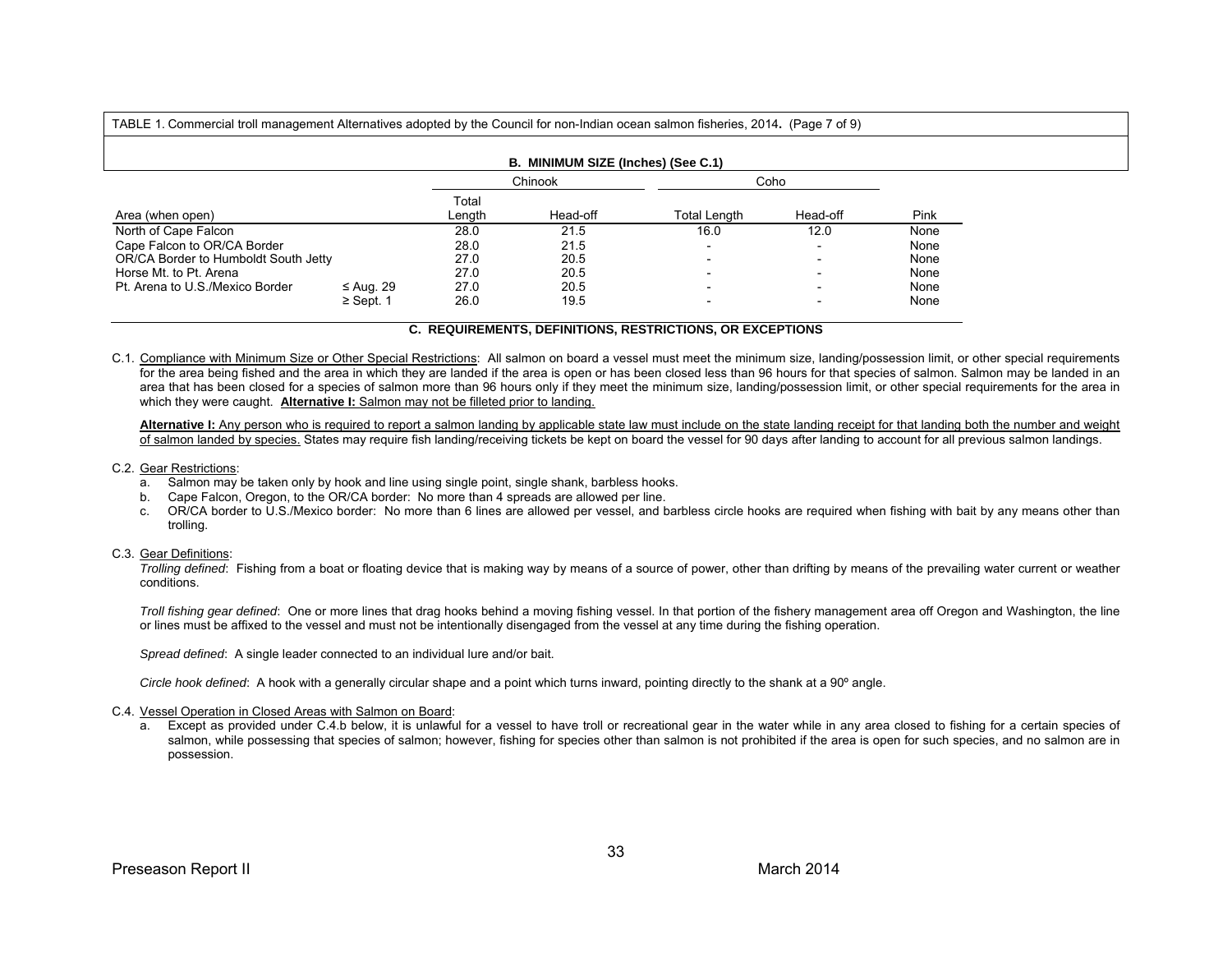TABLE 1. Commercial troll management Alternatives adopted by the Council for non-Indian ocean salmon fisheries, 2014. **(**Page 8 of 9)

## **C. REQUIREMENTS, DEFINITIONS, RESTRICTIONS, OR EXCEPTIONS (continued)**

b. When Genetic Stock Identification (GSI) samples will be collected in an area closed to commercial salmon fishing, the scientific research permit holder shall notify NOAA OLE, USCG, CDFW and OSP at least 24 hours prior to sampling and provide the following information: the vessel name, date, location and time collection activities will be done. Any vessel collecting GSI samples in a closed area shall not possess any salmon other than those from which GSI samples are being collected. Salmon caught for collection of GSI samples must be immediately released in good condition after collection of samples.

## C.5. Control Zone Definitions:

- a. *Cape Flattery Control Zone*  The area from Cape Flattery (48º23'00" N. lat.) to the northern boundary of the U.S. EEZ; and the area from Cape Flattery south to Cape Alava (48º10'00" N. lat.) and east of 125º05'00" W. long.
- b. *Mandatory Yelloweye Rockfish Conservation Area* The area in Washington Marine Catch Area 3 from 48°00.00' N. lat.; 125°14.00' W. long. to 48°02.00' N. lat.; 125°14.00' W. long. to 48°02.00' N. lat.; 125°16.50' W. long. to 48°00.00' N. lat.; 125°16.50' W. long. and connecting back to 48°00.00' N. lat.; 125°14.00' W. long.
- c. *Grays Harbor Control Zone* The area defined by a line drawn from the Westport Lighthouse (46° 53'18" N. lat., 124° 07'01" W. long.) to Buoy #2 (46° 52'42" N. lat., 124°12'42" W. long.) to Buoy #3 (46° 55'00" N. lat., 124°14'48" W. long.) to the Grays Harbor north jetty (46° 55'36" N. lat., 124°10'51" W. long.).
- d. *Columbia Control Zone* An area at the Columbia River mouth, bounded on the west by a line running northeast/southwest between the red lighted Buoy #4 (46°13'35" N. lat., 124°06'50" W. long.) and the green lighted Buoy #7 (46°15'09' N. lat., 124°06'16" W. long.); on the east, by the Buoy #10 line which bears north/south at 357° true from the south jetty at 46°14'00" N. lat.,124°03'07" W. long. to its intersection with the north jetty; on the north, by a line running northeast/southwest between the green lighted Buoy #7 to the tip of the north jetty (46°15'48" N. lat., 124°05'20" W. long.), and then along the north jetty to the point of intersection with the Buoy #10 line; and, on the south, by a line running northeast/southwest between the red lighted Buoy #4 and tip of the south jetty (46°14'03" N. lat., 124°04'05" W. long.), and then along the south jetty to the point of intersection with the Buoy #10 line.
- e. *Klamath Control Zone* The ocean area at the Klamath River mouth bounded on the north by 41°38'48" N. lat. (approximately six nautical miles north of the Klamath River mouth); on the west, by 124°23'00" W. long. (approximately 12 nautical miles off shore); and on the south, by 41°26'48" N. lat. (approximately six nautical miles south of the Klamath River mouth).
- C.6. Notification When Unsafe Conditions Prevent Compliance with Regulations: If prevented by unsafe weather conditions or mechanical problems from meeting special management area landing restrictions, vessels must notify the U.S. Coast Guard and receive acknowledgment of such notification prior to leaving the area. This notification shall include the name of the vessel, port where delivery will be made, approximate amount of salmon (by species) on board, the estimated time of arrival, and the specific reason the vessel is not able to meet special management area landing restrictions. In addition to contacting the U.S. Coast Guard, vessels fishing south of the Oregon/California border must notify CDFW within one hour of leaving the management area by calling 800-889-8346 and providing the same information as reported to the U.S. Coast Guard. All salmon must be offloaded within 24 hours of reaching port.
- C.7. Incidental Halibut Harvest: During authorized periods, the operator of a vessel that has been issued an incidental halibut harvest license may retain Pacific halibut caught incidentally in Area 2A while trolling for salmon. Halibut retained must be no less than 32 inches in total length, measured from the tip of the lower jaw with the mouth closed to the extreme end of the middle of the tail, and must be landed with the head on. Alternative I: When halibut are caught and landed incidental to commercial salmon fishing by an IPHC license holder, any person who is required to report the salmon landing by applicable state law must include on the state landing receipt for that landing both the number of halibut landed, and the total dressed, head-on weight of halibut landed, in pounds, as well as the number and species of salmon landed.

 License applications for incidental harvest must be obtained from the International Pacific Halibut Commission (phone: 206-634-1838). Applicants must apply prior to mid-March 2015 for 2015 permits (*exact date to be set by the IPHC in early 2015*). Incidental harvest is authorized only during April, May, and June of the 2014 troll seasons and after June 30 in 2014 if quota remains and if announced on the NMFS hotline (phone: 800-662-9825). WDFW, ODFW, and CDFW will monitor landings. If the landings are projected to exceed the 29,671 pound preseason IPHC allocation or the total Area 2A non-Indian commercial halibut allocation, NMFS will take inseason action to prohibit retention of halibut in the non-Indian salmon troll fishery.

Alternative I - May 1, 2014 through December 31, 2014 and April 1-30, 2015, license holders may land or possess no more than one Pacific halibut per each three Chinook, except one Pacific halibut may be possessed or landed without meeting the ratio requirement, and no more than 15 halibut may be possessed or landed per trip. Pacific halibut retained must be no less than 32 inches in total length (with head on).

*Alternative II* - May 1, 2014 through December 31, 2014 and April 1-30, 2015, license holders may land or possess no more than one Pacific halibut per each four Chinook, except one Pacific halibut may be possessed or landed without meeting the ratio requirement, and no more than 12 halibut may be possessed or landed per trip. Pacific halibut retained must be no less than 32 inches in total length (with head on).

*Alternative III* - May 1, 2014 through December 31, 2014 and April 1-30, 2015, license holders may land or possess no more than one Pacific halibut per each five Chinook, except one Pacific halibut may be possessed or landed without meeting the ratio requirement, and no more than 10 halibut may be possessed or landed per trip. Pacific halibut retained must be no less than 32 inches in total length (with head on).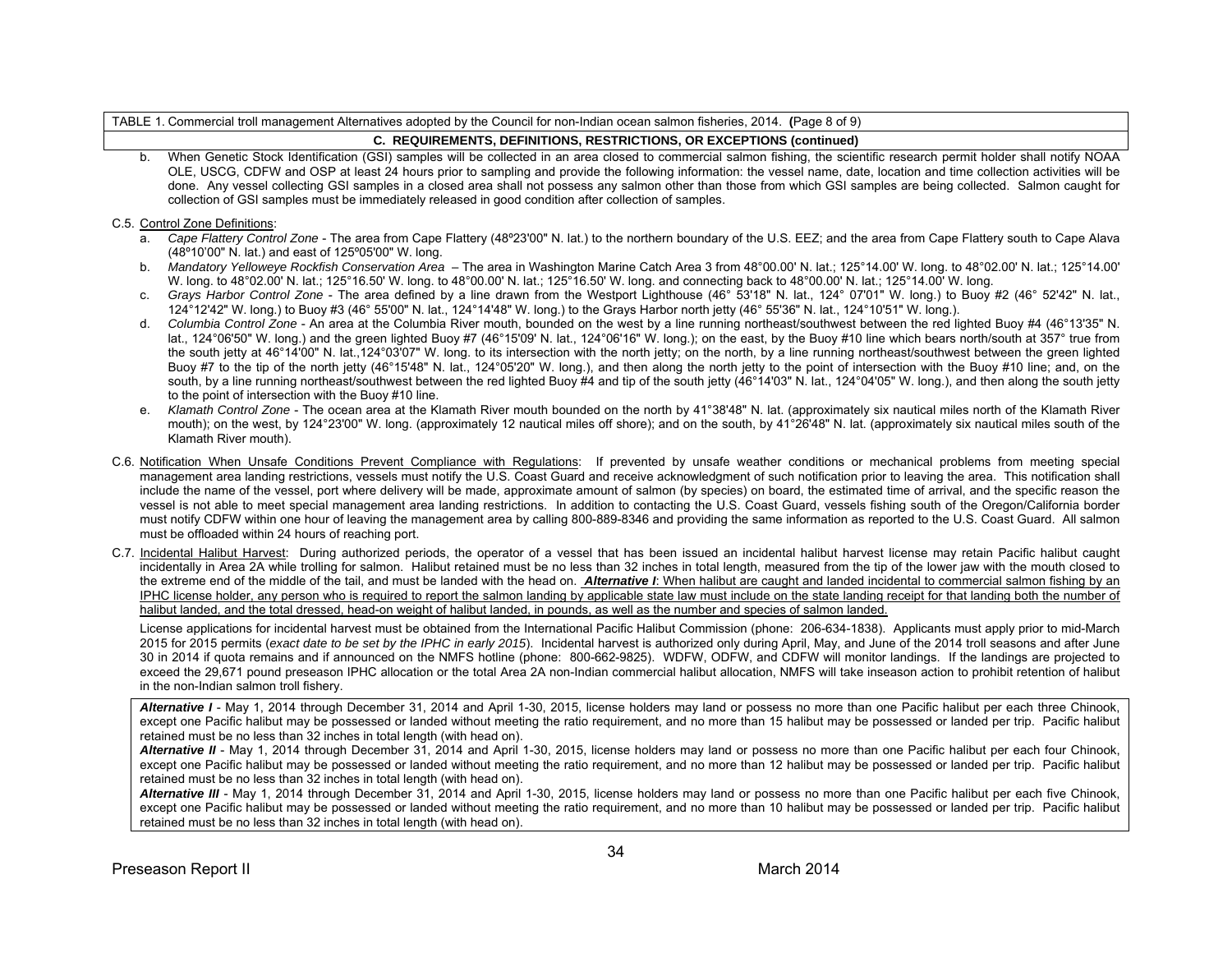TABLE 1. Commercial troll management Alternatives adopted by the Council for non-Indian ocean salmon fisheries, 2014**.** (Page 9 of 9) **C. REQUIREMENTS, DEFINITIONS, RESTRICTIONS, OR EXCEPTIONS (continued)** 

Incidental Pacific halibut catch regulations in the commercial salmon troll fishery adopted for 2014, prior to any 2014 inseason action, will be in effect when incidental Pacific halibut retention opens on April 1, 2015 unless otherwise modified by inseason action at the March 2015 Council meeting.

a. "C-shaped" yelloweye rockfish conservation area is an area to be voluntarily avoided for salmon trolling. NMFS and the Council request salmon trollers voluntarily avoid this area in order to protect yelloweye rockfish. The area is defined in the Pacific Council Halibut Catch Sharing Plan in the North Coast subarea (Washington marine area 3), with the following coordinates in the order listed:

48°18' N. lat.; 125°18' W. long.; 48°18' N. lat.; 124°59' W. long.; 48°11' N. lat.; 124°59' W. long.; 48°11' N. lat.; 125°11' W. long.; 48°04' N. lat.; 125°11' W. long.; 48°04' N. lat.; 124°59' W. long.; 48°00' N. lat.; 124°59' W. long.; 48°00' N. lat.; 125°18' W. long.; and connecting back to 48°18' N. lat.; 125°18' W. long.

- C.8. Inseason Management: In addition to standard inseason actions or modifications already noted under the season description, the following inseason guidance is provided to NMFS:
	- a. Chinook remaining from the May through June non-Indian commercial troll harvest guideline north of Cape Falcon may be transferred to the July through September harvest guideline if the transfer would not result in exceeding preseason impact expectations on any stocks.
	- b. **Alternative I:** If at least 35,000 coho are available for the recreational non-selective coho salmon season quota between Cape Falcon and Humbug Mt. (combined initial quota and impact neutral rollover from the recreational selective coho between Cape Falcon and the Oregon-California Border) consideration will be made to transfer a portion of the remaining coho that are in excess of those needed to meet the recreational objectives to the commercial troll season between Cape Falcon and Humbug Mt. Landing week limits and coho per Chinook ratios may be adjusted inseason.
	- c. Chinook remaining from the June and/or July non-Indian commercial troll quotas in the Oregon KMZ may be transferred to the Chinook quota for the next open period if the transfer would not result in exceeding preseason impact expectations on any stocks.
	- d. NMFS may transfer fish between the recreational and commercial fisheries north of Cape Falcon if there is agreement among the areas' representatives on the Salmon Advisory Subpanel (SAS), and if the transfer would not result in exceeding preseason impact expectations on any stocks.
	- e. At the March 2015 meeting, the Council will consider inseason recommendations for special regulations for any experimental fisheries (proposals must meet Council protocol and be received in November 2014).
	- f. If retention of unmarked coho is permitted by inseason action, the allowable coho quota will be adjusted to ensure preseason projected impacts on all stocks is not exceeded.
	- g. Landing limits may be modified inseason to sustain season length and keep harvest within overall quotas.
- C.9. State Waters Fisheries: Consistent with Council management objectives:
	- a. The State of Oregon may establish additional late-season fisheries in state waters.
	- b. The State of California may establish limited fisheries in selected state waters.
	- Check state regulations for details.
- C.10. For the purposes of California Fish and Game Code, Section 8232.5, the definition of the Klamath Management Zone (KMZ) for the ocean salmon season shall be that area from Humbug Mountain, Oregon, to Horse Mountain, California.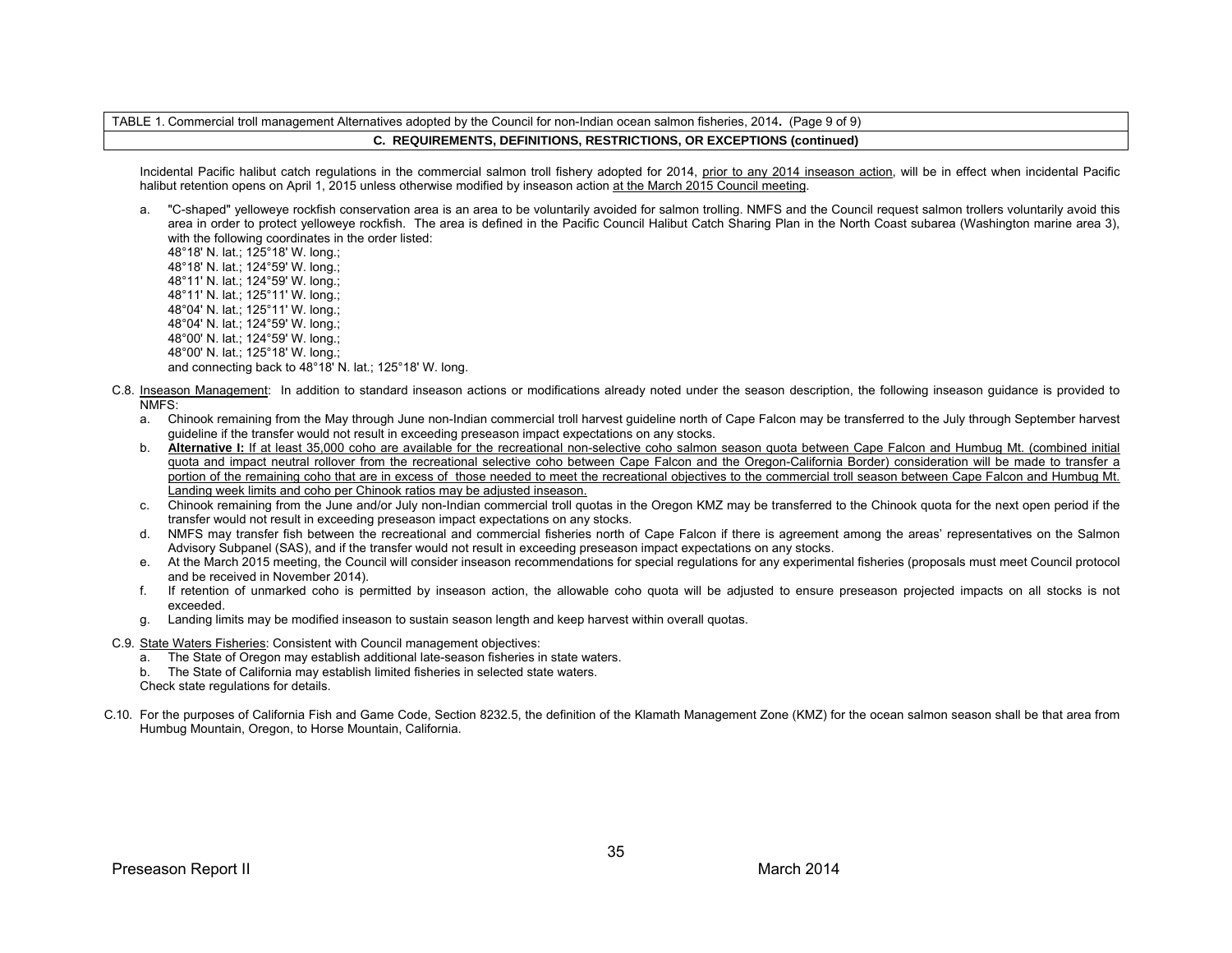| TABLE 2. Recreational management Alternatives adopted by the Council for non-Indian ocean salmon fisheries, 2014. (Page 1 of 9)                                                                                                                                                                                                                                                                                                                                                                                                                                                                                                                                                                                                                                                                                                                                                                                                                                                                    |                                                                                                                                                                                                                                                                                                                                                                                                                                                                                                                                                                                                                                                                                                                                                                                                                                                                                                                                                                                  |                                                                                                                                                                                                                                                                                                                                                                                                                                                                                                                                                                                                                                                                                                                                             |  |
|----------------------------------------------------------------------------------------------------------------------------------------------------------------------------------------------------------------------------------------------------------------------------------------------------------------------------------------------------------------------------------------------------------------------------------------------------------------------------------------------------------------------------------------------------------------------------------------------------------------------------------------------------------------------------------------------------------------------------------------------------------------------------------------------------------------------------------------------------------------------------------------------------------------------------------------------------------------------------------------------------|----------------------------------------------------------------------------------------------------------------------------------------------------------------------------------------------------------------------------------------------------------------------------------------------------------------------------------------------------------------------------------------------------------------------------------------------------------------------------------------------------------------------------------------------------------------------------------------------------------------------------------------------------------------------------------------------------------------------------------------------------------------------------------------------------------------------------------------------------------------------------------------------------------------------------------------------------------------------------------|---------------------------------------------------------------------------------------------------------------------------------------------------------------------------------------------------------------------------------------------------------------------------------------------------------------------------------------------------------------------------------------------------------------------------------------------------------------------------------------------------------------------------------------------------------------------------------------------------------------------------------------------------------------------------------------------------------------------------------------------|--|
|                                                                                                                                                                                                                                                                                                                                                                                                                                                                                                                                                                                                                                                                                                                                                                                                                                                                                                                                                                                                    | A. SEASON ALTERNATIVE DESCRIPTIONS                                                                                                                                                                                                                                                                                                                                                                                                                                                                                                                                                                                                                                                                                                                                                                                                                                                                                                                                               |                                                                                                                                                                                                                                                                                                                                                                                                                                                                                                                                                                                                                                                                                                                                             |  |
| <b>ALTERNATIVE I</b>                                                                                                                                                                                                                                                                                                                                                                                                                                                                                                                                                                                                                                                                                                                                                                                                                                                                                                                                                                               | <b>ALTERNATIVE II</b>                                                                                                                                                                                                                                                                                                                                                                                                                                                                                                                                                                                                                                                                                                                                                                                                                                                                                                                                                            | <b>ALTERNATIVE III</b>                                                                                                                                                                                                                                                                                                                                                                                                                                                                                                                                                                                                                                                                                                                      |  |
| <b>North of Cape Falcon</b>                                                                                                                                                                                                                                                                                                                                                                                                                                                                                                                                                                                                                                                                                                                                                                                                                                                                                                                                                                        | <b>North of Cape Falcon</b>                                                                                                                                                                                                                                                                                                                                                                                                                                                                                                                                                                                                                                                                                                                                                                                                                                                                                                                                                      | <b>North of Cape Falcon</b>                                                                                                                                                                                                                                                                                                                                                                                                                                                                                                                                                                                                                                                                                                                 |  |
| <b>Supplemental Management Information</b>                                                                                                                                                                                                                                                                                                                                                                                                                                                                                                                                                                                                                                                                                                                                                                                                                                                                                                                                                         | <b>Supplemental Management Information</b>                                                                                                                                                                                                                                                                                                                                                                                                                                                                                                                                                                                                                                                                                                                                                                                                                                                                                                                                       | <b>Supplemental Management Information</b>                                                                                                                                                                                                                                                                                                                                                                                                                                                                                                                                                                                                                                                                                                  |  |
| 1. Overall non-Indian TAC: 117,500 (non-mark-selective<br>equivalent of 112,500) Chinook and 230,000 coho<br>marked with a healed adipose fin clip (marked).<br>2. Recreational TAC: 60,000 (non-mark selective<br>equivalent of 55,000) Chinook and 193,200 marked<br>coho; all retained coho must be marked.<br>3. No Area 4B add-on fishery (C.6).<br>4. Buoy 10 fishery opens August 1 with an expected landed<br>catch of 50,000 marked coho in August and September.<br>5. Overall Chinook and/or coho TACs may need to be<br>reduced or fisheries adjusted to meet NMFS ESA<br>guidance, FMP requirements, upon conclusion of<br>negotiations in the North of Falcon forum, or upon<br>receipt of preseason catch and abundance expectations<br>for Canadian and Alaskan fisheries.<br><b>U.S./Canada Border to Queets River</b><br>• May 16-17, May 23-24, and May 31-June 20 or a<br>coastwide marked Chinook quota of 10,000 (C.5).<br>Seven days per week. Two fish per day, all salmon | Overall non-Indian TAC: 114,000 (non-mark-selective<br>equivalent of 110,000) Chinook and 210,000 coho<br>marked with a healed adipose fin clip (marked).<br>2. Recreational TAC: 58,000<br>(non-mark selective<br>equivalent of 54,000) Chinook and 176,400 marked<br>coho; all retained coho must be marked.<br>3. No Area 4B add-on fishery (C.6).<br>4. Buoy 10 fishery opens August 1 with an expected landed<br>catch of 60,000 marked coho in August and September.<br>5. Overall Chinook and/or coho TACs may need to be<br>reduced or fisheries adjusted to meet NMFS ESA<br>guidance, FMP requirements, upon conclusion of<br>negotiations in the North of Falcon forum, or upon<br>receipt of preseason catch and abundance expectations<br>for Canadian and Alaskan fisheries.<br><b>U.S./Canada Border to Queets River</b><br>• May 23-24 and June 7-20 or a coastwide marked<br>Chinook quota of 8,000 (C.5).<br>Seven days per week. Two fish per day, all salmon | 1. Overall non-Indian TAC: 95,000 Chinook and 190,000<br>coho marked with a healed adipose fin clip (marked).<br>2. Recreational TAC: 47,500 Chinook and 159,600 marked<br>coho; all retained coho must be marked.<br>3. No Area 4B add-on fishery (C.6).<br>4. Buoy 10 fishery opens August 1 with an expected landed<br>catch of 70,000 marked coho in August and September.<br>5. Overall Chinook and/or coho TACs may need to be<br>reduced or fisheries adjusted to meet NMFS ESA<br>guidance, FMP requirements, upon conclusion of<br>negotiations in the North of Falcon forum, or upon<br>receipt of preseason catch and abundance expectations<br>for Canadian and Alaskan fisheries.<br><b>U.S./Canada Border to Queets River</b> |  |
| except coho, all Chinook must be marked with a healed<br>adipose fin clip (C.1). Chinook 24-inch total length                                                                                                                                                                                                                                                                                                                                                                                                                                                                                                                                                                                                                                                                                                                                                                                                                                                                                      | except coho, all Chinook must be marked with a healed<br>adipose fin clip (C.1). Chinook 24-inch total length                                                                                                                                                                                                                                                                                                                                                                                                                                                                                                                                                                                                                                                                                                                                                                                                                                                                    |                                                                                                                                                                                                                                                                                                                                                                                                                                                                                                                                                                                                                                                                                                                                             |  |
| minimum size limit (B). See gear restrictions and<br>definitions (C.2, C.3). Inseason management may be<br>used to sustain season length and keep harvest within the<br>overall Chinook recreational TAC for north of Cape Falcon<br>$(C.5)$ .                                                                                                                                                                                                                                                                                                                                                                                                                                                                                                                                                                                                                                                                                                                                                     | minimum size limit (B). See gear restrictions and<br>definitions (C.2, C.3). Inseason management may be<br>used to sustain season length and keep harvest within the<br>overall Chinook recreational TAC for north of Cape Falcon<br>$(C.5)$ .                                                                                                                                                                                                                                                                                                                                                                                                                                                                                                                                                                                                                                                                                                                                   |                                                                                                                                                                                                                                                                                                                                                                                                                                                                                                                                                                                                                                                                                                                                             |  |
| Queets River to Leadbetter Point<br>• May 31 through earlier of June 20 or a coastwide<br>marked Chinook quota of 10,000 (C.5).<br>Seven days per week. Two fish per day, all salmon<br>except coho, all Chinook must be marked with a healed<br>adipose fin clip (C.1). Chinook 24-inch total length<br>minimum size limit (B). See gear restrictions and<br>definitions (C.2, C.3). Inseason management may be<br>used to sustain season length and keep harvest within the<br>overall Chinook recreational TAC for north of Cape Falcon<br>$(C.5)$ .                                                                                                                                                                                                                                                                                                                                                                                                                                            | Queets River to Leadbetter Point<br>• June 7 through earlier of June 20 or a coastwide<br>marked Chinook quota of 8,000 (C.5).<br>Seven days per week. Two fish per day, all salmon<br>except coho, all Chinook must be marked with a healed<br>adipose fin clip (C.1). Chinook 24-inch total length<br>minimum size limit (B). See gear restrictions and<br>definitions (C.2, C.3). Inseason management may be<br>used to sustain season length and keep harvest within the<br>overall Chinook recreational TAC for north of Cape Falcon<br>$(C.5)$ .                                                                                                                                                                                                                                                                                                                                                                                                                           | Queets River to Leadbetter Point                                                                                                                                                                                                                                                                                                                                                                                                                                                                                                                                                                                                                                                                                                            |  |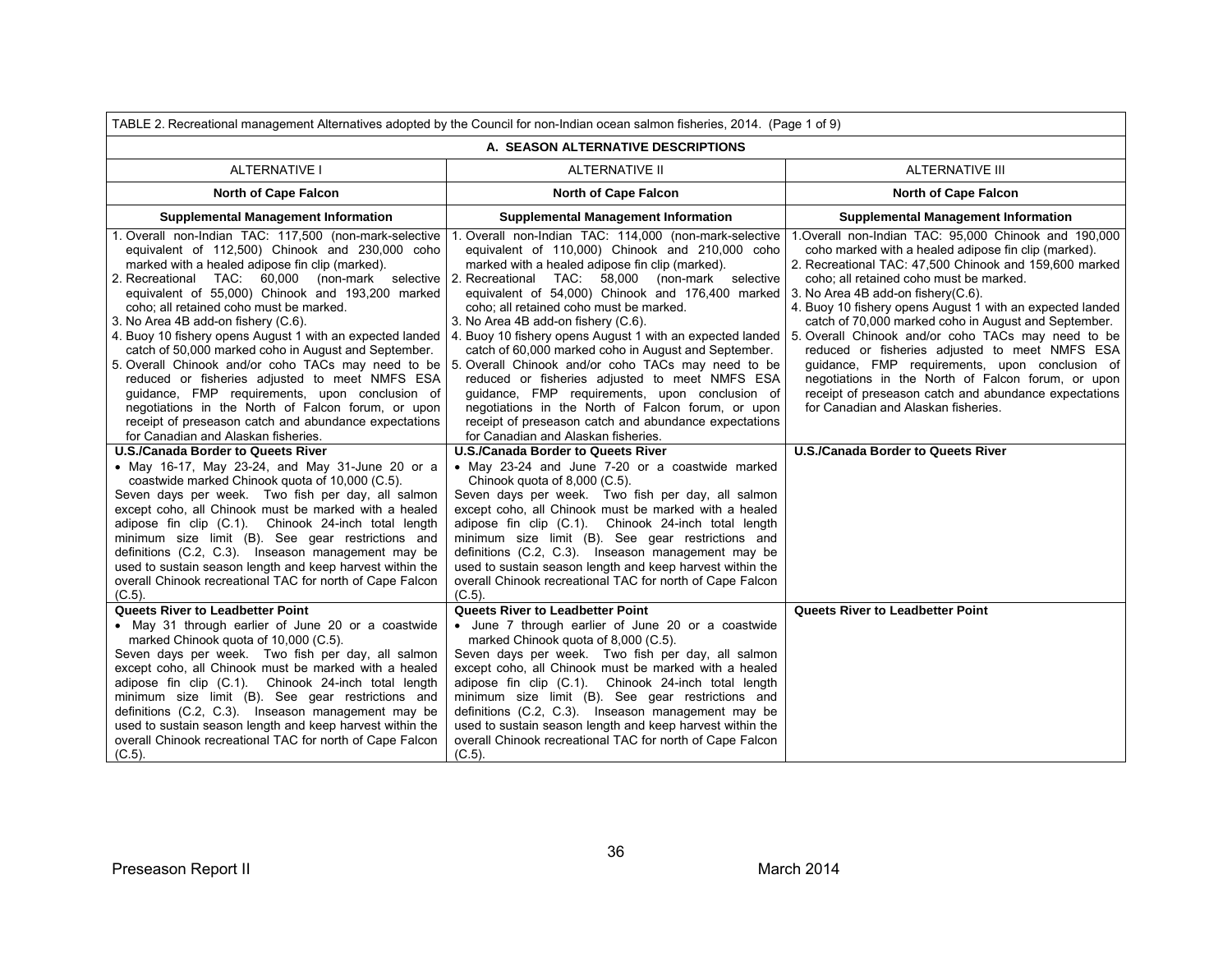| TABLE 2. Recreational management Alternatives adopted by the Council for non-Indian ocean salmon fisheries, 2014. (Page 2 of 9)                                                                                                                                                                                                                                                                                                                                                                                                                                                                                                                                                                                             |                                                                                                                                                                                                                                                                                                                                                                                                                                                                                                                                                                                                                                                                                                                             |                                                                                                                                                                                                                                                                                                                                                                                                                                                                                                                                                                                                                                                                                                                                                |  |
|-----------------------------------------------------------------------------------------------------------------------------------------------------------------------------------------------------------------------------------------------------------------------------------------------------------------------------------------------------------------------------------------------------------------------------------------------------------------------------------------------------------------------------------------------------------------------------------------------------------------------------------------------------------------------------------------------------------------------------|-----------------------------------------------------------------------------------------------------------------------------------------------------------------------------------------------------------------------------------------------------------------------------------------------------------------------------------------------------------------------------------------------------------------------------------------------------------------------------------------------------------------------------------------------------------------------------------------------------------------------------------------------------------------------------------------------------------------------------|------------------------------------------------------------------------------------------------------------------------------------------------------------------------------------------------------------------------------------------------------------------------------------------------------------------------------------------------------------------------------------------------------------------------------------------------------------------------------------------------------------------------------------------------------------------------------------------------------------------------------------------------------------------------------------------------------------------------------------------------|--|
|                                                                                                                                                                                                                                                                                                                                                                                                                                                                                                                                                                                                                                                                                                                             | A. SEASON ALTERNATIVE DESCRIPTIONS                                                                                                                                                                                                                                                                                                                                                                                                                                                                                                                                                                                                                                                                                          |                                                                                                                                                                                                                                                                                                                                                                                                                                                                                                                                                                                                                                                                                                                                                |  |
| <b>ALTERNATIVE I</b>                                                                                                                                                                                                                                                                                                                                                                                                                                                                                                                                                                                                                                                                                                        | <b>ALTERNATIVE II</b>                                                                                                                                                                                                                                                                                                                                                                                                                                                                                                                                                                                                                                                                                                       | <b>ALTERNATIVE III</b>                                                                                                                                                                                                                                                                                                                                                                                                                                                                                                                                                                                                                                                                                                                         |  |
| <b>Leadbetter Point to Cape Falcon</b><br>• May 31 through earlier of June 20 or a coastwide<br>marked Chinook quota of 10,000 (C.5).<br>Seven days per week. Two fish per day, all salmon<br>except coho, all Chinook must be marked with a healed<br>adipose fin clip (C.1). Chinook 24-inch total length<br>minimum size limit (B). See gear restrictions and<br>definitions (C.2, C.3). Inseason management may be<br>used to sustain season length and keep harvest within the<br>overall Chinook recreational TAC for north of Cape Falcon<br>$(C.5)$ .                                                                                                                                                               | <b>Leadbetter Point to Cape Falcon</b><br>• June 7 through earlier of June 20 or a coastwide<br>marked Chinook quota of 8,000 (C.5).<br>Seven days per week. Two fish per day, all salmon<br>except coho, all Chinook must be marked with a healed<br>adipose fin clip (C.1). Chinook 24-inch total length<br>minimum size limit (B). See gear restrictions and<br>definitions (C.2, C.3). Inseason management may be<br>used to sustain season length and keep harvest within the<br>overall Chinook recreational TAC for north of Cape Falcon<br>$(C.5)$ .                                                                                                                                                                | <b>Leadbetter Point to Cape Falcon</b>                                                                                                                                                                                                                                                                                                                                                                                                                                                                                                                                                                                                                                                                                                         |  |
| U.S./Canada Border to Cape Alava (Neah Bay)<br>• June 21 through earlier of September 21 or 20,090<br>marked coho subarea quota with a subarea guideline of<br>6,900 Chinook (C.5).<br>Seven days per week. All salmon except no chum<br>beginning August 1; two fish per day. All coho must be<br>marked with a healed adipose fin clip (B, C.1). Beginning<br>August 1, Chinook non-retention east of the Bonilla-<br>Tatoosh line (C.4.a) during Council managed ocean<br>fishery. See gear restrictions and definitions (C.2, C.3).<br>Inseason management may be used to sustain season<br>length and keep harvest within the overall Chinook and<br>coho recreational TACs for north of Cape Falcon (C.5).            | U.S./Canada Border to Cape Alava (Neah Bay)<br>• June 21 through earlier of September 21 or 18,350<br>marked coho subarea quota with a subarea guideline of<br>6,900 Chinook (C.5).<br>Seven days per week. All salmon except no chum<br>beginning August 1; two fish per day. All coho must be<br>marked with a healed adipose fin clip (B, C.1). Beginning<br>August 1, Chinook non-retention east of the Bonilla-<br>Tatoosh line (C.4.a) during Council managed ocean<br>fishery. See gear restrictions and definitions (C.2, C.3).<br>Inseason management may be used to sustain season<br>length and keep harvest within the overall Chinook and<br>coho recreational TACs for north of Cape Falcon (C.5).            | U.S./Canada Border to Cape Alava (Neah Bay)<br>• June 14 through earlier of September 21 or 16,600<br>marked coho subarea quota with a subarea guideline of<br>6,600 Chinook (C.5).<br>Seven days per week. All salmon except no chum<br>beginning August 1; two fish per day. All coho must be<br>marked with a healed adipose fin clip (B, C.1). Beginning<br>August 1, Chinook non-retention east of the Bonilla-<br>Tatoosh line (C.4.a) during Council managed ocean<br>fishery. See gear restrictions and definitions (C.2, C.3).<br>Inseason management may be used to sustain season<br>length and keep harvest within the overall Chinook and<br>coho recreational TACs for north of Cape Falcon (C.5).                               |  |
| Cape Alava to Queets River (La Push Subarea)<br>• June 21 through earlier of September 21 or 4,980<br>marked coho subarea quota with a subarea guideline of<br>2,350 Chinook (C.5).<br>• September 27 through earlier of October 12 or 50<br>marked coho quota or 50 Chinook quota (C.5) in the<br>area north of 47°50'00 N. lat. and south of 48°00'00" N.<br>lat.<br>Seven days per week. All salmon, two fish per day. All<br>coho must be marked with a healed adipose fin clip (B,<br>C.1). See gear restrictions and definitions (C.2, C.3).<br>Inseason management may be used to sustain season<br>length and keep harvest within the overall Chinook and<br>coho recreational TACs for north of Cape Falcon (C.5). | Cape Alava to Queets River (La Push Subarea)<br>• June 21 through earlier of September 21 or 4,540<br>marked coho subarea quota with a subarea guideline of<br>2,350 Chinook (C.5).<br>• September 27 through earlier of October 12 or 50<br>marked coho quota or 50 Chinook quota (C.5) in the<br>area north of 47°50'00 N. lat. and south of 48°00'00" N.<br>lat.<br>Seven days per week. All salmon, two fish per day. All<br>coho must be marked with a healed adipose fin clip (B,<br>C.1). See gear restrictions and definitions (C.2, C.3).<br>Inseason management may be used to sustain season<br>length and keep harvest within the overall Chinook and<br>coho recreational TACs for north of Cape Falcon (C.5). | Cape Alava to Queets River (La Push Subarea)<br>• June 14 through earlier of September 21 or 4,100<br>marked coho subarea quota with a subarea guideline of<br>2,250 Chinook (C.5).<br>• September 27 through earlier of October 12 or 50<br>marked coho quota or 50 Chinook quota (C.5) in the<br>area north of $47^{\circ}50'00$ N. lat. and south of $48^{\circ}00'00''$ N.<br>lat.<br>Seven days per week. All salmon, two fish per day. All<br>coho must be marked with a healed adipose fin clip (B,<br>C.1). See gear restrictions and definitions (C.2, C.3).<br>Inseason management may be used to sustain season<br>length and keep harvest within the overall Chinook and<br>coho recreational TACs for north of Cape Falcon (C.5). |  |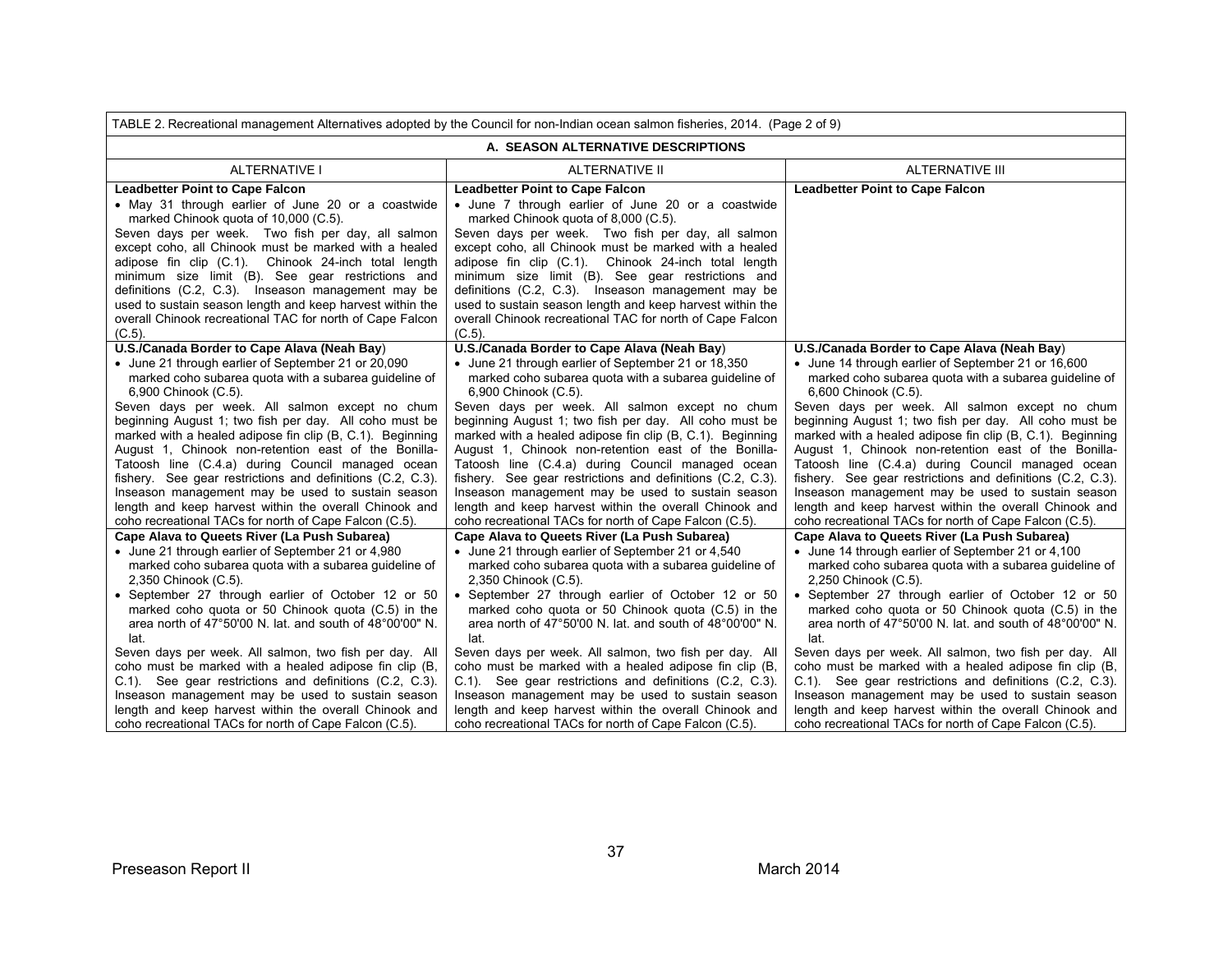| TABLE 2. Recreational management Alternatives adopted by the Council for non-Indian ocean salmon fisheries, 2014. (Page 3 of 9)                                                                                                                                                                                                                                                                                                                                                                                                                                                                               |                                                                                                                                                                                                                                                                                                                                                                                                                                                                                                                                                                                                            |                                                                                                                                                                                                                                                                                                                                                                                                                                                                                                                                                                                                               |  |
|---------------------------------------------------------------------------------------------------------------------------------------------------------------------------------------------------------------------------------------------------------------------------------------------------------------------------------------------------------------------------------------------------------------------------------------------------------------------------------------------------------------------------------------------------------------------------------------------------------------|------------------------------------------------------------------------------------------------------------------------------------------------------------------------------------------------------------------------------------------------------------------------------------------------------------------------------------------------------------------------------------------------------------------------------------------------------------------------------------------------------------------------------------------------------------------------------------------------------------|---------------------------------------------------------------------------------------------------------------------------------------------------------------------------------------------------------------------------------------------------------------------------------------------------------------------------------------------------------------------------------------------------------------------------------------------------------------------------------------------------------------------------------------------------------------------------------------------------------------|--|
|                                                                                                                                                                                                                                                                                                                                                                                                                                                                                                                                                                                                               | A. SEASON ALTERNATIVE DESCRIPTIONS                                                                                                                                                                                                                                                                                                                                                                                                                                                                                                                                                                         |                                                                                                                                                                                                                                                                                                                                                                                                                                                                                                                                                                                                               |  |
| <b>ALTERNATIVE I</b>                                                                                                                                                                                                                                                                                                                                                                                                                                                                                                                                                                                          | <b>ALTERNATIVE II</b>                                                                                                                                                                                                                                                                                                                                                                                                                                                                                                                                                                                      | <b>ALTERNATIVE III</b>                                                                                                                                                                                                                                                                                                                                                                                                                                                                                                                                                                                        |  |
|                                                                                                                                                                                                                                                                                                                                                                                                                                                                                                                                                                                                               |                                                                                                                                                                                                                                                                                                                                                                                                                                                                                                                                                                                                            |                                                                                                                                                                                                                                                                                                                                                                                                                                                                                                                                                                                                               |  |
| Queets River to Leadbetter Point (Westport Subarea)<br>• June 21 through earlier of September 30 or 71,480<br>marked coho subarea quota with a subarea guideline of<br>27,600 Chinook (C.5).<br>Seven days per week. All salmon; two fish per day, no<br>more than one of which can be a Chinook. All coho must<br>be marked with a healed adipose fin clip (B, C.1). See<br>gear restrictions and definitions (C.2, C.3). Grays Harbor<br>Control Zone closed beginning August 11 (C.4). Inseason<br>management may be used to sustain season length and<br>keep harvest within the overall Chinook and coho | Queets River to Leadbetter Point (Westport Subarea)<br>• June 21 through earlier of September 21 or 65,260<br>marked coho subarea quota with a subarea guideline of<br>27,600 Chinook (C.5).<br>Seven days per week. All salmon; two fish per day, no<br>more than one of which can be a Chinook. All coho must<br>be marked with a healed adipose fin clip (C.1). See gear<br>restrictions and definitions (C.2, C.3). Grays Harbor<br>Control Zone closed beginning August 11 (C.4). Inseason<br>management may be used to sustain season length and<br>keep harvest within the overall Chinook and coho | Queets River to Leadbetter Point (Westport Subarea)<br>• June 15 through earlier of September 30 or 59,050<br>marked coho subarea quota with a subarea guideline of<br>26,200 Chinook (C.5).<br>Seven days per week. All salmon; two fish per day, no<br>more than one of which can be a Chinook. All coho must<br>be marked with a healed adipose fin clip (B, C.1). See<br>gear restrictions and definitions (C.2, C.3). Grays Harbor<br>Control Zone closed beginning August 11 (C.4). Inseason<br>management may be used to sustain season length and<br>keep harvest within the overall Chinook and coho |  |
| recreational TACs for north of Cape Falcon (C.5).<br>Leadbetter Point to Cape Falcon (Columbia River                                                                                                                                                                                                                                                                                                                                                                                                                                                                                                          | recreational TACs for north of Cape Falcon (C.5).<br>Leadbetter Point to Cape Falcon (Columbia River                                                                                                                                                                                                                                                                                                                                                                                                                                                                                                       | recreational TACs for north of Cape Falcon (C.5).<br>Leadbetter Point to Cape Falcon (Columbia River                                                                                                                                                                                                                                                                                                                                                                                                                                                                                                          |  |
| Subarea)                                                                                                                                                                                                                                                                                                                                                                                                                                                                                                                                                                                                      | Subarea)                                                                                                                                                                                                                                                                                                                                                                                                                                                                                                                                                                                                   | Subarea)                                                                                                                                                                                                                                                                                                                                                                                                                                                                                                                                                                                                      |  |
| • June 21.through earlier of September 30 or 96,600<br>marked coho subarea quota with a subarea quideline of<br>13,100 Chinook (C.5).<br>Seven days per week. All salmon; two fish per day, no<br>more than one of which can be a Chinook (B, C.1). All<br>coho must be marked with a healed adipose fin clip (C.1).<br>See gear restrictions and definitions (C.2, C.3). Columbia<br>Control Zone closed (C.4). Inseason management may<br>be used to sustain season length and keep harvest within<br>the overall Chinook and coho recreational TACs for north<br>of Cape Falcon (C.5).                     | • June 21 through earlier of September 30 or 88,200<br>marked coho subarea quota with a subarea quideline of<br>13.100 Chinook (C.5).<br>Seven days per week. All salmon; two fish per day, no<br>more than one of which can be a Chinook. All coho must<br>be marked with a healed adipose fin clip (B, C.1). See<br>gear restrictions and definitions (C.2, C.3). Columbia<br>Control Zone closed (C.4). Inseason management may<br>be used to sustain season length and keep harvest within<br>the overall Chinook and coho recreational TACs for north<br>of Cape Falcon (C.5).                        | • June 14 through earlier of September 30 or 79,800<br>marked coho subarea quota with a subarea quideline of<br>12,400 Chinook (C.5).<br>Seven days per week. All salmon; two fish per day, no<br>more than one of which can be a Chinook. All coho must<br>be marked with a healed adipose fin clip (B, C.1). See<br>gear restrictions and definitions (C.2, C.3). Columbia<br>Control Zone closed (C.4). Inseason management may<br>be used to sustain season length and keep harvest within<br>the overall Chinook and coho recreational TACs for north<br>of Cape Falcon (C.5).                           |  |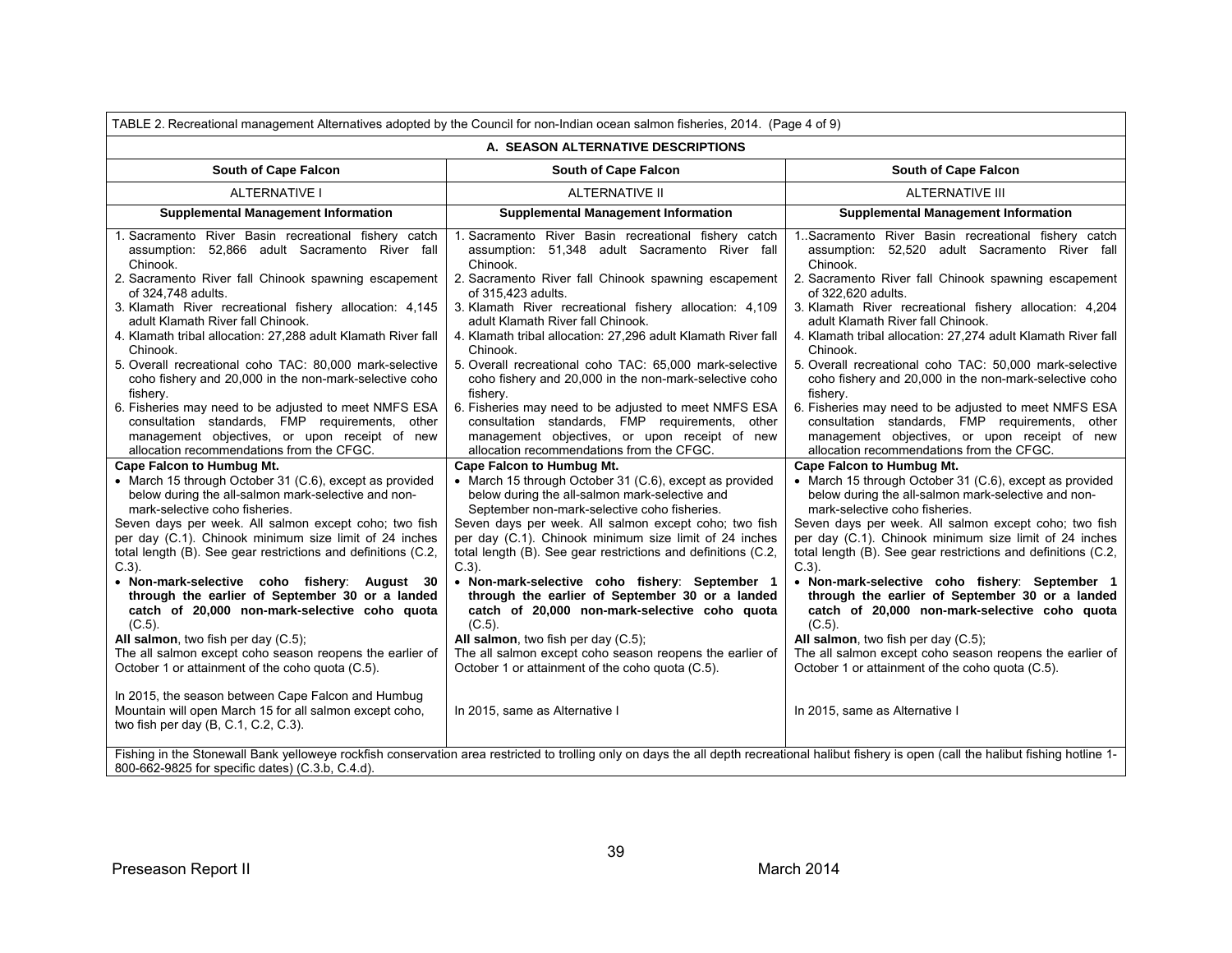| TABLE 2. Recreational management Alternatives adopted by the Council for non-Indian ocean salmon fisheries, 2014. (Page 5 of 9) |                                                               |                                                               |  |
|---------------------------------------------------------------------------------------------------------------------------------|---------------------------------------------------------------|---------------------------------------------------------------|--|
|                                                                                                                                 | A. SEASON ALTERNATIVE DESCRIPTIONS                            |                                                               |  |
| <b>ALTERNATIVE I</b>                                                                                                            | <b>ALTERNATIVE II</b>                                         | <b>ALTERNATIVE III</b>                                        |  |
|                                                                                                                                 |                                                               |                                                               |  |
| <b>Cape Falcon to OR/CA Border</b>                                                                                              | <b>Cape Falcon to OR/CA Border</b>                            | <b>Cape Falcon to OR/CA Border</b>                            |  |
| • All-salmon mark-selective coho fishery: June 21                                                                               | · All-salmon mark-selective coho fishery: June 28             | • All-salmon mark-selective coho fishery: July 1 through      |  |
| through earlier of August 10 or a landed catch of 80,000                                                                        | through earlier of August 3 or a landed catch of 65,000       | earlier of July 31 or a landed catch of 50,000 marked         |  |
| marked coho.                                                                                                                    | marked coho.                                                  | coho.                                                         |  |
| Seven days per week. All salmon, two fish per day. All                                                                          | Seven days per week. All salmon, two fish per day. All        | Seven days per week. All salmon, two fish per day. All        |  |
| retained coho must be marked with a healed adipose fin                                                                          | retained coho must be marked with a healed adipose fin        | retained coho must be marked with a healed adipose fin        |  |
| clip (C.1). Chinook minimum size limit of 24 inches total                                                                       | clip (C.1). Chinook minimum size limit of 24 inches total     | clip (C.1). Chinook minimum size limit of 24 inches total     |  |
| length (B). See gear restrictions and definitions (C.2,                                                                         | length (B). See gear restrictions and definitions (C.2,       | length (B). See gear restrictions and definitions (C.2,       |  |
| C.3). Any remainder of the mark selective coho quota will                                                                       | C.3). Any remainder of the mark selective coho quota will     | C.3). Any remainder of the mark selective coho quota will     |  |
| be transferred on an impact neutral basis to the                                                                                | be transferred on an impact neutral basis to the              | be transferred on an impact neutral basis to the              |  |
| September non-selective coho quota from Cape Falcon to                                                                          | September non-selective coho quota from Cape Falcon to        | September non-selective coho quota from Cape Falcon to        |  |
| Humbug Mountain. The all salmon except coho season                                                                              | Humbug Mountain. The all salmon except coho season            | Humbug Mountain. The all salmon except coho season            |  |
| reopens the earlier of August 11 or attainment of the coho                                                                      | reopens the earlier of August 4 or attainment of the coho     | reopens the earlier of August 1 or attainment of the coho     |  |
| quota $(C.5)$ .                                                                                                                 | quota $(C.5)$ .                                               | quota (C.5).                                                  |  |
| Fishing in the Stonewall Bank yelloweye rockfish                                                                                | Fishing in the Stonewall Bank yelloweye rockfish              | Fishing in the Stonewall Bank yelloweye rockfish              |  |
| conservation area restricted to trolling only on days the all                                                                   | conservation area restricted to trolling only on days the all | conservation area restricted to trolling only on days the all |  |
| depth recreational halibut fishery is open (call the halibut                                                                    | depth recreational halibut fishery is open (call the halibut  | depth recreational halibut fishery is open (call the halibut  |  |
| fishing hotline 1-800-662-9825 for specific dates) (C.3.b.                                                                      | fishing hotline 1-800-662-9825 for specific dates) (C.3.b,    | fishing hotline 1-800-662-9825 for specific dates) (C.3.b,    |  |
| $C.4.d$ ).                                                                                                                      | C.4d)                                                         | $C.4d$ ).                                                     |  |
| Humbug Mt. to OR/CA Border (Oregon KMZ)                                                                                         | Humbug Mt. to OR/CA Border (Oregon KMZ)                       | Humbug Mt. to OR/CA Border (Oregon KMZ)                       |  |
| • May 1 through September 7 except as provided above                                                                            | • May 17 through September 7 except as provided above         | • May 24 through September 1 except as provided above         |  |
| during the all-salmon mark-selective coho fishery (C.6).                                                                        | during the all-salmon mark-selective coho fishery (C.6).      | during the all-salmon mark-selective coho fishery (C.6).      |  |
| All salmon except coho, except as noted above in the all-                                                                       | All salmon except coho, except as noted above in the all-     | All salmon except coho, except as noted above in the all-     |  |
| salmon mark-selective coho fishery. Seven days per week,                                                                        | salmon mark-selective coho fishery. Seven days per week,      | salmon mark-selective coho fishery. Seven days per week,      |  |
| two fish per day (C.1). Chinook minimum size limit of 24                                                                        | two fish per day (C.1). Chinook minimum size limit of 24      | two fish per day (C.1). Chinook minimum size limit of 20      |  |
| inches total length (B). See gear restrictions and                                                                              | inches total length (B). See gear restrictions and            | inches total length (B). See gear restrictions and            |  |
| definitions (C.2, C.3).                                                                                                         | definitions (C.2, C.3).                                       | definitions (C.2, C.3).                                       |  |
| OR/CA Border to Horse Mt. (California KMZ)                                                                                      | OR/CA Border to Horse Mt. (California KMZ)                    | OR/CA Border to Horse Mt. (California KMZ)                    |  |
| • May 1 through September 7 (C.6).                                                                                              | • May 17 through September 7 (C.6).                           | • May 24 through September 1 $(C.6)$ .                        |  |
| Seven days per week. All salmon except coho, two fish                                                                           | Seven days per week. All salmon except coho, two fish         | Seven days per week. All salmon except coho, two fish         |  |
| per day (C.1). Chinook minimum size limit of 24 inches                                                                          | per day (C.1). Chinook minimum size limit of 24 inches        | per day (C.1). Chinook minimum size limit of 20 inches        |  |
| total length (B). See gear restrictions and definitions (C.2,                                                                   | total length (B). See gear restrictions and definitions (C.2, | total length (B). See gear restrictions and definitions (C.2, |  |
| C.3). Klamath Control Zone closed in August (C.4.e). See                                                                        | C.3). Klamath Control Zone closed in August (C.4.e). See      | C.3). Klamath Control Zone closed in August (C.4.e). See      |  |
| California State regulations for additional closures                                                                            | California State regulations for additional closures          | California State regulations for additional closures          |  |
| adjacent to the Smith, Eel, and Klamath rivers.                                                                                 | adjacent to the Smith, Eel, and Klamath rivers.               | adjacent to the Smith, Eel, and Klamath rivers.               |  |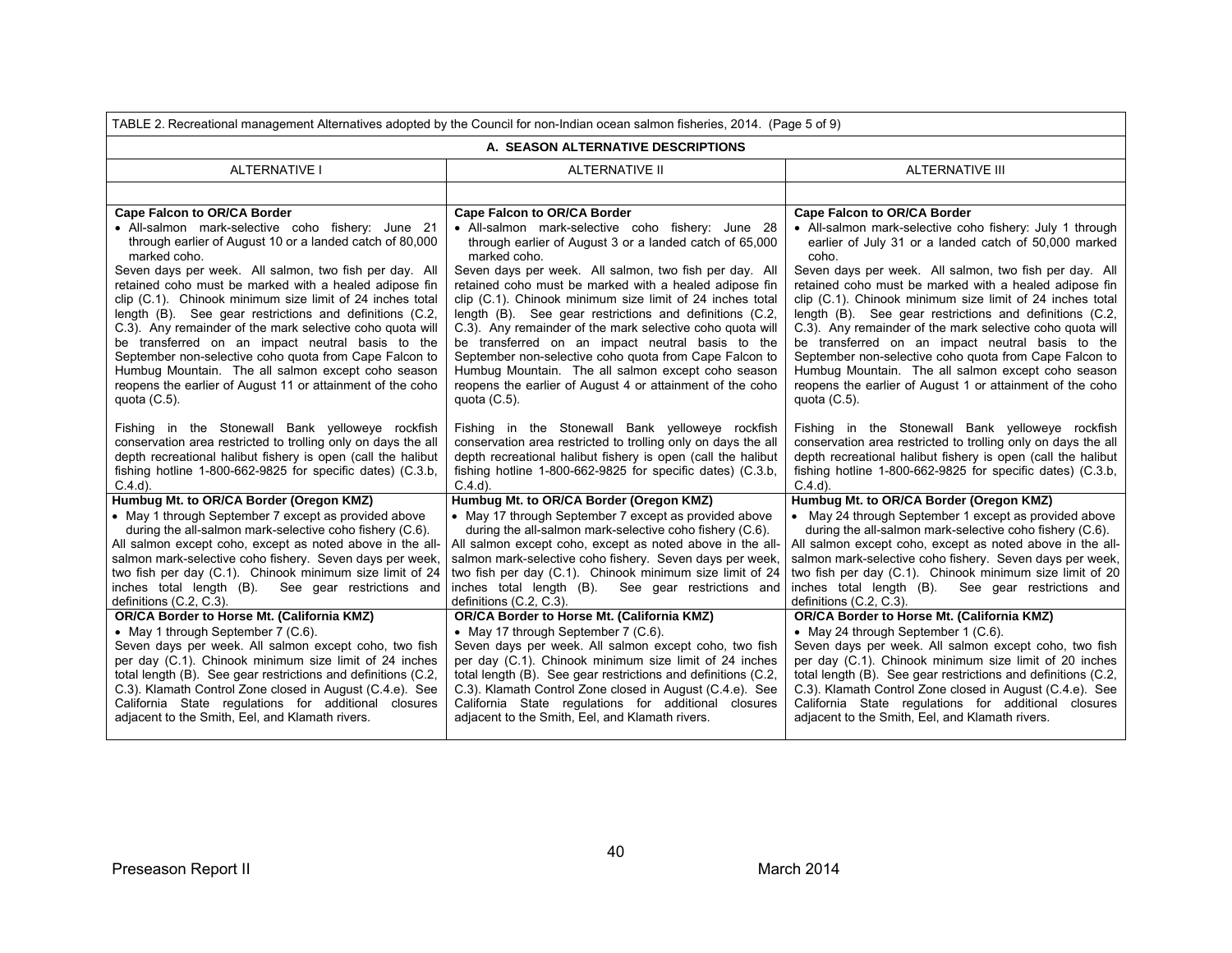| TABLE 2. Recreational management Alternatives adopted by the Council for non-Indian ocean salmon fisheries, 2014. (Page 6 of 9)                                                                                                                                                                                                                                                                                                                                                                                                  |                                                                                                                                                                                                                                                                                                                                                                           |                                                                                                                                                                                                                                                                                                                                                  |  |
|----------------------------------------------------------------------------------------------------------------------------------------------------------------------------------------------------------------------------------------------------------------------------------------------------------------------------------------------------------------------------------------------------------------------------------------------------------------------------------------------------------------------------------|---------------------------------------------------------------------------------------------------------------------------------------------------------------------------------------------------------------------------------------------------------------------------------------------------------------------------------------------------------------------------|--------------------------------------------------------------------------------------------------------------------------------------------------------------------------------------------------------------------------------------------------------------------------------------------------------------------------------------------------|--|
|                                                                                                                                                                                                                                                                                                                                                                                                                                                                                                                                  | A. SEASON ALTERNATIVE DESCRIPTIONS                                                                                                                                                                                                                                                                                                                                        |                                                                                                                                                                                                                                                                                                                                                  |  |
| <b>ALTERNATIVE I</b>                                                                                                                                                                                                                                                                                                                                                                                                                                                                                                             | <b>ALTERNATIVE II</b>                                                                                                                                                                                                                                                                                                                                                     | <b>ALTERNATIVE III</b>                                                                                                                                                                                                                                                                                                                           |  |
| Horse Mt. to Point Arena (Fort Bragg)<br>• April 5 through November 9.<br>Seven days per week. All salmon except coho, two fish per<br>day (C.1). Chinook minimum size limit of 20 inches total<br>length (B). See gear restrictions and definitions (C.2, C.3).<br>In 2015, season opens April 4 for all salmon except coho,<br>two fish per day (C.1). Chinook minimum size limit of 20<br>inches total length (B); and the same gear restrictions as in<br>2014 (C.2, C.3).                                                   | Horse Mt. to Point Arena (Fort Bragg)<br>• April 5 through November 2.<br>Seven days per week. All salmon except coho, two fish per<br>day (C.1). Chinook minimum size limit of 20 inches total<br>length (B). See gear restrictions and definitions (C.2, C.3).<br>In 2015, same as Alternative I.                                                                       | Horse Mt. to Point Arena (Fort Bragg)<br>• April 5 through November 2.<br>Seven days per week. All salmon except coho, two fish per<br>day (C.1). Chinook minimum size limit of 24 inches total<br>length (B). See gear restrictions and definitions (C.2, C.3).<br>In 2015, same as Alternative I.                                              |  |
| Point Arena to Pigeon Point (San Francisco)<br>• April 5 through November 9.<br>Seven days per week. All salmon except coho, two fish per<br>day (C.1). Chinook minimum size limit of 24 inches total<br>length through June 13; 20 inches thereafter (B).<br>See<br>gear restrictions and definitions (C.2, C.3).<br>In 2015, season opens April 4 for all salmon except coho,<br>two fish per day (C.1). Chinook minimum size limit of 24<br>inches total length (B); and the same gear restrictions as in<br>2014 (C.2, C.3). | Point Arena to Pigeon Point (San Francisco)<br>• April 5 through November 9.<br>Seven days per week. All salmon except coho, two fish per<br>day (C.1). Chinook minimum size limit of 24 inches total<br>length through June 30; 20 inches thereafter (B). See gear<br>restrictions and definitions (C.2, C.3).<br>In 2015, same as Alternative I.                        | Point Arena to Pigeon Point (San Francisco)<br>• April 5 through November 9<br>Seven days per week. All salmon except coho, two fish per<br>day (C.1). Chinook minimum size limit of 24 inches total<br>length through July 3; 20 inches thereafter (B). See gear<br>restrictions and definitions (C.2, C.3).<br>In 2015, same as Alternative I. |  |
| Pigeon Point to U.S./Mexico Border (Monterey)<br>• April 5 through October 5.<br>Seven days per week. All salmon except coho, two fish per<br>day (C.1). Chinook minimum size limit of 24 inches total<br>length (B). See gear restrictions and definitions (C.2, C.3).<br>In 2015, season opens April 4 for all salmon except coho,   In 2015, same as Alternative I.<br>two fish per day (C.1). Chinook minimum size limit of 24<br>inches total length (B); and the same gear restrictions as in<br>2014 (C.2, C.3).          | Pigeon Point to U.S./Mexico Border (Monterey)<br>• April 5 through October 5.<br>Seven days per week. All salmon except coho, two fish per<br>day (C.1). Chinook minimum size limit of 24 inches total<br>length (B). See gear restrictions and definitions (C.2, C.3).                                                                                                   | Pigeon Point to U.S./Mexico Border (Monterey)<br>• April 5 through October 5.<br>Seven days per week. All salmon except coho, two fish per<br>day (C.1). Chinook minimum size limit of 24 inches total<br>length (B). See gear restrictions and definitions (C.2, C.3).<br>In 2015, same as Alternative I.                                       |  |
| \$8226)                                                                                                                                                                                                                                                                                                                                                                                                                                                                                                                          | California State regulations require all salmon be made available to a CDFW representative for sampling immediately at port of landing. Any person in possession of a salmon with a<br>missing adipose fin, upon request by an authorized agent or employee of the CDFW, shall immediately relinquish the head of the salmon to the state. (California Fish and Game Code |                                                                                                                                                                                                                                                                                                                                                  |  |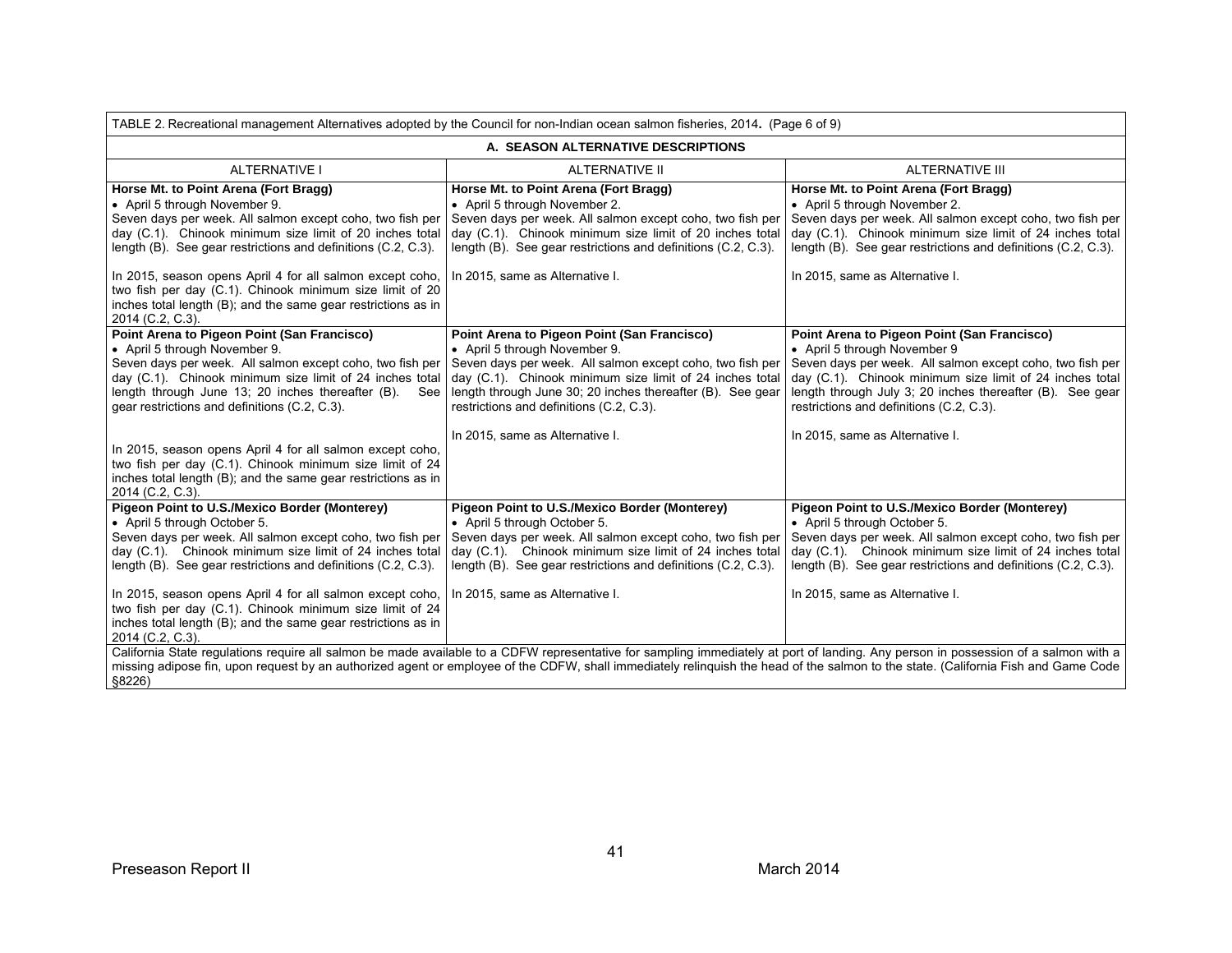|  | TABLE 2. Recreational management Alternatives adopted by the Council for non-Indian ocean salmon fisheries, 2014. (Page 7 of 9) |  |  |  |  |
|--|---------------------------------------------------------------------------------------------------------------------------------|--|--|--|--|
|--|---------------------------------------------------------------------------------------------------------------------------------|--|--|--|--|

|                                  | B. MINIMUM SIZE (Inches) (See C.1) |         |                          |      |  |
|----------------------------------|------------------------------------|---------|--------------------------|------|--|
| Area (when open)                 |                                    | Chinook | Coho                     | Pink |  |
| North of Cape Falcon             |                                    | 24.0    | 16.0                     | None |  |
| Cape Falcon to Humbug Mt.        |                                    | 24.0    | 16.0                     | None |  |
| Humbug Mt. to OR/CA Border       | Alt. I & II                        | 24.0    | 16.0                     | None |  |
|                                  | Alt. III                           | 20.0    | 16.0                     | None |  |
| OR/CA Border to Horse Mt.        | Alt. 1 & II                        | 24.0    | $\overline{\phantom{a}}$ | 24.0 |  |
|                                  | Alt. III                           | 20.0    |                          | 20.0 |  |
| Horse Mt. to Pt. Arena           | Alt. I & II                        | 20.0    |                          | 20.0 |  |
|                                  | Alt. III                           | 24.0    |                          | 24.0 |  |
| Pt. Arena to Pigeon Pt.:         | Alt. $I \leq$ June 13              | 24.0    |                          | 24.0 |  |
|                                  | Alt. $I \geq$ June 14              | 20.0    |                          | 20.0 |  |
|                                  | Alt. $II \leq$ June 30             | 24.0    | -                        | 24.0 |  |
|                                  | Alt. II $\ge$ July 1               | 20.0    | $\overline{\phantom{a}}$ | 20.0 |  |
|                                  | Alt. III $\le$ July 3              | 24.0    | -                        | 24.0 |  |
|                                  | Alt. III $\ge$ July 4              | 20.0    |                          | 20.0 |  |
| Pigeon Pt. to U.S./Mexico Border |                                    | 24.0    |                          | 24.0 |  |

### **C. REQUIREMENTS, DEFINITIONS, RESTRICTIONS, OR EXCEPTIONS**

C.1. Compliance with Minimum Size and Other Special Restrictions: All salmon on board a vessel must meet the minimum size or other special requirements for the area being fished and the area in which they are landed if that area is open. Salmon may be landed in an area that is closed only if they meet the minimum size or other special requirements for the area in which they were caught. **Alternative I:** Salmon may not be filleted prior to landing.

*Ocean Boat Limits*: Off the coast of Washington, Oregon, and California, each fisher aboard a vessel may continue to use angling gear until the combined daily limits of Chinook and coho salmon for all licensed and juvenile anglers aboard have been attained (additional state restrictions may apply).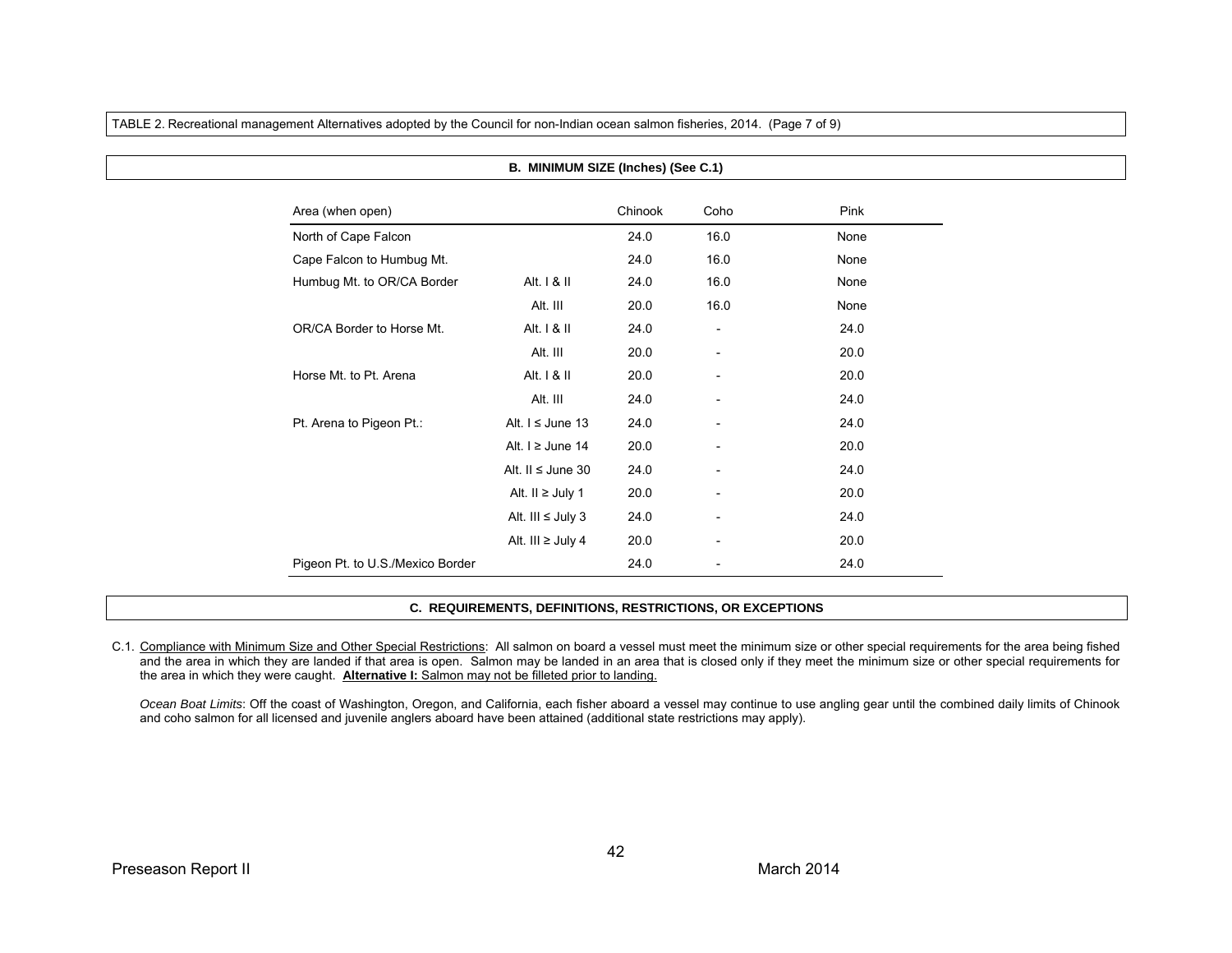TABLE 2. Recreational management Alternatives adopted by the Council for non-Indian ocean salmon fisheries, 2014. (Page 8 of 9)

## **C. REQUIREMENTS, DEFINITIONS, RESTRICTIONS, OR EXCEPTIONS**

- C.2. Gear Restrictions: Salmon may be taken only by hook and line using barbless hooks. All persons fishing for salmon, and all persons fishing from a boat with salmon on board, must meet the gear restrictions listed below for specific areas or seasons.
	- a. *U.S./Canada Border to Point Conception, California*: No more than one rod may be used per angler; and no more than two single point, single shank barbless hooks are required for all fishing gear. [Note: ODFW regulations in the state-water fishery off Tillamook Bay may allow the use of barbed hooks to be consistent with inside regulations.]
	- b. *Horse Mountain, California, to Point Conception, California*: Single point, single shank, barbless circle hooks (see gear definitions below) are required when fishing with bait by any means other than trolling, and no more than two such hooks shall be used. When angling with two hooks, the distance between the hooks must not exceed five inches when measured from the top of the eye of the top hook to the inner base of the curve of the lower hook, and both hooks must be permanently tied in place (hard tied). Circle hooks are not required when artificial lures are used without bait.

## C.3. Gear Definitions:

- a. *Recreational fishing gear defined*: Off Oregon and Washington, angling tackle consists of a single line that must be attached to a rod and reel held by hand or closely attended; the rod and reel must be held by hand while playing a hooked fish. No person may use more than one rod and line while fishing off Oregon or Washington. Off California, the line must be attached to a rod and reel held by hand or closely attended; weights directly attached to a line may not exceed four pounds (1.8 kg). While fishing off California north of Point Conception, no person fishing for salmon, and no person fishing from a boat with salmon on board, may use more than one rod and line. Fishing includes any activity which can reasonably be expected to result in the catching, taking, or harvesting of fish.
- b. *Trolling defined*: Angling from a boat or floating device that is making way by means of a source of power, other than drifting by means of the prevailing water current or weather conditions.
- c. *Circle hook defined*: A hook with a generally circular shape and a point which turns inward, pointing directly to the shank at a 90° angle.

## C.4. Control Zone Definitions:

- a. *The Bonilla-Tatoosh Line*: A line running from the western end of Cape Flattery to Tatoosh Island Lighthouse (48°23'30" N. lat., 124°44'12" W. long.) to the buoy adjacent to Duntze Rock (48°24'37" N. lat., 124°44'37" W. long.), then in a straight line to Bonilla Point (48°35'39" N. lat., 124°42'58" W. long.) on Vancouver Island, British Columbia.
- b. *Grays Harbor Control Zone* The area defined by a line drawn from the Westport Lighthouse (46° 53'18" N. lat., 124° 07'01" W. long.) to Buoy #2 (46° 52'42" N. lat., 124°12'42" W. long.) to Buoy #3 (46° 55'00" N. lat., 124°14'48" W. long.) to the Grays Harbor north jetty (46° 55'36" N. lat., 124°10'51" W. long.).
- c. *Columbia Control Zone*: An area at the Columbia River mouth, bounded on the west by a line running northeast/southwest between the red lighted Buoy #4 (46°13'35" N. lat., 124°06'50" W. long.) and the green lighted Buoy #7 (46°15'09' N. lat., 124°06'16" W. long.); on the east, by the Buoy #10 line which bears north/south at 357° true from the south jetty at 46°14'00" N. lat., 124°03'07" W. long. to its intersection with the north jetty; on the north, by a line running northeast/southwest between the green lighted Buoy #7 to the tip of the north jetty (46°15'48" N. lat., 124°05'20" W. long. and then along the north jetty to the point of intersection with the Buoy #10 line; and on the south, by a line running northeast/southwest between the red lighted Buoy #4 and tip of the south jetty (46°14'03" N. lat., 124°04'05" W. long.), and then along the south jetty to the point of intersection with the Buoy #10 line.
- d. *Stonewall Bank Yelloweye Rockfish Conservation Area*: The area defined by the following coordinates in the order listed:

 44°37.46' N. lat.; 124°24.92' W. long.; 44°37.46' N. lat.; 124°23.63' W. long.; 44°28.71' N. lat.; 124°21.80' W. long.; 44°28.71' N. lat.; 124°24.10' W. long.; 44°31.42' N. lat.; 124°25.47' W. long.; and connecting back to 44°37.46' N. lat.; 124°24.92' W. long.

e. *Klamath Control Zone*: The ocean area at the Klamath River mouth bounded on the north by 41°38'48" N. lat. (approximately 6 nautical miles north of the Klamath River mouth); on the west, by 124°23'00" W. long. (approximately 12 nautical miles off shore); and, on the south, by 41°26'48" N. lat. (approximately 6 nautical miles south of the Klamath River mouth).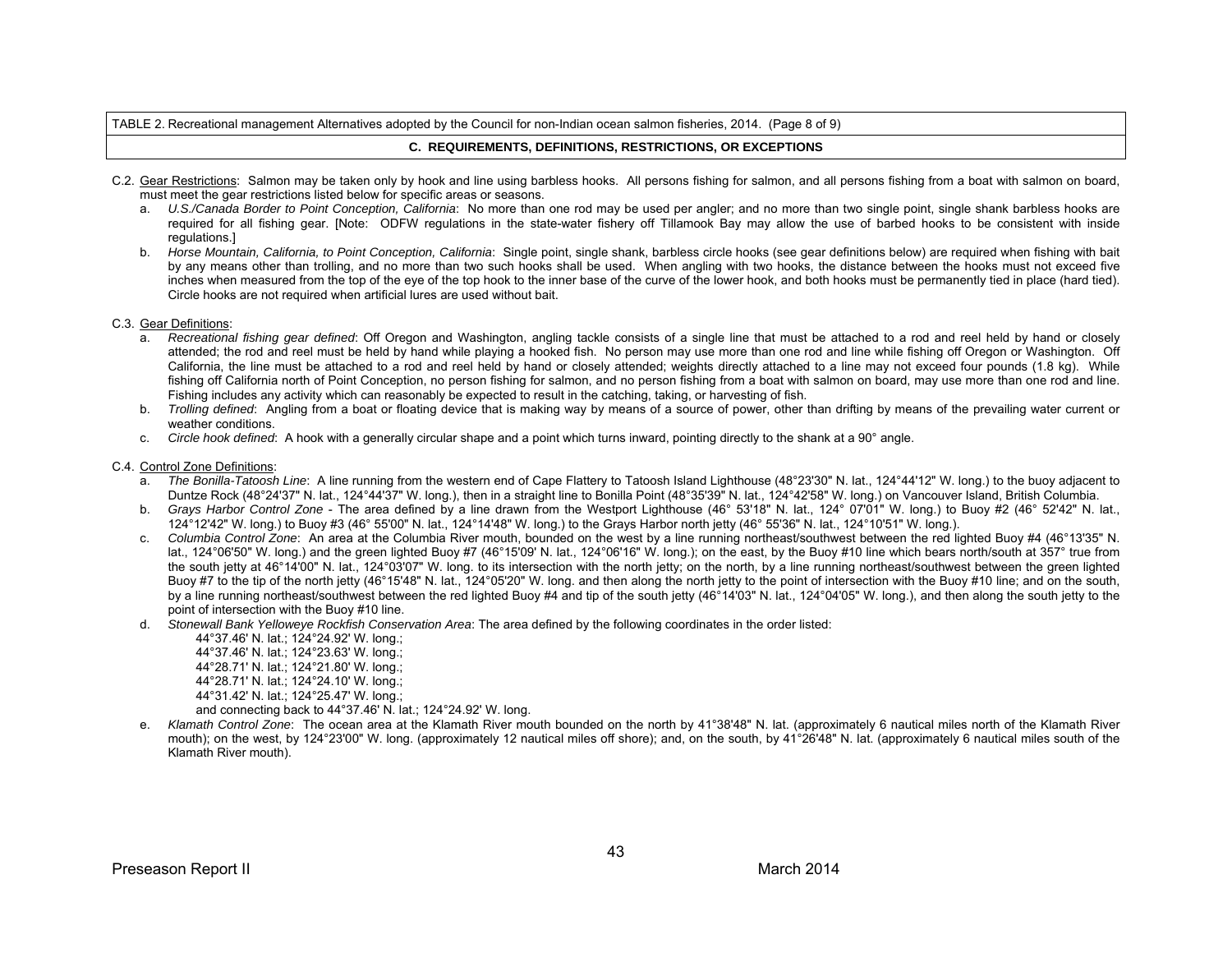TABLE 2. Recreational management measures adopted by the Council for non-Indian ocean salmon fisheries, 2014. (Page 9 of 9)

## **C. REQUIREMENTS, DEFINITIONS, RESTRICTIONS, OR EXCEPTIONS**

- C.5. Inseason Management: Regulatory modifications may become necessary inseason to meet preseason management objectives such as quotas, harvest guidelines, and season duration. In addition to standard inseason actions or modifications already noted under the season description, the following inseason guidance is provided to NMFS:
	- a. Actions could include modifications to bag limits, or days open to fishing, and extensions or reductions in areas open to fishing.
	- b. Coho may be transferred inseason among recreational subareas north of Cape Falcon to help meet the recreational season duration objectives (for each subarea) after conferring with representatives of the affected ports and the Council's SAS recreational representatives north of Cape Falcon, and if the transfer would not result in exceeding preseason impact expectations on any stocks.
	- c. Chinook and coho may be transferred between the recreational and commercial fisheries north of Cape Falcon if there is agreement among the representatives of the Salmon Advisory Subpanel (SAS), and if the transfer would not result in exceeding preseason impact expectations on any stocks.
	- d. Fishery managers may consider inseason action modifying regulations restricting retention of unmarked coho. To remain consistent with preseason expectations, any inseason action shall consider, if significant, the difference between observed and preseason forecasted mark rates. Such a consideration may also include a change in bag limit of two salmon, no more than one of which may be a coho.
	- e. Marked coho remaining from the Cape Falcon to OR/CA border recreational mark-selective coho quota may be transferred inseason to the Cape Falcon to Humbug Mountain non-mark-selective recreational fishery if the transfer would not result in exceeding preseason impact expectations on any stocks.
- C.6. Additional Seasons in State Territorial Waters: Consistent with Council management objectives, the States of Washington, Oregon, and California may establish limited seasons in state waters. Check state regulations for details.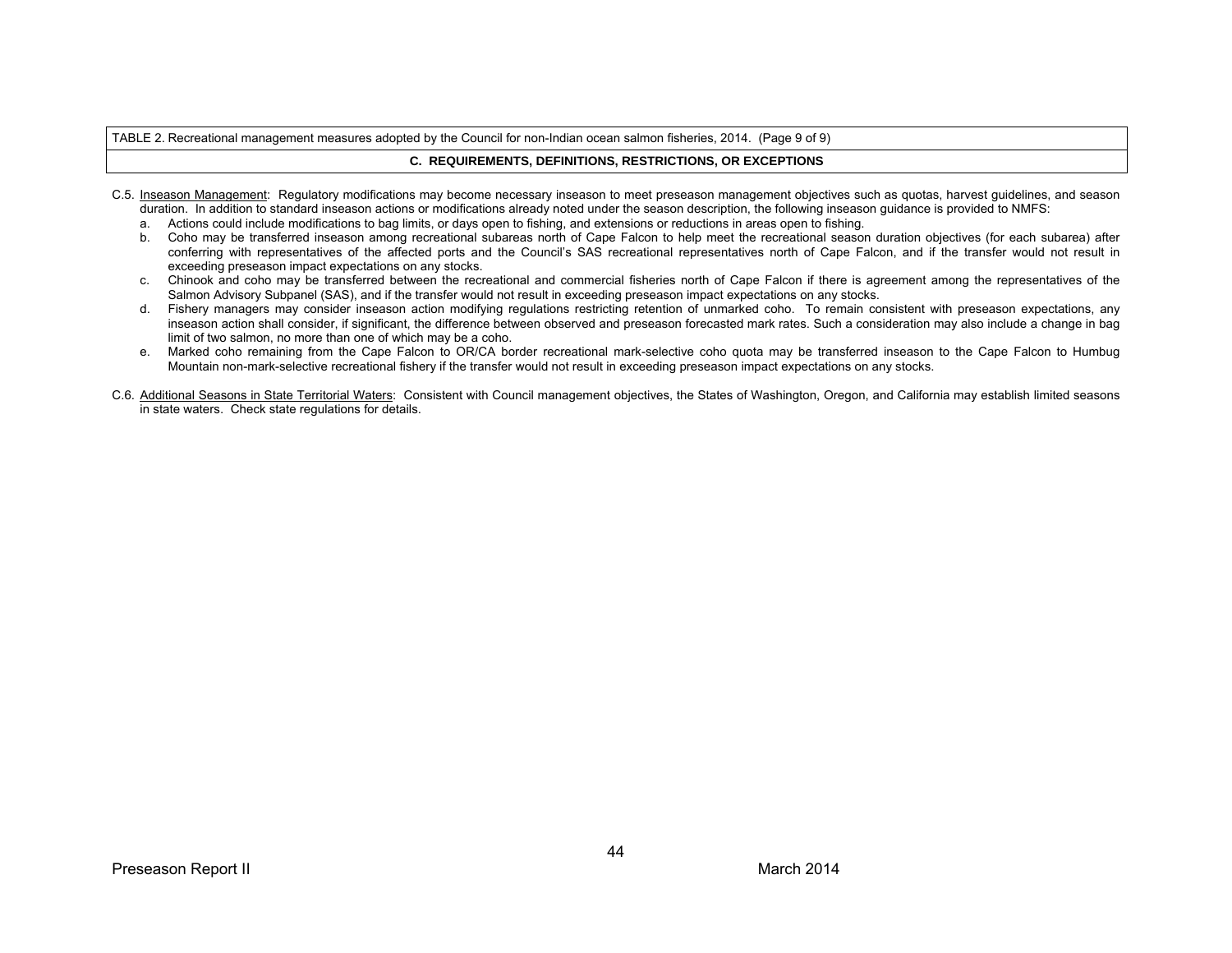| TABLE 3. Treaty Indian troll management Alternatives adopted by the Council for ocean salmon fisheries, 2014. (Page 1 of 2)                                                                                                                                                                                                                                                                                               |                                                                                                                                                                                                                                                                                                                                                                                                                     |                                                                                                                                                                                                                                                                                                                                                                                                                  |  |  |  |  |  |  |  |
|---------------------------------------------------------------------------------------------------------------------------------------------------------------------------------------------------------------------------------------------------------------------------------------------------------------------------------------------------------------------------------------------------------------------------|---------------------------------------------------------------------------------------------------------------------------------------------------------------------------------------------------------------------------------------------------------------------------------------------------------------------------------------------------------------------------------------------------------------------|------------------------------------------------------------------------------------------------------------------------------------------------------------------------------------------------------------------------------------------------------------------------------------------------------------------------------------------------------------------------------------------------------------------|--|--|--|--|--|--|--|
|                                                                                                                                                                                                                                                                                                                                                                                                                           | A. SEASON ALTERNATIVE DESCRIPTIONS                                                                                                                                                                                                                                                                                                                                                                                  |                                                                                                                                                                                                                                                                                                                                                                                                                  |  |  |  |  |  |  |  |
| <b>ALTERNATIVE I</b>                                                                                                                                                                                                                                                                                                                                                                                                      | <b>ALTERNATIVE II</b>                                                                                                                                                                                                                                                                                                                                                                                               | ALTERNATIVE III                                                                                                                                                                                                                                                                                                                                                                                                  |  |  |  |  |  |  |  |
| <b>Supplemental Management Information</b>                                                                                                                                                                                                                                                                                                                                                                                | <b>Supplemental Management Information</b>                                                                                                                                                                                                                                                                                                                                                                          | <b>Supplemental Management Information</b>                                                                                                                                                                                                                                                                                                                                                                       |  |  |  |  |  |  |  |
| 1. Overall Treaty-Indian TAC: 67,500 Chinook and 60,000<br>coho.<br>2. Overall Chinook and/or coho TACs may need to be<br>reduced or fisheries adjusted to meet NMFS ESA<br>guidance, FMP requirements, upon conclusion of<br>negotiations in the North of Falcon forum, or upon<br>receipt of preseason catch and abundance expectations<br>for Canadian and Alaskan fisheries                                           | 1. Overall Treaty-Indian TAC: 62,500 Chinook and 55,000<br>coho.<br>2. Overall Chinook and/or coho TACs may need to be<br>reduced or fisheries adjusted to meet NMFS ESA<br>guidance, FMP requirements, upon conclusion of<br>negotiations in the North of Falcon forum, or upon<br>receipt of preseason catch and abundance expectations<br>for Canadian and Alaskan fisheries                                     | 1. Overall Treaty-Indian TAC: 55,000 Chinook and 47,500<br>coho.<br>2. Overall Chinook and/or coho TACs may need to be<br>reduced or fisheries adjusted to meet NMFS ESA<br>guidance, FMP requirements, upon conclusion of<br>negotiations in the North of Falcon forum, or upon<br>receipt of preseason catch and abundance expectations<br>for Canadian and Alaskan fisheries                                  |  |  |  |  |  |  |  |
| • May 1 through the earlier of June 30 or 40,500 Chinook<br>quota.<br>All salmon except coho. If the Chinook quota is exceeded,<br>the excess will be deducted from the later all-salmon<br>season (C.5). See size limit (B) and other restrictions (C).<br>• July 1 through the earlier of September 15, or 27,000<br>Chinook quota, or 60,000 coho quota.<br>All Salmon. See size limit (B) and other restrictions (C). | • May 1 through the earlier of June 30 or 36,250 Chinook<br>quota.<br>All salmon except coho. If the Chinook quota is exceeded,<br>the excess will be deducted from the later all-salmon<br>season. See size limit (B) and other restrictions (C).<br>• July 1 through the earlier of September 15, or 26,250<br>Chinook quota, or 55,000 coho quota.<br>All salmon. See size limit (B) and other restrictions (C). | May 1 through the earlier of June 30 or 27,500 Chinook<br>quota.<br>All salmon except coho. If the Chinook quota is exceeded,<br>the excess will be deducted from the later all-salmon<br>season. See size limit (B) and other restrictions (C).<br>• July 1 through the earlier of September 15, or 27,500<br>Chinook quota, or 47,500 coho quota.<br>All salmon. See size limit (B) and other restrictions (C) |  |  |  |  |  |  |  |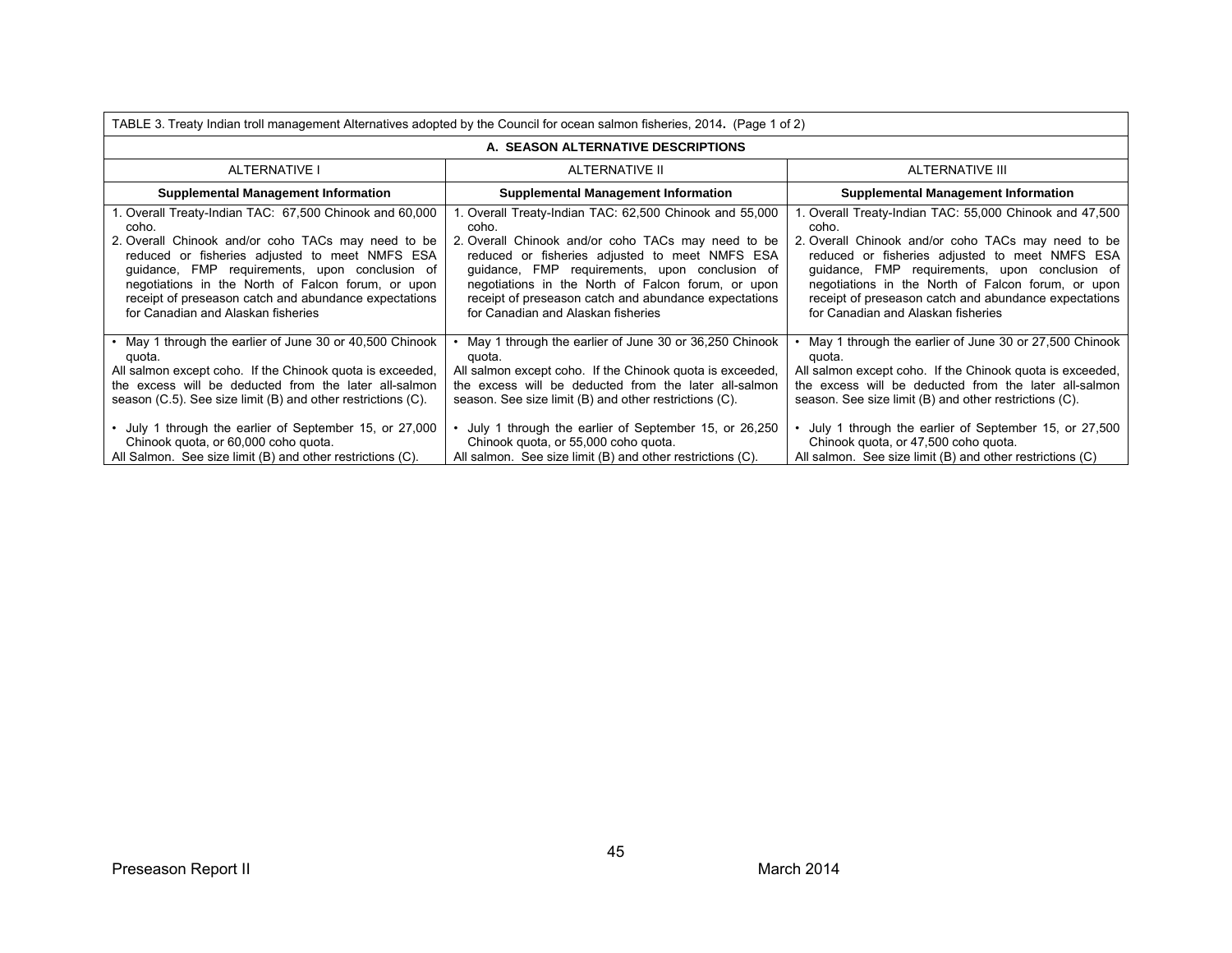TABLE 3. Treaty Indian troll management Alternatives adopted by the Council for ocean salmon fisheries, 2014. (Page 2 of 2)

## **B. MINIMUM SIZE (Inches)**

|                      |                | Chinook        |                | Coho           |      |
|----------------------|----------------|----------------|----------------|----------------|------|
| Area (when open)     | Total Length   | Head-off       | Total Length   | Head-off       | Pink |
| North of Cape Falcon | 24.0 (61.0 cm) | 18.0 (45.7 cm) | 16.0 (40.6 cm) | 12.0 (30.5 cm) | None |

# **C. REQUIREMENTS, DEFINITIONS, RESTRICTIONS, OR EXCEPTIONS**

C.1. Tribe and Area Boundaries. All boundaries may be changed to include such other areas as may hereafter be authorized by a Federal court for that tribe's treaty fishery.

S'KLALLAM - Washington State Statistical Area 4B (All).

MAKAH - Washington State Statistical Area 4B and that portion of the FMA north of 48°02'15" N. lat. (Norwegian Memorial) and east of 125°44'00" W. long.

QUILEUTE - That portion of the FMA between 48°07'36" N. lat. (Sand Pt.) and 47°31'42" N. lat. (Queets River) and east of 125°44'00" W. long.

HOH - That portion of the FMA between 47°54'18" N. lat. (Quillayute River) and 47°21'00" N. lat. (Quinault River) and east of 125°44'00" W. long.

QUINAULT - That portion of the FMA between 47°40'06" N. lat. (Destruction Island) and 46°53'18"N. lat. (Point Chehalis) and east of 125°44'00" W. long.

## C.2. Gear restrictions

- a. Single point, single shank, barbless hooks are required in all fisheries.
- b. No more than eight fixed lines per boat.
- c. No more than four hand held lines per person in the Makah area fishery (Washington State Statistical Area 4B and that portion of the FMA north of 48°02'15" N. lat. (Norwegian Memorial) and east of 125°44'00" W. long.)

## C.3. <u>Quotas</u>

- a. The quotas include troll catches by the S'Klallam and Makah tribes in Washington State Statistical Area 4B from May 1 through September 15.
- b. The Quileute Tribe will continue a ceremonial and subsistence fishery during the time frame of September 15 through October 15 in the same manner as in 2004-2013. Fish taken during this fishery are to be counted against treaty troll quotas established for the 2014 season (estimated harvest during the October ceremonial and subsistence fishery: 100 Chinook; 200 coho).

# C.4. Area Closures

- a. The area within a six nautical mile radius of the mouths of the Queets River (47°31'42" N. lat.) and the Hoh River (47°45'12" N. lat.) will be closed to commercial fishing.
- b. A closure within two nautical miles of the mouth of the Quinault River (47°21'00" N. lat.) may be enacted by the Quinault Nation and/or the State of Washington and will not adversely affect the Secretary of Commerce's management regime.
- C.5. Inseason Management: In addition to standard inseason actions or modifications already noted under the season description, the following inseason guidance is provided to NMFS:
	- a. Chinook remaining from the May through June treaty-Indian ocean troll harvest guideline north of Cape Falcon may be transferred to the July through September harvest guideline on a fishery impact equivalent basis.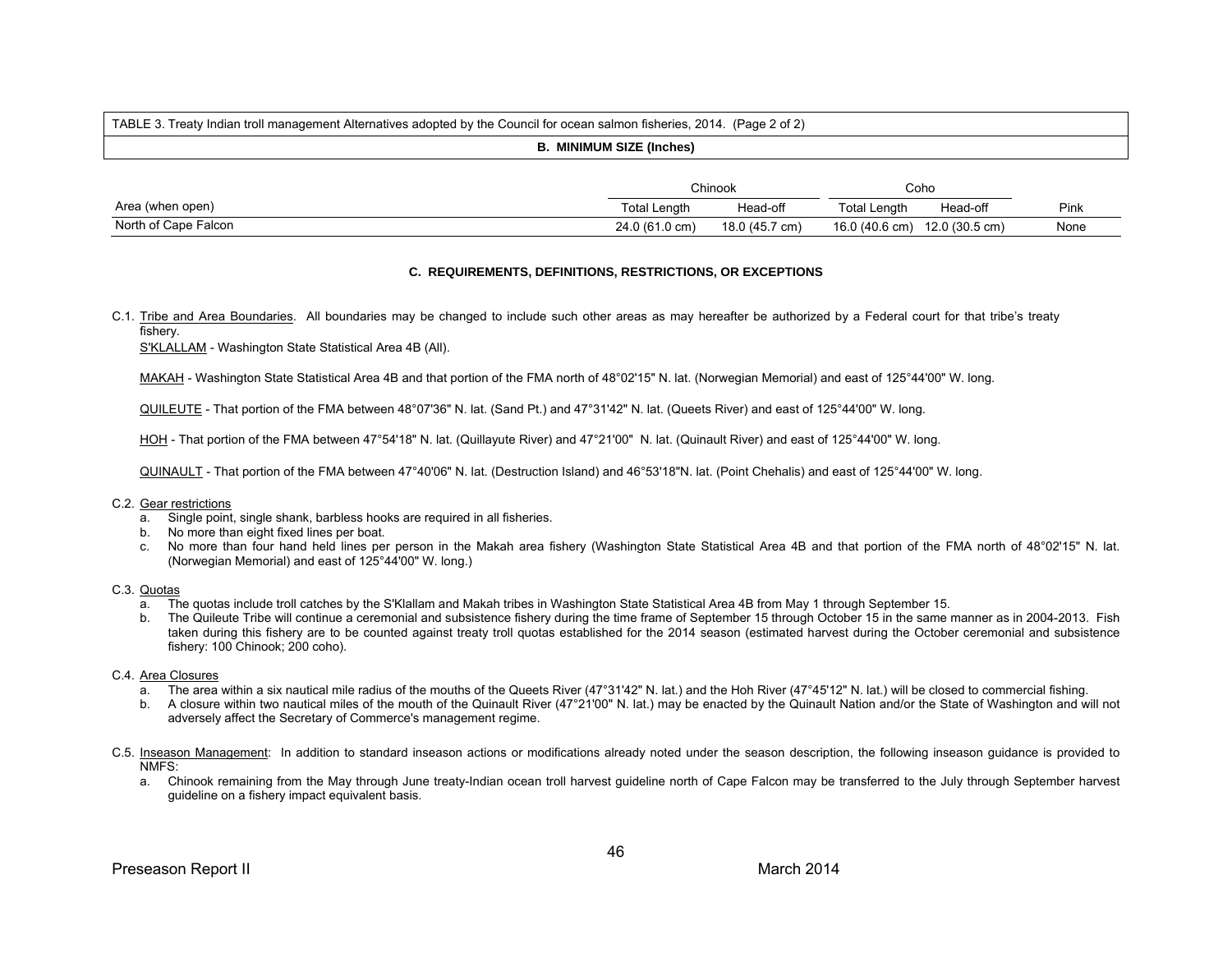| $\overline{I}$ and $\overline{I}$ . Online the contract the second called galaximes ( ) for $\overline{I}$ and $\overline{I}$ colliner instruction instruction $\overline{I}$ are instructed as a copied by | Chinook for Alternative     | Coho for Alternative |                             |               |           |                        |  |  |  |  |  |  |
|-------------------------------------------------------------------------------------------------------------------------------------------------------------------------------------------------------------|-----------------------------|----------------------|-----------------------------|---------------|-----------|------------------------|--|--|--|--|--|--|
| Fishery or Quota Designation                                                                                                                                                                                |                             | Ш                    | Ш                           |               | Ш         | Ш                      |  |  |  |  |  |  |
|                                                                                                                                                                                                             | <b>NORTH OF CAPE FALCON</b> |                      |                             |               |           |                        |  |  |  |  |  |  |
| TREATY INDIAN OCEAN TROLL <sup>a/</sup>                                                                                                                                                                     |                             |                      |                             |               |           |                        |  |  |  |  |  |  |
| U.S./Canada Border to Cape Falcon (All Except Coho)                                                                                                                                                         | 40,500                      | 36,250               | 27,500                      |               |           |                        |  |  |  |  |  |  |
| U.S./Canada Border to Cape Falcon (All Species)                                                                                                                                                             | 27,000                      | 26,250               | 27,500                      | 60,000        | 55,000    | 47,500                 |  |  |  |  |  |  |
| Subtotal Treaty Indian Ocean Troll                                                                                                                                                                          | 67,500                      | 62,500               | 55,000                      | 60,000        | 55.000    | 47,500                 |  |  |  |  |  |  |
| NON-INDIAN COMMERCIAL TROLL <sup>b/</sup>                                                                                                                                                                   |                             |                      |                             |               |           |                        |  |  |  |  |  |  |
| U.S./Canada Border to Cape Falcon (All Except Coho)                                                                                                                                                         | 38,300                      | 37,300               | 31,700                      |               |           |                        |  |  |  |  |  |  |
| U.S./Canada Border to Cape Falcon (All Species)                                                                                                                                                             | 19,200                      | 18,700               | 15,800                      | 36,800        | 33,600    | 30,400                 |  |  |  |  |  |  |
| Subtotal Non-Indian Commercial Troll                                                                                                                                                                        | 57,500                      | 56,000               | 47,500                      | 36,800        | 33,600    | 30,400                 |  |  |  |  |  |  |
| <b>RECREATIONAL</b>                                                                                                                                                                                         |                             |                      |                             |               |           |                        |  |  |  |  |  |  |
| U.S./Canada Border to Cape Falcon (All Except Coho) <sup>c/</sup>                                                                                                                                           | $10.000*$                   | $8,000*$             |                             |               |           |                        |  |  |  |  |  |  |
| U.S./Canada Border to Cape Alava <sup>b/</sup>                                                                                                                                                              | 6.900 $*$                   | 6.900 $*$            | 6.600 $*$                   | 20,090        | 18,350    | 16,600                 |  |  |  |  |  |  |
| Cape Alava to Queets Riverb/                                                                                                                                                                                | $2,400*$                    | $2,400 *$            | $2,300*$                    | 5,030         | 4,590     | 4,150                  |  |  |  |  |  |  |
| Queets River to Leadbetter Pt. <sup>b/</sup>                                                                                                                                                                | 27,600 *                    | 27,600 *             | 26,200 *                    | 71,480        | 65,260    | 59,050                 |  |  |  |  |  |  |
| Leadbetter Pt. to Cape Falconb/d/                                                                                                                                                                           | 13,100 *                    | 13,100 *             | 12,400 *                    | 96,600        | 88,200    | 79,800                 |  |  |  |  |  |  |
| Subtotal Recreational                                                                                                                                                                                       | 60,000                      | 58,000               | 47,500                      | 193,200       | 176,400   | 159,600                |  |  |  |  |  |  |
| TOTAL NORTH OF CAPE FALCON                                                                                                                                                                                  | 185,000                     | 176,500              | 150,000                     | 290,000       | 265,000   | 237,500                |  |  |  |  |  |  |
|                                                                                                                                                                                                             |                             |                      | <b>SOUTH OF CAPE FALCON</b> |               |           |                        |  |  |  |  |  |  |
| COMMERCIAL TROLL <sup>a/</sup>                                                                                                                                                                              |                             |                      |                             |               |           |                        |  |  |  |  |  |  |
| Humbug Mt. to OR/CA Border                                                                                                                                                                                  | 3,500                       | 3,000                | 2,000                       |               |           |                        |  |  |  |  |  |  |
| OR/CA Border to Humboldt South Jetty                                                                                                                                                                        | 10,000                      | 6,000                | 3,000                       |               |           |                        |  |  |  |  |  |  |
| Subtotal Commercial Troll                                                                                                                                                                                   | 13,500                      | 9,000                | 5,000                       |               |           |                        |  |  |  |  |  |  |
| <b>RECREATIONAL</b>                                                                                                                                                                                         |                             |                      |                             |               |           |                        |  |  |  |  |  |  |
| Cape Falcon to Oregon/California Border                                                                                                                                                                     |                             |                      |                             | 100,000 $e$ / | 85,000 e/ | $70,000$ <sup>e/</sup> |  |  |  |  |  |  |
| TOTAL SOUTH OF CAPE FALCON                                                                                                                                                                                  | 13,500                      | 9,000                | 5,000                       | 100,000       | 85,000    | 70,000                 |  |  |  |  |  |  |

TABLE 4. Chinook and coho harvest quotas and guidelines (\*) for 2014 ocean salmon fishery management Alternatives adopted by the Council.

a/ Quotas are non-mark selective for both Chinook and coho.

b/ Quotas are non-mark-selective for Chinook and mark-selective for coho.

c/ Quotas are mark-selective for Chinook, equivalent to unmarked quotas of 5,000 for Alternative I and 4,000 for Alternative II.

d/ Does not include Buoy 10 fishery. Expected catch in August and September: Alternative I - 50,000 marked coho; Alternative II - 60,000 marked coho; Alternative III -70,000 marked coho.

e/ The quota consists of both mark-selective and non-mark-selective quotas: 80,000 and 20,000 in Alternative 1; 65,000 and 20,000 in Alternative II; 50,000 and 20,000 in Alternative III, respectively.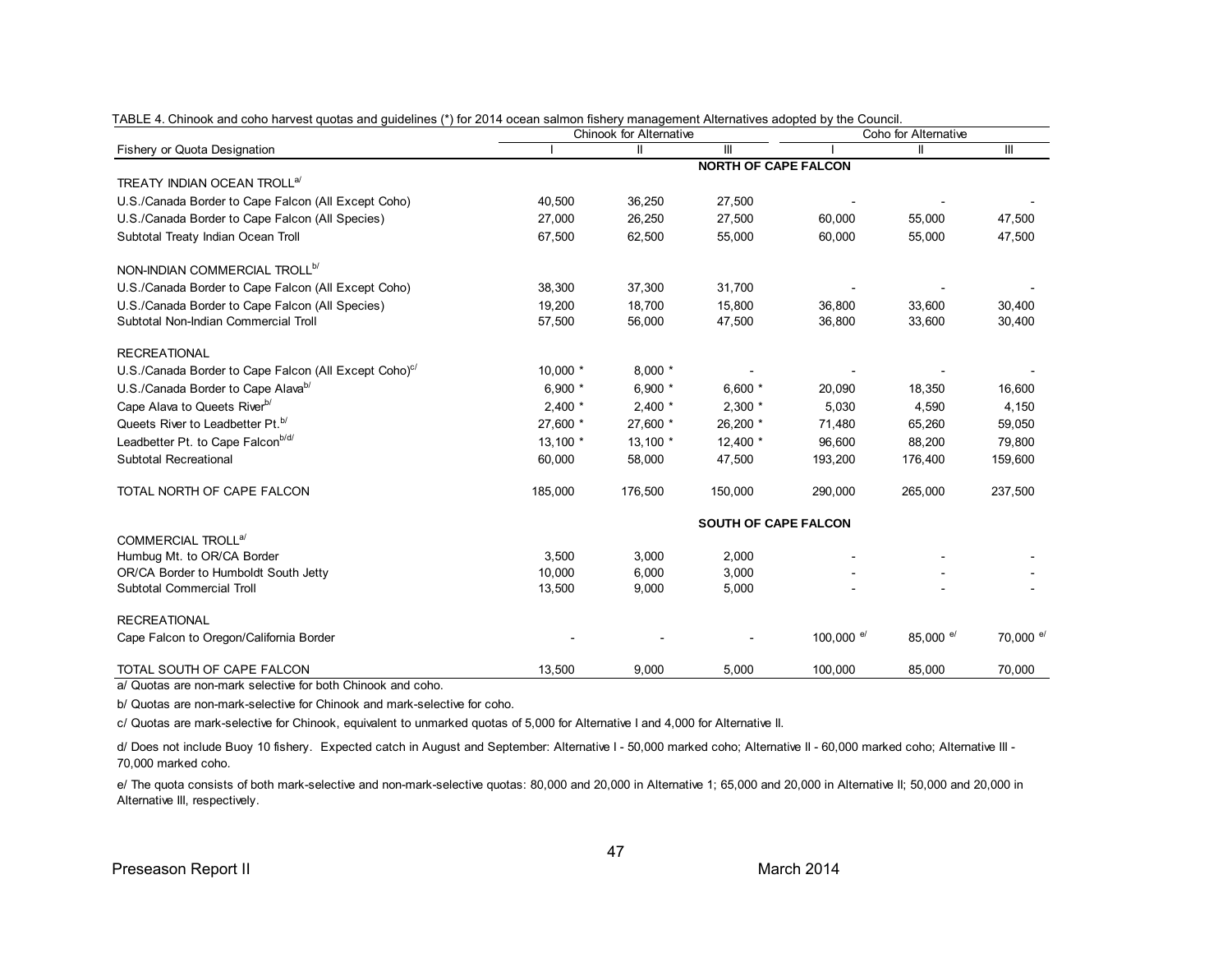|                                                         |               | Projected Ocean Escapement <sup>b/</sup> or Other |                                |                                                                                                                                                                                                                                                                                                                                                                                                                                                                                  |
|---------------------------------------------------------|---------------|---------------------------------------------------|--------------------------------|----------------------------------------------------------------------------------------------------------------------------------------------------------------------------------------------------------------------------------------------------------------------------------------------------------------------------------------------------------------------------------------------------------------------------------------------------------------------------------|
|                                                         |               | Criteria (Council Area Impacts in Parens)         |                                |                                                                                                                                                                                                                                                                                                                                                                                                                                                                                  |
| Key Stock/Criteria                                      | Alternative I |                                                   | Alternative II Alternative III | Spawner Objective or Other Comparative Standard as Noted                                                                                                                                                                                                                                                                                                                                                                                                                         |
|                                                         |               |                                                   |                                | <b>CHINOOK</b>                                                                                                                                                                                                                                                                                                                                                                                                                                                                   |
| <b>Columbia Upriver Brights</b>                         | 918.0         | 918.4                                             | 919.4                          | 74.0 Minimum ocean escapement to attain 60.0 adults over McNary Dam, with<br>normal distribution and no mainstem harvest.                                                                                                                                                                                                                                                                                                                                                        |
| Mid-Columbia Brights                                    | 339.4         | 339.8                                             | 340.2                          | 14.9 Minimum ocean escapement to attain 0.9 adults for Umatilla and 4.5 for Little<br>White Salmon and Bonneville Hatchery egg-takes, assuming average<br>conversion and no mainstem harvest.                                                                                                                                                                                                                                                                                    |
| Columbia Lower River Hatchery Tules                     | 99.8          | 100.3                                             | 102.7                          | 25.0 Minimum ocean escapement to attain 14.5 adults for hatchery egg-take, with<br>average conversion and no lower river mainstem or tributary harvest.                                                                                                                                                                                                                                                                                                                          |
| Columbia Lower River Natural Tules<br>(threatened)      | 42.0%         | 41.5%                                             | 39.7%                          | $\leq$ 41.0% Total adult equivalent fishery exploitation rate (2014 NMFS ESA guidance).                                                                                                                                                                                                                                                                                                                                                                                          |
| Columbia Lower River Wild <sup>c/</sup><br>(threatened) | 33.3          | 33.3                                              | 33.4                           | 6.9 Minimum ocean escapement to attain MSY spawner goal of 5.7 for N. Lewis<br>River fall Chinook (NMFS ESA consultation standard).                                                                                                                                                                                                                                                                                                                                              |
| Spring Creek Hatchery Tules                             | 101.3         | 103.0                                             | 108.2                          | 8.2 Minimum ocean escapement to attain 7.0 adults for Spring Creek Hatchery<br>egg-take, assuming average conversion and no mainstem harvest.                                                                                                                                                                                                                                                                                                                                    |
| Snake River Fall (threatened) SRFI                      | 48.5%         | 49.2%                                             | 46.7%                          | $\leq$ 70.0% Of 1988-1993 base period exploitation rate for all ocean fisheries (NMFS ESA<br>consultation standard).                                                                                                                                                                                                                                                                                                                                                             |
| <b>Klamath River Fall</b>                               | 40,700        | 40,700                                            | 40,700                         | 40,700 MSY natural area adult spawners                                                                                                                                                                                                                                                                                                                                                                                                                                           |
| Federally recognized tribal harvest                     | 50.0%         | 50.0%                                             | 50.0%                          | 50.0% Equals 27.3, 27.3, and 27.3 (thousand) adult fish for Yurok and Hoopa Valley<br>tribal fisheries.                                                                                                                                                                                                                                                                                                                                                                          |
| <b>Spawner Reduction Rate</b>                           | 47.1%         | 47.1%                                             | 47.1%                          | $\leq$ 47.1% FMP; equals 36.3, 36.3, and 36.3 (thousand) fewer natural area adult spawners<br>due to fishing.                                                                                                                                                                                                                                                                                                                                                                    |
| Adult river mouth return                                | 92.8          | 92.8                                              | 92.9                           | NA Total adults.                                                                                                                                                                                                                                                                                                                                                                                                                                                                 |
| Age 4 ocean harvest rate                                | 16.0%         | 16.0%                                             | 16.0%                          | $\leq$ 16.0% NMFS ESA consultation standard for threatened California Coastal Chinook.                                                                                                                                                                                                                                                                                                                                                                                           |
| KMZ sport fishery share                                 | 9.3%          | 8.7%                                              | 8.7%                           | No Council quidance for 2014.                                                                                                                                                                                                                                                                                                                                                                                                                                                    |
| River recreational fishery share                        | 15.2%         | 15.1%                                             | 15.4%                          | NA Equals 4.1, 4.1, and 4.2 (thousand) adult fish for recreational inriver fisheries.                                                                                                                                                                                                                                                                                                                                                                                            |
| Sacramento River Winter (endangered)                    | 15.4%         | 15.4%                                             | 15.4%                          | $\leq$ 15.4% Age-3 ocean impact rate in fisheries south of Pt. Arena. In addition, the<br>following season restrictions apply: Recreational- Pt. Arena to Pigeon Pt.<br>between the first Saturday in April and the second Sunday in November;<br>Pigeon Pt. to the U.S./Mexico Border between the first Saturday in April and<br>the first Sunday in October. Minimum size limit ≥ 20 inches total length.<br>Commercial- Pt. Arena to the U.S./Mexico border between May 1 and |

## TABLE 5. Projected key stock escapements (thousands of fish) or management criteria for 2014 ocean fishery Alternatives adopted by the Council.<sup>a'</sup> (Page 1 of 3)

ESA Guidance).

September 30, except Pt. Reyes to Pt. San Pedro between October 1 and 15 (Monday-Friday). Minimum size limit <sup>≥</sup> 26 inches total length (NMFS 2014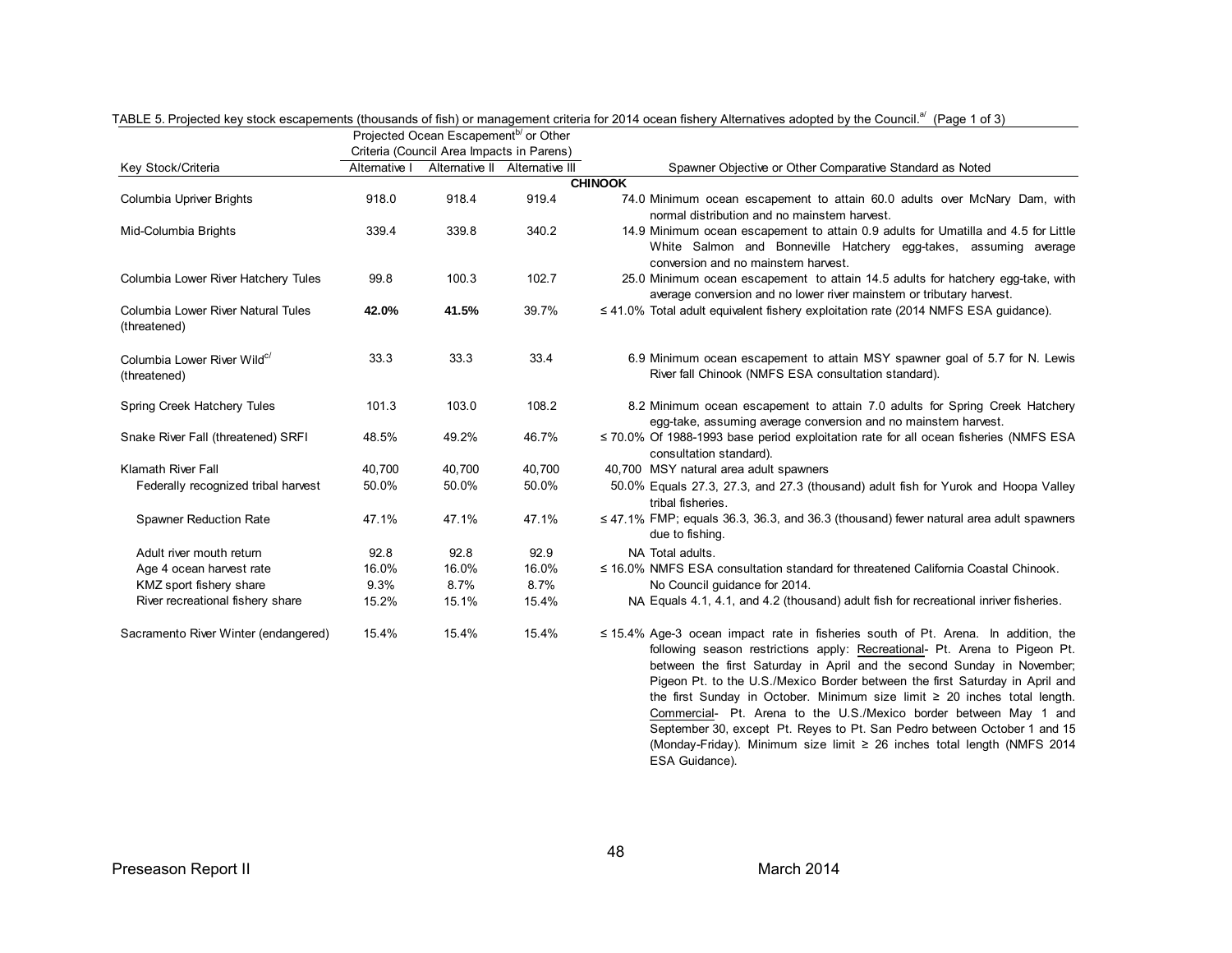|                                                           |               | Projected Ocean Escapement <sup>b/</sup> or Other |                                        |                                                                                                                                                                                                                                                                                                                                                          |  |  |  |  |  |
|-----------------------------------------------------------|---------------|---------------------------------------------------|----------------------------------------|----------------------------------------------------------------------------------------------------------------------------------------------------------------------------------------------------------------------------------------------------------------------------------------------------------------------------------------------------------|--|--|--|--|--|
|                                                           |               | Criteria (Council Area Impacts in Parens)         |                                        |                                                                                                                                                                                                                                                                                                                                                          |  |  |  |  |  |
| Key Stock/Criteria                                        | Alternative I |                                                   | Alternative II Alternative III         | Spawner Objective or Other Comparative Standard as Noted                                                                                                                                                                                                                                                                                                 |  |  |  |  |  |
| Sacramento River Fall                                     | 324.7         | 315.4                                             | 322.6                                  | $\geq$ 190.4 2014 preseason ACL.                                                                                                                                                                                                                                                                                                                         |  |  |  |  |  |
| Sacramento Index exploitation rate                        | 48.8%         | 50.3%                                             | 49.2%                                  | ≤ 70.0% FMP.                                                                                                                                                                                                                                                                                                                                             |  |  |  |  |  |
| Ocean commercial impacts                                  | 179.0         | 191.2                                             | 183.5                                  | All Alternatives include fall (Sept-Dec) 2013 impacts (35.3 thousand SRFC).                                                                                                                                                                                                                                                                              |  |  |  |  |  |
| Ocean recreational impacts                                | 78.0          | 76.6                                              | 76.1                                   | All Alternatives include fall 2013 impacts (3.8 thousand SRFC).                                                                                                                                                                                                                                                                                          |  |  |  |  |  |
| River recreational impacts                                | 52.9          | 51.3                                              | 52.5                                   | No quidance in 2014.                                                                                                                                                                                                                                                                                                                                     |  |  |  |  |  |
| Hatchery spawner goal                                     | Met           | Met                                               | Met                                    | 22.0 Aggregate number of adults to achieve egg take goals at Coleman, Feather<br>River, and Nimbus hatcheries.                                                                                                                                                                                                                                           |  |  |  |  |  |
|                                                           |               |                                                   |                                        | <b>COHO</b>                                                                                                                                                                                                                                                                                                                                              |  |  |  |  |  |
| Interior Fraser (Thompson River)                          |               | 12.2% (5.4%) 11.7% (5.0%) 11.1% (4.4%)            |                                        | $\leq$ 10.0% 2014 Southern U.S. exploitation rate ceiling; PSC coho agreement.                                                                                                                                                                                                                                                                           |  |  |  |  |  |
| Skagit                                                    |               |                                                   | 39.1% (5.3%) 38.0% (4.8%) 38.4% (4.3%) | $\leq$ 60.0% 2014 total exploitation rate ceiling; FMP matrix <sup>d/</sup>                                                                                                                                                                                                                                                                              |  |  |  |  |  |
| Stillaguamish                                             |               |                                                   | 32.8% (3.5%) 32.1% (3.2%) 32.3% (2.9%) | $\leq$ 50.0% 2014 total exploitation rate ceiling; FMP matrix <sup>d/</sup>                                                                                                                                                                                                                                                                              |  |  |  |  |  |
| Snohomish                                                 |               |                                                   | 31.2% (3.6%) 30.6% (3.2%) 30.7% (2.9%) | $\leq$ 60.0% 2014 total exploitation rate ceiling; FMP matrix <sup>d/</sup>                                                                                                                                                                                                                                                                              |  |  |  |  |  |
| <b>Hood Canal</b>                                         |               |                                                   | 56.0% (5.7%) 54.6% (5.2%) 55.4% (4.6%) | $\leq$ 65.0% 2014 total exploitation rate ceiling; FMP matrix <sup>d/</sup>                                                                                                                                                                                                                                                                              |  |  |  |  |  |
| Strait of Juan de Fuca                                    |               |                                                   | 14.6% (4.6%) 13.1% (4.2%) 13.8% (3.8%) | $\leq$ 40.0% 2014 total exploitation rate ceiling; FMP matrix <sup>d/</sup>                                                                                                                                                                                                                                                                              |  |  |  |  |  |
| Quillayute Fall                                           | 16.9          | 17.0                                              | 17.1                                   | 6.3 FMP MSY adult spawner estimate <sup>d</sup> . Value depicted is ocean escapement.                                                                                                                                                                                                                                                                    |  |  |  |  |  |
| Hoh.                                                      | 7.4           | 7.5                                               | 7.6                                    | 2.5 FMP MSY adult spawner estimate <sup>d</sup> . Value depicted is ocean escapement.                                                                                                                                                                                                                                                                    |  |  |  |  |  |
| Queets Wild                                               | 7.8           | 8.0                                               | 8.1                                    | 5.8 FMP MSY adult spawner estimated. Value depicted is ocean escapement.                                                                                                                                                                                                                                                                                 |  |  |  |  |  |
| Grays Harbor                                              | 95.9          | 96.6                                              | 97.4                                   | 24.4 FMP MSY adult spawner estimate <sup>d</sup> . Value depicted is ocean escapement.                                                                                                                                                                                                                                                                   |  |  |  |  |  |
| Lower Columbia River Natural<br>(threatened)              | 14.9%         | 13.4%                                             | 11.9%                                  | $\leq$ 22.5% Total marine and mainstem Columbia River fishery exploitation rate (2014<br>NMFS ESA guidance). Value depicted is ocean fishery exploitation rate only.<br>Bolded values identify ocean exploitation rates that, when combined with 2013<br>freshwater harvest rates, will exceed the total allowable exploitation rate of 22.5<br>percent. |  |  |  |  |  |
| Upper Columbia <sup>e/</sup>                              | $>50\%$       | $>50\%$                                           | $>50\%$                                | $\geq$ 50% Minimum percentage of the run to Bonneville Dam.                                                                                                                                                                                                                                                                                              |  |  |  |  |  |
| Columbia River Hatchery Early                             | 316.9         | 326.3                                             | 335.6                                  | 41.2 Minimum ocean escapement to attain hatchery egg-take goal of 21.8 early<br>adult coho, with average conversion and no mainstem or tributary fisheries.                                                                                                                                                                                              |  |  |  |  |  |
| Columbia River Hatchery Late                              | 255.6         | 268.9                                             | 282.7                                  | 8.8 Minimum ocean escapement to attain hatchery egg-take goal of 6.3 late adult<br>coho, with average conversion and no mainstem or tributary fisheries.                                                                                                                                                                                                 |  |  |  |  |  |
| Oregon Coastal Natural b/                                 | 25.3% f/      | 21.5%                                             | 20.4%                                  | $\leq$ 30.0% Marine and freshwater fishery exploitation rate (NMFS ESA consultation<br>standard).                                                                                                                                                                                                                                                        |  |  |  |  |  |
| Southern Oregon/Northern California<br>Coast (threatened) | 7.1%          | 6.7%                                              | 6.3%                                   | $\leq$ 13.0% Marine fishery exploitation rate for R/K hatchery coho (NMFS ESA<br>consultation standard).                                                                                                                                                                                                                                                 |  |  |  |  |  |

TABLE 5. Projected key stock escapements (thousands of fish) or management criteria for 2014 ocean fishery Alternatives adopted by the Council.<sup>a/</sup> (Page 2 of 3)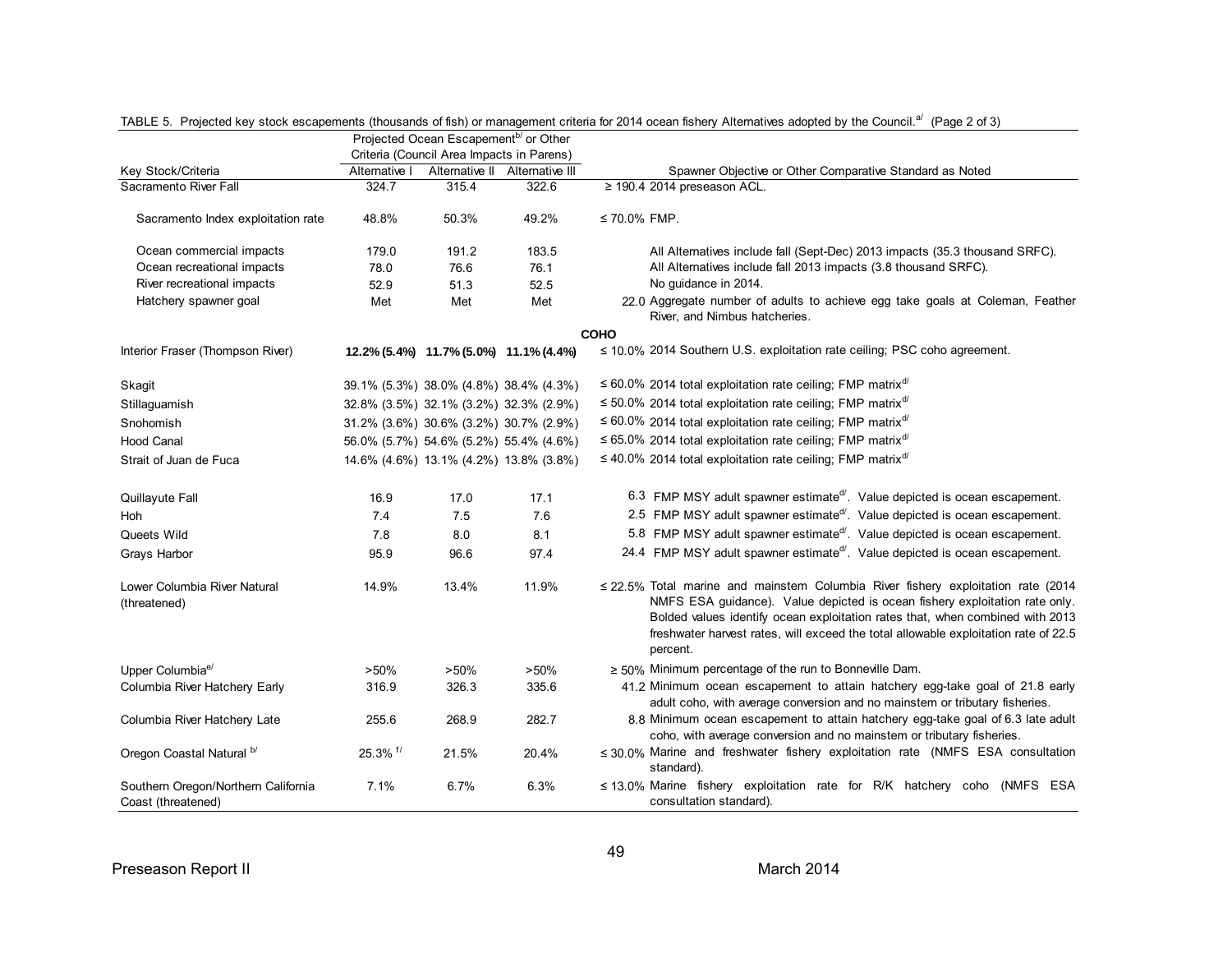### TABLE 5. Projected key stock escapements (thousands of fish) or management criteria for 2014 ocean fishery Alternatives analyzed by the STT.<sup>a/</sup> (Page 3 of 3)

a/ Projections in the table assume a WCVI mortality for coho of the 2013 preseason level. Chinook fisheries in Southeast Alaska, North Coast BC, and WCVI troll and outside sport fisheries were assumed to have the same exploitation rates as expected preseason in 2013, as modified by the 2008 PST agreement. Assumptions for these Chinook fisheries will be changed prior to the April meeting when allowable catch levels for 2014 under the PST are known.

b/ Ocean escapement is the number of salmon escaping ocean fisheries and entering freshwater with the following clarifications. Ocean escapement for Puget Sound stocks is the estimated number of salmon entering Area 4B that are available to U.S. net fisheries in Puget Sound and spawner escapement after impacts from the Canadian, U.S. ocean, and Puget Sound troll and recreational fisheries have been deducted. Numbers in parentheses represent Council area exploitation rates for Puget sound coho stocks. For Columbia River early and late coho stocks, ocean escapement represents the number of coho after the Buoy 10 fishery. Exploitation rates for LCN coho include all marine impacts prior to the Buoy 10 fishery. Exploitation rates for OCN coho include impacts of freshwater fisheries. Values reported for Klamath River fall Chinook are natural area adult spawners. Values reported for Sacramento River fall Chinook are hatchery and natural area adult spawners.

c/ Includes minor contributions from East Fork Lewis River and Sandy River.

e/ Includes projected impacts of inriver fisheries that have not yet been shaped. d/ Annual management objectives may be different than FMP goals, and are subject to agreement between WDFW and the treaty tribes under U.S. District Court orders. Total exploitation rate includes Alaskan, Canadian, Council area, Puget Sound, and freshwater fisheries and is calculated as total fishing mortality divided by total fishing mortality plus spawning escapement. These total exploitation rates reflect the initial base package for inside fisheries developed by state and tribal comanagers. It is anticipated that total exploitation rates will be adjusted by state and tribal comanagers during the preseason planning process to comply with stock specific exploitation rate constraints.

50

f/ Modeled as if 35,000 of the marked coho quota was rolled into the 20,000 non-mark-selective coho quota. The resulting 40,300 non-mark-selective coho quota in this simulation did not result in an increase to the projected impacts for LCN coho, but impacts for OCN coho increased by 2.5 percent.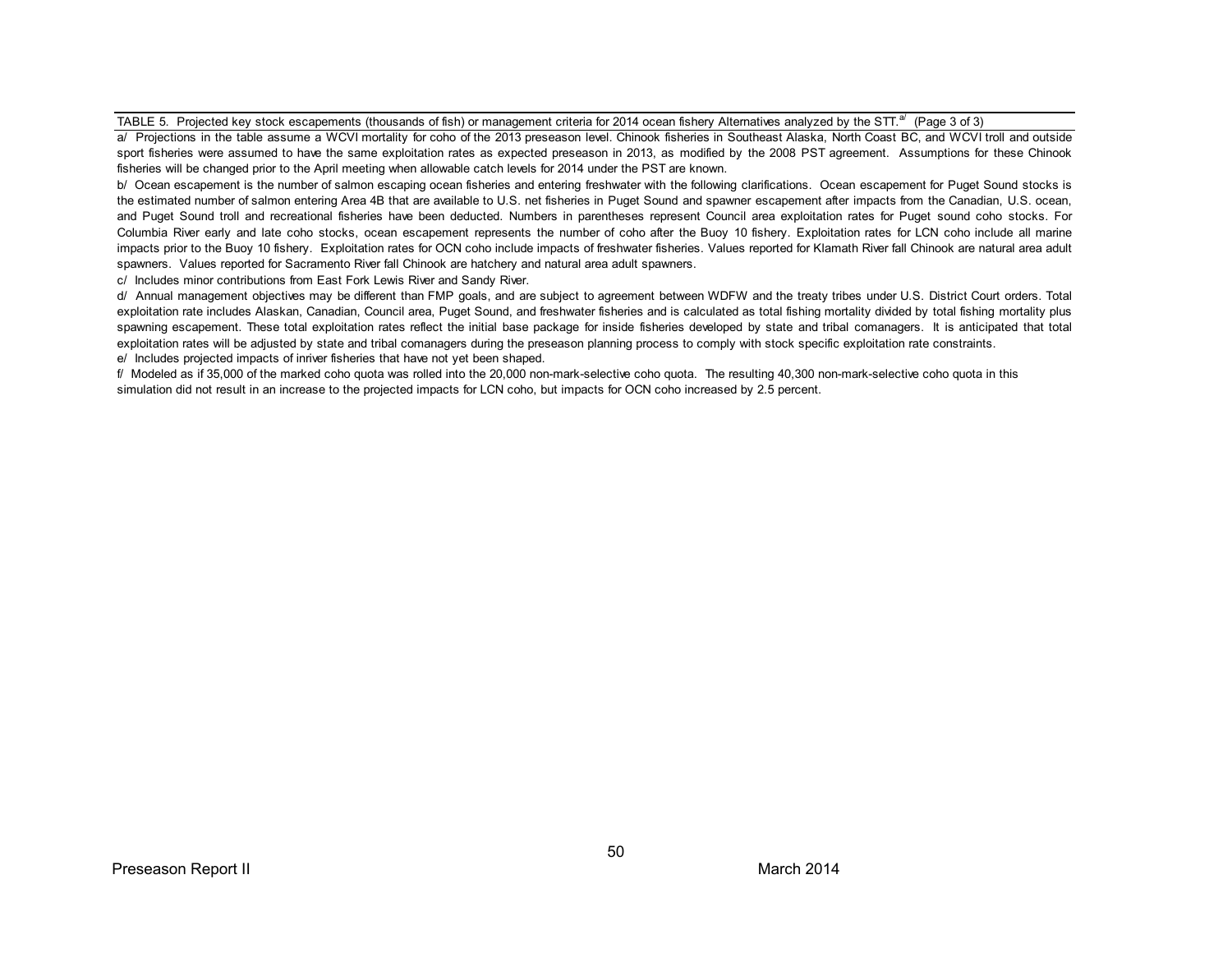|                                 |           |                       |           |           | 2014 Bycatch Mortality <sup>a/</sup> |                                    |           |                                       |           |       | Observed in 2013            |
|---------------------------------|-----------|-----------------------|-----------|-----------|--------------------------------------|------------------------------------|-----------|---------------------------------------|-----------|-------|-----------------------------|
|                                 |           | 2014 Catch Projection |           |           | Projection                           |                                    |           | 2014 Bycatch Projection <sup>b/</sup> |           | Catch | <b>Bycatch</b><br>Mortality |
| Area and Fishery                |           | Ш                     | III       |           | Ш                                    | Ш                                  |           | Ш                                     | III       |       |                             |
| OCEAN FISHERIES <sup>c/</sup> : |           |                       |           |           |                                      | <b>CHINOOK (thousands of fish)</b> |           |                                       |           |       |                             |
| NORTH OF CAPE FALCON            |           |                       |           |           |                                      |                                    |           |                                       |           |       |                             |
| Treaty Indian Ocean Troll       | 67.5      | 62.5                  | 55.0      | 16.8      | 15.4                                 | 13.0                               | 56.1      | 51.3                                  | 43.1      | 50.0  | 7.2                         |
| Non-Indian Commercial Troll     | 57.5      | 56.0                  | 47.5      | 26.7      | 26.0                                 | 22.0                               | 96.5      | 93.9                                  | 79.5      | 41.9  | 11.5                        |
| Recreational                    | 60.0      | 58.0                  | 47.5      | 15.1      | 14.3                                 | 10.7                               | 89.6      | 84.6                                  | 61.7      | 30.8  | 4.6                         |
| CAPE FALCON TO HUMBUG MT.       |           |                       |           |           |                                      |                                    |           |                                       |           |       |                             |
| <b>Commercial Troll</b>         | 108.0     | 138.8                 | 138.8     | 13.9      | 17.9                                 | 17.9                               | 34.3      | 44.1                                  | 44.1      | 104.0 | 19.1                        |
| Recreational                    | 10.7      | 9.5                   | 9.0       | 1.0       | 0.9                                  | 0.9                                | 3.3       | 2.9                                   | 2.8       | 18.0  | 2.1                         |
| HUMBUG MT. TO HORSE MT.         |           |                       |           |           |                                      |                                    |           |                                       |           |       |                             |
| <b>Commercial Troll</b>         | 14.4      | 9.9                   | 5.9       | 1.9       | 1.3                                  | 0.8                                | 4.6       | 3.2                                   | 1.9       | 16.9  | $2.2$ d/                    |
| Recreational                    | 22.2      | 20.5                  | 18.6      | 2.1       | 2.0                                  | 1.8                                | 6.8       | 6.3                                   | 5.7       | 44.3  | 4.3 $d/$                    |
| SOUTH OF HORSE MT.              |           |                       |           |           |                                      |                                    |           |                                       |           |       |                             |
| Commercial                      | 158.0     | 171.8                 | 163.9     | 20.4      | 22.2                                 | 21.2                               | 50.2      | 54.6                                  | 52.1      | 287.3 | 37.1 $d/$                   |
| Recreational                    | 80.7      | 80.7                  | 80.7      | 7.8       | 7.8                                  | 7.8                                | 22.3      | 22.3                                  | 22.3      | 79.4  | 7.6 $d/$                    |
| <b>TOTAL OCEAN FISHERIES</b>    |           |                       |           |           |                                      |                                    |           |                                       |           |       |                             |
| <b>Commercial Troll</b>         | 405.4     | 439.1                 | 411.1     | 79.7      | 82.8                                 | 74.9                               | 241.7     | 247.1                                 | 220.7     | 500.1 | 77.1                        |
| Recreational                    | 173.6     | 168.7                 | 155.8     | 26.1      | 25.0                                 | 21.1                               | 122.0     | 116.1                                 | 92.5      | 172.6 | 18.7                        |
| <b>INSIDE FISHERIES:</b>        |           |                       |           |           |                                      |                                    |           |                                       |           |       |                             |
| Area 4B                         |           |                       |           |           |                                      |                                    |           |                                       |           |       |                             |
| Buoy 10                         | <b>NA</b> | <b>NA</b>             | <b>NA</b> | <b>NA</b> | <b>NA</b>                            | <b>NA</b>                          | <b>NA</b> | <b>NA</b>                             | <b>NA</b> | 22.6  | $2.8$ d/                    |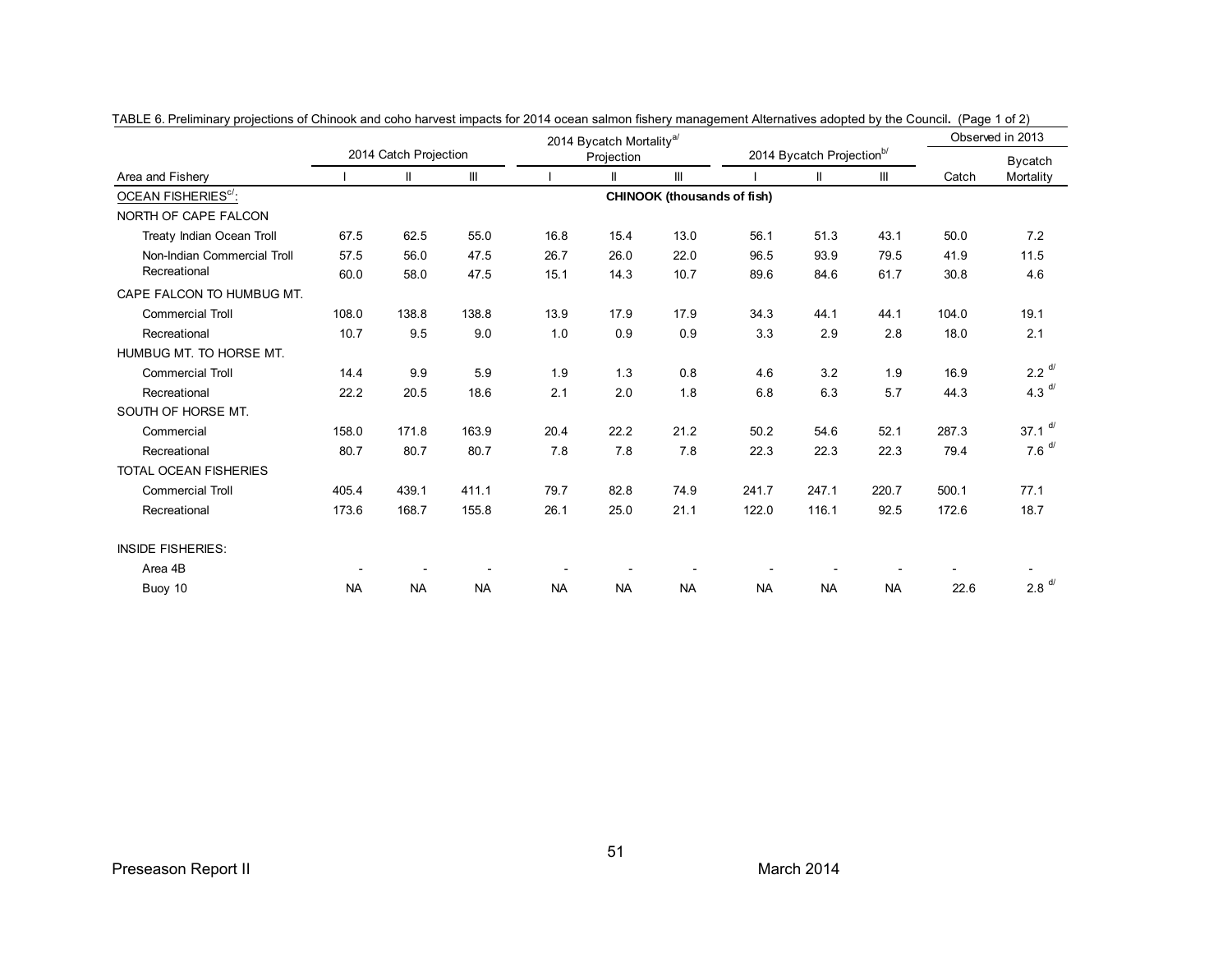|                                           |                       |       |       |            | 2014 Bycatch Mortality <sup>a/</sup> |                          |                                       |       |       |       | Observed in 2013  |
|-------------------------------------------|-----------------------|-------|-------|------------|--------------------------------------|--------------------------|---------------------------------------|-------|-------|-------|-------------------|
|                                           | 2014 Catch Projection |       |       | Projection |                                      |                          | 2014 Bycatch Projection <sup>b/</sup> |       |       |       | Bycatch           |
| Area and Fishery                          |                       |       | Ш     |            | Ш                                    | Ш                        |                                       |       | III   | Catch | Mortality         |
|                                           |                       |       |       |            |                                      | COHO (thousands of fish) |                                       |       |       |       |                   |
| NORTH OF CAPE FALCON                      |                       |       |       |            |                                      |                          |                                       |       |       |       |                   |
| Treaty Indian Ocean Trolle/               | 60.0                  | 55.0  | 47.5  | 4.9        | 4.4                                  | 3.7                      | 10.2                                  | 9.0   | 7.7   | 47.7  | 3.5               |
| Non-Indian Commercial Troll <sup>e/</sup> | 36.8                  | 33.6  | 30.4  | 16.2       | 14.7                                 | 12.9                     | 53.4                                  | 48.5  | 42.4  | 6.5   | 7.2               |
| Recreational <sup>e/</sup>                | 193.2                 | 176.4 | 159.6 | 33.8       | 30.5                                 | 26.5                     | 144.7                                 | 129.9 | 110.6 | 50.2  | 13.5              |
| SOUTH OF CAPE FALCON                      |                       |       |       |            |                                      |                          |                                       |       |       |       |                   |
| <b>Commercial Troll</b>                   |                       |       |       | 12.9       | 12.6                                 | 12.6                     | 49.7                                  | 48.6  | 48.4  | 0.0   | 8.7               |
| Recreational <sup>e/</sup>                | 100.0                 | 85.0  | 70.0  | 27.1       | 22.8                                 | 19.1                     | 125.2                                 | 106.1 | 89.6  | 10.3  | 5.9               |
| <b>TOTAL OCEAN FISHERIES</b>              |                       |       |       |            |                                      |                          |                                       |       |       |       |                   |
| <b>Commercial Troll</b>                   | 96.8                  | 88.6  | 77.9  | 34.0       | 31.7                                 | 29.2                     | 113.3                                 | 106.1 | 98.5  | 54.2  | 19.4              |
| Recreational                              | 293.2                 | 261.4 | 229.6 | 60.9       | 53.3                                 | 45.6                     | 269.9                                 | 236.0 | 200.2 | 60.5  | 19.4              |
| <b>INSIDE FISHERIES:</b>                  |                       |       |       |            |                                      |                          |                                       |       |       |       |                   |
| Area 4B                                   |                       |       |       |            |                                      |                          |                                       |       |       |       |                   |
| Buoy 10                                   | 50.0                  | 60.0  | 70.0  | 8.1        | 9.5                                  | 10.9                     | 29.8                                  | 34.7  | 39.4  | 7.6   | 1.3 <sup>d/</sup> |

|  |  | TABLE 6. Preliminary projections of Chinook and coho harvest impacts for 2014 ocean salmon fishery management Alternatives adopted by the Council. (Page 2 of 2) |  |  |
|--|--|------------------------------------------------------------------------------------------------------------------------------------------------------------------|--|--|
|  |  |                                                                                                                                                                  |  |  |

a/ The bycatch mortality reported in this table consists of drop-off mortality (includes predation on hooked fish) plus hook-and-release mortality of Chinook and coho salmon in Council-area fisheries. Drop-off mortality for both Chinook and coho is assumed to be equal to 5% of total encounters. The hook-and-release mortality (HRM) rates used for both chinook and coho are:

Commercial: 26%.

Recreational, north of Pt. Arena: 14%.

Recreational, south of Pt. Arena: 17% (based on the expected proportion of fish that will be caught using mooching versus trolling gear, and the HRMs of 42.2% and 14% for these two respective gear types).

52

b/ Bycatch calculated as dropoff mortality plus fish released.

c/ Includes Oregon territorial water, late season Chinook fisheries.

d/ Based on reported released Chinook or coho.

e/ Includes fisheries that allow retention of all legal sized coho.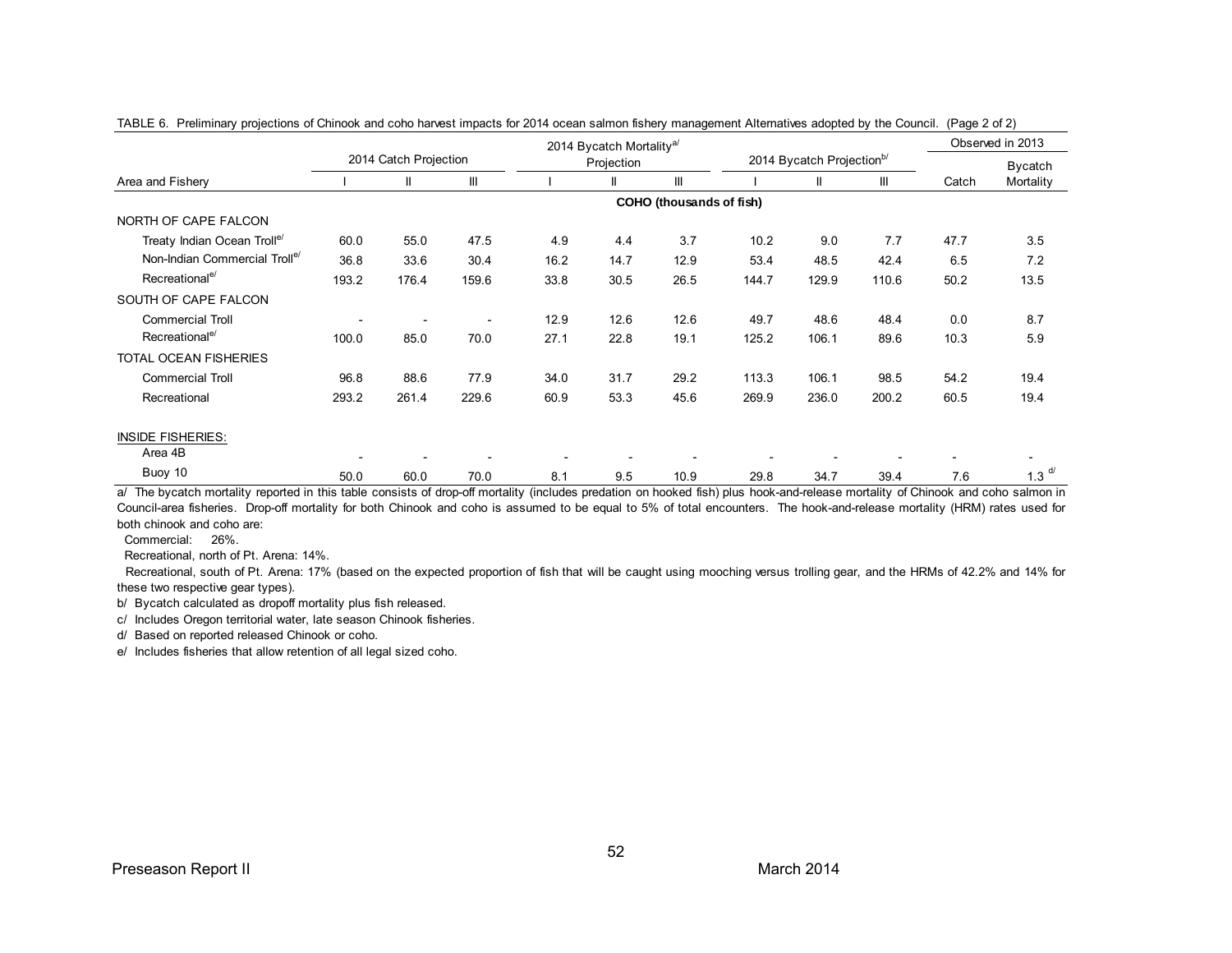| <b>Exploitation Rate (Percent)</b> |       |         |             |       |       |          |         |      |       |       |                                 |
|------------------------------------|-------|---------|-------------|-------|-------|----------|---------|------|-------|-------|---------------------------------|
|                                    |       |         |             |       |       |          | RK Coho |      |       |       |                                 |
|                                    | Ш     | Ш       |             | Ш     | III   |          |         | Ш    |       |       | III                             |
| 0.0%                               | 0.0%  | 0.0%    | 0.0%        | 0.0%  | 0.0%  | 0.0%     | 0.0%    | 0.0% | 2.0%  | 2.0%  | 2.0%                            |
| 0.1%                               | 0.1%  | 0.1%    | 0.3%        | 0.3%  | 0.3%  | 0.0%     | 0.0%    | 0.0% | 12.8% | 12.8% | 13.0%                           |
| 0.2%                               | 0.2%  | 0.2%    | 0.1%        | 0.1%  | 0.1%  | 0.0%     | 0.0%    | 0.0% | 0.4%  | 0.4%  | 0.4%                            |
|                                    |       |         |             |       |       |          |         |      |       |       |                                 |
| 2.4%                               | 2.2%  | 2.0%    | 0.5%        | 0.5%  | 0.4%  | 0.0%     | 0.0%    | 0.0% | 6.5%  | 6.0%  | 5.2%                            |
| 5.8%                               | 5.2%  | 4.6%    | 1.0%        | 0.9%  | 0.8%  | 0.0%     | 0.0%    | 0.0% | 3.4%  | 3.3%  | 2.9%                            |
| 2.0%                               | 1.8%  | 1.6%    | 0.5%        | 0.4%  | 0.4%  | 0.0%     | 0.0%    | 0.0% | 7.4%  | 7.2%  | 6.1%                            |
|                                    |       |         |             |       |       |          |         |      |       |       |                                 |
|                                    |       |         |             |       |       |          |         |      | 0.1%  | 0.1%  | 0.1%                            |
| 3.3%                               | 2.9%  | 2.5%    | 10.9%       | 7.3%  | 6.5%  | 0.7%     | 0.5%    | 0.3% |       |       |                                 |
| 0.1%                               | 0.1%  | 0.1%    | 0.4%        | 0.4%  | 0.3%  | 1.0%     | 0.9%    | 0.7% |       |       |                                 |
| 0.1%                               | 0.0%  | 0.0%    | 0.4%        | 0.4%  | 0.4%  | 1.9%     | 1.9%    | 1.7% |       |       |                                 |
| 0.0%                               | 0.0%  | 0.0%    | 0.3%        | 0.3%  | 0.3%  | 1.1%     | 1.1%    | 1.1% |       |       |                                 |
| 0.0%                               | 0.0%  | 0.0%    | 0.3%        | 0.3%  | 0.3%  | 0.7%     | 0.7%    | 0.7% |       |       |                                 |
|                                    |       |         |             |       |       |          |         |      | 1.6%  | 1.7%  | 1.7%                            |
| 0.7%                               | 0.7%  | 0.7%    | 0.9%        | 0.8%  | 0.8%  | 0.1%     | 0.1%    | 0.1% |       |       |                                 |
| 0.0%                               | 0.0%  | 0.0%    | 0.0%        | 0.0%  | 0.0%  | 0.0%     | 0.0%    | 0.0% |       |       |                                 |
| 0.0%                               | 0.0%  | 0.0%    | 0.0%        | 0.0%  | 0.0%  | 0.2%     | 0.1%    | 0.1% |       |       |                                 |
| 0.0%                               | 0.0%  | 0.0%    | 0.4%        | 0.4%  | 0.4%  | 1.0%     | 0.9%    | 1.0% |       |       |                                 |
| 0.0%                               | 0.0%  | $0.0\%$ | 0.3%        | 0.3%  | 0.3%  | 0.2%     | 0.2%    | 0.2% |       |       |                                 |
| 1.7%                               | 2.0%  | 2.3%    | 0.1%        | 0.1%  | 0.2%  | 0.0%     | 0.0%    | 0.0% |       |       |                                 |
| N/A                                | N/A   | N/A     | 8.9%        | 8.9%  | 8.9%  | 0.2%     | 0.2%    | 0.2% |       |       | 8.2%                            |
| 14.9%                              | 13.4% | 11.9%   | $25.3\%$ a/ | 21.5% | 20.4% | 7.1%     | 6.7%    | 6.3% | 42.0% | 41.5% | 39.7%                           |
|                                    |       |         | LCN Coho    |       |       | OCN Coho |         |      |       | 7.9%  | <b>LCR Tule Chinook</b><br>8.0% |

TABLE 7. Expected coastwide lower Columbia Natural (LCN), Oregon coastal natural (OCN), and Rogue/Klamath (RK) coho, and Lower Columbia River (LCR) natural tule Chinook exploitation rates by fishery for 2014 ocean fisheries management Alternatives adopted by the Council.

a/ Modeled as if 35,000 of the marked coho quota was rolled into the 20,000 non-mark-selective coho quota. The resulting 40,300 non-mark-selective coho quota in this simulation did not result in an increase to the projected impacts for LCN coho, but impacts for OCN coho increased by 2.5 percent for a total exploitation rate of 25.3 percent.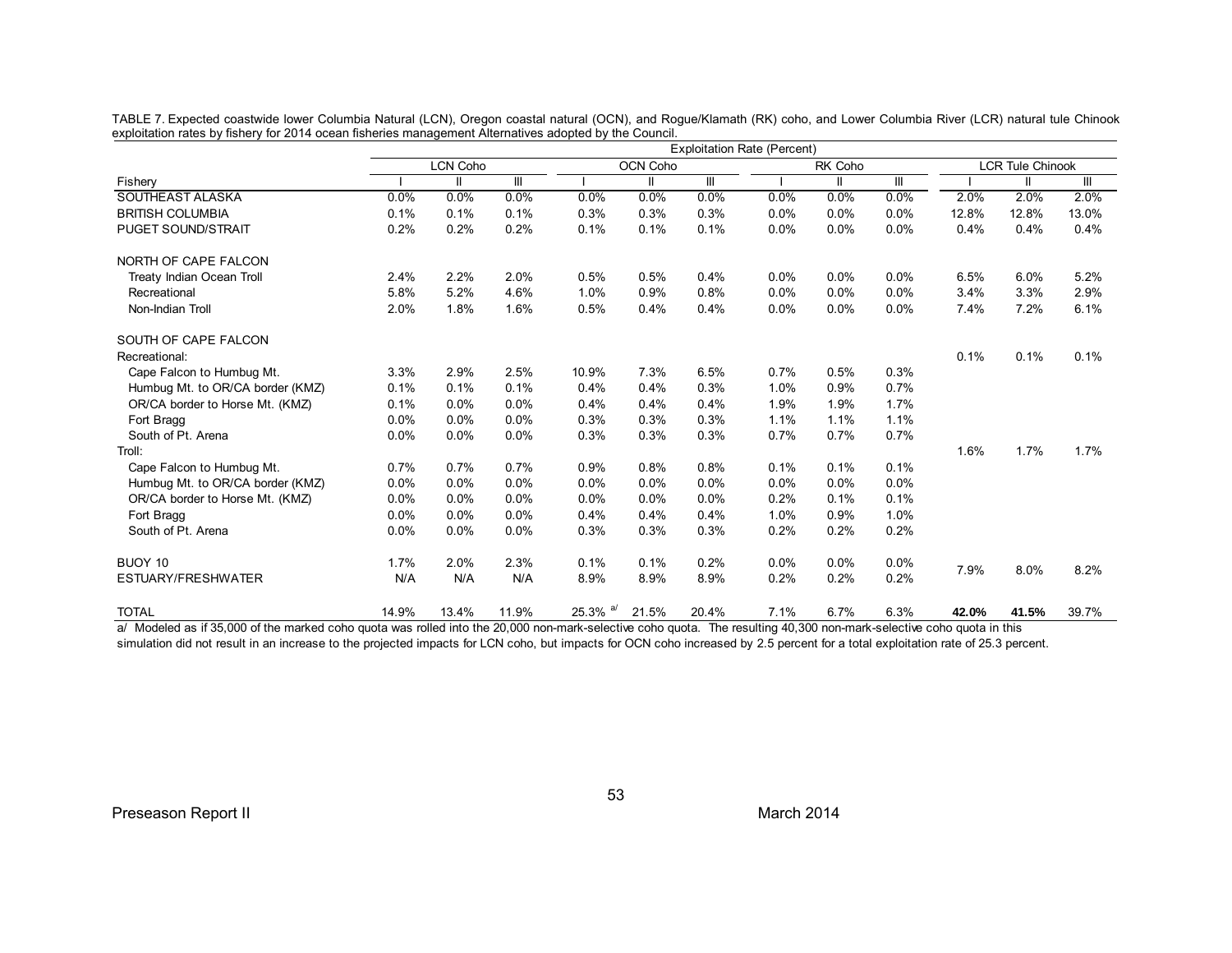| TABLE 8. Projected cono mark rates for 2014 fisheries under base period fishing patterns (percent marked).<br>Area | Fishery      | June | July | August | Sept |
|--------------------------------------------------------------------------------------------------------------------|--------------|------|------|--------|------|
| $\overline{C}$ anada                                                                                               |              |      |      |        |      |
| Johnstone Strait                                                                                                   | Recreational |      | 26%  | 20%    |      |
| West Coast Vancouver Island                                                                                        | Recreational | 45%  | 23%  | 20%    | 19%  |
| North Georgia Strait                                                                                               | Recreational | 41%  | 42%  | 42%    | 37%  |
| South Georgia Strait                                                                                               | Recreational | 40%  | 48%  | 41%    | 42%  |
| Juan de Fuca Strait                                                                                                | Recreational | 46%  | 46%  | 47%    | 42%  |
| Johnstone Strait                                                                                                   | Troll        | 49%  | 37%  | 26%    | 29%  |
| NW Vancouver Island                                                                                                | Troll        | 32%  | 29%  | 29%    | 32%  |
| SW Vancouver Island                                                                                                | Troll        | 44%  | 41%  | 43%    | 45%  |
| Georgia Strait                                                                                                     | Troll        | 50%  | 49%  | 51%    | 45%  |
| <b>Puget Sound</b>                                                                                                 |              |      |      |        |      |
| Strait of Juan de Fuca (Area 5)                                                                                    | Recreational | 59%  | 50%  | 49%    | 49%  |
| Strait of Juan de Fuca (Area 6)                                                                                    | Recreational | 56%  | 47%  | 49%    | 45%  |
| San Juan Island (Area 7)                                                                                           | Recreational | 33%  | 48%  | 46%    | 36%  |
| North Puget Sound (Areas 6 & 7A)                                                                                   | <b>Net</b>   |      | 51%  | 45%    | 42%  |
| Council Area                                                                                                       |              |      |      |        |      |
| Neah Bay (Area 4/4B)                                                                                               | Recreational | 40%  | 56%  | 51%    | 58%  |
| LaPush (Area 3)                                                                                                    | Recreational | 65%  | 60%  | 66%    | 42%  |
| Westport (Area 2)                                                                                                  | Recreational | 72%  | 70%  | 67%    | 62%  |
| Columbia River (Area 1)                                                                                            | Recreational | 78%  | 77%  | 73%    | 75%  |
| Tillamook                                                                                                          | Recreational | 70%  | 65%  | 60%    | 48%  |
| Newport                                                                                                            | Recreational | 66%  | 61%  | 58%    | 43%  |
| Coos Bay                                                                                                           | Recreational | 57%  | 53%  | 41%    | 27%  |
| <b>Brookings</b>                                                                                                   | Recreational | 51%  | 37%  | 32%    | 10%  |
| Neah Bay (Area 4/4B)                                                                                               | Troll        | 51%  | 51%  | 53%    | 56%  |
| LaPush (Area 3)                                                                                                    | Troll        | 52%  | 58%  | 54%    | 55%  |
| Westport (Area 2)                                                                                                  | Troll        | 56%  | 60%  | 65%    | 60%  |
| Columbia River (Area 1)                                                                                            | Troll        | 72%  | 72%  | 69%    | 69%  |
| Tillamook                                                                                                          | Troll        | 65%  | 63%  | 64%    | 60%  |
| Newport                                                                                                            | Troll        | 63%  | 61%  | 58%    | 57%  |
| Coos Bay                                                                                                           | Troll        | 56%  | 53%  | 47%    | 32%  |
| <b>Brookings</b>                                                                                                   | Troll        | 43%  | 45%  | 48%    | 63%  |
| Columbia River                                                                                                     |              |      |      |        |      |
| Buoy 10                                                                                                            | Recreational |      |      |        | 74%  |

TABLE 8. Projected coho mark rates for 2014 fisheries under base period fishing patterns (percent marked).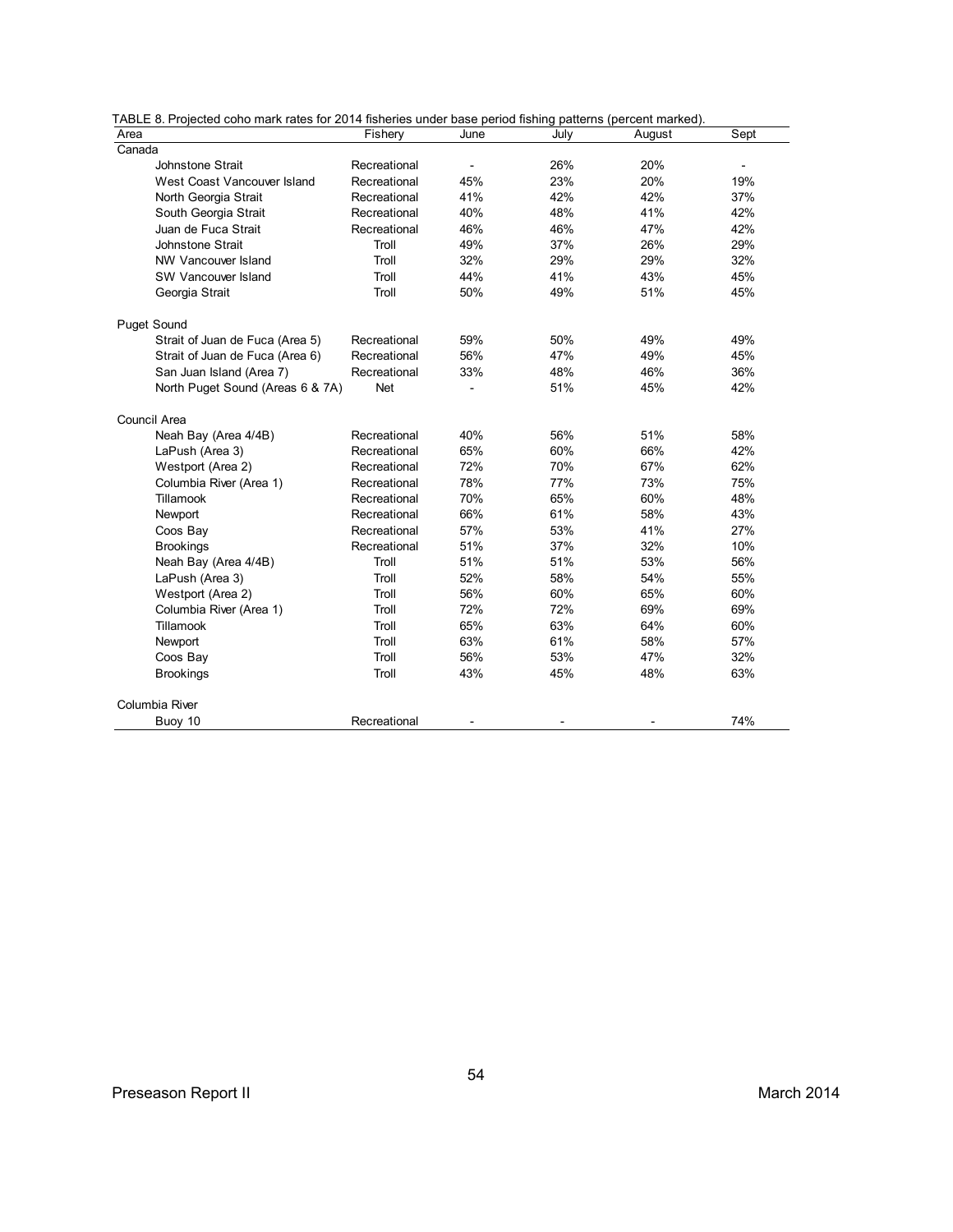| TABLE 9. Preliminary projected exvessel value under Council-adopted 2014 non-Indian commercial troll regulatory Alternatives |  |  |  |  |  |  |  |  |  |  |  |  |  |
|------------------------------------------------------------------------------------------------------------------------------|--|--|--|--|--|--|--|--|--|--|--|--|--|
| compared to 2013 and the 2009-2013 average (in inflation adjusted dollars).                                                  |  |  |  |  |  |  |  |  |  |  |  |  |  |

| Management Area                 |                                  | Alternative 2014 Projected <sup>b/</sup> | 2013 Actual | Percent Change<br>from 2013 | 2009-2013<br>Average <sup>c/</sup> | Percent Change<br>From 2009-2013<br>Average |
|---------------------------------|----------------------------------|------------------------------------------|-------------|-----------------------------|------------------------------------|---------------------------------------------|
| North of Cape Falcon            |                                  | 3,878                                    | 2,967       | $+31%$                      | 2,695                              | $+44%$                                      |
|                                 | Ш                                | 3,753                                    |             | $+26%$                      |                                    | $+39%$                                      |
|                                 | Ш                                | 3,203                                    |             | $+8%$                       |                                    | $+19%$                                      |
| Cape Falcon to Humbug Mt.       |                                  | 7,231                                    | 7,028       | $+3%$                       | 2,976                              | $+143%$                                     |
|                                 | Ш                                | 9,292                                    |             | $+32%$                      |                                    | $+212%$                                     |
|                                 | Ш                                | 9,292                                    |             | $+32%$                      |                                    | $+212%$                                     |
| Humbug Mt. to Humboldt S. Jetty |                                  | 858                                      | 1,107       | $-22%$                      | 412                                | +109%                                       |
|                                 | Ш                                | 591                                      |             | $-47%$                      |                                    | $+44%$                                      |
|                                 | $\mathop{\mathsf{III}}\nolimits$ | 353                                      |             | $-68%$                      |                                    | $-14%$                                      |
| Horse Mt. to Pt. Arena          |                                  | 2,921                                    | 8,657       | $-66%$                      | 2,932                              | $-0%$                                       |
|                                 | Ш                                | 2,939                                    |             | $-66%$                      |                                    | $+0\%$                                      |
|                                 | $\mathop{\mathsf{III}}\nolimits$ | 2,949                                    |             | $-66%$                      |                                    | $+1%$                                       |
| South of Pt. Arena              |                                  | 7,363                                    | 14,298      | $-49%$                      | 5,616                              | $+31%$                                      |
|                                 | $\mathsf{I}$                     | 8,270                                    |             | $-42%$                      |                                    | $+47%$                                      |
|                                 | $\mathbf{III}$                   | 7,730                                    |             | $-46%$                      |                                    | $+38%$                                      |
| Total South of Cape Falcon      |                                  | 18,373                                   | 31,089      | $-41%$                      | 11,936                             | $+54%$                                      |
|                                 | Ш                                | 21,093                                   |             | $-32%$                      |                                    | $+77%$                                      |
|                                 | $\mathbf{III}$                   | 20,324                                   |             | $-35%$                      |                                    | $+70%$                                      |
| West Coast Total                |                                  | 22,250                                   | 34,057      | $-35%$                      | 14,631                             | $+52%$                                      |
|                                 | Ш                                | 24,845                                   |             | $-27%$                      |                                    | $+70%$                                      |
|                                 | Ш                                | 23,527                                   |             | $-31%$                      |                                    | $+61%$                                      |

a/ Exvessel values are not comparable to the community income impacts shown in Table 10.

b/ Dollar value estimates are based on expected catches in the Council management area, 2013 exvessel prices and 2013 average weight per fish.

c/ Values are inflation-adjusted to 2013 dollars.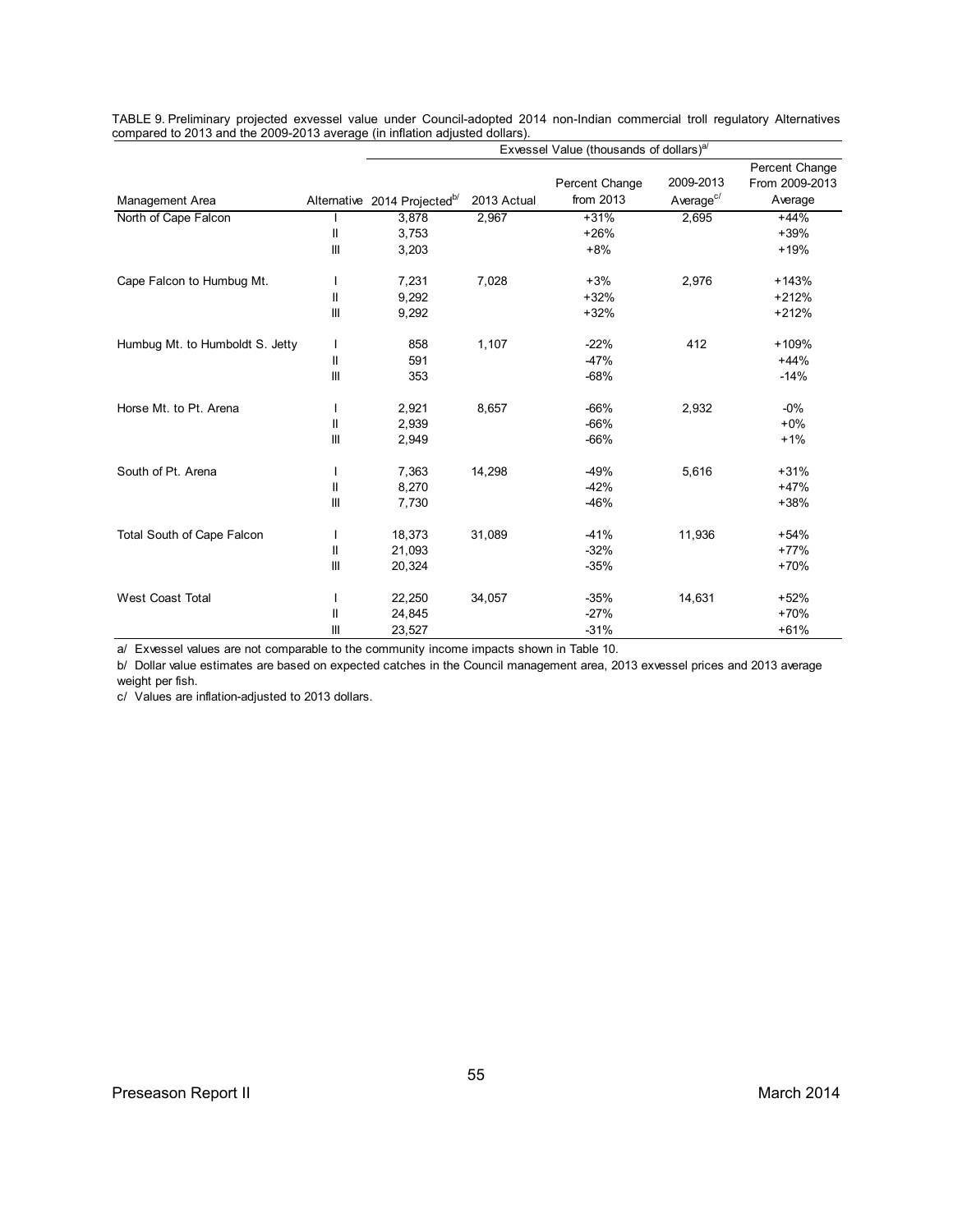|                            |              |                  |                          |           |              | Community Income Impacts             |           |             |                                  |  |
|----------------------------|--------------|------------------|--------------------------|-----------|--------------|--------------------------------------|-----------|-------------|----------------------------------|--|
|                            |              |                  | Angler Trips (thousands) |           |              | (thousands of dollars) <sup>a/</sup> |           |             |                                  |  |
|                            |              | <b>Estimates</b> |                          |           | Estimates    |                                      |           |             | Percent Change in Income Impacts |  |
|                            |              | Based on the     | 2013                     | 2009-2013 | Based on the | 2013                                 | 2009-2013 | Compared to | Compared to                      |  |
| Management Area            | Alternative  | Options          | Actual                   | Avg.      | Options      | Actual                               | Avg.      | 2013 Actual | 2009-2013 Avg.                   |  |
| North of Cape Falcon       |              | 156              | 83                       | 89        | 15,628       | 8,316                                | 8,734     | $+88%$      | +79%                             |  |
|                            |              | 141              |                          |           | 14,070       |                                      |           | $+69%$      | $+61%$                           |  |
|                            | Ш            | 115              |                          |           | 11,456       |                                      |           | $+38%$      | $+31%$                           |  |
| Cape Falcon to Humbug Mt.  |              | 66               | 60                       | 48        | 3,839        | 3,483                                | 2,970     | $+10%$      | $+29%$                           |  |
|                            | $\mathsf{I}$ | 57               |                          |           | 3,309        |                                      |           | $-5%$       | $+11%$                           |  |
|                            | Ш            | 54               |                          |           | 3,109        |                                      |           | $-11%$      | $+5%$                            |  |
| Humbug Mt. to Horse Mt.    |              | 44               | 50                       | 29        | 2,531        | 2,868                                | 1,597     | $-12%$      | +58%                             |  |
|                            | $\mathsf{I}$ | 41               |                          |           | 2,341        |                                      |           | $-18%$      | $+47%$                           |  |
|                            | Ш            | 36               |                          |           | 2,079        |                                      |           | $-28%$      | $+30%$                           |  |
| Horse Mt. to Pt. Arena     |              | 21               | 17                       | 11        | 1,668        | 1,369                                | 826       | $+22%$      | $+102%$                          |  |
|                            |              | 21               |                          |           | 1,665        |                                      |           | $+22%$      | $+102%$                          |  |
|                            | Ш            | 21               |                          |           | 1,665        |                                      |           | $+22%$      | $+102%$                          |  |
| South of Pt. Arena         |              | 109              | 97                       | 60        | 9,936        | 8,832                                | 5,303     | $+12%$      | $+87%$                           |  |
|                            | Ш            | 109              |                          |           | 9,936        |                                      |           | $+12%$      | $+87%$                           |  |
|                            | Ш            | 109              |                          |           | 9,936        |                                      |           | $+12%$      | $+87%$                           |  |
| Total South of Cape Falcon |              | 240              | 224                      | 147       | 17,973       | 16,552                               | 10,696    | $+9%$       | $+68%$                           |  |
|                            | Ш            | 228              |                          |           | 17,251       |                                      |           | $+4%$       | $+61%$                           |  |
|                            | Ш            | 220              |                          |           | 16,789       |                                      |           | $+1%$       | $+57%$                           |  |
| <b>West Coast Total</b>    |              | 396              | 307                      | 236       | 33,602       | 24,867                               | 19,431    | $+35%$      | $+73%$                           |  |
|                            |              | 368              |                          |           | 31,321       |                                      |           | $+26%$      | $+61%$                           |  |
|                            | Ш            | 334              |                          |           | 28,245       |                                      |           | $+14%$      | $+45%$                           |  |

TABLE 10. Preliminary projected angler trips and coastal community income impacts generated under Council-adopted 2014 recreational ocean salmon fishery regulatory Alternatives compared to 2013 and the 2009-2013 average (in inflation adjusted dollars)**.**

a/ Income impacts are not comparable to the exvessel values shown in Table 9. All dollar values are inflation-adjusted to 2013 dollars.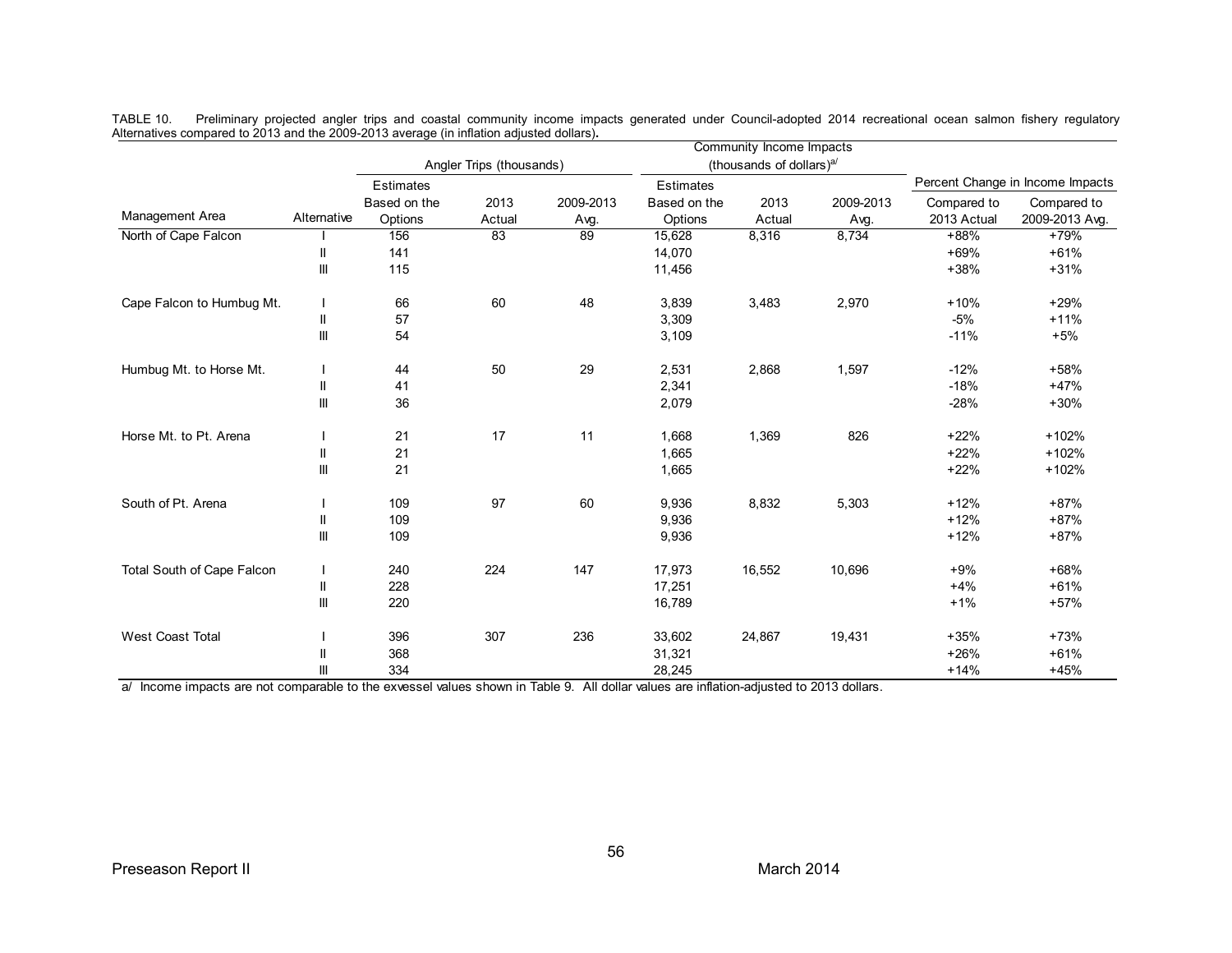

FIGURE 1. Projected community income impacts associated with the Council adopted 2014 commercial fishery Alternatives compared to 2013 and the 2009-2013 average (in inflation adjusted dollars).

Preseason Report II March 2014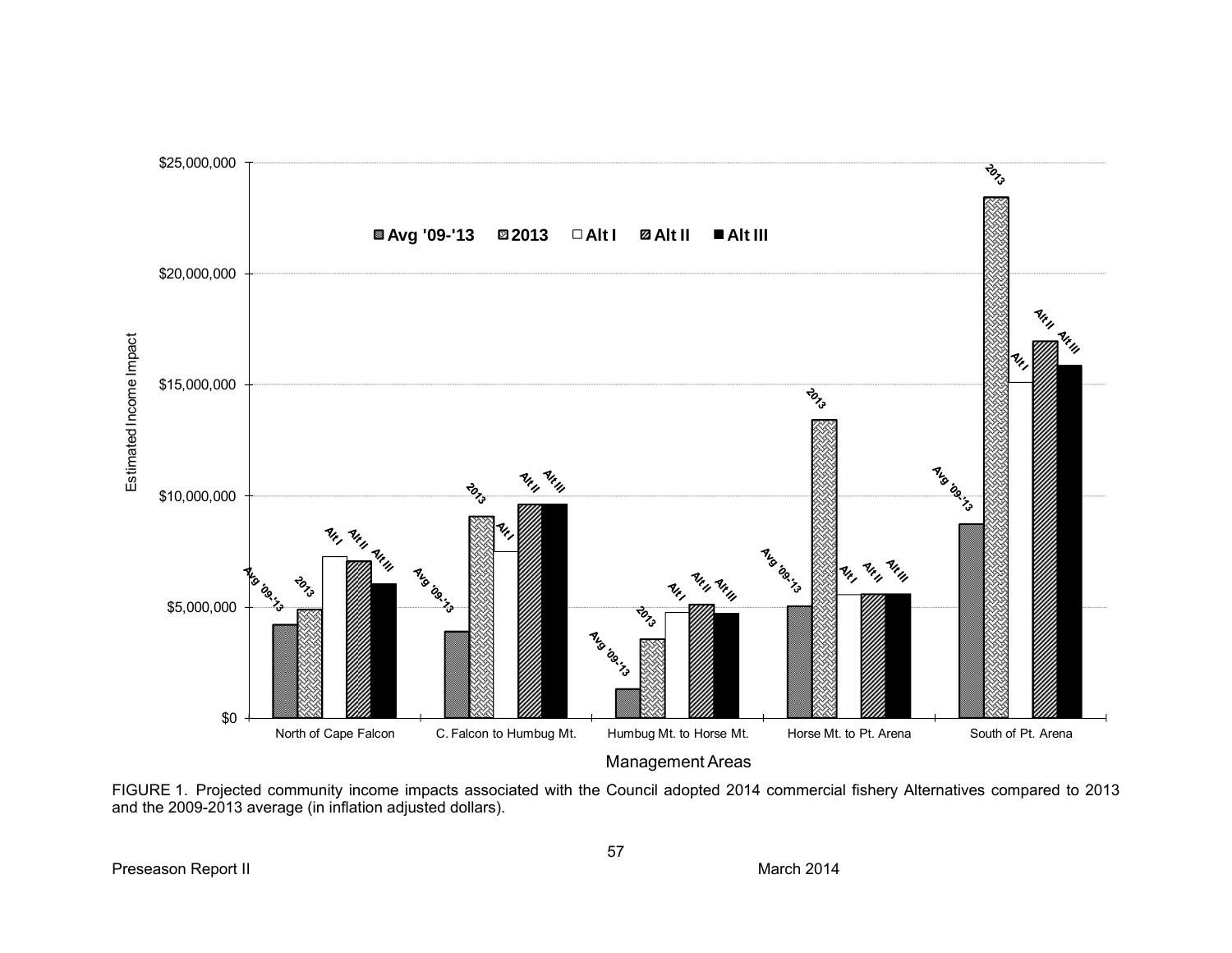

FIGURE 2. Projected community income impacts associated with the Council adopted 2014 recreational fishery Alternatives compared to 2013 and the 2009-2013 average (in inflation adjusted dollars).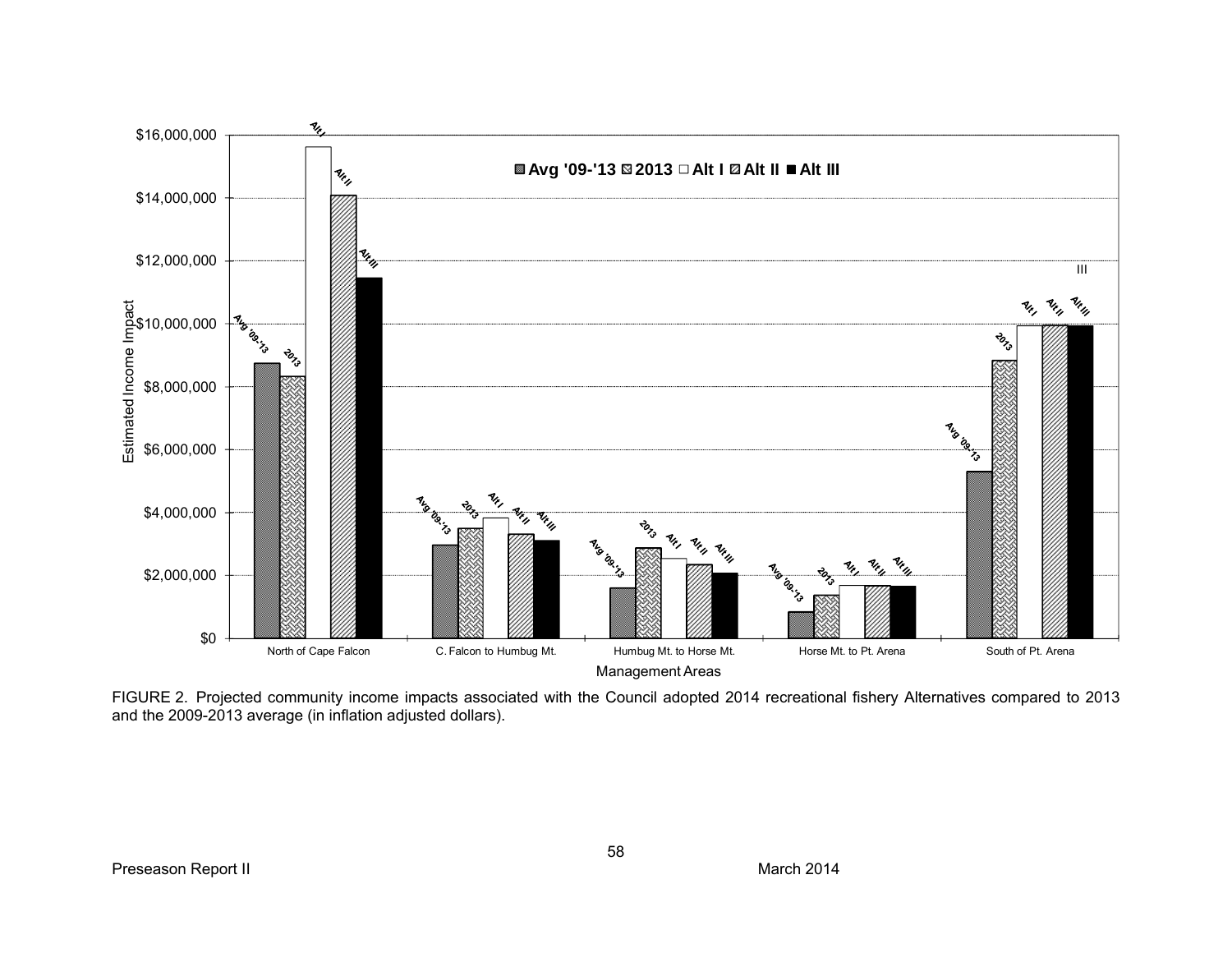# **APPENDIX A: PROJECTED IMPACT RATES AND HARVEST FOR AGE-3 SACRAMENTO RIVER WINTER CHINOOK AND AGE-4 KLAMATH RIVER FALL CHINOOK**

TABLE A-1. Sacramento River Winter run Chinook age-3 ocean impact rate south of Pt. Arena by fishery and Alternative. The age-3 SRWC impact rate was projected for each of the proposed 2014 fishing season alternatives. The impacts are displayed as a percent for each Alternative by fishery, port area, and month. Max rate: 15.4

| Commercial                           |      |      |      |      |      |      |                       |                        |       | Recreational  |      |      |      |      |      |      |      |      |      |       |
|--------------------------------------|------|------|------|------|------|------|-----------------------|------------------------|-------|---------------|------|------|------|------|------|------|------|------|------|-------|
| 15.4 Total<br>Alternative I          |      |      |      |      |      |      |                       |                        |       | Alternative I |      |      |      |      |      |      |      |      |      |       |
| Port                                 |      |      |      | 2014 |      |      |                       |                        | Year  | Port          |      |      |      |      | 2014 |      |      |      |      | Year  |
| Area                                 | May  | Jun  | Jul  | Aug  | Sep  | Oct  | Nov                   | Dec                    | Total | Area          | Apr  | May  | Jun  | Jul  | Aug  | Sep  | Oct  | Nov  | Dec  | Total |
| <b>SF</b>                            | 0.21 | 0.71 | 0.32 | 0.16 | 0.01 | 0.00 |                       |                        | 1.41  | <b>SF</b>     | 0.17 | 0.39 | 1.30 | 2.07 | 0.63 | 0.06 | 0.18 | 0.03 |      | 4.82  |
| <b>MO</b>                            | 0.45 | 0.80 | 0.28 | 0.72 | 0.16 |      |                       |                        | 2.40  | <b>MO</b>     | 1.00 | 0.56 | 1.46 | 2.75 | 0.96 | 0.09 | 0.00 |      |      | 6.83  |
| Total                                | 0.66 | 1.51 | 0.60 | 0.88 | 0.16 |      | $0.00\ 0.00$          | 0.00                   | 3.81  | Total         | 1.17 | 0.95 | 2.76 | 4.82 | 1.59 | 0.15 | 0.18 | 0.03 | 0.00 | 11.64 |
| 15.4 Total<br>Alternative II         |      |      |      |      |      |      | <b>Alternative II</b> |                        |       |               |      |      |      |      |      |      |      |      |      |       |
| Port                                 |      |      |      | 2014 |      |      |                       |                        | Year  | Port          |      |      |      |      | 2014 |      |      |      |      | Year  |
| Area                                 | May  | Jun  | Jul  | Aug  | Sep  | Oct  | Nov                   | Dec                    | Total | Area          | Apr  | May  | Jun  | Jul  | Aug  | Sep  | Oct  | Nov  | Decl | Total |
| <b>SF</b>                            | 0.21 | 1.03 | 0.32 | 0.17 | 0.01 | 0.00 |                       |                        | 1.73  | <b>SF</b>     | 0.17 | 0.39 | 0.95 | 2.05 | 0.63 | 0.06 | 0.18 | 0.03 |      | 4.45  |
| <b>MO</b>                            | 0.45 | 1.39 | 0.27 | 0.32 | 0.00 |      |                       |                        | 2.43  | <b>MO</b>     | 1.00 | 0.56 | 1.46 | 2.74 | 0.95 | 0.09 | 0.00 |      |      | 6.81  |
| Total                                | 0.66 | 2.41 | 0.59 | 0.49 | 0.01 | 0.00 | 0.00                  | 0.00                   | 4.16  | Total         | 1.17 | 0.95 | 2.41 | 4.79 | 1.58 | 0.15 | 0.18 | 0.03 | 0.00 | 11.25 |
| 15.4 Total<br><b>Alternative III</b> |      |      |      |      |      |      |                       | <b>Alternative III</b> |       |               |      |      |      |      |      |      |      |      |      |       |
| Port                                 |      |      |      | 2014 |      |      |                       |                        | Year  | Port          |      |      |      |      | 2014 |      |      |      |      | Year  |
| Area                                 | May  | Jun  | Jul  | Aug  | Sep  | Oct  | Nov                   | Dec                    | Total | Area          | Apr  | May  | Jun  | Jul  | Aug  | Sep  | Oct  | Nov  | Dec  | Total |
| <b>SF</b>                            | 0.21 | 0.84 | 0.32 | 0.16 | 0.01 | 0.00 |                       |                        | 1.54  | <b>SF</b>     | 0.17 | 0.39 | 0.95 | 2.02 | 0.63 | 0.06 | 0.18 | 0.03 |      | 4.42  |
| <b>MO</b>                            | 0.45 | 1.00 | 0.28 | 0.72 | 0.16 |      |                       |                        | 2.60  | <b>MO</b>     | 1.00 | 0.56 | 1.46 | 2.75 | 0.96 | 0.09 | 0.00 |      |      | 6.83  |
| Total                                | 0.66 | 1.84 | 0.60 | 0.88 | 0.16 | 0.00 | 0.00                  | 0.00                   | 4.14  | Total         | 1.17 | 0.95 | 2.41 | 4.77 | 1.59 | 0.15 | 0.18 | 0.03 | 0.00 | 11.25 |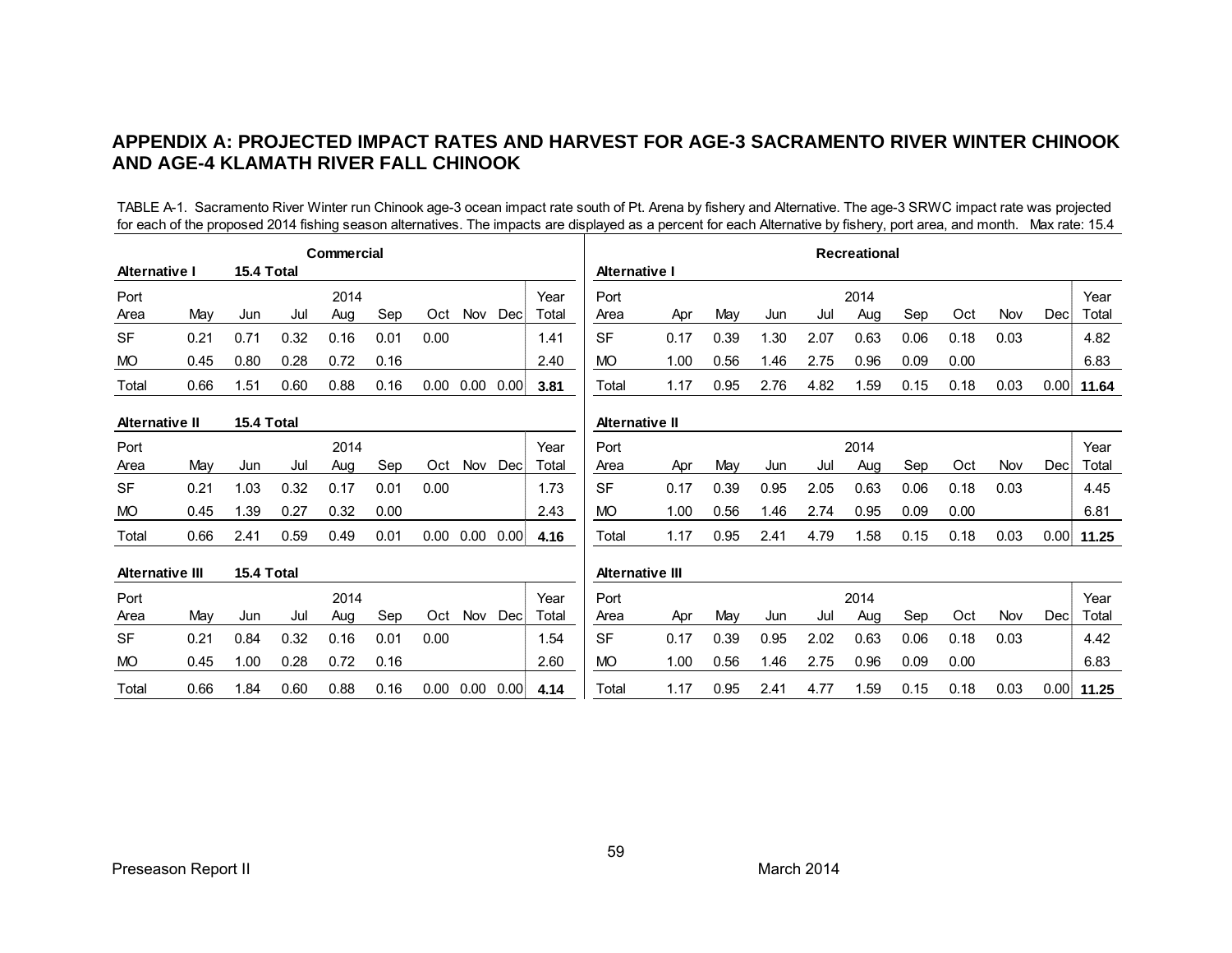|                              |       |                             |     |                 | Commercial  |       |       |               |        |       |                        |     |                  |     |                 | Recreational   |     |     |                      |        |                 |
|------------------------------|-------|-----------------------------|-----|-----------------|-------------|-------|-------|---------------|--------|-------|------------------------|-----|------------------|-----|-----------------|----------------|-----|-----|----------------------|--------|-----------------|
| 16.0% Total<br>Alternative I |       |                             |     |                 |             |       |       | Alternative I |        |       |                        |     |                  |     |                 |                |     |     |                      |        |                 |
| Port                         |       | <b>Fall 2013</b>            |     |                 | Summer 2014 |       |       |               | Summer | Year  | Port                   |     | Fall 2013        |     |                 | Summer 2014    |     |     |                      | Summer | Year            |
| Area                         | Sept  | Oct Nov-Dec                 | Mar | Apr             | May         | Jun   | Jul   | Aug           | Total  | Total | Area                   | Sep | Oct Nov-Dec      | Mar | Apr             | Mav            | Jun | Jul | Aug                  | Total  | Total           |
| <b>NO</b>                    |       |                             |     | $\overline{92}$ | 191         | 65    | 61    | 176           | 585    | 585   | <b>NO</b>              |     |                  |     |                 |                |     | 8   | 4                    | 12     | $\overline{12}$ |
| <sub>CO</sub>                | 1.164 | 488                         |     | 237             | 305         | 222   | 335   | 579           | 1.678  | 3.330 | CO                     | 155 |                  |     |                 |                | 10  | 19  | 12                   | 43     | 198             |
| KO                           |       |                             |     |                 | 24          | 96    | 90    | 42            | 252    | 252   | KO                     | 28  |                  |     |                 | $\overline{2}$ | 19  | 44  | 149                  | 214    | 242             |
| KC                           |       |                             |     |                 |             |       |       |               |        |       | KC                     |     |                  |     |                 | 83             | 117 | 106 | 196                  | 502    | 502             |
| <b>FB</b>                    |       |                             |     |                 |             | 1.275 | 1.751 | 629           | 3.655  | 3.655 | <b>FB</b>              |     |                  |     | 2               | 19             | 45  | 58  | 14                   | 137    | 137             |
| <b>SF</b>                    |       |                             |     |                 | 329         | 541   | 548   | 82            | 1,500  | 1,500 | <b>SF</b>              |     |                  |     | 20              | 13             | 47  | 45  | $\overline{2}$       | 126    | 126             |
| <b>MO</b>                    |       |                             |     |                 | 87          | 58    | 50    | $\mathbf{1}$  | 196    | 196   | <b>MO</b>              |     |                  |     | 15              | 3              | 5   | 10  | $\blacktriangleleft$ | 35     | 35              |
| Total                        | 1.164 | 488                         |     | 329             | 937         | 2,257 | 2,835 | 1.508         | 7.866  | 9,518 | Total                  | 183 |                  |     | $\overline{37}$ | 121            | 244 | 289 | $\overline{377}$     | 1,069  | 1,252           |
|                              |       |                             |     |                 |             |       |       |               |        | 14.1% |                        |     |                  |     |                 |                |     |     |                      |        | 1.9%            |
|                              |       | Alternative II 16.0% Total  |     |                 |             |       |       |               |        |       | <b>Alternative II</b>  |     |                  |     |                 |                |     |     |                      |        |                 |
| Port                         |       | <b>Fall 2013</b>            |     |                 | Summer 2014 |       |       |               | Summer | Year  | Port                   |     | <b>Fall 2013</b> |     |                 | Summer 2014    |     |     |                      | Summer | Year            |
| Area                         | Sep   | Oct Nov-Dec                 | Mar | Apr             | May         | Jun   | Jul   | Aug           | Total  | Total | Area                   | Sep | Oct Nov-Dec      | Mar | Apr             | May            | Jun | Jul | Aug                  | Total  | Total           |
| <b>NO</b>                    |       |                             |     | 92              | 191         | 65    | 51    | 176           | 576    | 576   | <b>NO</b>              |     |                  |     |                 |                |     | 8   | 2                    | 10     | $\overline{10}$ |
| <sub>CO</sub>                | 1.164 | 488                         |     | 237             | 305         | 222   | 280   | 579           | 1.624  | 3,276 | CO                     | 155 |                  |     |                 |                | 6   | 19  | 10                   | 37     | 192             |
| KO                           |       |                             |     |                 | 24          | 96    | 45    | 42            | 207    | 207   | KO                     | 28  |                  |     |                 |                | 19  | 44  | 149                  | 213    | 241             |
| KC                           |       |                             |     |                 |             |       |       |               |        |       | KC                     |     |                  |     |                 | 40             | 117 | 106 | 196                  | 460    | 460             |
| <b>FB</b>                    |       |                             |     |                 |             | 1,106 | 1.748 | 681           | 3.535  | 3,535 | <b>FB</b>              |     |                  |     | 2               | 19             | 45  | 58  | 14                   | 137    | 137             |
| <b>SF</b>                    |       |                             |     |                 | 329         | 781   | 547   | 86            | 1,743  | 1,743 | <b>SF</b>              |     |                  |     | 20              | 13             | 47  | 44  | $\overline{2}$       | 126    | 126             |
| <b>MO</b>                    |       |                             |     |                 | 87          | 101   | 50    |               | 239    | 239   | <b>MO</b>              |     |                  |     | 15              | 3              | 5   | 10  | 1                    | 35     | 35              |
| Total                        | 1.164 | 488                         |     | 329             | 937         | 2,371 | 2,722 | 1.565         | 7,924  | 9,576 | Total                  | 183 |                  |     | 37              | 77             | 240 | 289 | 375                  | 1.017  | 1,200           |
|                              |       |                             |     |                 |             |       |       |               |        | 14.2% |                        |     |                  |     |                 |                |     |     |                      |        | 1.8%            |
|                              |       | Alternative III 16.0% Total |     |                 |             |       |       |               |        |       | <b>Alternative III</b> |     |                  |     |                 |                |     |     |                      |        |                 |
| Port                         |       | <b>Fall 2013</b>            |     |                 | Summer 2014 |       |       |               | Summer | Year  | Port                   |     | <b>Fall 2013</b> |     |                 | Summer 2014    |     |     |                      | Summer | Year            |
| Area                         | Sep   | Oct Nov-Dec                 | Mar | Apr             | May         | Jun   | Jul   | Aug           | Total  | Total | Area                   | Sep | Oct Nov-Dec      | Mar | Apr             | May            | Jun | Jul | Aug                  | Total  | Total           |
| <b>NO</b>                    |       |                             |     | $\overline{92}$ | 191         | 66    | 51    | 176           | 575    | 575   | <b>NO</b>              |     |                  |     |                 |                |     | 8   | $\overline{2}$       | 9      | 9               |
| CO                           | 1,164 | 488                         |     | 237             | 305         | 222   | 280   | 579           | 1,624  | 3,276 | CO                     | 155 |                  |     |                 |                | 4   | 19  | 10                   | 34     | 189             |
| KO                           |       |                             |     |                 | 24          | 64    | 45    | 42            | 175    | 175   | KO                     | 28  |                  |     |                 |                | 19  | 44  | 149                  | 212    | 240             |
| KC                           |       |                             |     |                 |             |       |       |               |        |       | KC                     |     |                  |     |                 | 21             | 117 | 106 | 196                  | 441    | 441             |
| <b>FB</b>                    |       |                             |     |                 |             | 1.362 | 1.747 | 629           | 3.738  | 3,738 | <b>FB</b>              |     |                  |     | 2               | 19             | 45  | 57  | 14                   | 137    | 137             |
| <b>SF</b>                    |       |                             |     |                 | 329         | 643   | 547   | 82            | 1,601  | 1,601 | <b>SF</b>              |     |                  |     | 20              | 13             | 47  | 44  | $\overline{2}$       | 126    | 126             |
| <b>MO</b>                    |       |                             |     |                 | 87          | 73    | 50    | 1             | 211    | 211   | <b>MO</b>              |     |                  |     | 15              | 3              | 5   | 10  | 1                    | 35     | 35              |
| Total                        | 1.164 | 488                         |     | 329             | 937         | 2,429 | 2,720 | .509          | 7.924  | 9,576 | Total                  | 183 |                  |     | 37              | 58             | 238 | 289 | 373                  | 995    | 1,178           |
|                              |       |                             |     |                 |             |       |       |               |        | 14.2% |                        |     |                  |     |                 |                |     |     |                      |        | 1.7%            |

TABLE A-2. Klamath River fall Chinook age-4 ocean harvest by fishery and Alternative. In 2014, a harvest of 10,779 age-4 KRFC results in a 16% ocean harvest rate.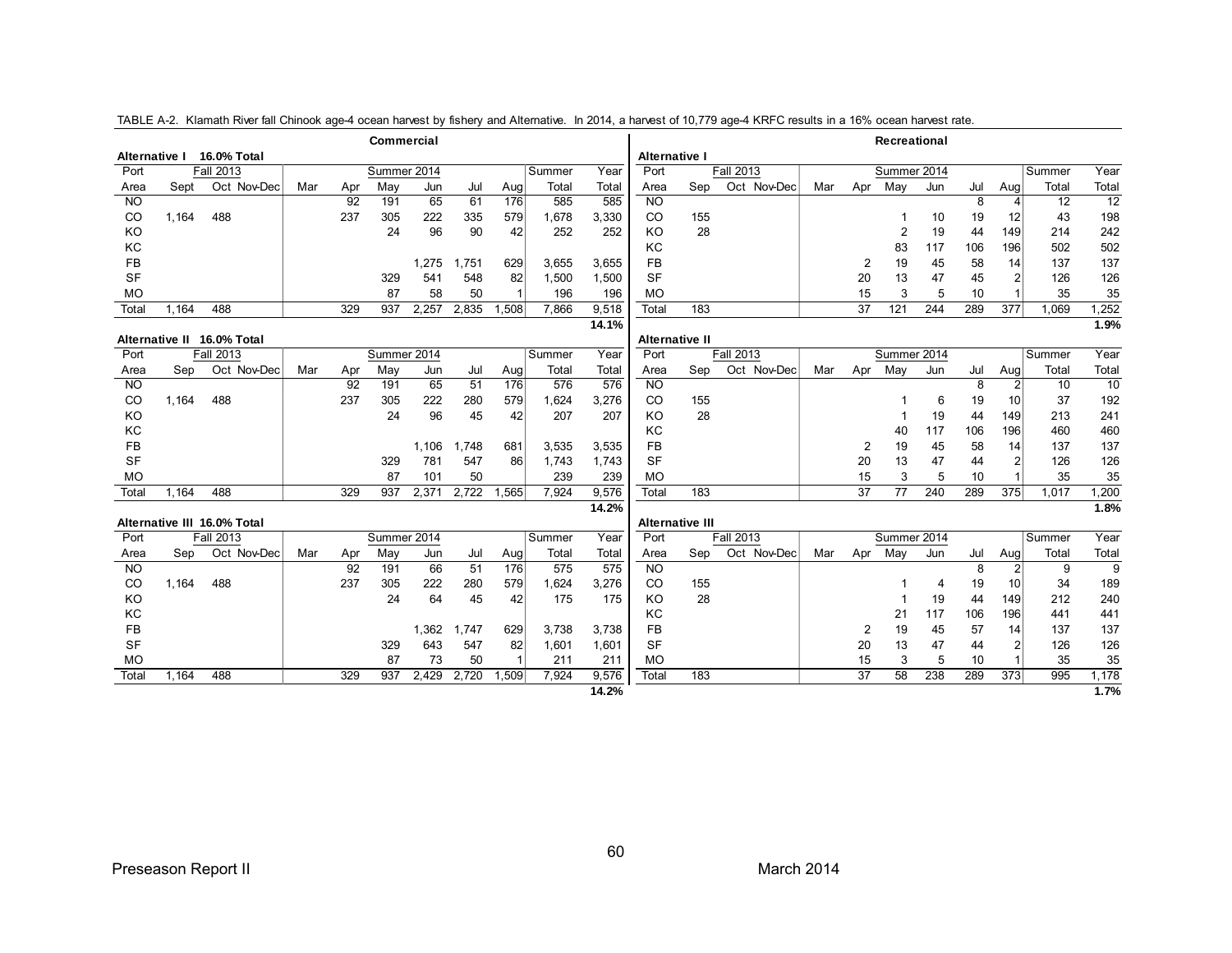# **APPENDIX B: NEPA AND ESA ANALYSES INCORPORATED BY REFERENCE**

Several documents supporting the analyses of effects to the environment from the Alternatives have been incorporated by reference. Those documents are described and passages relevant to analyses contained in this EA are excerpted below.

# **NMFS 2003: West Coast Salmon Harvest Programmatic EIS**

This document evaluates how NMFS reviews annual salmon fishery plans in three jurisdictions, the North Pacific Fishery Management Council for Southeast Alaska; the Pacific Fishery Management Council for the Washington, Oregon, and California coast; and *U.S. v. Oregon* for the Columbia River Basin. In general, NMFS seeks to implement fisheries that are consistent with a variety of statutory and legal obligations related to resource conservation, socioeconomic benefits associated with resource use, and treaty trust obligations. Fishery plans are developed annually within the context of framework plans to meet the year-specific circumstances related to the status of stocks affected by the fisheries. This final PEIS evaluates different ways to balance these objectives and different strategies that can be used that may provide better solutions for meeting the obligations and objectives of the respective framework plans. The Alternatives considered in this final PEIS are programmatic in nature and are designed to provide an overview of fishery management methods and strategies that can be implemented as part of the annual planning processes.

This document includes the following statements relative to Council area salmon fisheries:

*While the levels of salmon catch fluctuate from year to year, the amount of groundfish taken as incidental catch is very low so that changes in the salmon fishery do not substantially alter the projections for harvest-related mortality in the groundfish fishery.* 

*Other Council managed species such as halibut, highly migratory species (draft FMP), and coastal pelagic species are also landed jointly with salmon. For all of these stocks, fish caught on the same trip with salmon are documented. Data on the commercial segment of these fisheries show the co-occurrence rates for salmon and these other Council-managed species is low, as well as for non-Council-managed species. Changes in the salmon fishery are not expected to have a substantial impact on the directed fisheries for the non-salmon stocks* 

*The commercial troll fishery off the coasts of Washington, Oregon, and California is classified as a Category III fishery, indicating a remote or no likelihood of known incidental mortality or serious injury of marine mammals. In general, recreational fishery uses the same gear and techniques as the commercial fisheries and can be assumed to have similar rates of encounters and results.* 

*After excluding ESA listed marine mammals, only three species of marine mammals are defined as strategic under MMPA within the coverage area: short-finned pilot whales, mesoplodont beaked whales, and Minke whales (Barlow et al. 1997). This strategic classification denotes that projected human-caused mortality exceeds the species' annual potential biological removal estimate under MMPA standards. As with ESA listed marine mammal species, there is no record of these three species being affected by the ocean salmon fisheries managed by the Council.* 

*Steller sea lion interaction with the Pacific Coast salmon fisheries is rare and NMFS has determined mortality and serious injury incidental to commercial fishing operations would have a negligible effect. Available information indicates that Pacific Coast salmon fisheries are not likely to jeopardize the existence of the Guadalupe fur seal. No sea turtles have been reported*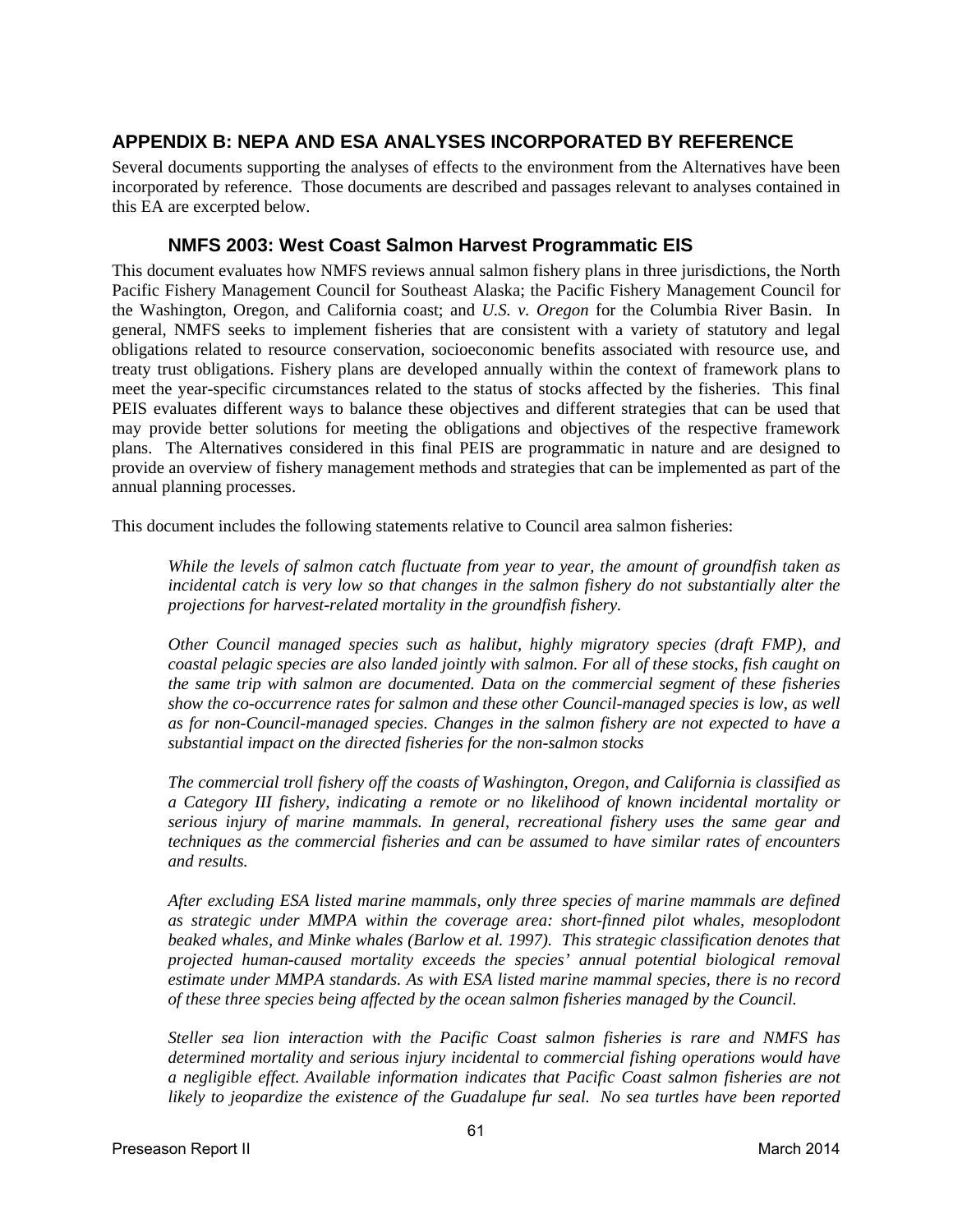*taken by the ocean salmon fisheries off Washington, Oregon, or California. NMFS has determined that commercial fishing by Pacific Coast fisheries would pose a negligible threat to the Pacific species.* 

*Short-term effects on seabirds are minimal, if any. The types of vessels used in the fishery and the conduct of the vessels are not conducive to collisions or the introduction of rats other nonindigenous species to seabird breeding colonies. Anecdotal information suggests accidental bird encounters are a rare event for commercial and recreational ocean salmon fisheries (Council 1999a). Long-term effects on seabirds from the ocean salmon fisheries are also minimal.* 

*The removal of adult salmon by the ocean fisheries is not considered to significantly affect the lower trophic levels or the overall marine ecosystem because salmon are not the only or primary predator in the marine environment.* 

# **PFMC 2006: EA for 2006 Ocean Salmon Management Measures**

The 2006 regulations EA analyzes the environmental and socioeconomic impacts of proposed management measures for ocean salmon fisheries occurring off the coasts of Washington, Oregon, and California. The document evaluated the 2006 annual salmon ocean harvest management measures with respect to compliance with the terms of the Salmon FMP, obligations under the Pacific Salmon Treaty (PST), and the level of protection required by all consultation standards for salmon species listed under the ESA. The range of alternatives analyzed in the 2006 Regulations EA included the effects of three levels of *de minimis* fishing strategies on KRFC when the stock was projected to fall below the 35,000 natural spawner floor for the third consecutive year. The escapement floor for naturally spawning KRFC was projected to not be attained even with complete closure of ocean salmon fisheries between Cape Falcon, Oregon, and Point Sur, California; therefore, the management measures required implementation by emergency rule. The NMFS-recommended 2006 salmon fishery management measures did not completely close fisheries between Cape Falcon and Point Sur, but limited fisheries to provide a minimum of 21,100 natural spawning adult KRFC in 2006. The 2006 EA supported NMFS' Finding of No Significant Impacts (FONSI) for the 2006 ocean salmon regulations.

*Appendix A of Amendment 14 (EFH Appendix A) describes salmon EFH and fishing and nonfishing impacts to this habitat. It found no evidence of direct gear effects on this habitat from Council-managed salmon fisheries. ... Because EFH impacts are extensively described and analyzed in EFH Appendix A, and this analysis demonstrates the fishery has no significant impacts, EFH will not be considered further in this environmental assessment.* 

*Fisheries management can affect safety if, for example, season openings make it more likely that fishermen will have to go out in bad weather because fishing opportunities are limited. The EA incorporated into Amendment 8 to the Salmon FMP analyzed alternatives to adjust management measures if unsafe weather affected fishery access. The range of management measures considered for the proposed action would be within the range described in that EA. Since these types of potential impacts have been previously analyzed and found not to be significant, they are not discussed in this EA.*

# **NMFS 2008: Biological Opinion on 2008 Ocean Fisheries Effects on Southern Resident Killer Whales**

This document constitutes the National Marine Fisheries Service's (NMFS) biological opinion regarding the effects of the 2008-2009 Pacific coast salmon fisheries on the Southern Resident killer whale distinct population segment. The fisheries assessed by this Opinion are fisheries are managed under the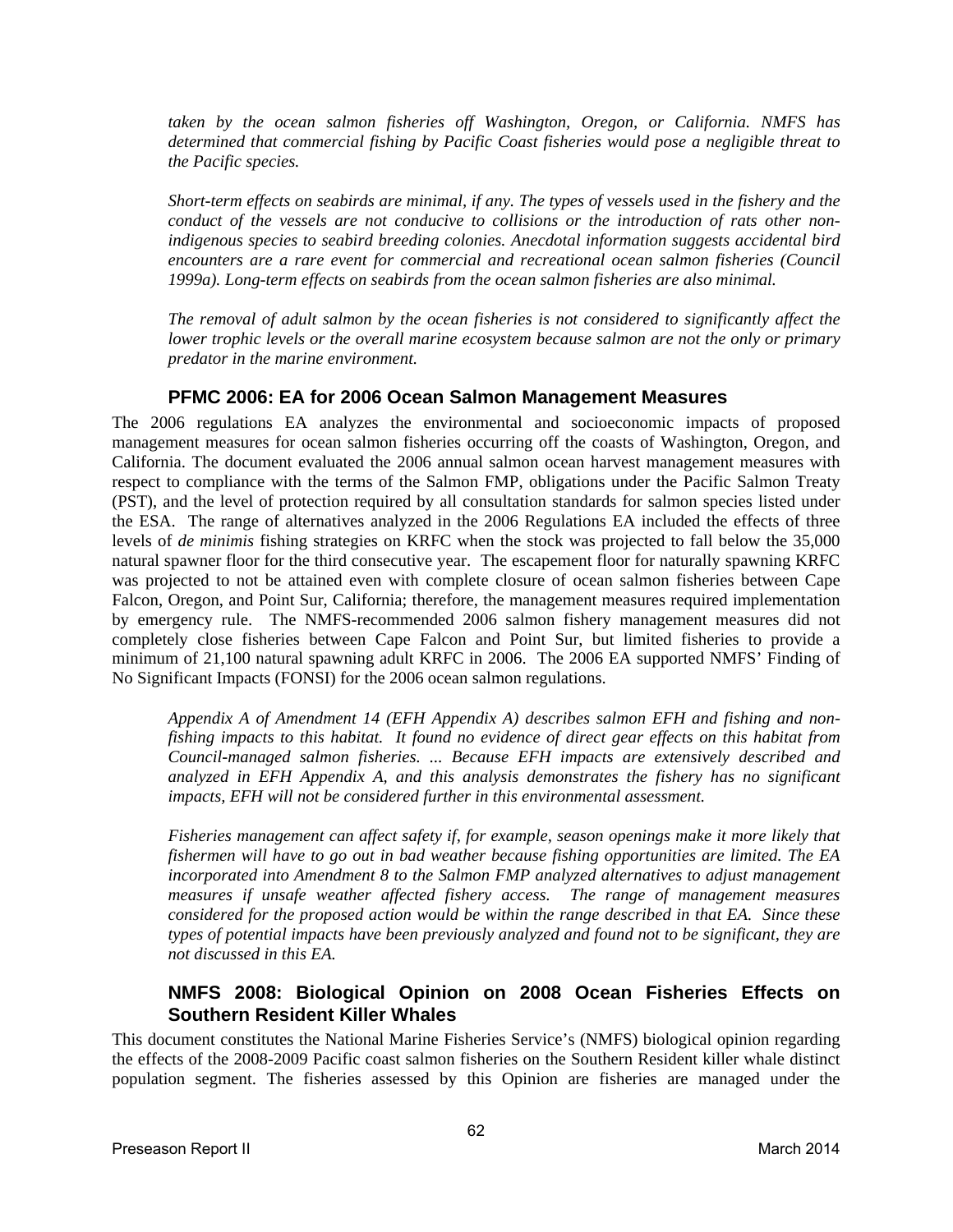jurisdiction of the Pacific Fisheries Management Council (PFMC) and target primarily Chinook and coho salmon, and pink salmon.

*After reviewing the current status of the endangered population of Southern Resident killer whales and their critical habitat, the environmental baseline for the action area, the effects of the proposed actions, and cumulative effects, it is NMFS's biological opinion that the proposed action is not likely to jeopardize the continued existence of the Southern Resident killer whales or adversely modify critical habitat.*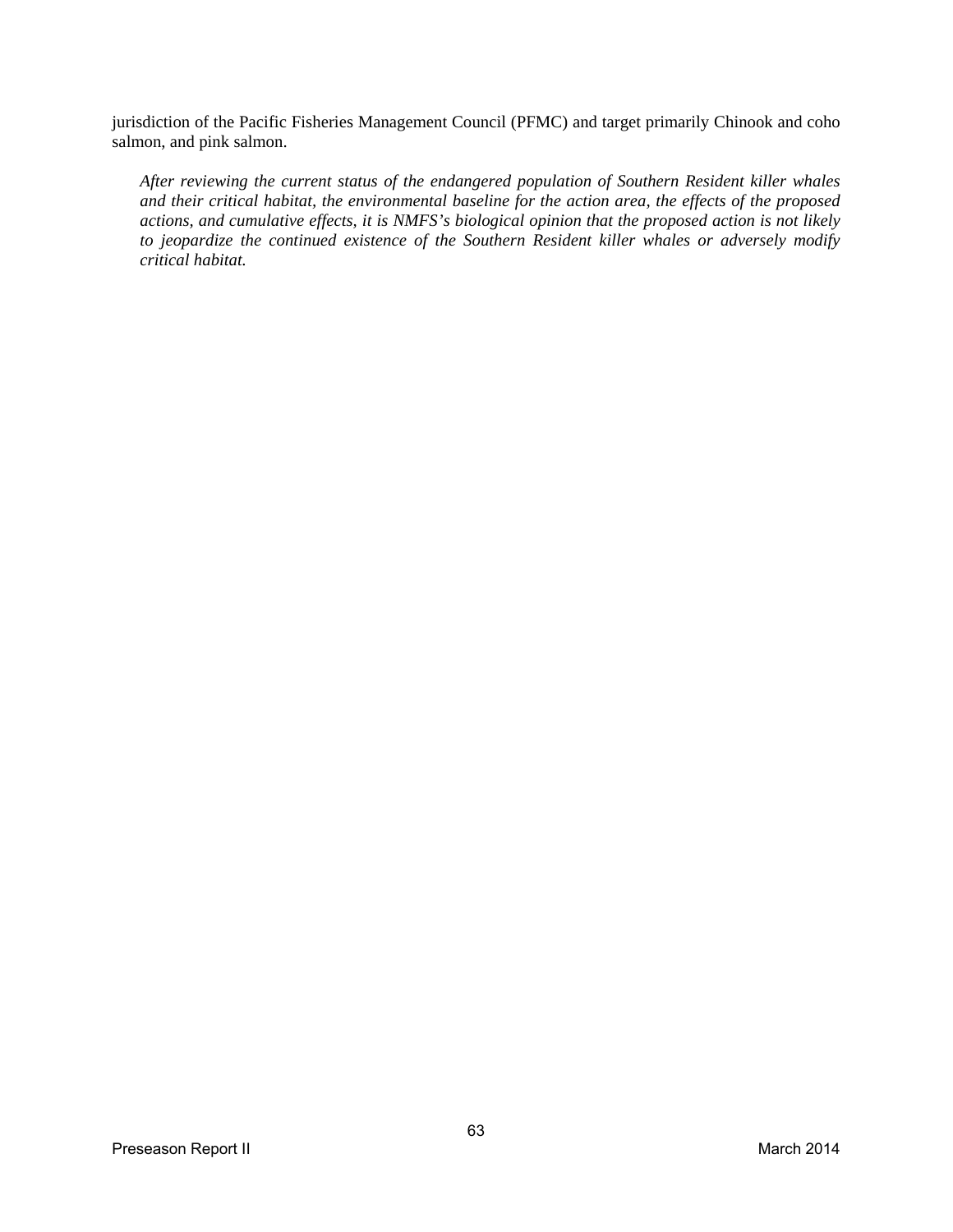Page Intentionally Left Blank